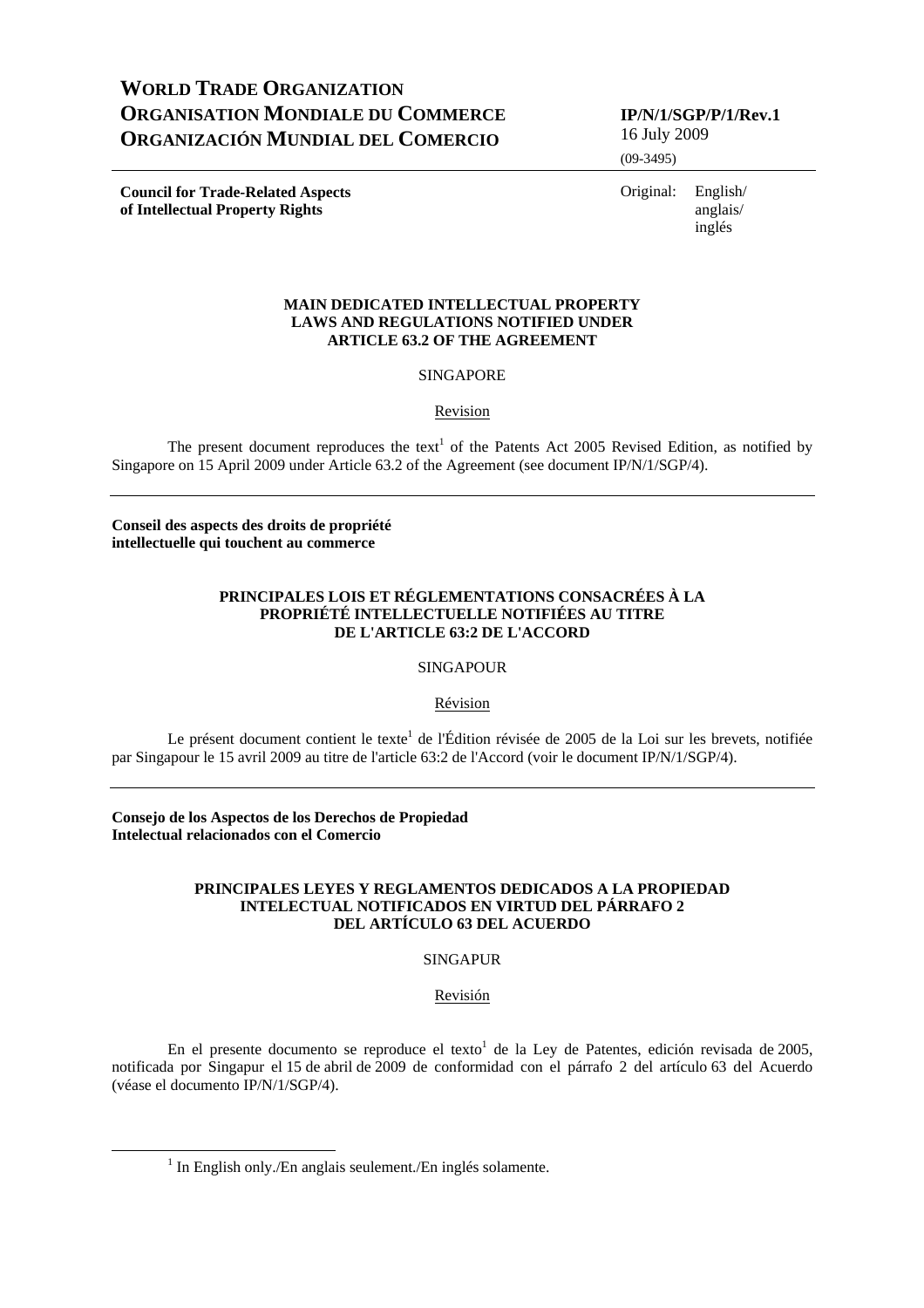*Requested version was 31 Mar 2009; Closest available version is 01 Dec 2008; Generated on 31 Mar 2009 16:02:54(GMT+8).* 

[ Jump to: Front Page / Arrangement of Provisions / Actual Provisions ]

# **PATENTS ACT**

## **(CHAPTER 221)**

|                | 21 of 1994 | 1995                             |      | 2002                             | 2005                             |
|----------------|------------|----------------------------------|------|----------------------------------|----------------------------------|
| <b>History</b> |            | <b>REVISED</b><br><b>EDITION</b> | l->1 | <b>REVISED</b><br><b>EDITION</b> | <b>REVISED</b><br><b>EDITION</b> |
|                |            |                                  |      |                                  |                                  |

An Act to establish a new law of patents, to enable Singapore to give effect to certain international conventions on patents, and for matters connected therewith.

#### **[23rd February 1995]**

[ Jump to: Front Page / Arrangement of Provisions / Actual Provisions]

 **Arrangement of Provisions** 

**PART I PRELIMINARY** 1 Short title 2 Interpretation 3 Application to Government

**PART II** ADMINISTRATION 4 Registrar of Patents and other officers 5 Delegation by Registrar 6 Registry of Patents 7 Seal of Registry 8 Powers of Registrar 9 Disobedience to summons an offence 10 Refusal to give evidence an offence 11 Officers not to traffic in inventions 12 Officers not to furnish information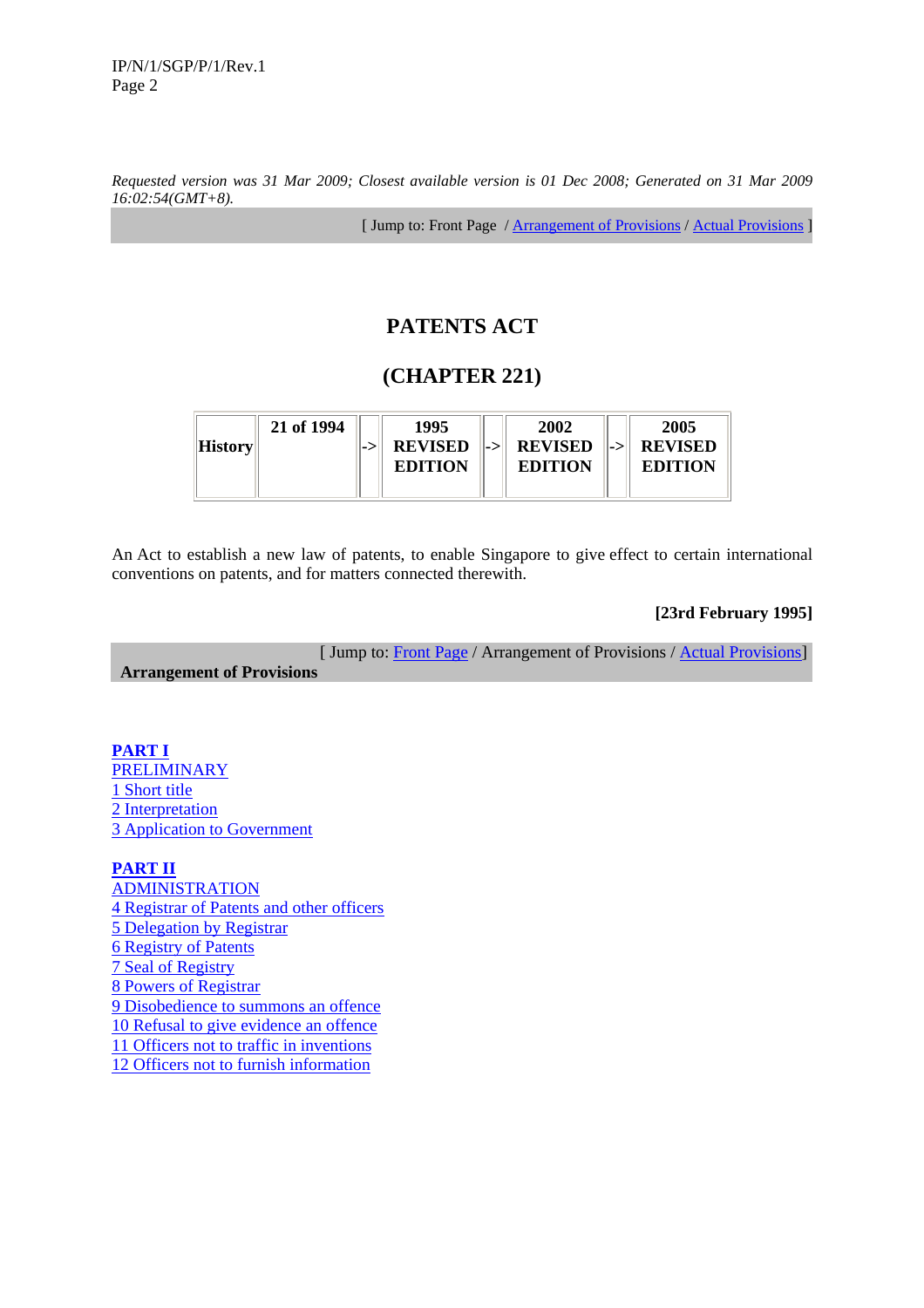**PART III PATENTABILITY** 13 Patentable inventions 14 Novelty 15 Inventive step 16 Industrial application 17 Priority date 18 Disclosure of matter, etc., between earlier and later applications

## **PART IV**

RIGHT TO APPLY FOR AND OBTAIN PATENT 19 Right to apply for and obtain patent 20 Determination before grant of questions about entitlement to patents, etc. 21 Determination after grant of questions referred before grant 22 Handling of application by joint applicants 23 Effect of transfer of application under section 20 or 22 24 Mention of inventor

## **PART V**

APPLICATIONS FOR PATENTS 25 Making of application 26 Date of filing application 27 Publication of application

## **PART VI**

PROCEDURE FOR GRANT OF PATENT 28 Preliminary examination 29 Search and examination 30 Grant of patent 31 General power to amend application before grant 32 33 Information prejudicial to defence of Singapore or safety of public 34 Restrictions on applications abroad by Singapore residents

## **PART VII**

PROVISIONS AS TO PATENTS AFTER GRANT 35 Publication and certificate of grant 36 Term of patent 36A Extension of term of patent 37 Patent not to be impugned for lack of unity 38 General power to amend specification after grant 38A Search and examination after grant 39 Restoration of lapsed patents 40 Surrender of patents

## **PART VIII**

PROPERTY IN PATENTS AND APPLICATIONS FOR PATENTS AND REGISTRATION 41 Nature of, and transactions in, patents and applications for patents 42 Register of patents 43 Effect of registration, etc., on rights in patents 44 Rectification of register 45 Evidence of register, documents, etc. 46 Co-ownership of patents and applications for patents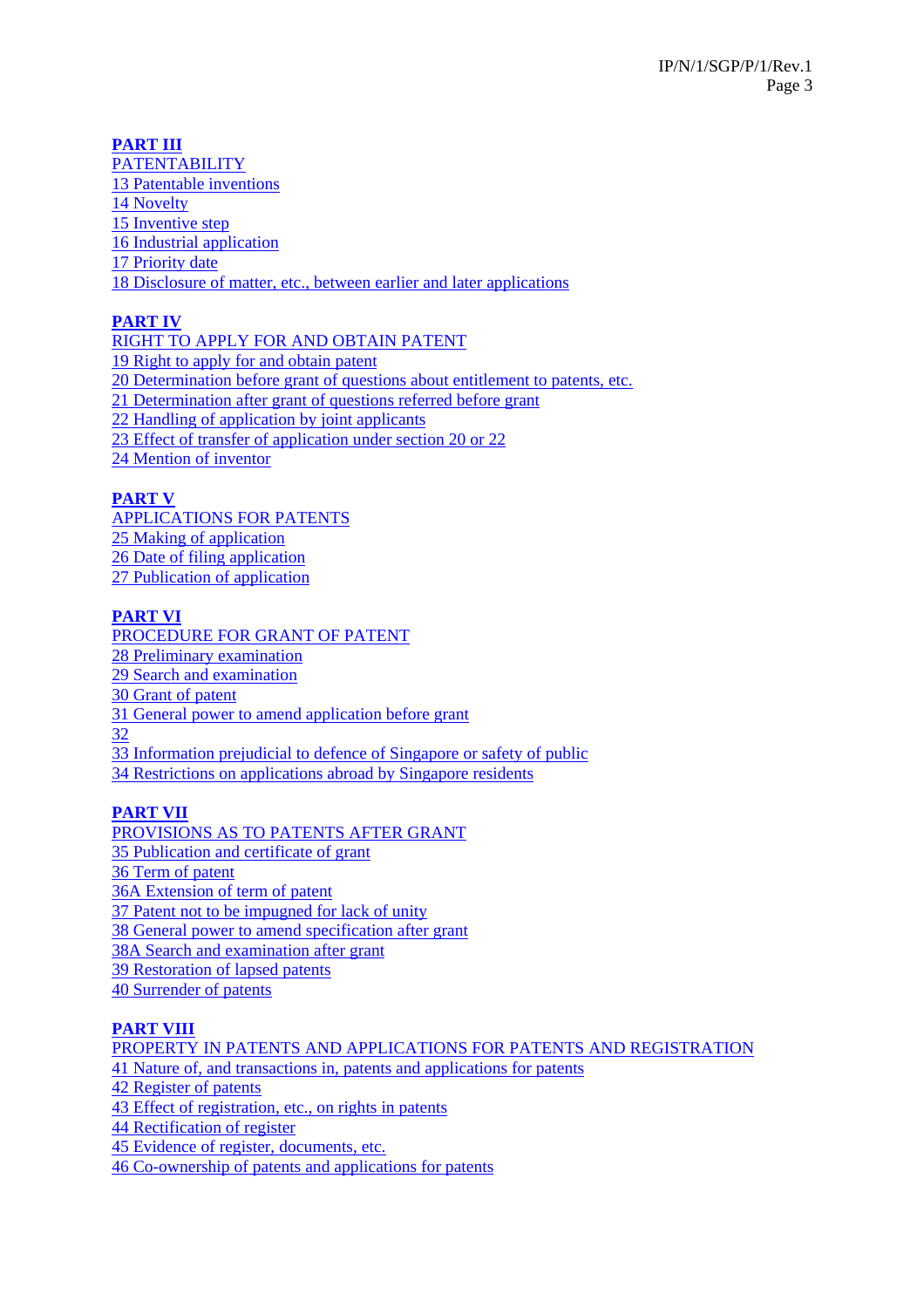47 Determination of right to patent after grant 48 Effect of transfer of patent under section 47

### **PART IX**

EMPLOYEES' INVENTIONS 49 Right to employees' inventions 50 Supplementary provisions

## **PART X**

CONTRACTS AS TO PATENTED PRODUCTS 50A Application of this Part 51 Avoidance of certain restrictive conditions 52 Determination of parts of certain contracts

## **PART XI**

LICENCES OF RIGHT AND COMPULSORY LICENCES 53 Licences of right 54 Cancellation of entry made under section 53 55 Compulsory licences

## **PART XII**

USE OF PATENTED INVENTIONS FOR SERVICES OF GOVERNMENT 56 Use of patented inventions by Government and authorised parties 57 Rights of third parties in respect of Government use 58 References of disputes as to Government use 59 60 Nature and scope of rights under section 56 61 Duty to inform patentee 62 Patentee entitled to remuneration 63 64 65

## **PART XIII**

INFRINGEMENT OF PATENTS

66 Meaning of infringement

67 Proceedings for infringement of patent

68 Reversal of burden of proof

69 Restrictions on relief for infringement

70 Relief for infringement of partially valid patent

71 Right to continue use begun before priority date

72 Certificate of contested validity of patent

73 Proceedings for infringement by co-owner

74 Proceedings for infringement by exclusive licensee

75 Effect of non-registration on infringement proceedings

76 Infringement of rights conferred by publication of application

77 Remedy for groundless threats of infringement proceedings

78 Declaration as to non-infringement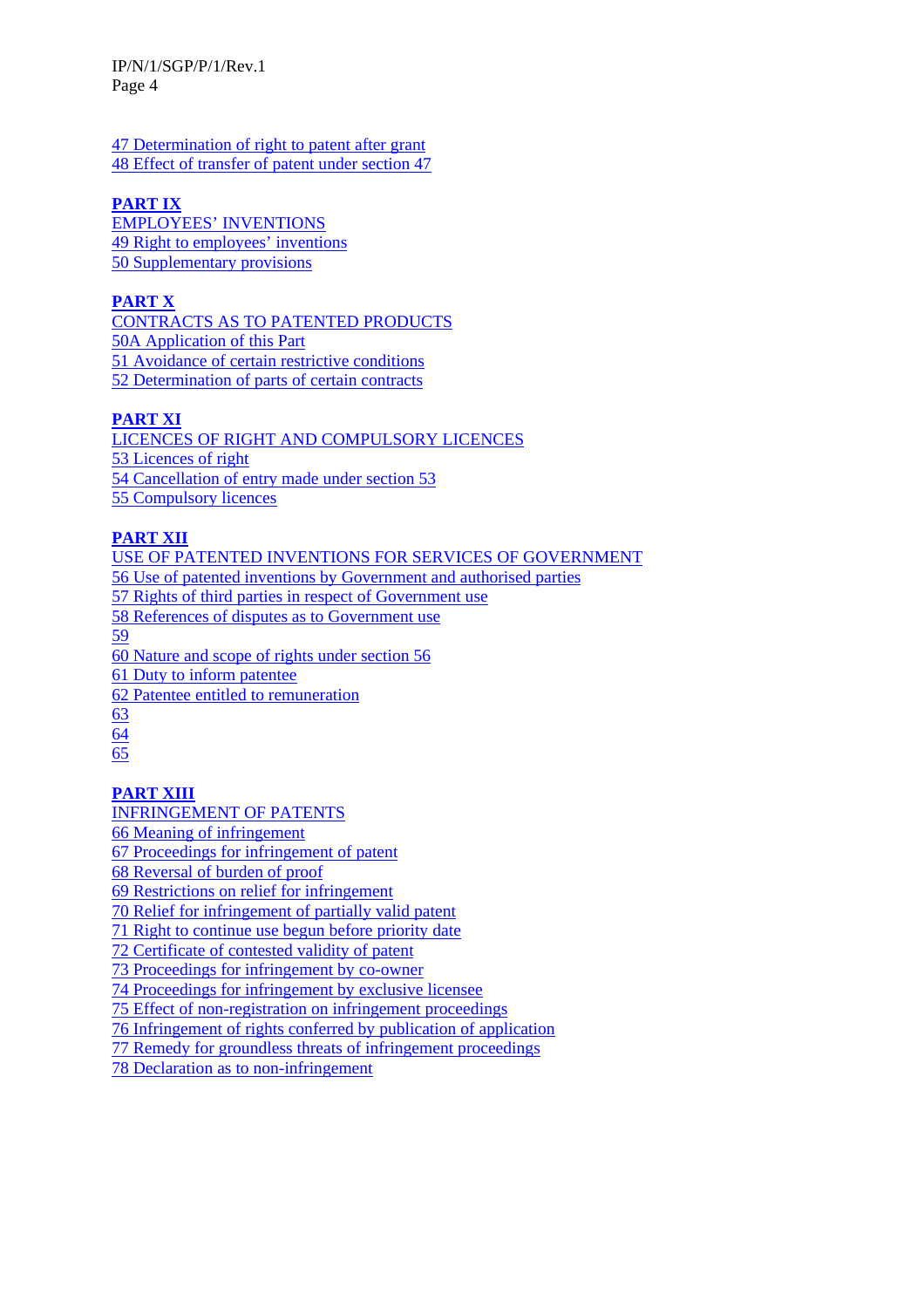## **PART XIV**

#### REVOCATION OF PATENTS AND VALIDITY PROCEEDINGS 79

80 Power to revoke patents on application

81 Registrar's power to revoke patents

82 Proceedings in which validity of patent may be put in issue

### **PART XV**

AMENDMENTS OF PATENTS AND APPLICATIONS

83 Amendment of patent in infringement or revocation proceedings

84 Amendments of applications and patents not to include added matter

### **PART XVI**

INTERNATIONAL APPLICATIONS FOR PATENTS 85 Effect of filing international application for patent 86 International and national phases of application 87 Adaptation of provisions in relation to international application 88 Evidence of Patent Co-operation Treaty and its instruments

## **PART XVII**

LEGAL PROCEEDINGS 89 Proceedings before court or Registrar 90 Appeals from Registrar 91 General powers of court 92 Exercise of Registrar's discretionary powers 93 Right of audience in patent proceedings 94 Extension of privilege for communications with solicitors relating to patent proceedings 95 Privilege for communications with patent agents 96 Costs and expenses in proceedings before Registrar 97 Licences granted by order of Registrar

## **PART XVIII**

**OFFENCES** 98 Falsification of register, etc. 99 Unauthorised claim of patent rights 100 Unauthorised claim that patent has been applied for 101 Misuse of title "Registry of Patents" 102 Offences by corporations and partnerships 103 Composition of offences

## **PART XIX**

PATENT AGENTS 104 Registration of patent agents 105 Persons entitled to act as patent agents, etc.

## **PART XX**

MISCELLANEOUS AND GENERAL 106 Immunity of Office, its officers and Examiners 107 Correction of errors in patents and applications 108 Information about patent applications and patents, and inspection of documents 109 Service by post 110 Extension of time 111 Hours of business and excluded days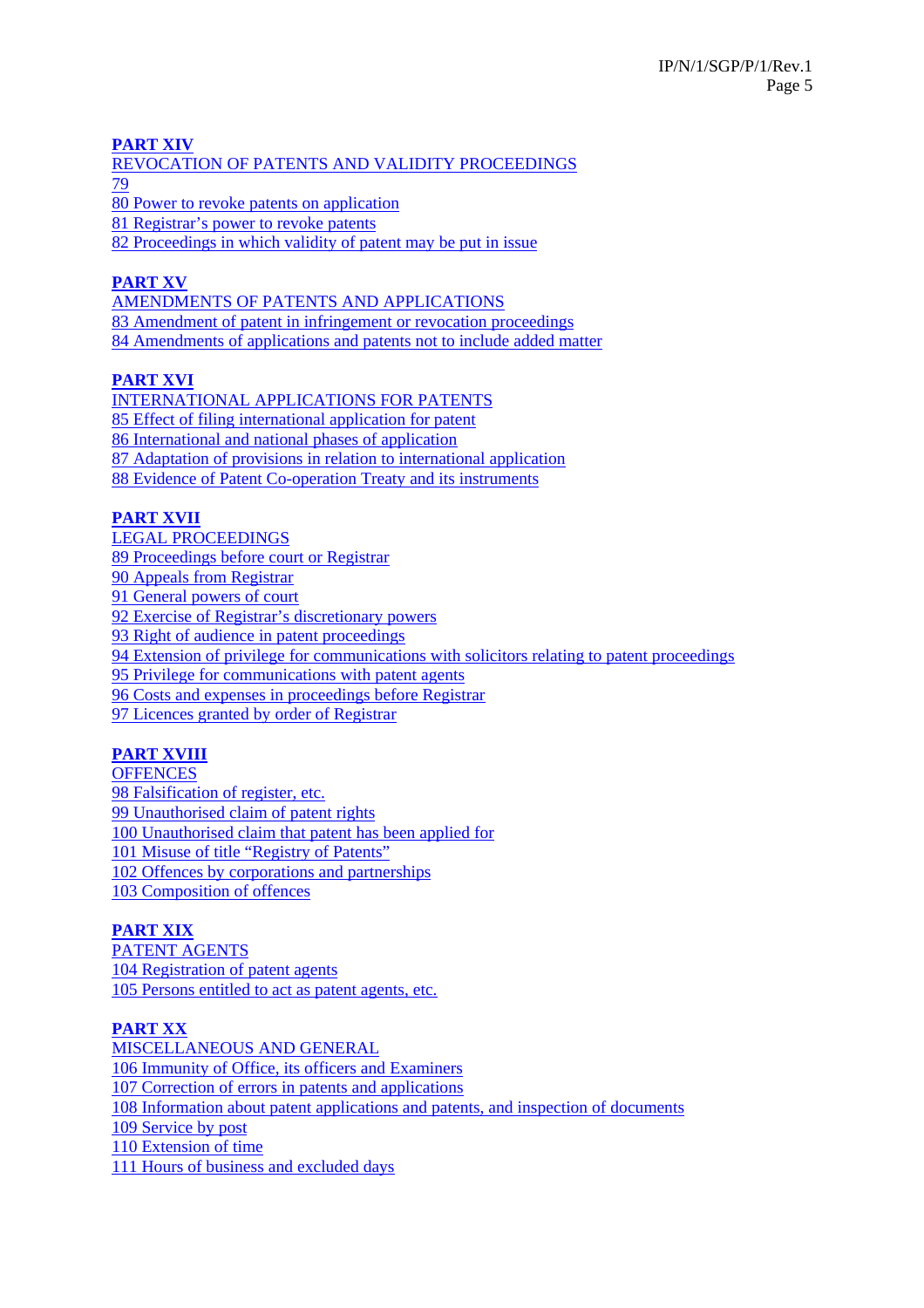112 Government's right to sell forfeited articles 113 Extent of invention 114 Availability of samples of micro-organisms 115 Rules 115A Forms and directions of Registrar 116 Fees to be paid to Office 117 Transitional provisions

### **THE SCHEDULE** SUBSTANCES WHICH ARE NOT PHARMACEUTICAL PRODUCTS

## **LEGISLATION HISTORY**

**COMPARATIVE TABLE**

Actual Provisions [ Jump to: Front Page / Arrangement of Provisions/ Actual Provisions ]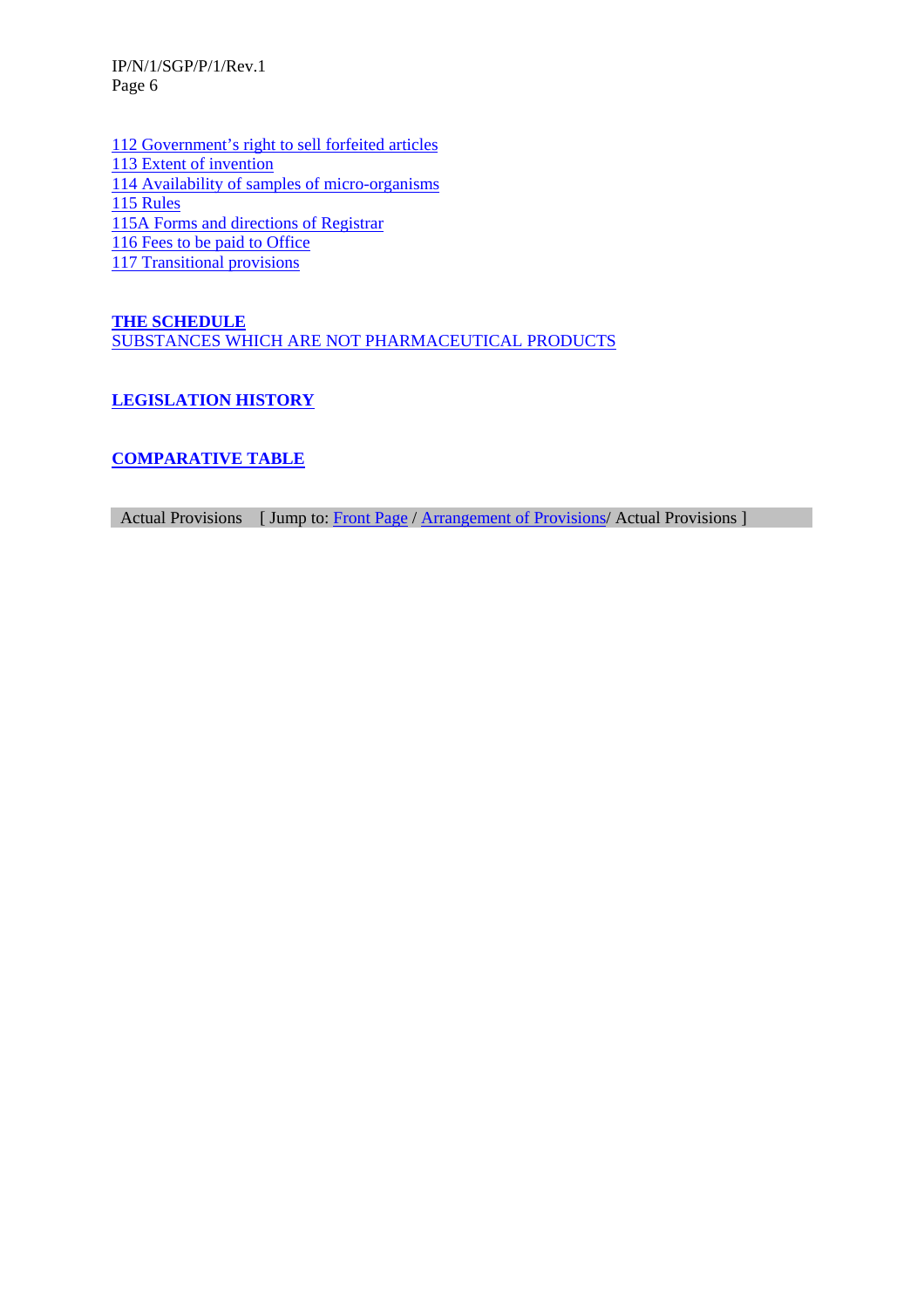# **PATENTS ACT**

# **(CHAPTER 221)**

An Act to establish a new law of patents, to enable Singapore to give effect to certain international conventions on patents, and for matters connected therewith.

#### **[23rd February 1995]**

Notes:—Unless otherwise stated, the abbreviations used in the references to other Acts and statutory provisions are references to the following Acts and statutory provisions. The references are provided for convenience and are not part of the Act:

| UK Patents 1977    | UK Patents Act 1977 (c. 37)                      |
|--------------------|--------------------------------------------------|
| Aust. Patents 1990 | Australian Patents Act 1990 (Act No. 83 of 1990) |

# **PART I**

## **PRELIMINARY**

#### **Short title**

**1.**—This Act may be cited as the Patents Act.

#### **Interpretation**

**2.**—(1) In this Act, unless the context otherwise requires —

"Convention on International Exhibitions" means the Convention relating to International Exhibitions signed in Paris on 22nd November 1928, as amended or supplemented by any protocol to that convention which is for the time being in force;

"corresponding application" , in relation to an application for a patent (referred to in this definition as the application in suit), means an application for protection filed, or treated as filed, with any prescribed patent office that —

(a) forms the basis for a priority claim under section 17 in the application in suit; or

(b) is subject to a priority claim based on —

- (i) the application in suit; or
- (ii) an application which is also the basis for a priority claim under section 17 in the application in suit;

"Council for TRIPS" means the Council for Trade-Related Aspects of Intellectual Property Rights established under the TRIPS Agreement;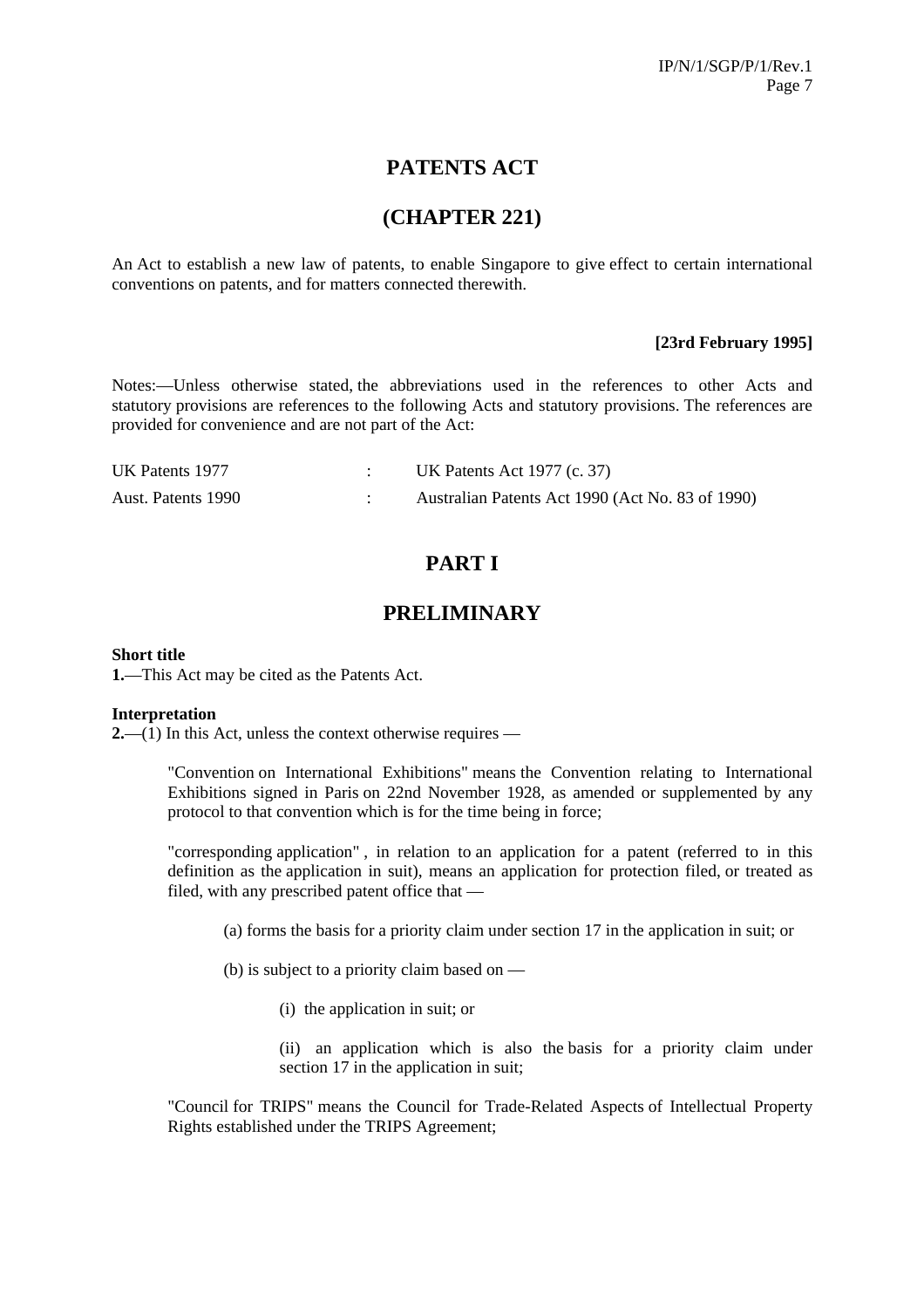"corresponding international application" , in relation to an application for a patent (referred to in this definition as the application in suit), means an application for protection filed under the Patent Co-operation Treaty that —

- (a) forms the basis for a priority claim under section 17 in the application in suit; or
- (b) is subject to a priority claim based on
	- (i) the application in suit; or

(ii) an application which is also the basis for a priority claim under section 17 in the application in suit;

"corresponding patent" , in relation to a corresponding application, means a patent granted in respect of the corresponding application by the prescribed patent office in which the corresponding application was filed or treated as filed;

"country" includes —

(a) a colony, protectorate or territory subject to the authority or under the suzerainty of another country; or

(b) a territory administered by another country under the trusteeship of the United Nations;

"court" means the High Court;

"date of filing" , in relation to —

(a) an application for a patent made under this Act, means the date of filing that application by virtue of section 26; and

(b) any other application, means the date which, under the law of the country where the application was made or in accordance with the terms of a treaty or convention to which that country is a party, is to be treated as the date of filing that application in that country or is equivalent to the date of filing an application in that country (whatever the outcome of the application);

"designate" , in relation to an application or a patent, means designate the country or countries (in pursuance of the Patent Co-operation Treaty) in which protection is sought for the invention which is the subject of the application or patent;

"Doha Declaration Implementation Decision" means the Decision adopted by the General Council of the World Trade Organisation on 30th August 2003 on the implementation of paragraph 6 of the Declaration on the TRIPS Agreement and Public Health adopted in Doha on 14th November 2001;

"employee" means a person who works or (where the employment has ceased) worked under a contract of employment or in employment under or for the purposes of a Government department;

"employer" , in relation to an employee, means the person by whom the employee is or was employed;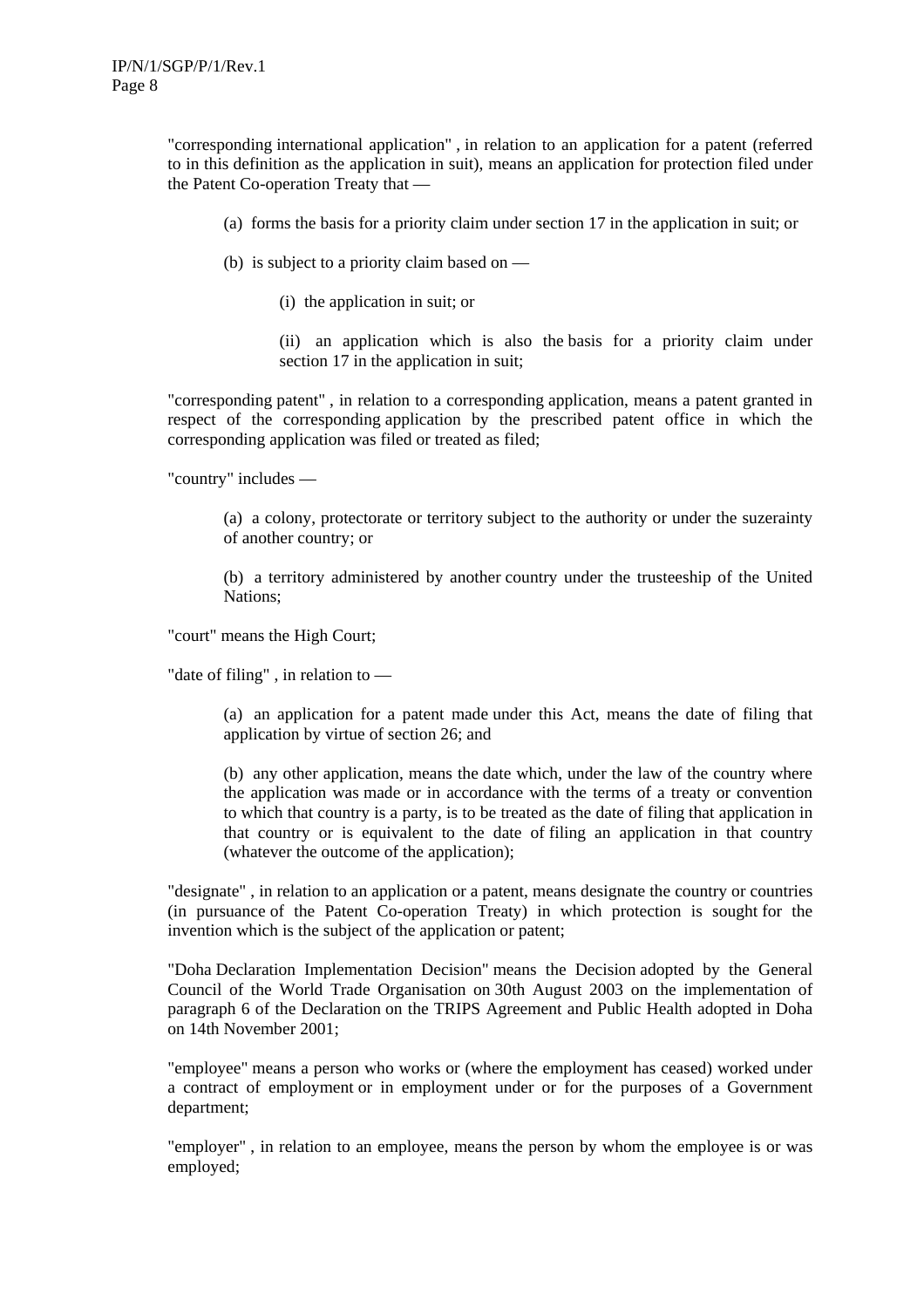"European Patent Convention" means the Convention on the Grant of European Patents;

"European Patent Office" means the office of that name established by the European Patent Convention;

"Examiner" means such person, organisation or foreign or international patent office or organisation as may be prescribed to whom the Registrar may refer questions relating to patents, including search and examination of applications for patents;

"exclusive licence" means a licence from the proprietor of or applicant for a patent conferring on the licensee, or on him and persons authorised by him, to the exclusion of all other persons (including the proprietor or applicant), any right in respect of the invention to which the patent or application relates, and "exclusive licensee" and "non-exclusive licence" shall be construed accordingly;

"filing fee" means the fee prescribed for the purposes of section 25;

"formal requirements" means those requirements of this Act and the rules which are designated by the rules as formal requirements for the purposes of this Act;

"international application for a patent" means an application made under the Patent Cooperation Treaty;

"international application for a patent (Singapore)" means an application of that description which, on its date of filing, designates Singapore;

"International Bureau" means the secretariat of the World Intellectual Property Organisation established by a convention signed at Stockholm on 14th July 1967;

"international exhibition" means an official or officially recognised international exhibition falling within the terms of the Convention on International Exhibitions or falling within the terms of any subsequent treaty or convention replacing that convention;

"international preliminary report on patentability" means —

(a) an international preliminary report on patentability (Chapter I of the Patent Cooperation Treaty); or

(b) an international preliminary report on patentability (Chapter II of the Patent Cooperation Treaty),

referred to in the Regulations under the Patent Co-operation Treaty;

"inventor", in relation to an invention, means the actual deviser of the invention and "joint inventor" shall be construed accordingly;

"journal" has the same meaning as in section 115 (4);

"legal officer" means a person appointed as a legal officer in the Singapore Legal Service;

"marketing approval" , in relation to a pharmaceutical product, means a product licence under section 5 of the Medicines Act (Cap. 176);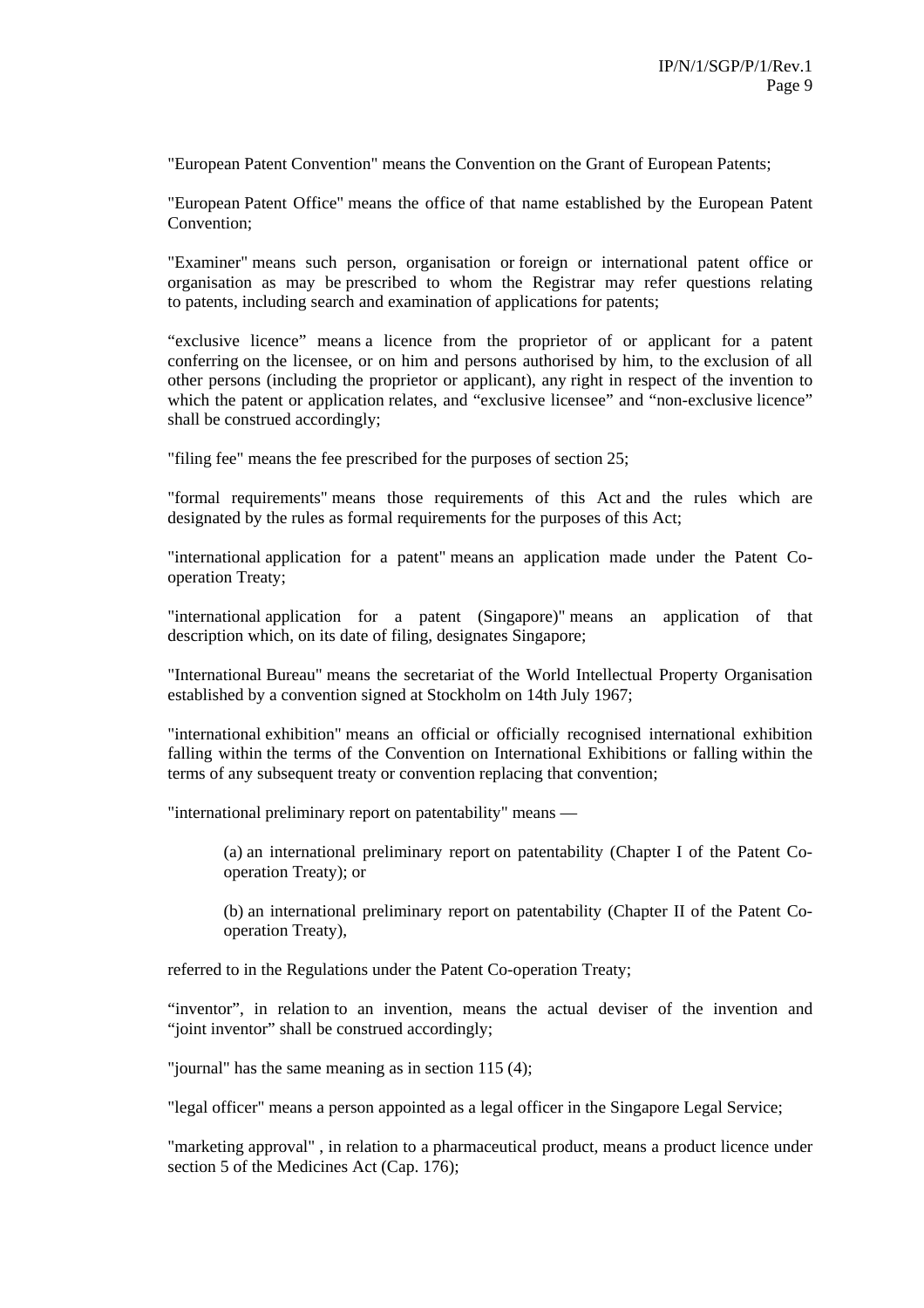"medicinal product" has the same meaning as in the Medicines Act (Cap. 176);

"missing part" , in relation to an application for a patent, means —

- (a) any drawing; or
- (b) any part of the description of the invention for which the patent is sought,

which was missing from the application at the date of filing of the application;

"mortgage" , when used as a noun, includes a charge for securing money or money's worth and, when used as a verb, shall be construed accordingly;

"Office" means the Intellectual Property Office of Singapore incorporated under the Intellectual Property Office of Singapore Act (Cap. 140);

"Paris Convention" means the Convention for the Protection of Industrial Property signed at Paris on 20th March 1883;

"patent" means a patent under this Act and includes a patent in force by virtue of section 117 (3):

"Patent Co-operation Treaty" means the treaty of that name signed at Washington on  $19^{th}$  June  $1970$ 

"patented invention" means an invention for which a patent is granted and "patented process" shall be construed accordingly;

"patented product" means a product which is a patented invention or, in relation to a patented process, a product obtained directly by means of the process or to which the process has been applied;

"person" includes the Government;

"pharmaceutical product" means a medicinal product which is a substance used wholly or mainly by being administered to a human being for the purpose of treating or preventing disease, but does not include —

(a) any substance which is used solely —

- (i) for diagnosis or testing; or
- (ii) as a device or mechanism, or an instrument, apparatus or appliance; or
- (b) any substance or class of substances specified in paragraph 2 or 3 of the Schedule;

"prescribed form" means a form published by the Registrar under section 115A;

"priority date" means the date determined as such under section 17;

"published" means made available to the public (whether in Singapore or elsewhere) and a document shall be taken to be published under any provision of this Act if it can be inspected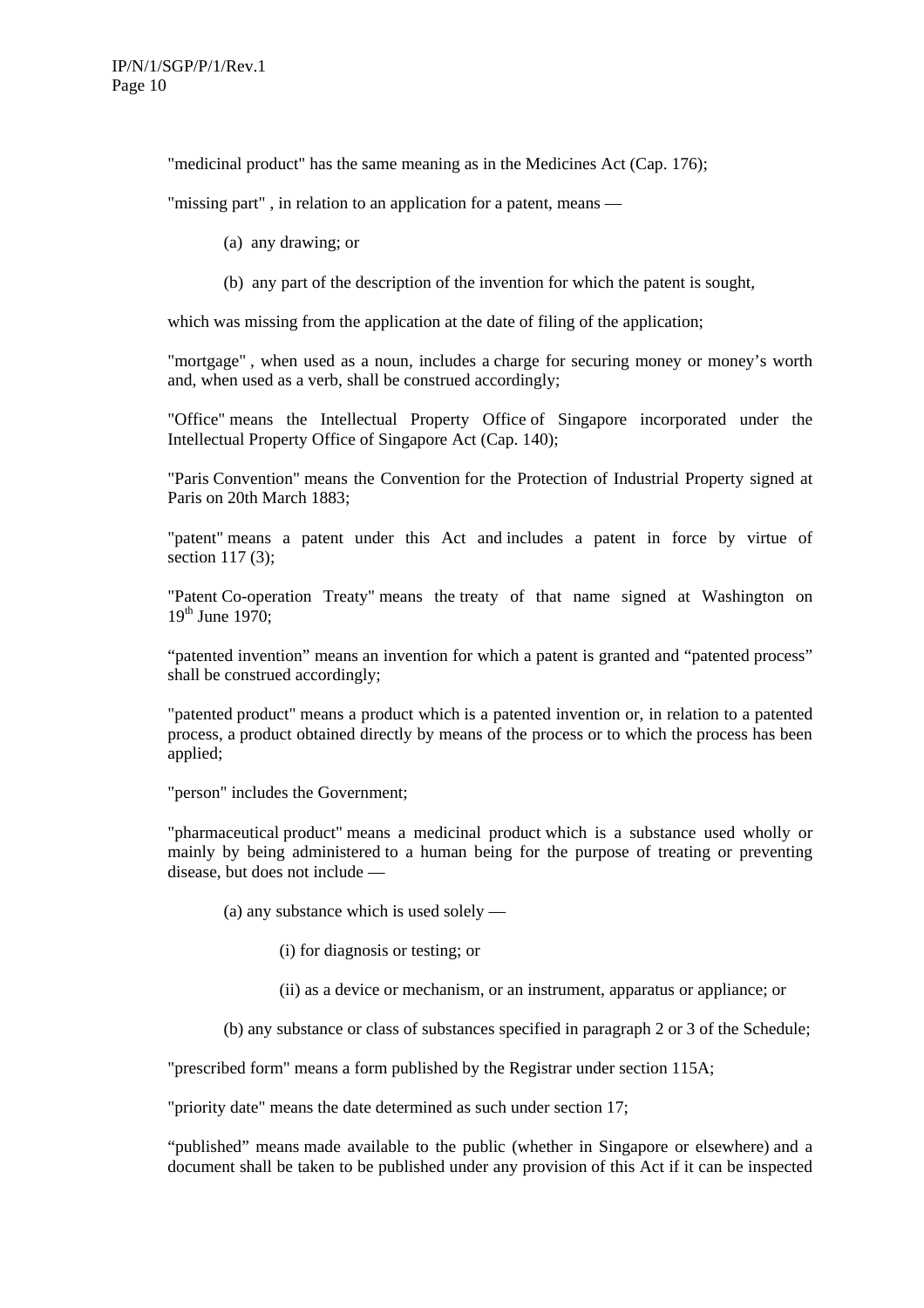as of right at any place in Singapore by members of the public, whether on payment of a fee or not, and "republished" shall be construed accordingly;

"register" , when used as a noun, means the register of patents maintained under section 42 and, when used as a verb, means, in relation to any thing, to register or register particulars, or enter notice, of that thing in the register and, when used in relation to a person, means to enter his name in the register;

"registered patent agent" means a person whose name is entered in the register of patent agents kept in accordance with the rules made under section 104;

"Registrar" means the Registrar of Patents and includes any Deputy Registrar of Patents holding office under this Act;

"Registry" means the Registry of Patents established under this Act;

"relevant authority" , in relation to a pharmaceutical product, means the Health Sciences Authority established under the Health Sciences Authority Act (Cap. 122C);

"relevant health product" means a patented invention which is a product referred to in —

- (a) paragraph 1*(a)* of the Doha Declaration Implementation Decision; or
- (b) paragraph 1*(a)* of the Annex to the TRIPS Agreement;

"right" , in relation to any patent or application, includes an interest in the patent or application and, without prejudice to the foregoing, any reference to a right in a patent includes a reference to a share in the patent;

"scientific adviser" means any person with any scientific qualification, any medical practitioner, engineer, architect, surveyor, accountant, actuary and any other specially skilled person;

"TRIPS Agreement" means the Agreement on Trade-Related Aspects of Intellectual Property Rights, set out in Annex 1C to the WTO Agreement, as revised or amended from time to time;

"WTO Agreement" means the World Trade Organisation Agreement signed in Marrakesh in 1994 as revised or amended from time to time.

#### *[40/95; 3/2001;30/2001;19/2004]*

(2) Rules may provide for stating in the journal that an exhibition falls within the definition of "international exhibition" in subsection (1) and any such statement shall be conclusive evidence that the exhibition falls within that definition.

(3) For the purposes of this Act, a matter shall be taken to have been disclosed in any relevant application within the meaning of section 17 or in the specification of a patent if it was either claimed or disclosed (otherwise than by way of disclaimer or acknowledgment of prior art) in that application or specification.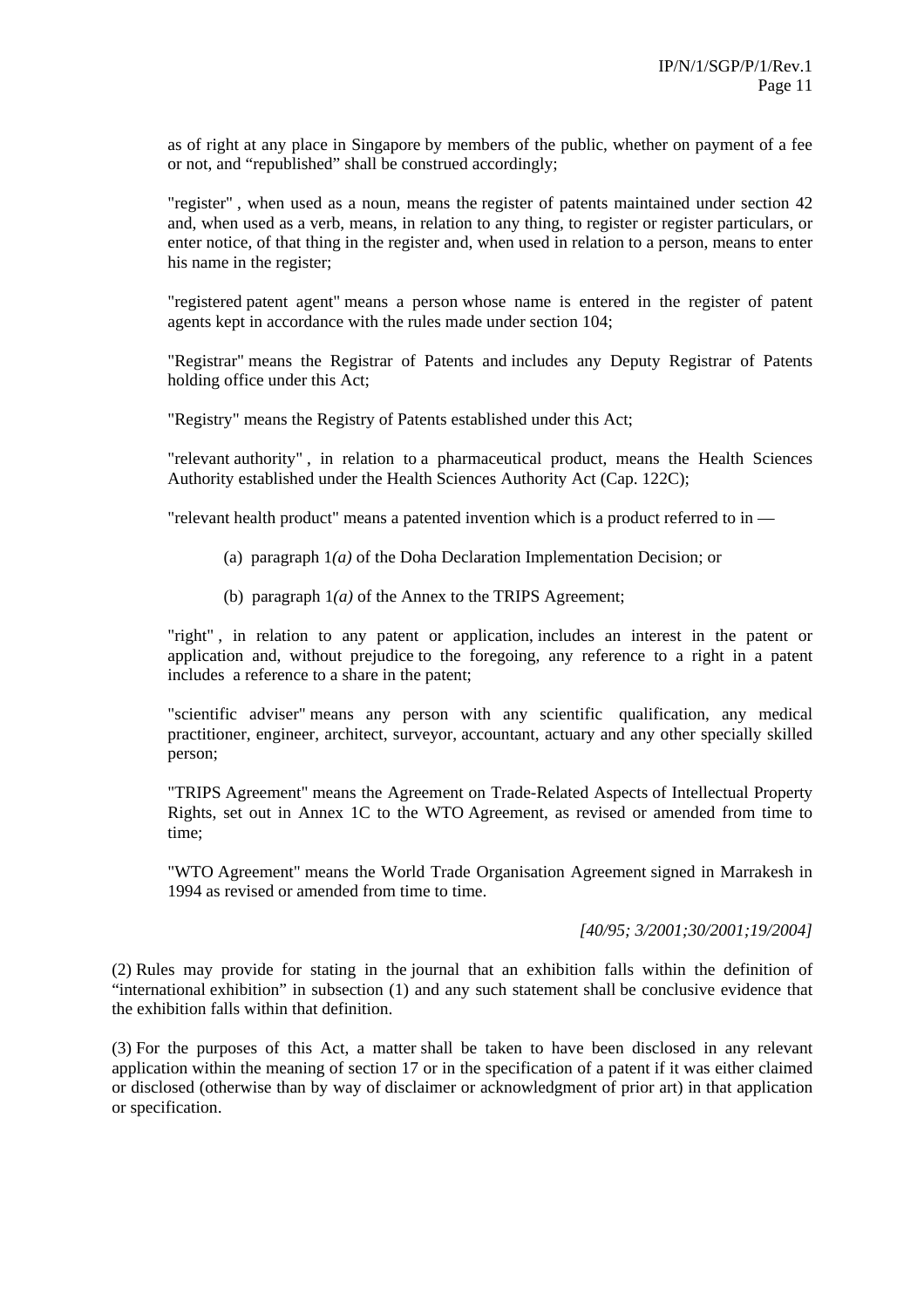(4) For the purposes of this Act —

 $(a)$  a claim is related to another claim if  $\overline{\phantom{a}}$ 

(i) the 2 claims are identical; or

(ii) each limitation in the second claim —

(A) is identical to a limitation in the first claim; or

(B) differs from a limitation in the first claim only in expression but not in content; and

(b) more than one claim may be related to a single claim.

*[19/2004]* 

(5) References in this Act to an application for a patent, as filed, are references to such an application in the state it was on the date of filing.

(6) References in this Act to an application for a patent being published are references to its being published under section 27.

(7) References in this Act to the Paris Convention or the Patent Co-operation Treaty are references to that Convention or Treaty or any other international convention or agreement replacing it, as amended or supplemented by any convention or international agreement (including in either case any protocol or annex) to which Singapore is a party, or in accordance with the terms of any such convention or agreement and include references to any instrument made under any such convention or agreement.

(8) The Arbitration Act (Cap. 10) shall not apply to any proceedings before the Registrar under this Act.

#### **Application to Government**

**3.**—This Act shall bind the Government.

## **PART II**

## **ADMINISTRATION**

#### **Registrar of Patents and other officers**

**4.**—(1) There shall be a Registrar of Patents who shall have the chief control of the Registry of Patents.

(2) There shall be one or more Deputy Registrars of Patents who shall, subject to the control of the Registrar, have all the powers and functions of the Registrar under this Act, other than the powers of the Registrar under section 5.

(3) There shall be one or more Assistant Registrars of Patents.

(4) The Registrar and all the other officers under this section shall be appointed by the Minister.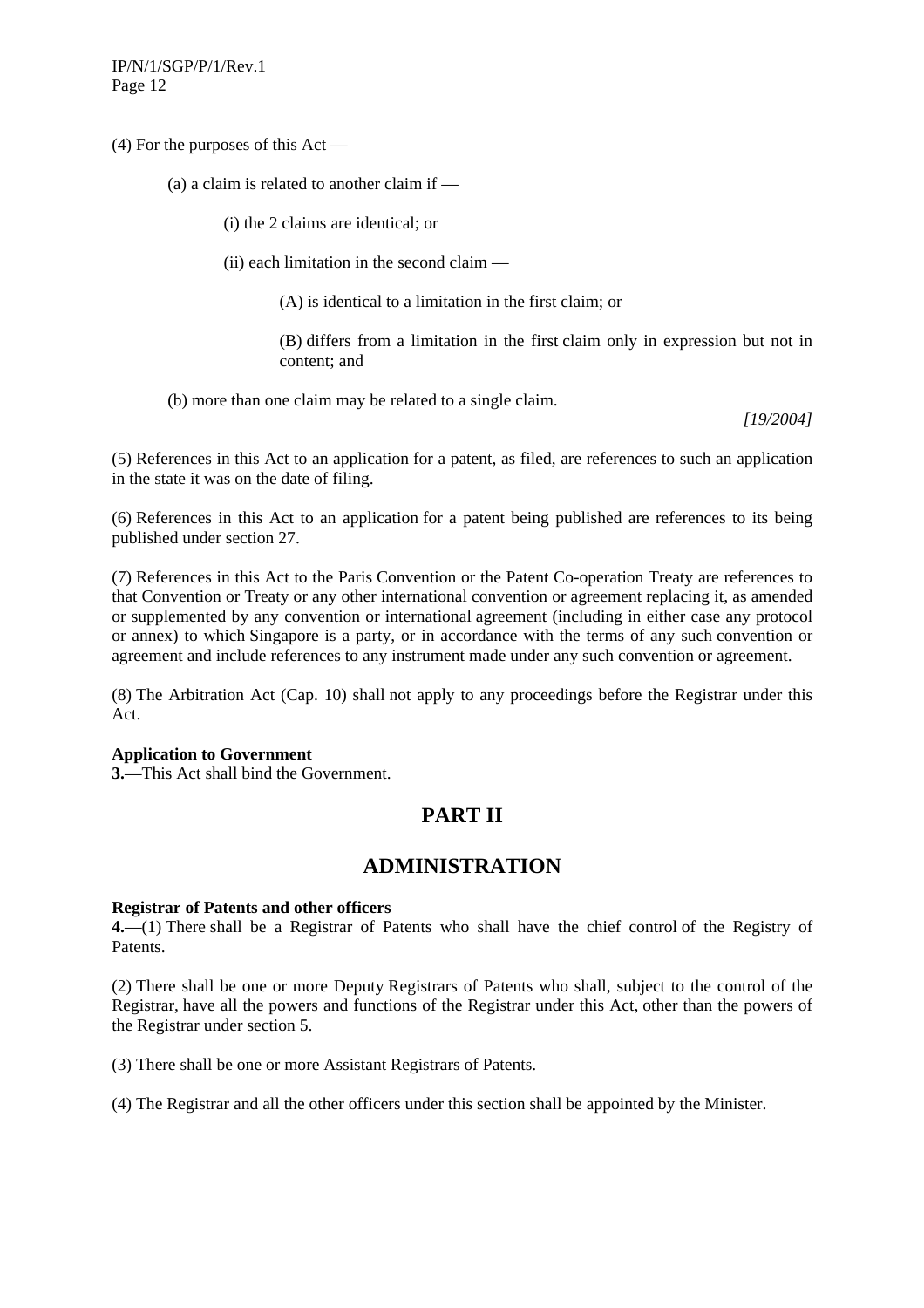#### **Delegation by Registrar**

**5.**—(1) The Registrar may, in relation to a particular matter or class of matters, by writing under his hand, delegate all or any of his powers or functions under this Act (except this power of delegation) to an Assistant Registrar of Patents or any public officer so that the delegated powers and functions may be exercised by the delegate with respect to the matter or class of matters specified in the instrument of delegation.

(2) A delegation under this section is revocable at will and no delegation shall prevent the exercise of a power or function by the Registrar or by any Deputy Registrar of Patents.

#### **Registry of Patents**

**6.**—For the purposes of this Act, there shall be an office which shall be known as the Registry of Patents.

#### **Seal of Registry**

**7.**—There shall be a seal of the Registry and impressions of the seal shall be judicially noticed.

#### **Powers of Registrar**

**8.**—The Registrar may, for the purposes of this Act —

- (a) summon witnesses;
- (b) receive evidence on oath, whether orally or otherwise;
- (c) require the production of documents or articles; and
- (d) award costs against a party to proceedings before him.

#### **Disobedience to summons an offence**

**9.**—(1) A person who has been summoned to appear as a witness before the Registrar shall not, without lawful excuse, fail to appear in obedience to the summons.

(2) A person who has been required by the Registrar to produce a document or article shall not, without lawful excuse, fail to produce the document or article.

(3) Any person who contravenes subsection (1) or (2) shall be guilty of an offence and shall be liable on conviction to a fine not exceeding \$2,000 or to imprisonment for a term not exceeding 3 months or to both.

#### **Refusal to give evidence an offence**

**10.**—(1) A person who appears before the Registrar shall not, without lawful excuse, refuse to be sworn or to make an affirmation, or to produce documents or articles, or to answer questions, which he is lawfully required to produce or answer.

(2) Any person who contravenes subsection (1) shall be guilty of an offence and shall be liable on conviction to a fine not exceeding \$2,000 or to imprisonment for a term not exceeding 3 months or to both.

#### **Officers not to traffic in inventions**

**11.**—(1) An officer or person employed in the Registry shall not buy, sell, acquire or traffic in an invention or patent, whether granted in Singapore or elsewhere, or in a right to, or licence under, a patent, whether granted in Singapore or elsewhere.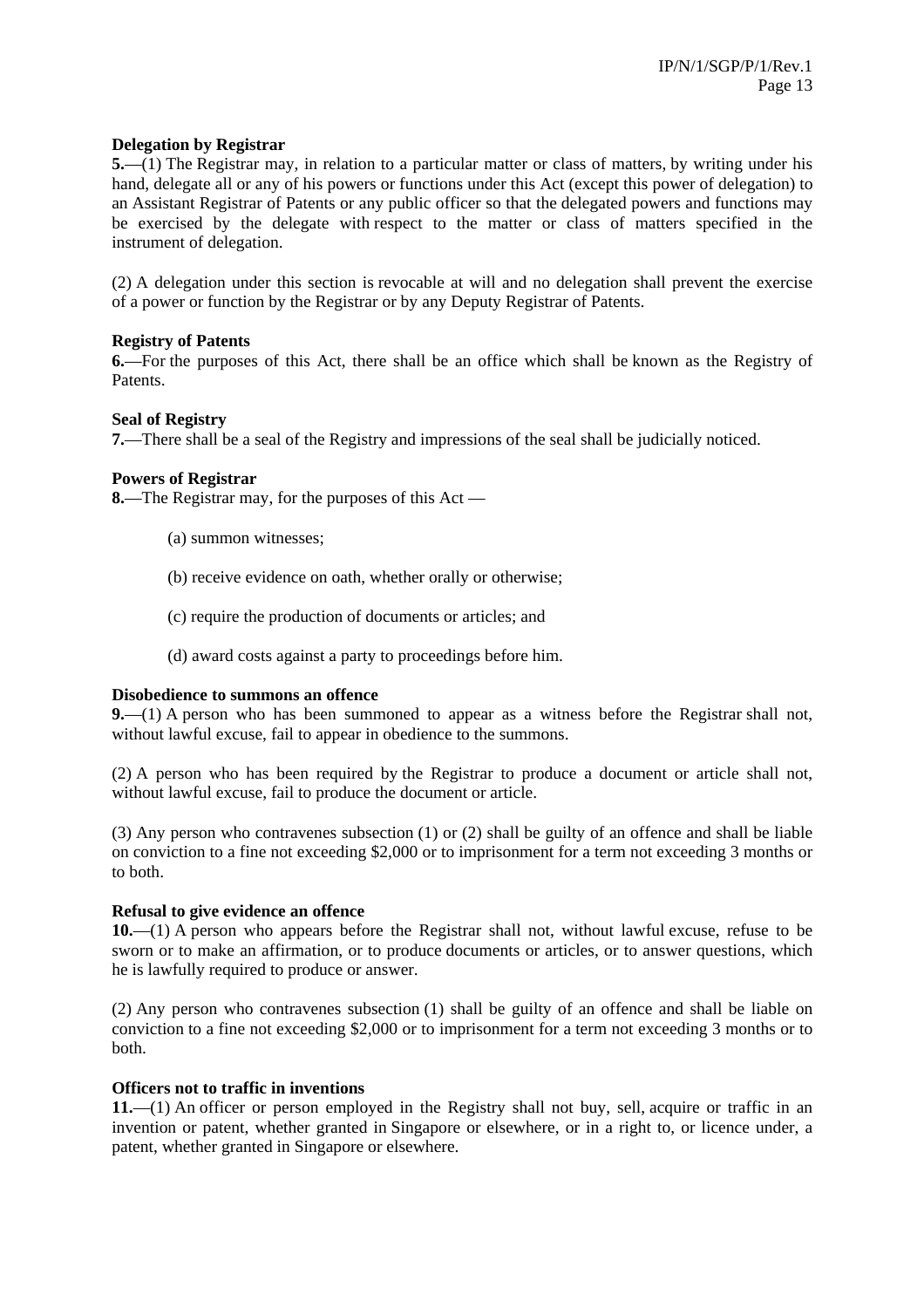(2) Any person who contravenes subsection (1) shall be guilty of an offence and shall be liable on conviction to a fine not exceeding \$2,000 or to imprisonment for a term not exceeding 3 months or to both.

(3) A purchase, sale, acquisition, assignment or transfer made or entered into in contravention of this section is void.

(4) This section shall not apply to the actual inventor or to an acquisition by bequest or devolution in law.

#### **Officers not to furnish information**

**12.**—(1) An officer or person employed in the Registry shall not, except when required or authorised by this Act, or under a direction in writing of the Registrar or by order of a court —

(a) furnish information on a matter which is being, or has been, dealt with under this Act;

(b) prepare, or assist in the preparation of, a document required or permitted by or under this Act to be lodged in the Registry; or

(c) conduct a search in the records of the Registry.

(2) Any person who contravenes subsection (1) shall be guilty of an offence and shall be liable on conviction to a fine not exceeding \$2,000 or to imprisonment for a term not exceeding 3 months or to both.

# **PART III**

# **PATENTABILITY**

#### **Patentable inventions**

**13.**—(1) Subject to subsection (2), a patentable invention is one that satisfies the following conditions:

- (a) the invention is new;
- (b) it involves an inventive step; and
- (c) it is capable of industrial application.

*[40/95]* 

(2) An invention the publication or exploitation of which would be generally expected to encourage offensive, immoral or anti-social behaviour is not a patentable invention.

(3) For the purposes of subsection (2), behaviour shall not be regarded as offensive, immoral or antisocial only because it is prohibited by any law in force in Singapore.

*[UK Patents 1977, s. 1]*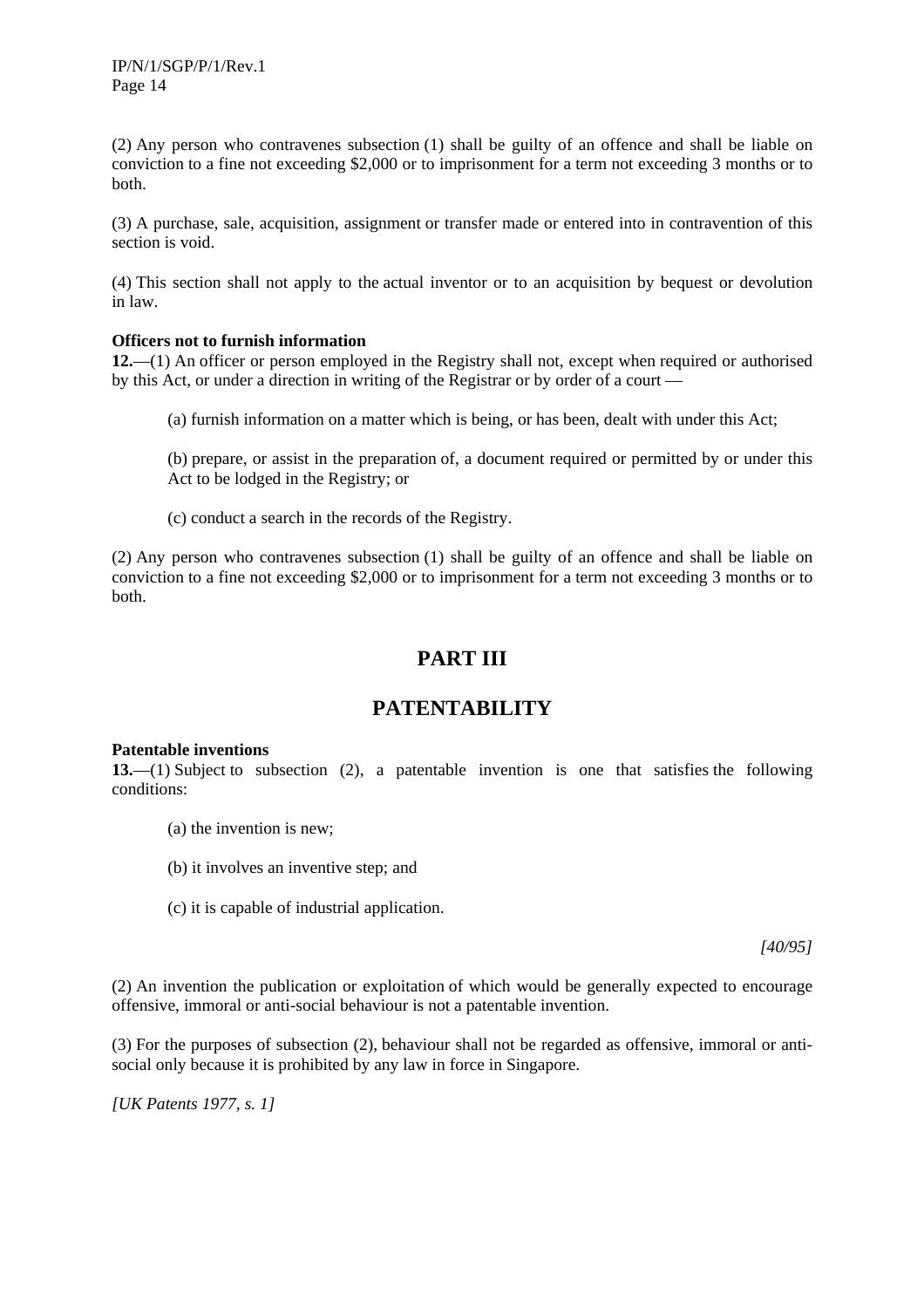**Novelty** 

**14.**—(1) An invention shall be taken to be new if it does not form part of the state of the art.

(2) The state of the art in the case of an invention shall be taken to comprise all matter (whether a product, a process, information about either, or anything else) which has at any time before the priority date of that invention been made available to the public (whether in Singapore or elsewhere) by written or oral description, by use or in any other way.

(3) The state of the art in the case of an invention to which an application for a patent or a patent relates shall be taken also to comprise matter contained in an application for another patent which was published on or after the priority date of that invention, if the following conditions are satisfied:

(a) that matter was contained in the application for that other patent both as filed and as published; and

(b) the priority date of that matter is earlier than that of the invention.

(4) For the purposes of this section, the disclosure of matter constituting an invention shall be disregarded in the case of a patent or an application for a patent if occurring later than the beginning of the period of 12 months immediately preceding the date of filing the application for the patent and either —

(a) the disclosure was due to, or made in consequence of, the matter having been obtained unlawfully or in breach of confidence by any person —

(i) from the inventor or from any other person to whom the matter was made available in confidence by the inventor or who obtained it from the inventor because he or the inventor believed that he was entitled to obtain it; or

(ii) from any other person to whom the matter was made available in confidence by any person mentioned in sub-paragraph (i) or in this sub-paragraph or who obtained it from any person so mentioned because he or the person from whom he obtained it believed that he was entitled to obtain it;

(b) the disclosure was made in breach of confidence by any person who obtained the matter in confidence from the inventor or from any other person to whom it was made available, or who obtained it, from the inventor;

(c) the disclosure was due to, or made in consequence of, the inventor displaying the invention at an international exhibition and the applicant states, on filing the application, that the invention has been so displayed and also, within the prescribed period, files written evidence in support of the statement complying with any prescribed condition; or

(d) the disclosure was due to, or made in consequence of, the inventor describing the invention in a paper read by him or another person with his consent or on his behalf before any learned society or published with his consent in the transactions of any learned society.

(5) In subsection (4) *(d)*, "learned society" includes any club or association constituted in Singapore or elsewhere whose main object is the promotion of any branch of learning or science.

(6) In this section, references to the inventor include references to any proprietor of the invention for the time being.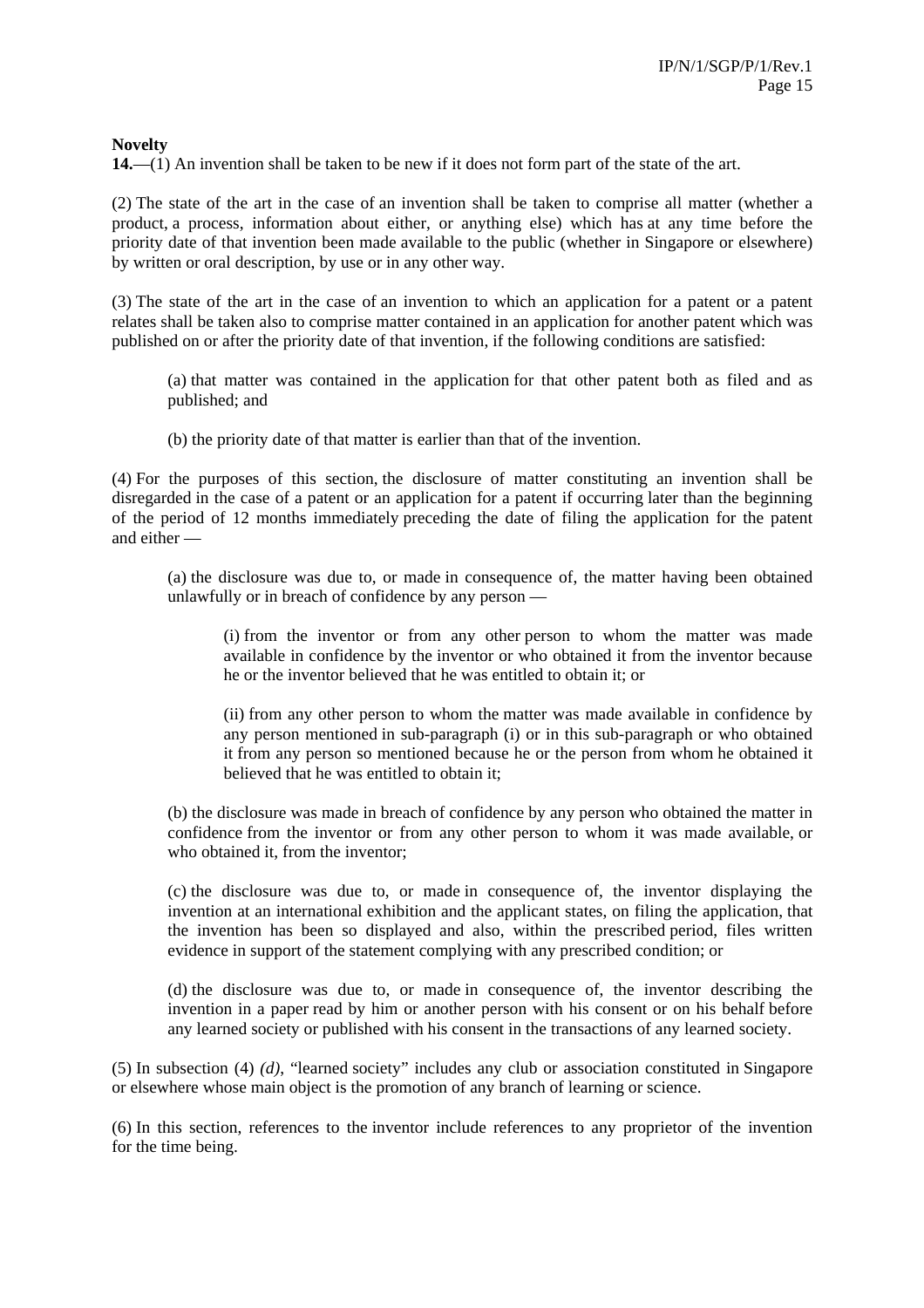(7) In the case of an invention consisting of a substance or composition for use in a method of treatment of the human or animal body by surgery or therapy or of diagnosis practised on the human or animal body, the fact that the substance or composition forms part of the state of the art shall not prevent the invention from being taken to be new if the use of the substance or composition in any such method does not form part of the state of the art.

*[UK Patents 1977, s. 2]* 

### **Inventive step**

**15.**—An invention shall be taken to involve an inventive step if it is not obvious to a person skilled in the art, having regard to any matter which forms part of the state of the art by virtue only of section 14 (2) and without having regard to section 14 (3).

*[UK Patents 1977, s. 3]* 

#### **Industrial application**

**16.**—(1) Subject to subsection (2), an invention shall be taken to be capable of industrial application if it can be made or used in any kind of industry, including agriculture.

(2) An invention of a method of treatment of the human or animal body by surgery or therapy or of diagnosis practised on the human or animal body shall not be taken to be capable of industrial application.

(3) Subsection (2) shall not prevent a product consisting of a substance or composition from being treated as capable of industrial application merely because it is invented for use in any such method.

*[UK Patents 1977, s. 4]* 

#### **Priority date**

**17.**—(1) For the purposes of this Act, the priority date of an invention to which an application for a patent relates and also of any matter (whether or not the same as the invention) contained in the application is, except as provided by the provisions of this Act, the date of filing the application.

(2) Where in or in connection with an application for a patent (referred to in this section as the application in suit) a declaration is made, whether by the applicant or any predecessor in title of his, complying with the relevant requirements of the rules and specifying one or more earlier relevant applications for the purposes of this section made by the applicant or a predecessor in title of his, and the application in suit has a date of filing, within the period referred to in subsection (2A) *(a)* or *(b)*, then —

(a) if an invention to which the application in suit relates is supported by matter disclosed in the earlier relevant application or applications, the priority date of that invention shall, instead of being the date of filing the application in suit, be the date of filing the relevant application in which that matter was disclosed or, if it was disclosed in more than one relevant application, the earliest of them; and

(b) the priority date of any matter contained in the application in suit which was also disclosed in the earlier relevant application or applications shall be the date of filing the relevant application in which that matter was disclosed or, if it was disclosed in more than one relevant application, the earliest of them.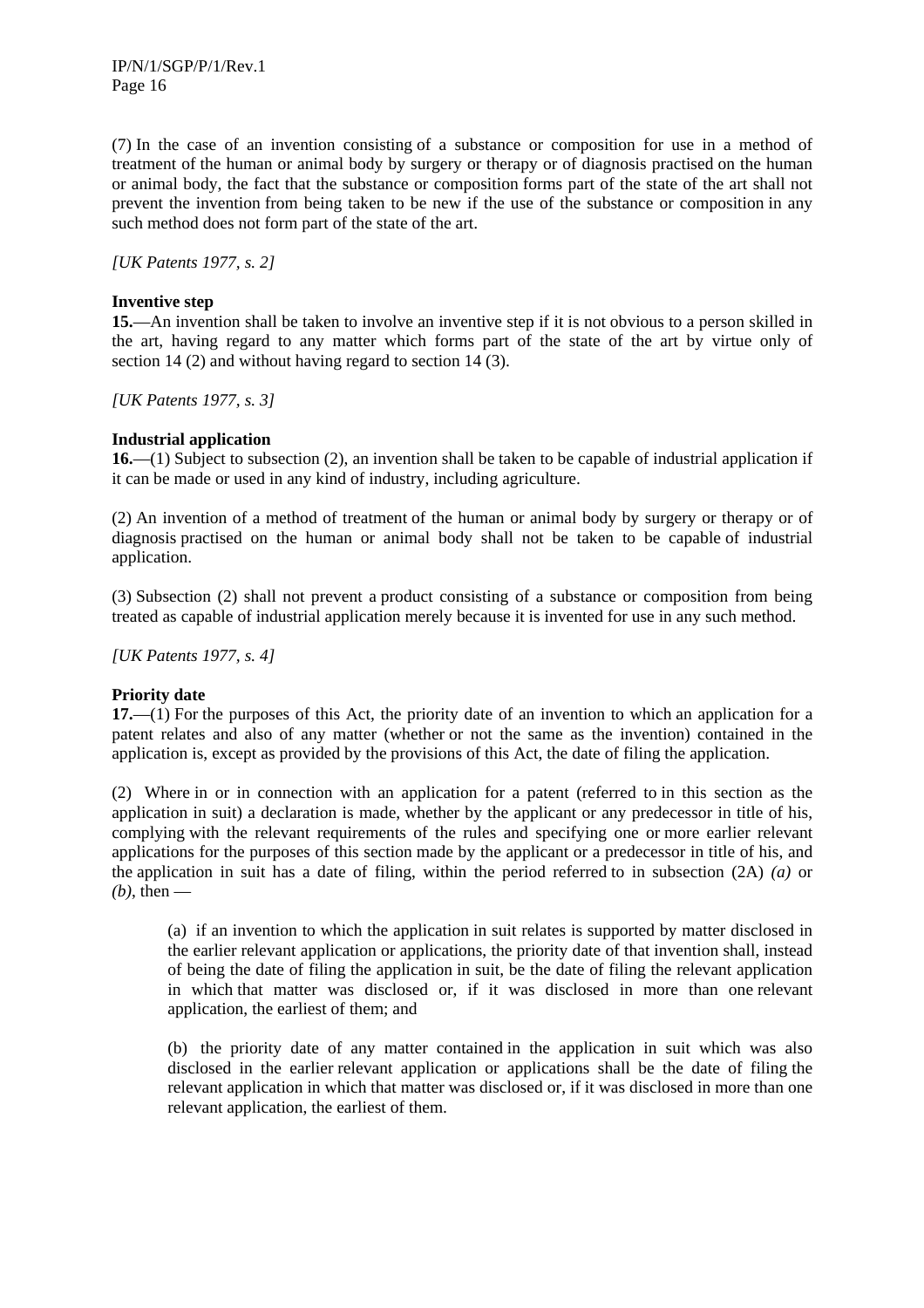(2A) For the purposes of subsection (2), the period is —

(a) the period of 12 months immediately following the date of filing of the specified earlier relevant application or, if there is more than one relevant application, the earliest of them; or

(b) where the Registrar has granted a request under subsection (2B), the period commencing immediately after the period referred to in paragraph *(a)* and ending at the end of such period as may be prescribed.

(2B) The applicant may make a request to the Registrar for the declaration referred to in subsection (2) to be made after the period referred to in subsection (2A) *(a)*.

(2C) Where the applicant makes a request under subsection (2B), he shall, if he has failed to file the application in suit within the period referred to in subsection (2A) *(a)*, indicate in the request whether his failure to file the application in suit within the period referred to in subsection  $(2A)$   $(a)$  —

- (a) occurred in spite of due care required by the circumstances having been taken; or
- (b) was unintentional.

(2D) The Registrar shall grant a request under subsection (2B) if and only if  $-$ 

(a) the request is made within such period and in such manner, and complies with such requirements, as may be prescribed; and

(b) where the applicant has failed to file the application in suit within the period referred to in subsection  $(2A)$   $(a)$ , the Registrar is satisfied that the applicant's failure to file the application in suit within the period referred to in subsection  $(2A) (a)$  —

(i) occurred in spite of due care required by the circumstances having been taken; or

(ii) was unintentional.

(3) Where an invention or other matter contained in the application in suit was also disclosed in 2 earlier relevant applications filed by the same applicant as in the case of the application in suit or a predecessor in title of his and the second of those relevant applications was specified in or in connection with the application in suit, the second of those relevant applications shall, so far as it concerns that invention or matter, be disregarded unless —

(a) it was filed in or in respect of the same country as the first; and

(b) not later than the date of filing the second, the first (whether or not so specified) was unconditionally withdrawn, or was abandoned or refused, without —

(i) having been made available to the public whether in Singapore or elsewhere;

(ii) leaving any right outstanding; and

(iii) having served to establish a priority date in relation to another application, wherever made.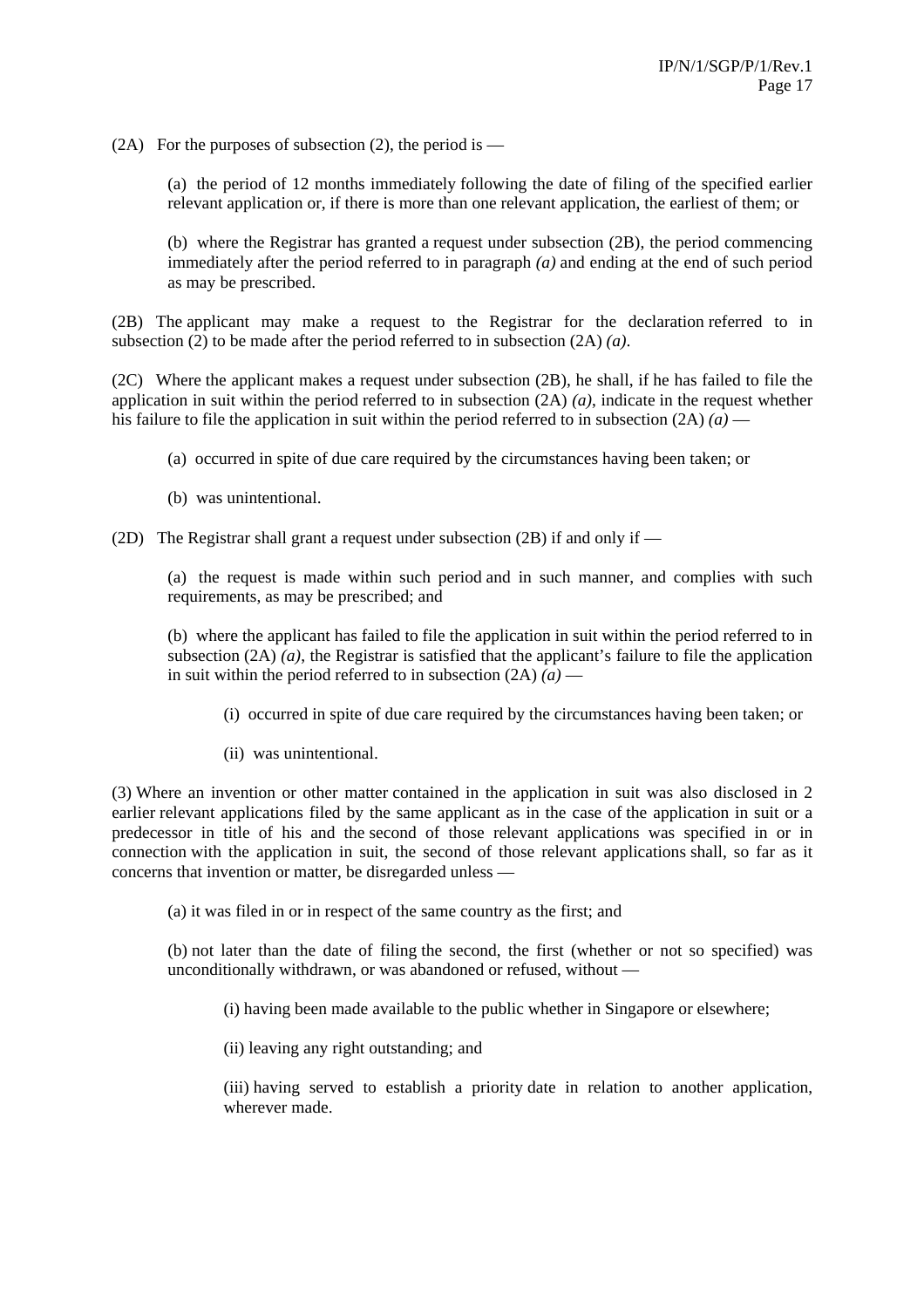(4) This section shall apply for determining the priority date of an invention for which a patent has been granted as it applies for determining the priority date of an invention to which an application for that patent relates.

(5) In this section and section 18, "relevant application" means any of the following applications which has a date of filing:

(a) an application for a patent under this Act; or

(b) an application in or for a convention country for protection in respect of an invention or an application which, in accordance with the law of a convention country or a treaty or international convention to which a convention country is a party, is equivalent to such an application.

*[30/2001]* 

 $(6)$  In subsection  $(5)$ , "convention country" means —

(a) a country other than Singapore that is a party to the Paris Convention or a member of the World Trade Organisation; or

(b) any other country with which Singapore has entered into a treaty, convention, arrangement or engagement and which is declared by the Minister, by order published in the *Gazette*, as a convention country.

*[UK Patents 1977, s. 5]* 

*[30/2001]* 

#### **Disclosure of matter, etc., between earlier and later applications**

**18.**—(1) It is hereby declared for the avoidance of doubt that where an application (the application in suit) is made for a patent and a declaration is made in accordance with section 17 (2) in or in connection with that application specifying an earlier relevant application, the application in suit and any patent granted in pursuance of it shall not be invalidated by reason only of the relevant intervening acts.

(2) In subsection (1), "relevant intervening acts" means acts done in relation to matter disclosed in an earlier relevant application between the dates of the earlier relevant application and the application in suit, as for example, filing another application for the invention for which the earlier relevant application was made, making information available to the public about that invention or that matter or working that invention, but disregarding any application, or the disclosure to the public of matter contained in any application, which is itself to be disregarded for the purposes of section 17 (3).

*[UK Patents 1977, s. 6]*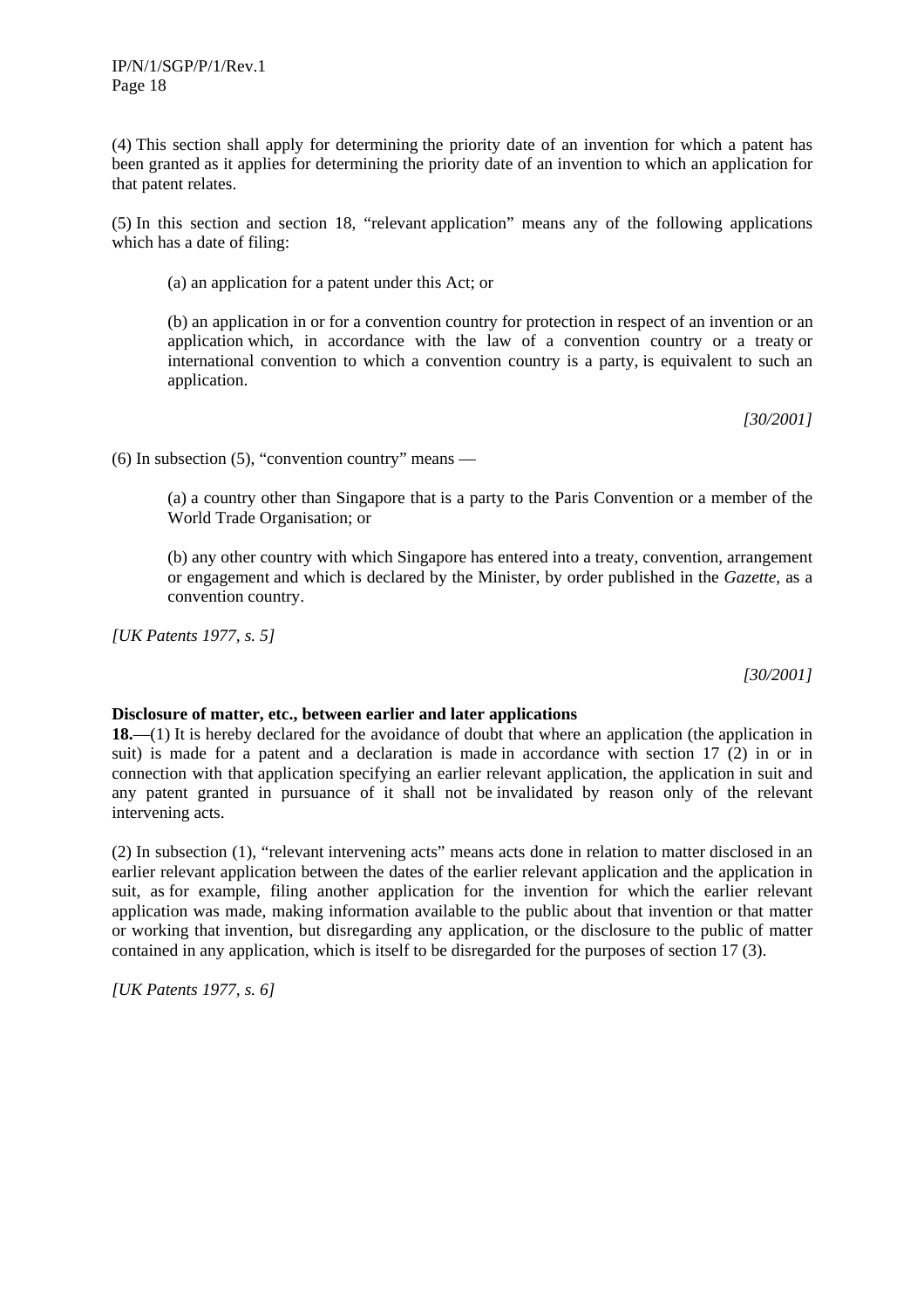# **PART IV**

# **RIGHT TO APPLY FOR AND OBTAIN PATENT**

### **Right to apply for and obtain patent**

**19.**—(1) Any person may make an application for a patent either alone or jointly with another.

(2) A patent for an invention may be granted —

(a) primarily to the inventor or joint inventors;

(b) in preference to paragraph *(a)*, to any person or persons who, by virtue of any enactment or rule of law, or any foreign law or treaty or international convention, or by virtue of an enforceable term of any agreement entered into with the inventor before the making of the invention, was or were at the time of the making of the invention entitled to the whole of the property in it (other than equitable interests) in Singapore; or

(c) in any event, to the successor or successors in title of any person or persons mentioned in paragraph *(a)* or *(b)* or any person so mentioned and the successor or successors in title of another person so mentioned,

and to no other person.

(3) Except so far as the contrary is established, a person who makes an application for a patent shall be taken to be the person who is entitled under subsection (2) to be granted a patent and 2 or more persons who make such an application jointly shall be taken to be the persons so entitled.

*[UK Patents 1977, s. 7]* 

### **Determination before grant of questions about entitlement to patents, etc.**

**20.**—(1) At any time before a patent has been granted for an invention —

(a) any person may refer to the Registrar the question whether he is entitled to be granted (alone or with any other persons) a patent for that invention or has or would have any right in or under any patent so granted or any application for such a patent; or

(b) any of 2 or more co-proprietors of an application for a patent for that invention may so refer the question whether any right in or under application should be transferred or granted to any other person,

and the Registrar shall determine the question and may make such order as he thinks fit to give effect to the determination.

(2) Where a person refers a question relating to an invention under subsection (1) *(a)* to the Registrar after an application for a patent for the invention has been filed and before a patent is granted in pursuance of the application, then, unless the application is refused or withdrawn before the reference is disposed of by the Registrar, the Registrar may, without prejudice to the generality of subsection (1) and subject to subsection (6) —

(a) order that the application shall proceed in the name of that person, either solely or jointly with that of any other applicant or any specified applicant: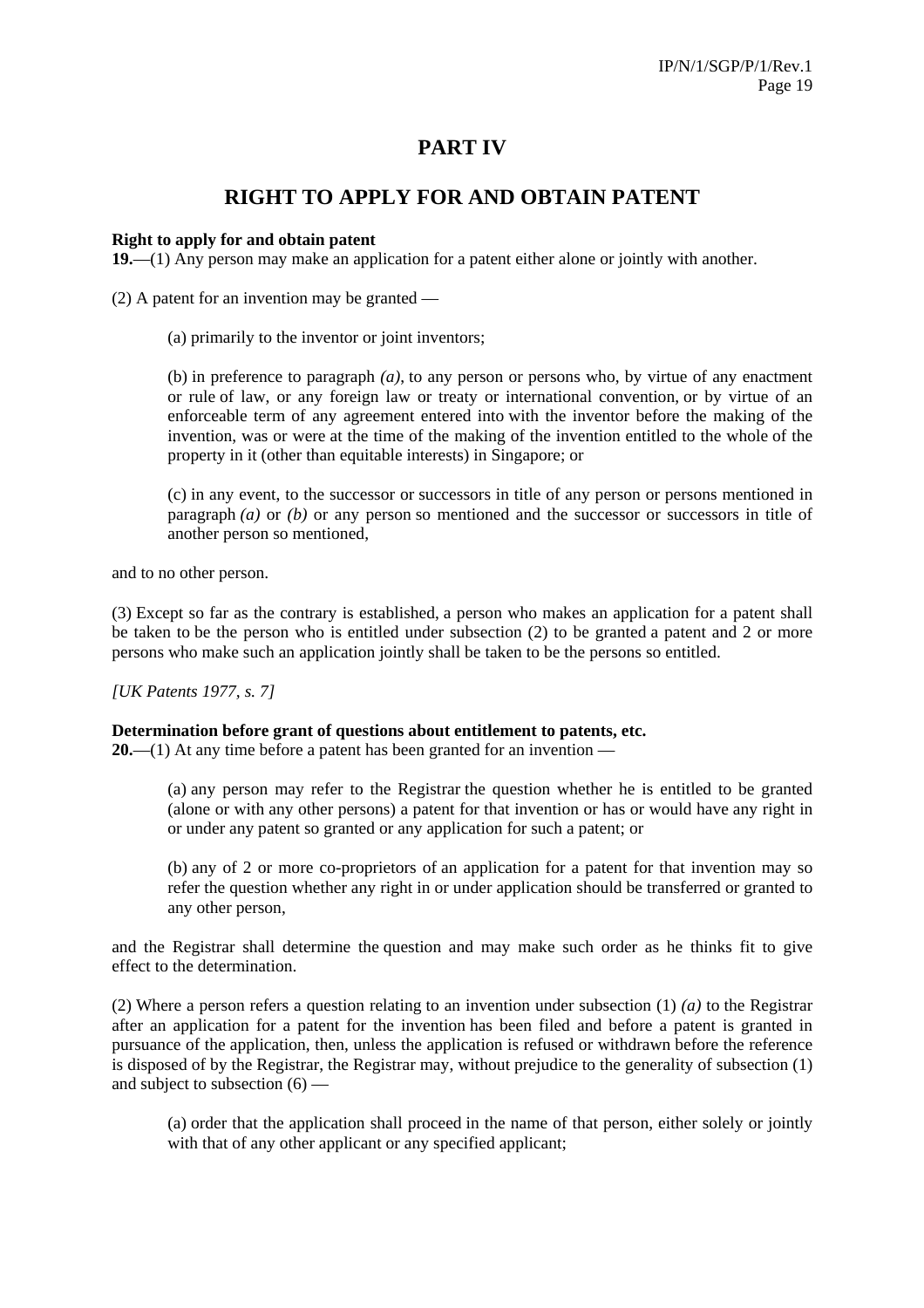(b) where the reference was made by 2 or more persons, order that the application shall proceed in all their names jointly;

(c) refuse to grant a patent in pursuance of the application or order the application to be amended so as to exclude any of the matter in respect of which the question was referred; or

(d) make an order transferring or granting any licence or other right in or under the application and give directions to any person for carrying out the provisions of any such order.

(3) Where a question is referred to the Registrar under subsection (1) *(a)* and —

(a) the Registrar orders an application for a patent for the invention to which the question relates to be so amended;

(b) any such application is refused under subsection (2) *(c)* before the Registrar has disposed of the reference (whether the reference was made before or after the publication of the application); or

(c) any such application is refused under any other provision of this Act or is withdrawn before the Registrar has disposed of the reference, but after the publication of the application,

the Registrar may order that any person by whom the reference was made may within the prescribed period make a new application for a patent for the whole or part of any matter comprised in the earlier application or, as the case may be, for all or any of the matter excluded from the earlier application, subject in either case to section 84, and in either case that, if such a new application is made, it shall be treated as having been filed on the date of filing the earlier application.

(4) Where a person refers a question under subsection (1) *(b)* relating to an application, any order under subsection (1) may contain directions to any person for transferring or granting any right in or under the application.

(5) If any person to whom directions have been given under subsection (2) *(d)* or (4) fails to do anything necessary for carrying out any such directions within 14 days after the date of the directions, the Registrar may, on application made to him by any person in whose favour or on whose reference the directions were given, authorise him to do that thing on behalf of the person to whom the directions were given.

(6) Where on a reference under this section it is alleged that, by virtue of any transaction, instrument or event relating to an invention or an application for a patent, any person other than the inventor or the applicant for the patent has become entitled to be granted (whether alone or with any other persons) a patent for the invention or has or would have any right in or under any patent so granted or any application for any such patent, an order shall not be made under subsection (2) *(a)*, *(b)* or *(d)* on the reference unless notice of the reference is given to the applicant and any such person, except any of them who is a party to the reference.

(7) If it appears to the Registrar on a reference of a question under this section that the question involves matters which would more properly be determined by the court, he may decline to deal with it and, without prejudice to the court's jurisdiction to determine any such question and make a declaration, the court shall have jurisdiction to do so.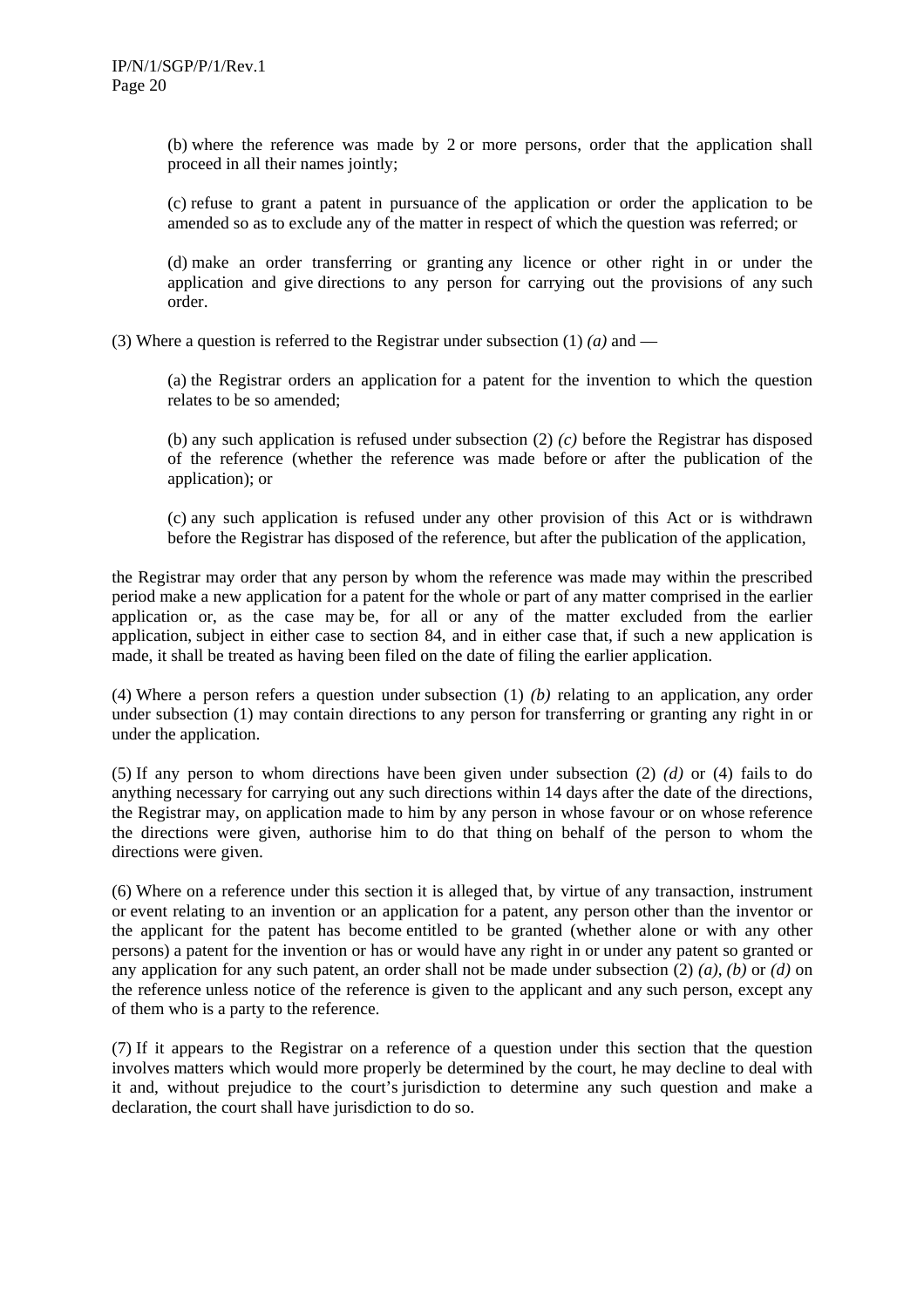(8) No direction shall be given under this section so as to affect the mutual rights or obligations of trustees or of the personal representatives of deceased persons, or their rights or obligations as such.

*[UK Patents 1977, s. 8]* 

### **Determination after grant of questions referred before grant**

**21.**—If a question with respect to a patent or application is referred by any person to the Registrar under section 20, and is not determined before the time when the application is first in order for a grant of a patent in pursuance of the application, that fact shall not prevent the grant of a patent, but on its grant that person shall be treated as having referred to the Registrar under section 47 any question mentioned in that section which the Registrar thinks appropriate.

*[UK Patents 1977, s. 9]* 

## **Handling of application by joint applicants**

**22.**—If any dispute arises between joint applicants for a patent whether or in what manner the application should be proceeded with, the Registrar may, on a request made by any of the parties, give such directions as he thinks fit for enabling the application to proceed in the name of one or more of the parties alone or for regulating the manner in which it shall be proceeded with, or for both those purposes, as the case may require.

### *[UK Patents 1977, s. 10]*

#### **Effect of transfer of application under section 20 or 22**

**23.**—(1) Where an order is made or directions are given under section 20 or 22 that an application for a patent shall proceed in the name of one or some of the original applicants (whether or not it is also to proceed in the name of some other person), any licences or other rights in or under the application shall, subject to the provisions of the order and any directions under either of those sections, continue in force and be treated as granted by the persons in whose name the application is to proceed.

(2) Where an order is made or directions are given under section 20 that an application for a patent shall proceed in the name of one or more persons none of whom was an original applicant (on the ground that the original applicant or applicants was or were not entitled to be granted the patent), any licences or other rights in or under the application shall, subject to the provisions of the order and any directions under that section and subject to subsection (3), lapse on the registration of the person or those persons as the applicant or applicants or, where the application has not been published, on the making of the order.

(3) If before registration of a reference under section 20 resulting in the making of any order mentioned in subsection (2) —

(a) the original applicant or any of the applicants, acting in good faith, worked the invention in question in Singapore or made effective and serious preparations to do so; or

(b) a licensee of the applicant, acting in good faith, worked the invention in Singapore or made effective and serious preparations to do so,

that or those original applicant or applicants or the licensee shall, on making a request within the prescribed period to the person in whose name the application is to proceed, be entitled to be granted a licence (but not an exclusive licence) to continue working or, as the case may be, to work the invention.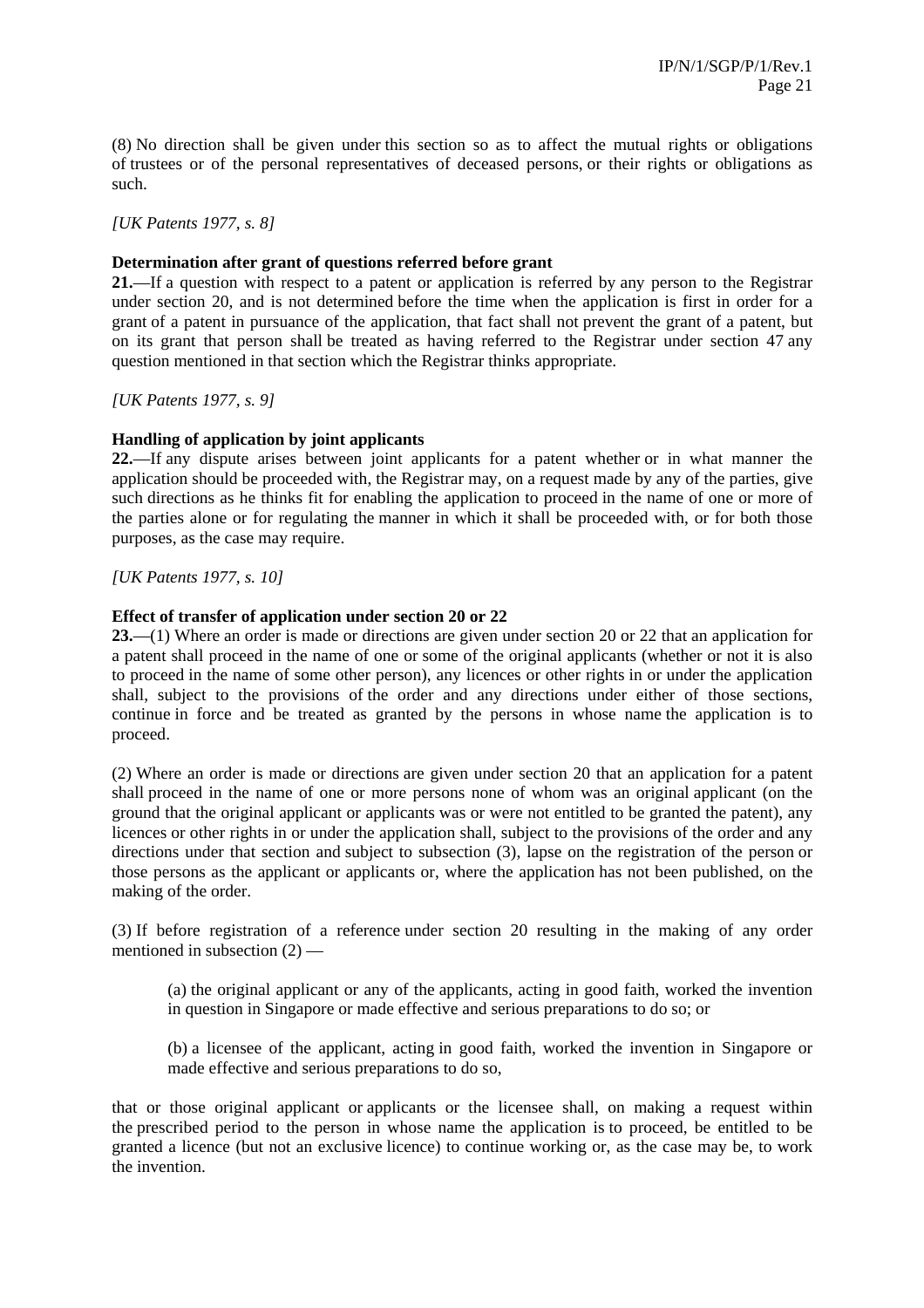(4) Any such licence shall be granted for a reasonable period and on reasonable terms.

(5) Where an order is made as mentioned in subsection (2), the person in whose name the application is to proceed or any person claiming that he is entitled to be granted any such licence may refer to the Registrar the question whether the latter is so entitled and whether any such period is or terms are reasonable.

(6) The Registrar shall determine the question under subsection (5) and may, if he considers it appropriate, order the grant of such a licence.

*[UK Patents 1977, s. 11]* 

### **Mention of inventor**

**24.**—(1) The inventor or joint inventors of an invention shall have a right to be mentioned as such in any patent granted for the invention and shall also have a right to be so mentioned if possible in any published application for a patent for the invention and, if not so mentioned, a right to be so mentioned in accordance with the rules in a prescribed document.

(2) Unless he has already given the Registry the information mentioned in this subsection, an applicant for a patent shall, within the prescribed period, file with the Registry a statement —

(a) identifying the person or persons whom he believes to be the inventor or inventors; and

(b) where the applicant is not the sole inventor or the applicants are not the joint inventors, indicating the derivation of his or their right to be granted the patent,

and, if he fails to do so, the application shall be treated as having been abandoned.

(3) Where a person has been mentioned as a sole or joint inventor under this section, any other person who alleges that the former ought not to have been mentioned may at any time apply to the Registrar for a certificate to that effect, and the Registrar may issue such a certificate.

*[UK Patents 1977, s. 13]* 

# **PART V**

# **APPLICATIONS FOR PATENTS**

## **Making of application**

**25.**—(1) Every application for a patent —

(a) shall be made in the prescribed form and shall be filed at the Registry in the prescribed manner; and

(b) shall be accompanied by the fee prescribed for the purposes of this subsection.

(2) Where an application is not accompanied by the fee mentioned in subsection (1) *(b)*, the fee shall be paid within the prescribed period.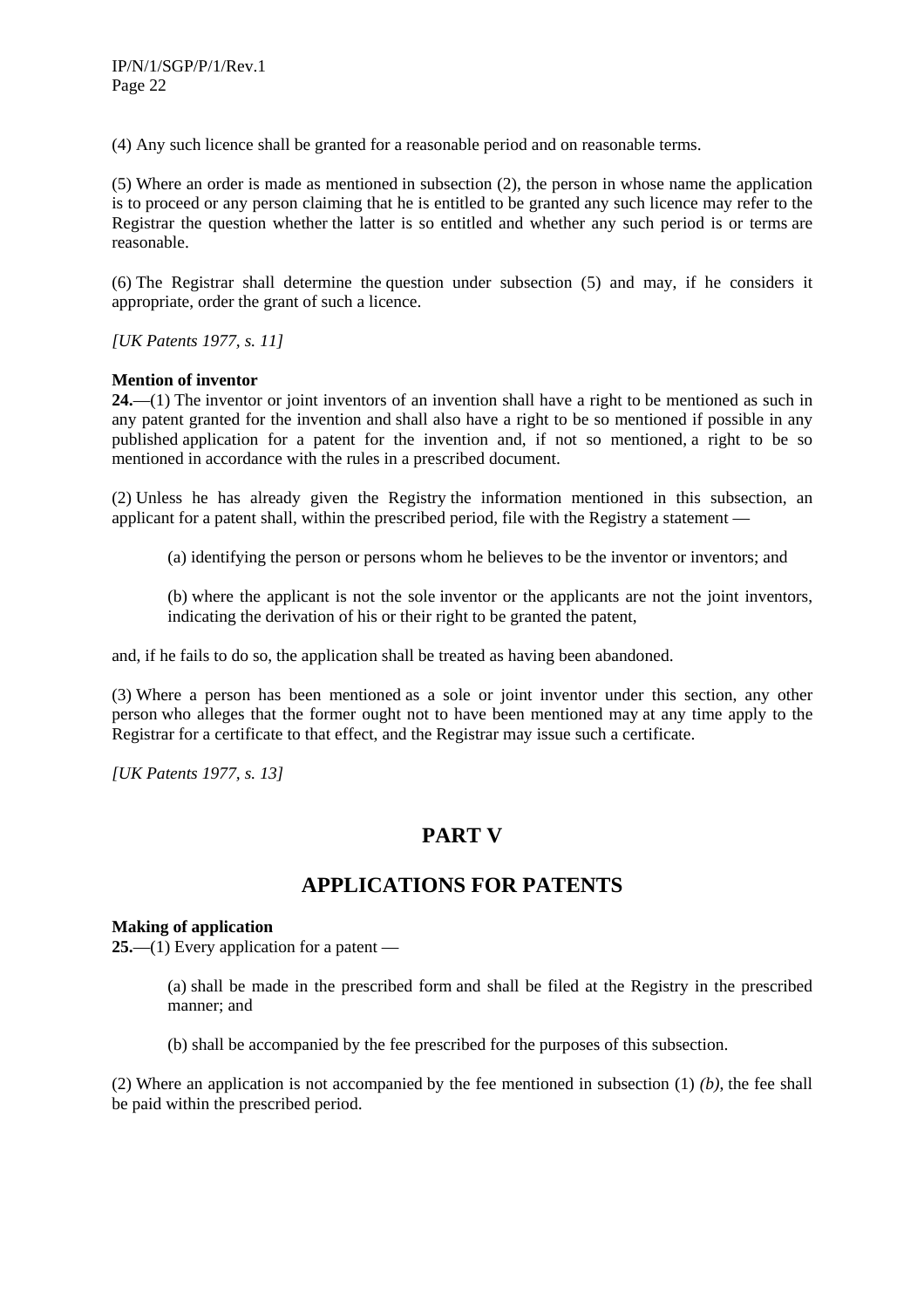(3) Every application for a patent shall contain —

(a) a request for the grant of a patent;

(b) a specification containing a description of the invention, a claim or claims and any drawing referred to in the description or any claim; and

(c) an abstract,

but this subsection shall not prevent an application being initiated by documents complying with section 26 (1).

(4) The specification of an application shall disclose the invention in a manner which is clear and complete for the invention to be performed by a person skilled in the art.

(5) The claim or claims shall —

(a) define the matter for which the applicant seeks protection;

- (b) be clear and concise;
- (c) be supported by the description; and

(d) relate to one invention or to a group of inventions which are so linked as to form a single inventive concept.

(6) Without prejudice to the generality of subsection (5) *(d)*, the rules may provide for treating 2 or more inventions as being so linked as to form a single inventive concept for the purposes of this Act.

(7) The purpose of the abstract is to give technical information and on publication it shall not form part of the state of the art by virtue of section 14 (3), and the Registrar may determine whether the abstract adequately fulfils its purpose and, if it does not, may reframe it so that it does.

(8) An application for a patent may be withdrawn at any time before the patent is granted and any withdrawal of such an application may not be revoked.

*[UK Patents 1977, s. 14]* 

#### **Date of filing application**

**26.**—(1) Subject to the provisions of this Act, the date of filing an application for a patent shall be taken to be the earliest date on which the documents filed at the Registry to initiate the application satisfy the following conditions:

- (a) the documents indicate that a patent is sought;
- (b) the documents identify the applicant for the patent; and
- (c) the documents contain —

(i) something which is or appears to be a description of the invention for which the patent is sought; or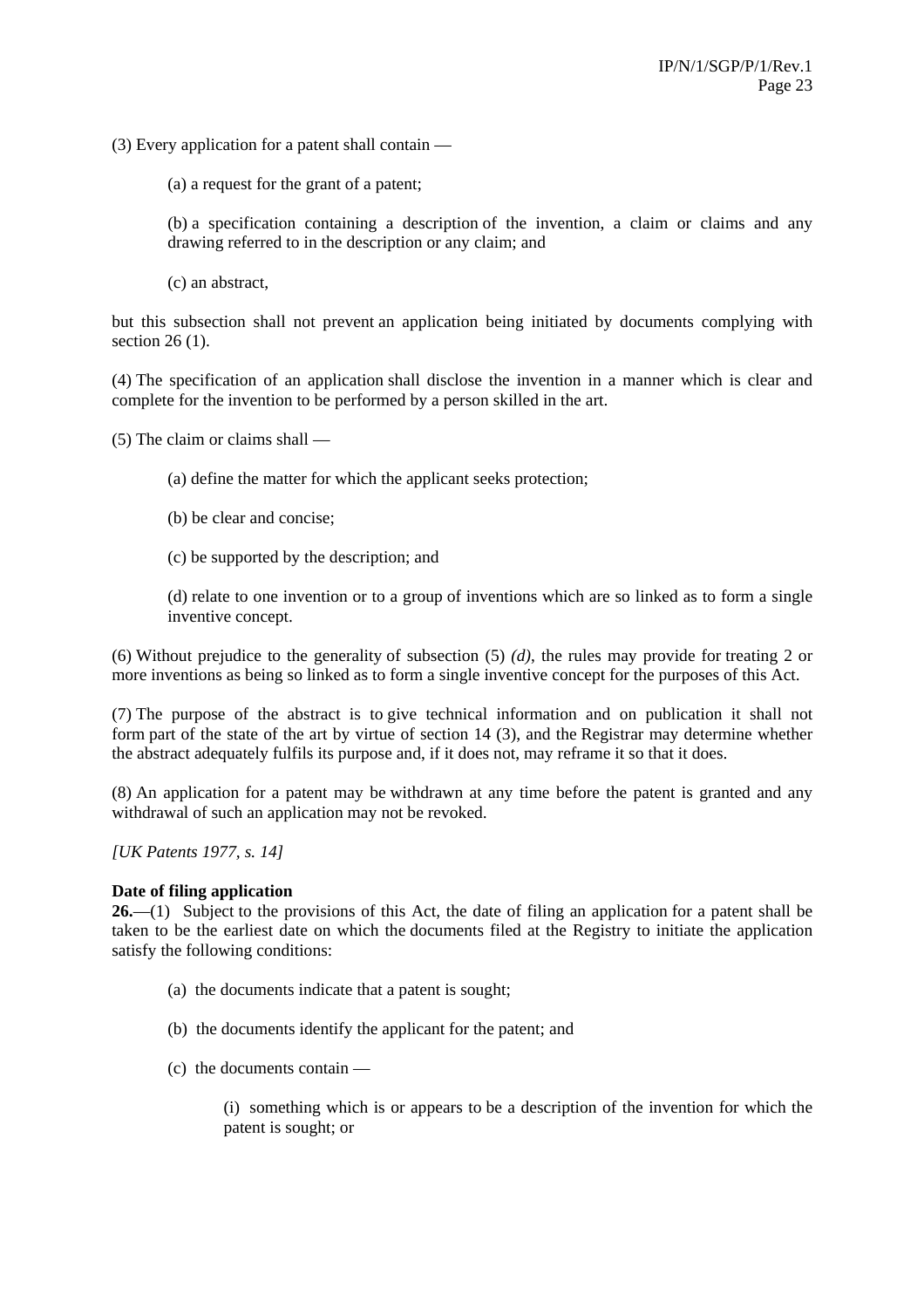(ii) where a declaration under section 17 (2) is made in or in connection with the application —

(A) a reference to an earlier relevant application specified in the declaration;

(B) such information on the earlier relevant application as may be prescribed; and

(C) a statement that the description of the invention for which the patent is sought is incorporated in the application by reference to, and is completely contained in, the earlier relevant application, as filed.

(2) For the purposes of subsection  $(1)$   $(c)$   $(i)$ , it is immaterial whether —

(a) the thing is in, or is accompanied by a translation into, a language accepted by the Registry in accordance with the rules; or

(b) the thing otherwise complies with the other provisions of this Act and with any relevant rules.

(3) Where the Registrar determines that the documents filed at the Registry to initiate an application for a patent do not satisfy all of the conditions in subsection  $(1)$   $(a)$ ,  $(b)$  and  $(c)$  (i) or (ii) —

(a) the Registrar shall, as soon as practicable after the filing of those documents, notify the applicant of what else must be filed in order for the application to have a date of filing; and

(b) the applicant shall, within such period as may be prescribed, do either or both of the following:

(i) make observations on the Registrar's determination;

(ii) file every document which must be filed in order for the application to have a date of filing.

(4) Where subsection (3) applies, if the applicant fails to file every document which must be filed in order for the application to have a date of filing before the end of the period prescribed under subsection (3)  $(b)$ , the application shall be treated as having been abandoned.

(5) Subsection (4) does not apply if —

(a) the applicant makes observations as mentioned in subsection (3) *(b)* (i) before the end of the period prescribed under subsection (3) *(b)*; and

(b) as a result of the observations, the Registrar is satisfied that the documents filed at the Registry to initiate the application satisfy all of the conditions in subsection (1) *(a)*, *(b)* and *(c)* (i) or (ii).

(6) Where the documents filed at the Registry to initiate an application for a patent satisfy all of the conditions in subsection (1) *(a)*, *(b)* and *(c)* (i) or (ii), the Registrar shall, as soon as practicable after the filing of the last of those documents, notify the applicant of the date of filing of the application.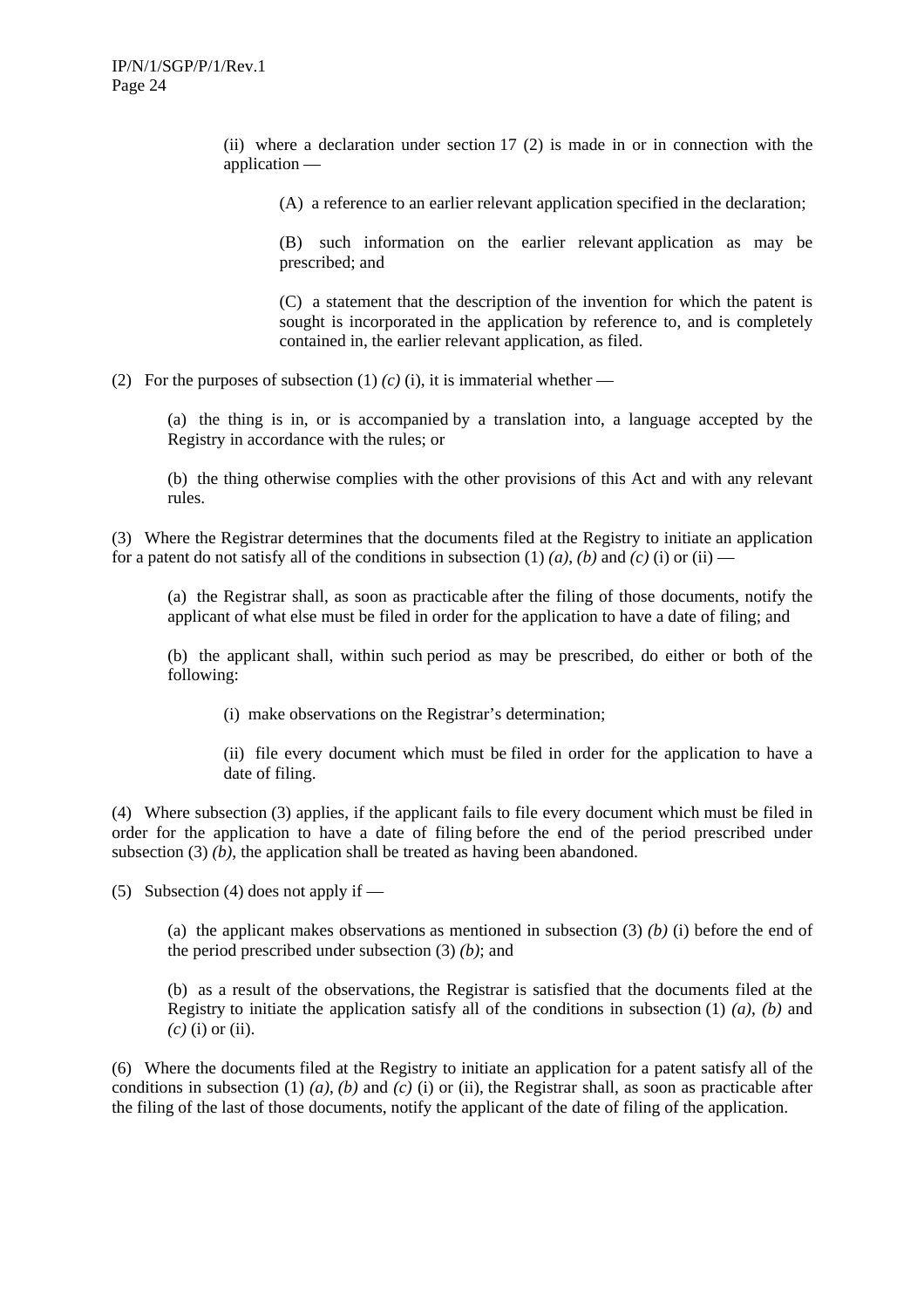(7) Where an application for a patent has a date of filing under subsection (1) by reason only that the documents filed at the Registry to initiate the application satisfy the conditions in subsection (1)  $(a)$ ,  $(b)$  and  $(c)$  (ii), the applicant shall, within such period as may be prescribed, file at the Registry —

(a) a written notice confirming that the description of the invention for which the patent is sought is incorporated in the application by reference to the earlier relevant application referred to in subsection  $(1)$   $(c)$   $(ii)$   $(C)$ ;

- (b) the description of the invention for which the patent is sought; and
- (c) such other documents as may be prescribed.

(8) If an application for a patent has a date of filing by virtue of subsection (1), the applicant files at the Registry any missing part of the application within such period and in such manner as may be prescribed, and the applicant does not withdraw that missing part before the end of that period, then —

(a) that missing part shall be treated as included in the application; and

(b) the date of filing of the application shall be the date on which that missing part is filed at the Registry.

(9) Subsection (8) *(b)* does not apply if —

(a) on or before the date which is the date of filing of the application for a patent by virtue of subsection  $(1)$ , a declaration is made under section 17  $(2)$ , in or in connection with the application, specifying an earlier relevant application; and

(b) within such period as may be prescribed, the applicant —

(i) makes a request to the Registrar for subsection (8) *(b)* not to apply to the application;

(ii) files a statement that the missing part referred to in subsection (8) is incorporated in the application by reference to, and is completely contained in, the earlier relevant application, as filed;

(iii) furnishes such information on the earlier relevant application as may be prescribed; and

(iv) files such other documents as may be prescribed.

(10) Subsections (8) and (9) do not affect the power of the Registrar under section 107 (1) to correct an error or a mistake.

(11) Where, after an application for a patent has been filed and before the conditions in section 30  $(2)$  and  $(3)$  are satisfied —

(a) a new application is filed by the original applicant or his successor in title in accordance with the rules in respect of any part of the matter contained in the earlier application; and

(b) the conditions in subsection  $(1)$   $(a)$ ,  $(b)$  and  $(c)$   $(i)$  or  $(ii)$  are satisfied in relation to the new application (without the new application contravening section 84),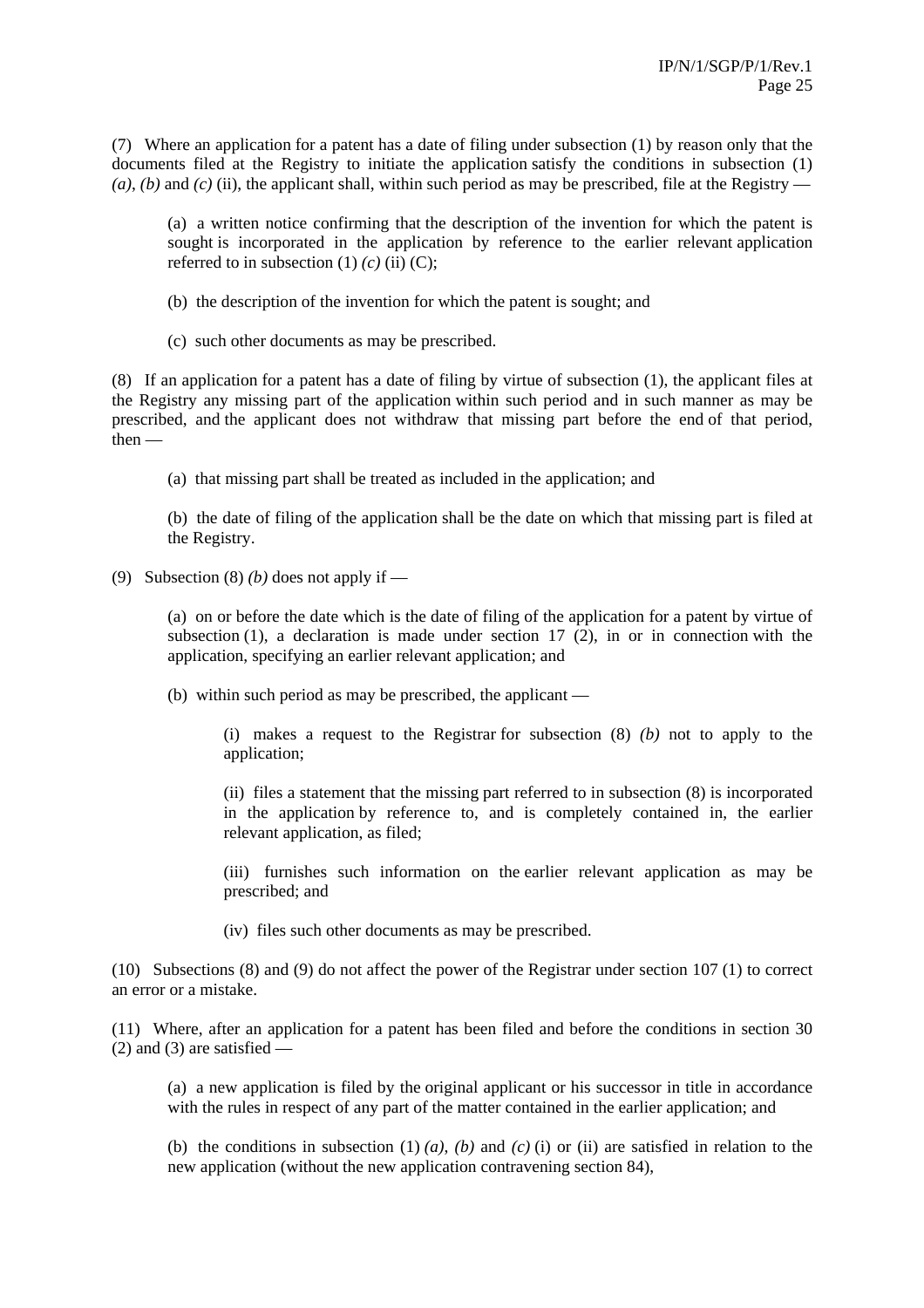the new application shall be treated as having, as its date of filing, the date of filing of the earlier application.

(12) Where an application has a date of filing by virtue of this section, the application shall be treated as having been abandoned unless —

(a) the applicant files at the Registry, before the end of such period as may be prescribed, one or more claims for the purposes of the application;

(b) the applicant pays the filing fee under section 25 (1) *(b)* before the end of the period prescribed under section 25 (2); and

(c) where the application has a date of filing under subsection (1) by reason only that the documents filed at the Registry to initiate the application satisfy the conditions in subsection (1)  $(a)$ ,  $(b)$  and  $(c)$  (ii), the applicant files at the Registry the documents referred to in subsection (7) *(a)*, *(b)* and *(c)* before the end of the period prescribed under subsection (7).

(13) In this section, "relevant application" has the same meaning as in section 17 (5).

#### **Publication of application**

**27.**—(1) Subject to section 33, where an application has a date of filing, then, as soon as possible after the end of the prescribed period, the Registrar shall, unless the application is withdrawn in the prescribed manner, treated as having been abandoned or refused before preparations for its publication have been completed by the Registry, publish it as filed (including not only the original claims but also any amendment of those claims and new claims subsisting immediately before the completion of those preparations).

*[19/2004]* 

(2) The Registrar may, if so requested by the applicant, publish the application as mentioned in subsection (1) during the prescribed period, and in either event shall publish the fact and date of its publication in the journal.

(3) The Registrar may omit from the specification of a published application for a patent any matter —

(a) which in his opinion disparages any person in a way likely to damage him; or

(b) the publication or exploitation of which would in his opinion be generally expected to encourage offensive, immoral or anti-social behaviour.

*[UK Patents 1977, s. 16]* 

# **PART VI**

## **PROCEDURE FOR GRANT OF PATENT**

#### **Preliminary examination**

**28.**—(1) The Registrar shall conduct a preliminary examination of an application for a patent if —

(a) the application has a date of filing;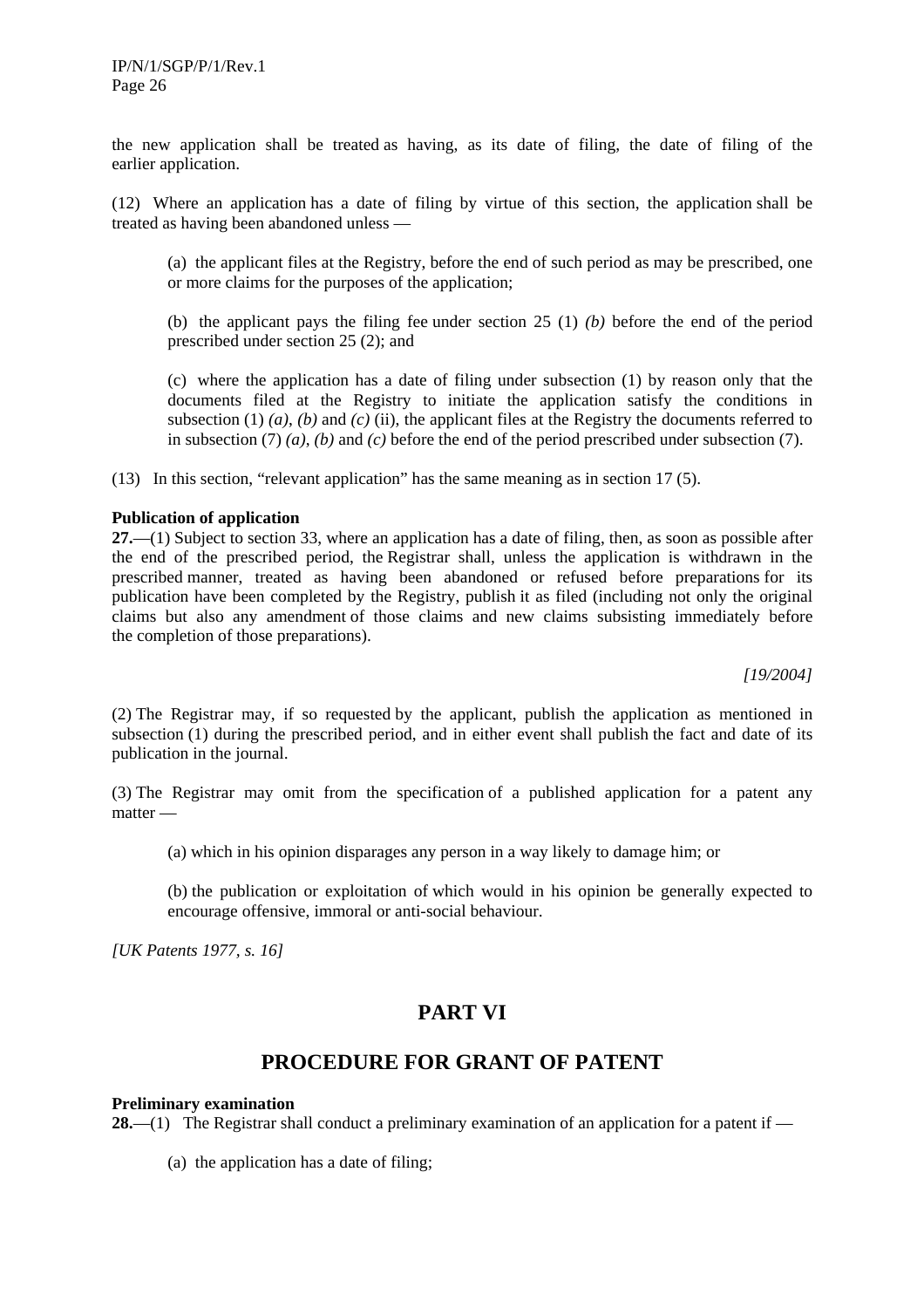(b) the application has not been withdrawn or treated as abandoned;

(c) the filing fee under section 25 (1) *(b)* has been paid;

(d) one or more claims for the purposes of the application have been filed under section 26 (12) *(a)*; and

(e) where the application has a date of filing under section 26 (1) by reason only that the documents filed at the Registry to initiate the application satisfy the conditions in section 26 (1)  $(a)$ ,  $(b)$  and  $(c)$  (ii), the documents referred to in section 26  $(7)$   $(a)$ ,  $(b)$  and  $(c)$  have been filed at the Registry.

(2) If, after the Registrar has conducted a preliminary examination of an application for a patent under subsection (1), the applicant files at the Registry, and does not withdraw, any missing part of the application in accordance with section 26 (8), then the Registrar shall conduct another preliminary examination of the application, with the missing part treated as included in the application.

(3) On a preliminary examination of an application, the Registrar shall determine —

- (a) whether the application complies with all the formal requirements; and
- (b) whether
	- (i) any drawing referred to in the application; or
	- (ii) any part of the description of the invention for which the patent is sought,

is missing from the application.

(4) If the Registrar determines under subsection (3) *(a)* that not all the formal requirements have been complied with, then the Registrar shall notify the applicant accordingly and shall specify in the notification a period during which the applicant shall have the opportunity —

(a) to make observations on the Registrar's determination; and

(b) subject to section 84, to amend the application so as to comply with all the formal requirements.

(5) Where subsection (4) applies, the Registrar may refuse the application if the applicant fails to amend the application as mentioned in paragraph *(b)* of that subsection before the end of the period specified by the Registrar under that subsection.

(6) Subsection (5) does not apply if —

(a) the applicant makes observations as mentioned in subsection (4) *(a)* before the end of the period specified by the Registrar under subsection (4); and

(b) as a result of the observations, the Registrar is satisfied that all the formal requirements have been complied with.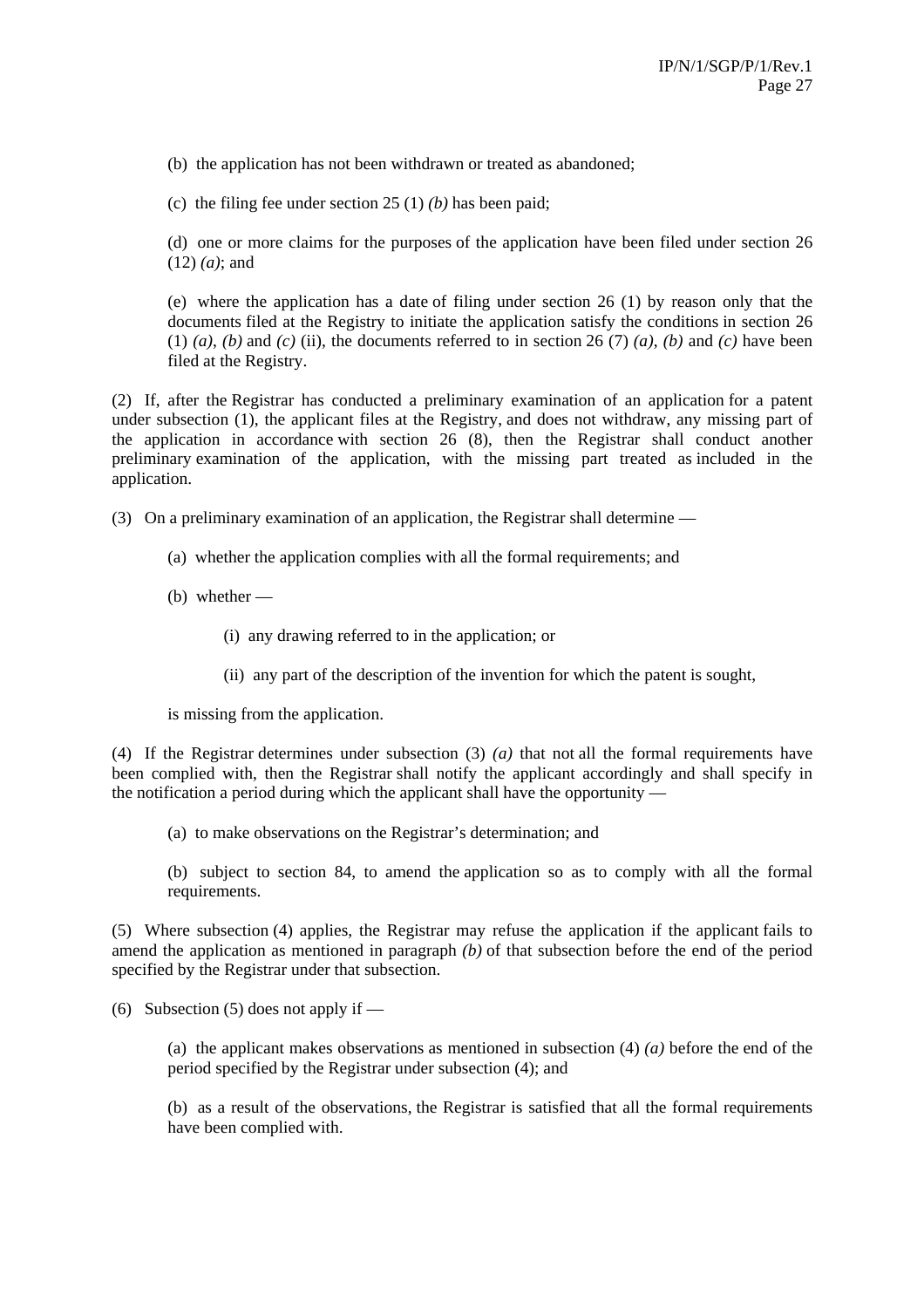(7) If the Registrar determines under subsection (3) *(b)* that a drawing or part of the description of the invention is missing from the application, then the Registrar shall notify the applicant accordingly.

(8) Where subsection (7) applies, if the applicant files the drawing or part of the description of the invention that is missing from the application within such period and in such manner as may be prescribed, and the applicant does not withdraw that drawing or part of the description of the invention before the end of that period, then —

(a) that drawing or part of the description of the invention shall be treated as included in the application; and

(b) the date of filing of the application shall be the date on which that drawing or part of the description of the invention is filed at the Registry.

(9) Subsection (8) *(b)* does not apply if —

(a) on or before the date which is the date of filing of the application by virtue of section 26 (1), a declaration is made under section 17 (2), in or in connection with the application, specifying an earlier relevant application; and

(b) within such period as may be prescribed, the applicant —

(i) makes a request to the Registrar for subsection (8) *(b)* not to apply to the application;

(ii) files a statement that the drawing or part of the description of the invention referred to in subsection (8) is incorporated in the application by reference to, and is completely contained in, the earlier relevant application, as filed;

(iii) furnishes such information on the earlier relevant application as may be prescribed; and

- (iv) files such other documents as may be prescribed.
- (10) In subsection (9), "relevant application" has the same meaning as in section 17 (5).

#### **Search and examination**

**29.**—(1) Where an application for a patent complies with all the formal requirements, the Registrar shall send a notification to the applicant.

*[19/2004]* 

(2) The applicant shall comply with any of the following paragraphs which is applicable within the period prescribed for that paragraph:

(a) where the application is not an international application for a patent (Singapore) that has entered the national phase in Singapore under section 86 (3), file a request in the prescribed form and pay the prescribed fee for a search report;

(b) file a request in the prescribed form and pay the prescribed fee for a search and examination report;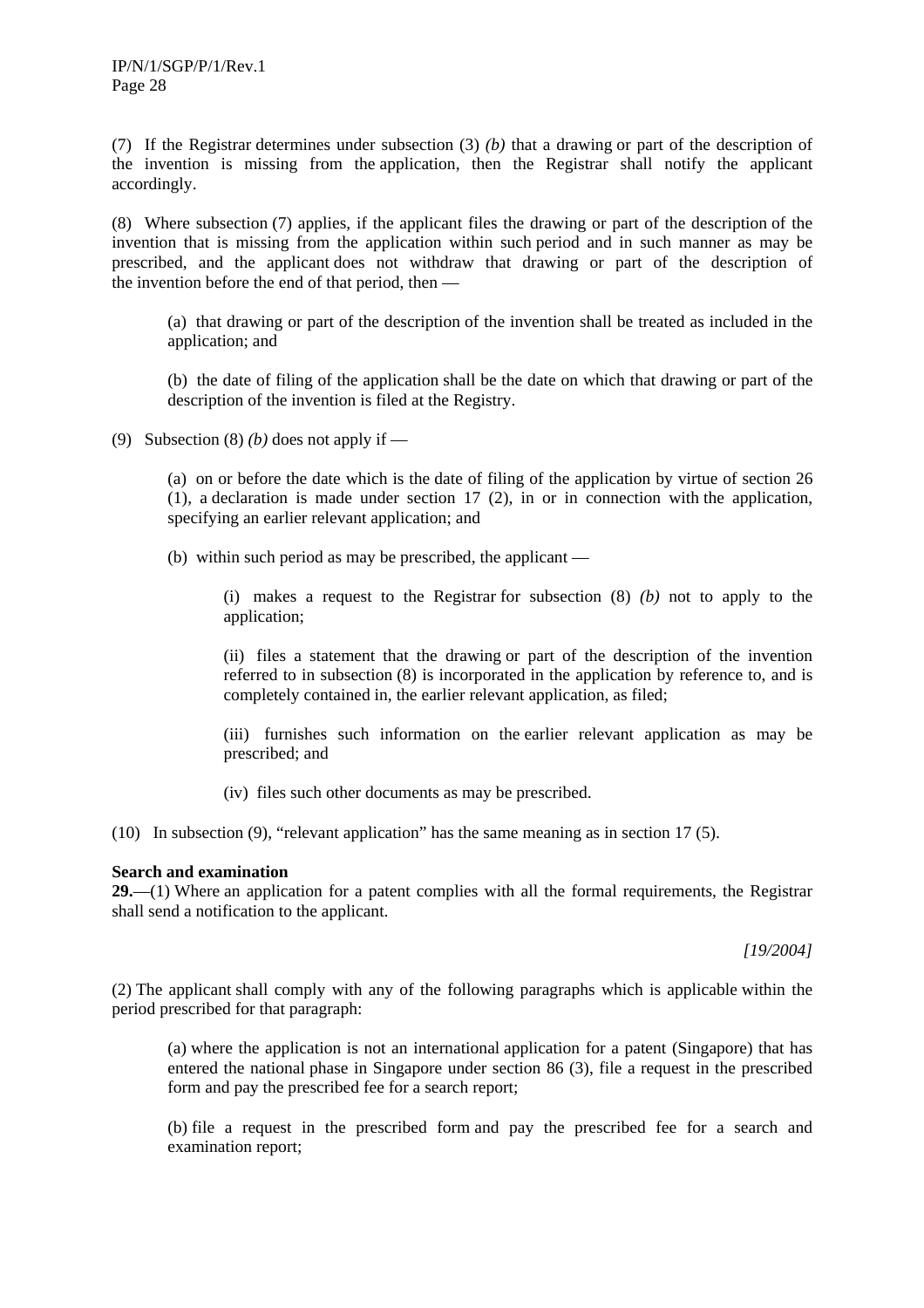(c) where a corresponding application for a patent has been filed at any prescribed patent office —

 $(i)$  file —

(A) a copy of the search report in respect of the corresponding application;

(B) where the search report is not in English, an English translation of the search report;

(C) a copy of each prescribed document and, where required by the rules, an English translation of the document if it is not in English; and

(D) a request in the prescribed form for an examination report,

and pay the prescribed fee for an examination report; or

 $(ii)$  file —

(A) in the prescribed form, the prescribed information relating to the corresponding application; and

(B) where the prescribed information includes any document that is not in English, an English translation of such document;

(d) where a corresponding international application for a patent has been filed —

 $(i)$  file —

(A) a copy of the international search report in respect of the corresponding international application;

(B) where the international search report is not in English, an English translation of the international search report;

(C) a copy of each prescribed document and, where required by the rules, an English translation of the document if it is not in English; and

(D) a request in the prescribed form for an examination report,

and pay the prescribed fee for an examination report; or

 $(ii)$  file —

(A) in the prescribed form, the prescribed information relating to the corresponding international application; and

(B) where the prescribed information includes any document that is not in English, an English translation of such document;

(e) where the application is an international application for a patent (Singapore) that has entered the national phase in Singapore under section 86 (3) —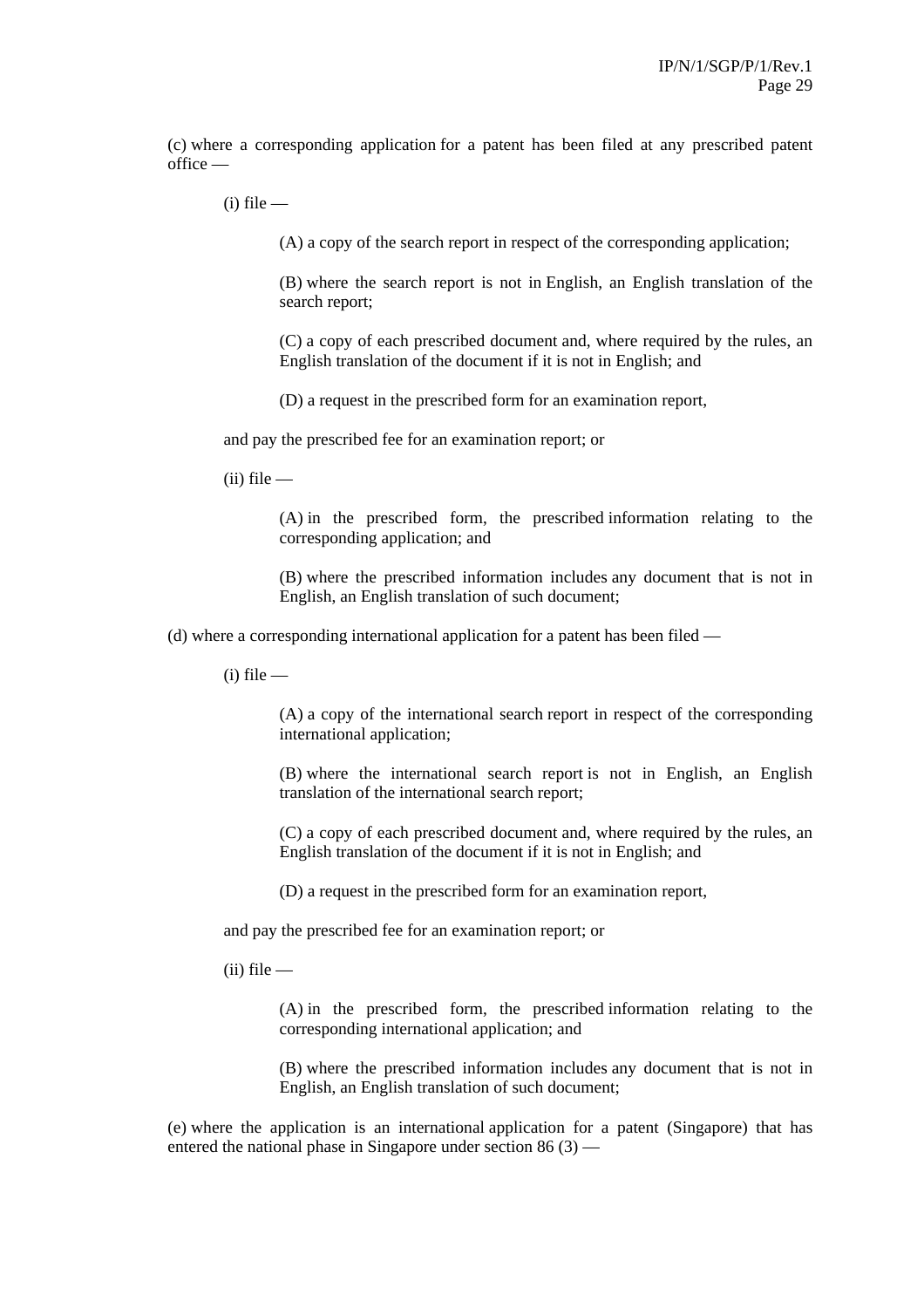$(i)$  file —

(A) a copy of the international search report issued in respect of the application;

(B) where the international search report is not in English, an English translation of the international search report;

(C) a copy of each prescribed document and, where required by the rules, an English translation of the document if it is not in English; and

(D) a request in the prescribed form for an examination report,

and pay the prescribed fee for an examination report; or

(ii) file a notice in the prescribed form of the applicant's intention to rely on the international preliminary report on patentability in respect of that application.

*[19/2004]* 

(3) Where the applicant has filed a request and paid the prescribed fee for a search report under subsection (2) *(a)*, the Registrar shall —

(a) cause the application to be subjected to a search by an Examiner to discover the relevant prior art contained in —

(i) such documentation as may be prescribed; and

(ii) any additional documentation that the Examiner is aware of and considers to be relevant; and

(b) upon receiving the search report prepared by the Examiner, send the applicant a notification and a copy of the search report.

*[19/2004]* 

(4) Upon receiving the search report under subsection (3) *(b)* from the Registrar, the applicant shall, within the prescribed period, file a request in the prescribed form and pay the prescribed fee for an examination report.

*[19/2004]* 

(5) Where the applicant has filed a request and paid the fee for an examination report under subsection (2)  $(c)$  (i),  $(d)$  (i) or  $(e)$  (i) or (4), the Registrar shall —

(a) cause the application to be subjected to an examination by an Examiner to determine —

(i) whether the conditions specified in sections 13 and 25 (4) and (5) have been complied with;

(ii) whether the application discloses any additional matter referred to in section 84 (1); and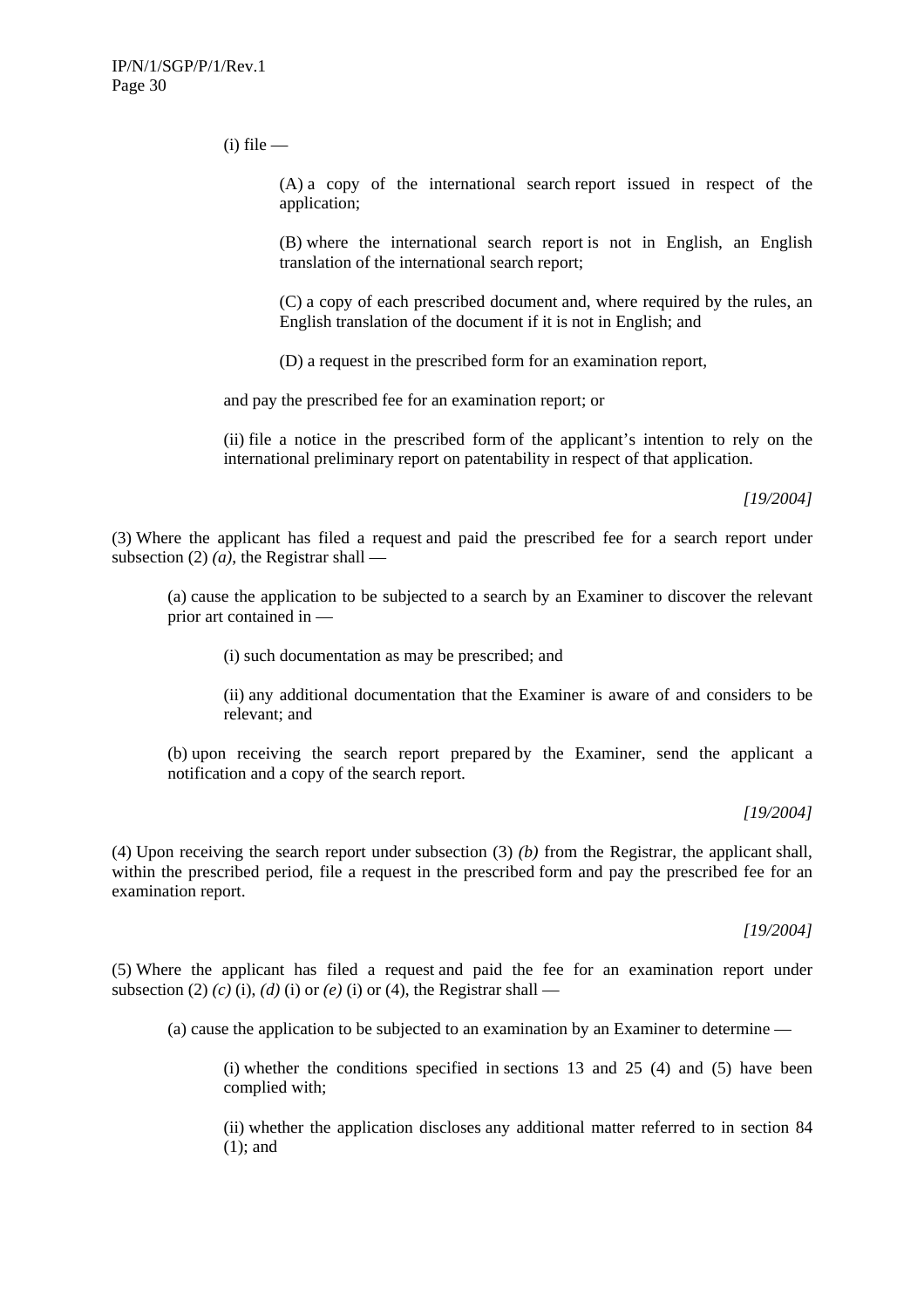(iii) whether the application discloses any matter extending beyond that disclosed in the application as filed,

taking into consideration all the relevant prior art, if any, that the Examiner is aware of or that has been referred to in the search report or international search report, as the case may be; and

(b) upon receiving the examination report prepared by the Examiner, send the applicant a notification and a copy of the examination report.

*[19/2004]* 

(6) Where the applicant has filed a request and paid the fee for a search and examination report under subsection  $(2)$  *(b)*, the Registrar shall –

(a) cause the application to be subjected to —

(i) a search by an Examiner to discover the relevant prior art contained in —

(A) such documentation as may be prescribed; and

(B) any additional documentation that the Examiner is aware of and considers to be relevant; and

(ii) an examination by an Examiner to determine —

(A) whether the conditions specified in sections 13 and 25 (4) and (5) have been complied with;

(B) whether the application discloses any additional matter referred to in section 84 (1); and

(C) whether the application discloses any matter extending beyond that disclosed in the application as filed,

taking into consideration all the relevant prior art, if any, that the Examiner is aware of or that has been discovered in the search; and

(b) upon receiving the search and examination report prepared by the Examiner, send the applicant a notification and a copy of the search and examination report.

*[19/2004]* 

(7) If, within the prescribed period under —

(a) paragraph  $(b)$ ,  $(c)$  (i) or (ii),  $(d)$  (i) or (ii) or  $(e)$  (i) or (ii) of subsection (2); or

(b) subsection (4),

an applicant files a request in the prescribed form and pays the prescribed fee for that period to be extended, the applicant shall perform the acts set out in that provision within the prescribed extended period for performing those acts.

*[19/2004]*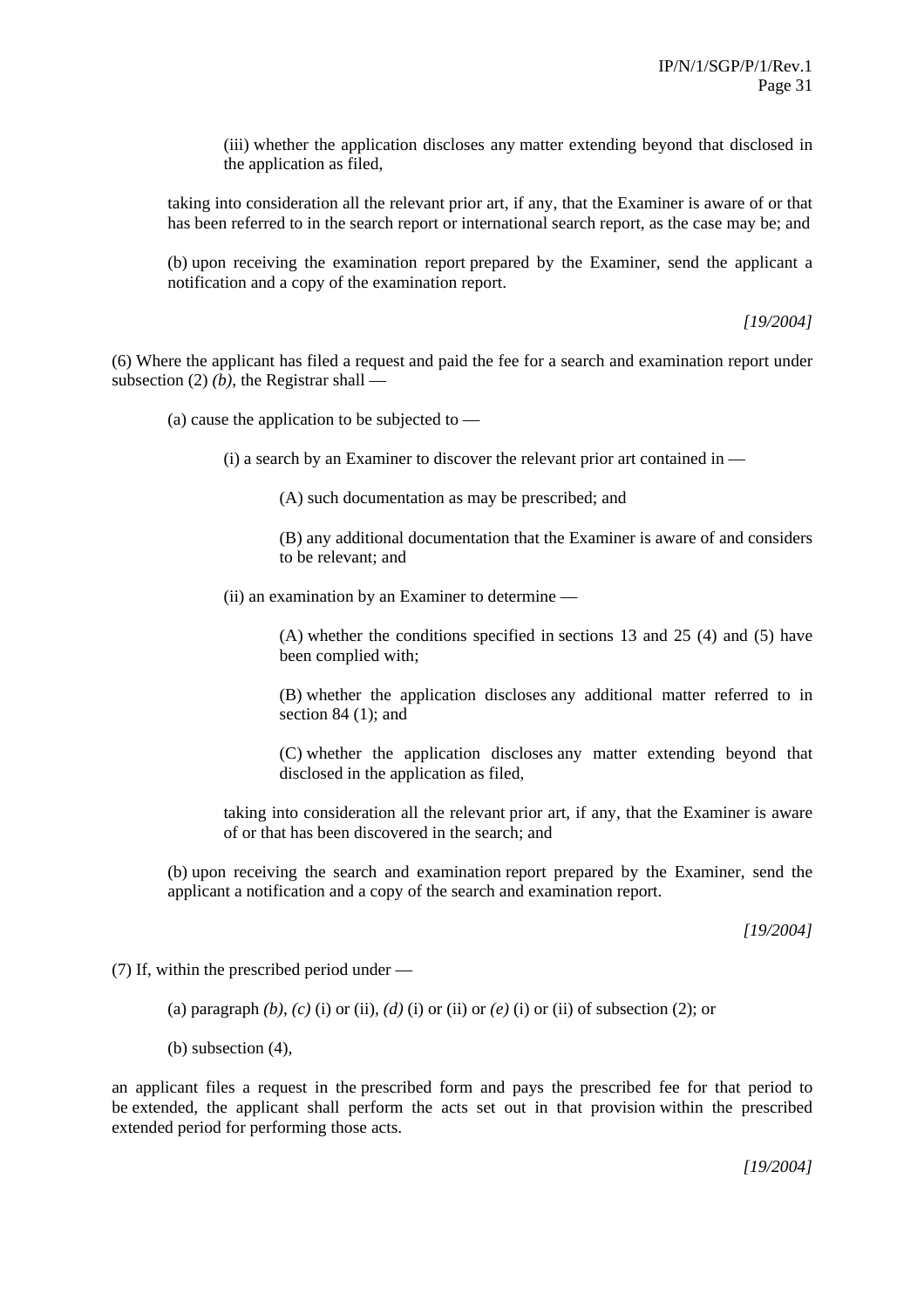#### **Grant of patent**

**30.**—(1) Subject to subsection (4), the Registrar shall grant the applicant a patent if —

(a) the conditions in subsection (2) are satisfied before the end of the prescribed period or any extension thereof; and

(b) the conditions in subsection (3) have been satisfied.

*[19/2004]* 

(2) The conditions referred to in subsection (1)  $(a)$  are —

(a) that all the formal requirements have been complied with;

(b) that the Registrar has received —

(i) the search report referred to in section 29 (3) and the examination report referred to in section 29 $(5)$ ;

(ii) the search and examination report referred to in section 29 (6);

(iii) the search report referred to in section 29 (2) *(c)* (i), the examination report referred to in section 29 (5) and, where the search report is not in English, an English translation of the search report;

(iv) the prescribed information referred to in section 29 (2)  $(c)$  (ii) or  $(d)$  (ii) and, where the prescribed information includes any document that is not in English, an English translation of such document;

(v) the international search report referred to in section 29 (2) *(d)* (i) or *(e)* (i), the examination report referred to in section 29 (5) and, where the international search report is not in English, an English translation of the international search report; or

(vi) in the case of an international application for a patent (Singapore) which has entered the national phase in Singapore under section 86 (3), as an alternative to the document or documents referred to in any of sub-paragraphs (ii), (iii), (iv) and (v) —

(A) the notice referred to in section 29 (2)  $(e)$  (ii);

(B) an international search report in respect of that application;

(C) an international preliminary report on patentability in respect of that application; and

(D) where any report referred to in sub-paragraph (B) or (C) is not in English, an English translation of that report;

(c) that the prescribed documents for the grant of the patent have been filed; and

(d) that the prescribed fee for the grant of the patent has been paid.

*[19/2004]*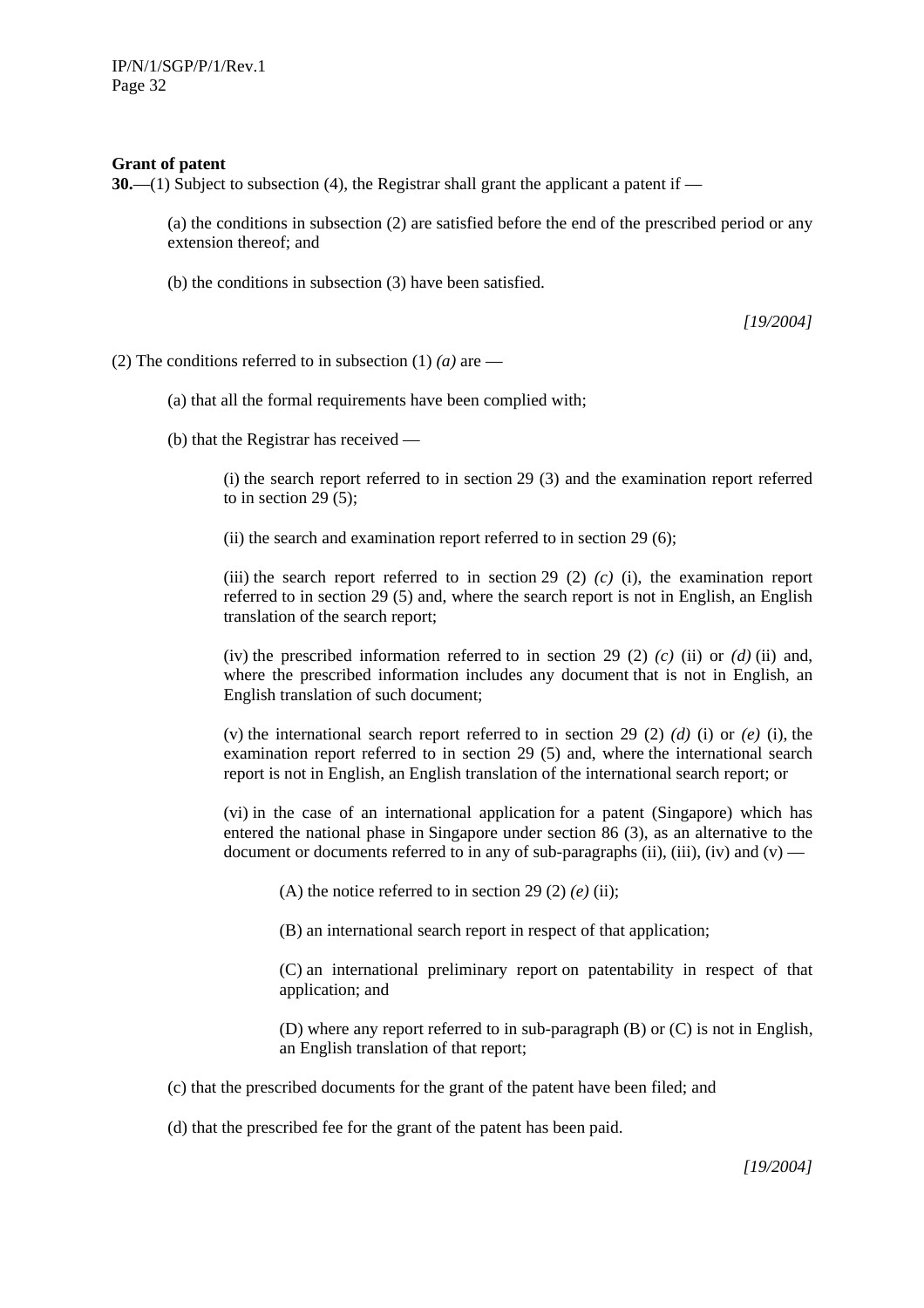(3) The conditions referred to in subsection  $(1)$  *(b)* are —

 $(a)$  that —

(i) the document or documents received by the Registrar under subsection  $(2)$  *(b)* do not disclose any unresolved objection on the ground that the claim or claims in the application do not relate to one invention or to a group of inventions which are so linked as to form a single inventive concept; or

(ii) if any such objection is disclosed, the applicant has satisfied the Registrar that the objection has been resolved;

(b) where the applicant relies on any examination report referred to in section 29 (5), any search and examination report referred to in section 29 (6) or any international preliminary report on patentability referred to in subsection  $(2)$   $(b)$   $(vi)$ , that each claim in the application at the time the prescribed documents for the grant of the patent were filed and the prescribed fee for the grant of the patent was paid is related to at least one claim in the application at the time the report was issued —

- (i) which has been examined; and
- (ii) which is referred to in the report;

(c) where the applicant relies on the prescribed information relating to a corresponding application referred to in section 29 (2) *(c)* (ii) or the prescribed information relating to a corresponding international application referred to in section 29 (2) *(d)* (ii), at the time the prescribed documents for the grant of the patent were filed and the prescribed fee for the grant of the patent was paid, that each claim in the application is related to at least one claim —

(i) which is set out in the prescribed information relating to the corresponding application or corresponding international application, as the case may be; and

(ii) which has been examined to determine whether the claim appears to satisfy the criteria of novelty, inventive step (or non-obviousness) and industrial applicability (or utility);

(d) that the invention is not an invention referred to in section 13 (2); and

(e) that there is —

(i) no other application for a patent for the same invention having the same priority date filed by the same applicant or his successor in title; and

(ii) no earlier grant of a patent for the same invention having the same priority date to the same applicant or his successor in title.

*[19/2004]* 

(4) If, within the prescribed period under subsection  $(1)$   $(a)$  —

(a) an appeal is filed in court in respect of an application; and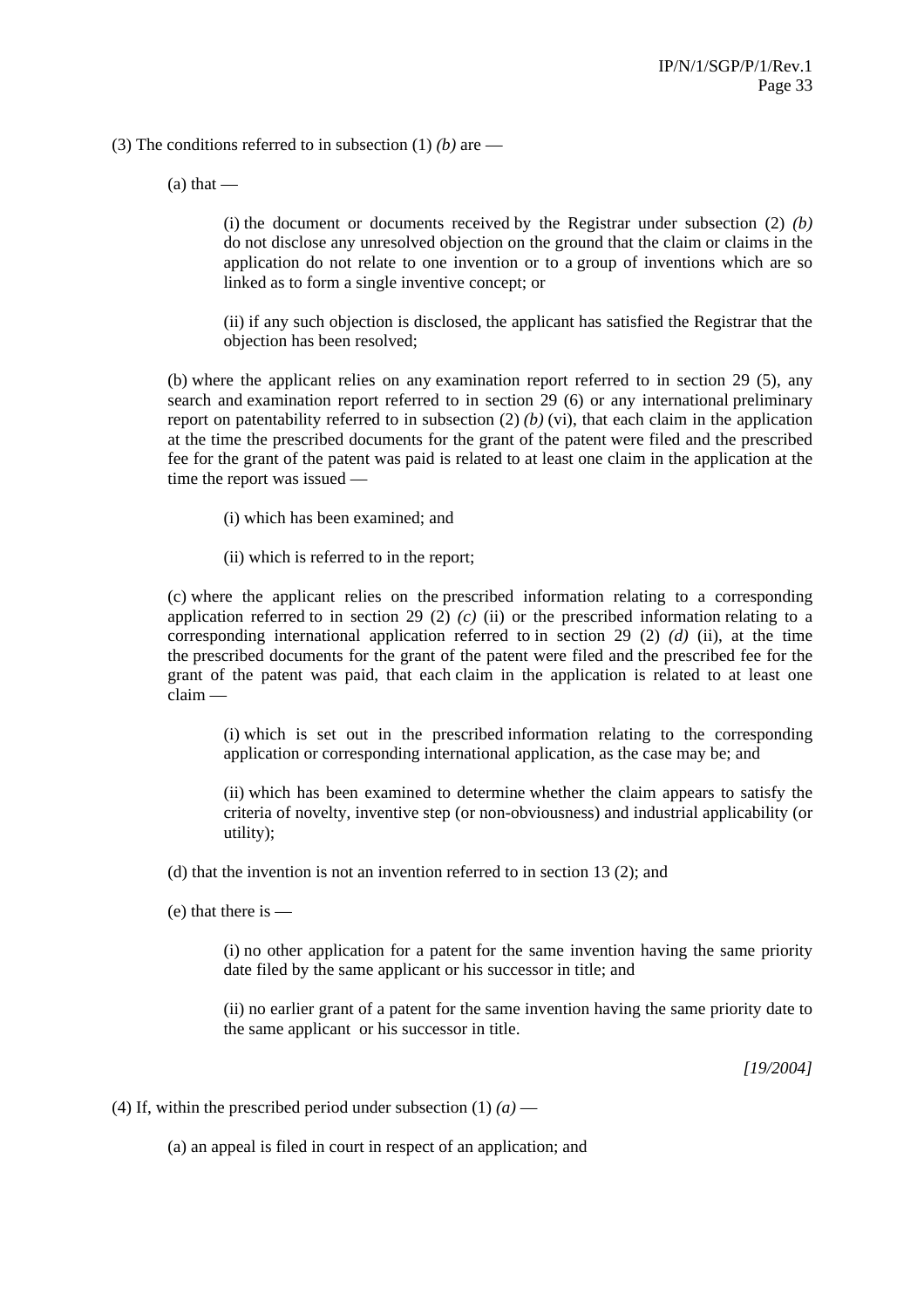(b) the applicant applies to the court to extend that period while the appeal is pending,

the court may extend that period to such date as the court may determine.

*[19/2004]* 

(5) Where the conditions in subsection (2) are not satisfied before the end of the prescribed period under subsection  $(1)$  *(a)* or any extension thereof, the applicant shall be deemed to have abandoned his application at the end of that period.

*[19/2004]* 

(6) If the Registrar is of the opinion that any condition in subsection (3) has not been satisfied —

(a) the Registrar shall send a notification to the applicant setting out the grounds for the Registrar's objection to granting a patent;

(b) the applicant shall have the right to respond to the Registrar's objection within a period specified by the Registrar;

(c) unless the Registrar withdraws his objection, the applicant shall, within a period specified by the Registrar and subject to section 84, amend the specification of his application in accordance with the prescribed conditions, with a view to satisfying the conditions in subsection (3); and

(d) if any condition in subsection (3) remains unsatisfied at the end of the period referred to in paragraph *(c)*, the applicant shall be deemed to have abandoned his application at the end of that period.

*[19/2004]* 

#### **General power to amend application before grant**

**31.**—(1) If it appears to an Examiner during the examination of an application that —

(a) the conditions specified in sections 13 and 25 (4) and (5) have not been complied with; or

(b) the application discloses —

(i) any additional matter referred to in section 84 (1); or

(ii) any matter extending beyond that disclosed in the application for the patent as filed,

the Examiner shall give the applicant at least one written opinion to that effect, and the Registrar shall, upon receiving the written opinion, send the applicant a notification and a copy of the written opinion.

*[19/2004]* 

(2) The applicant shall, before the examination report is issued, have the right —

(a) to respond in the prescribed manner to the written opinion within any prescribed period; and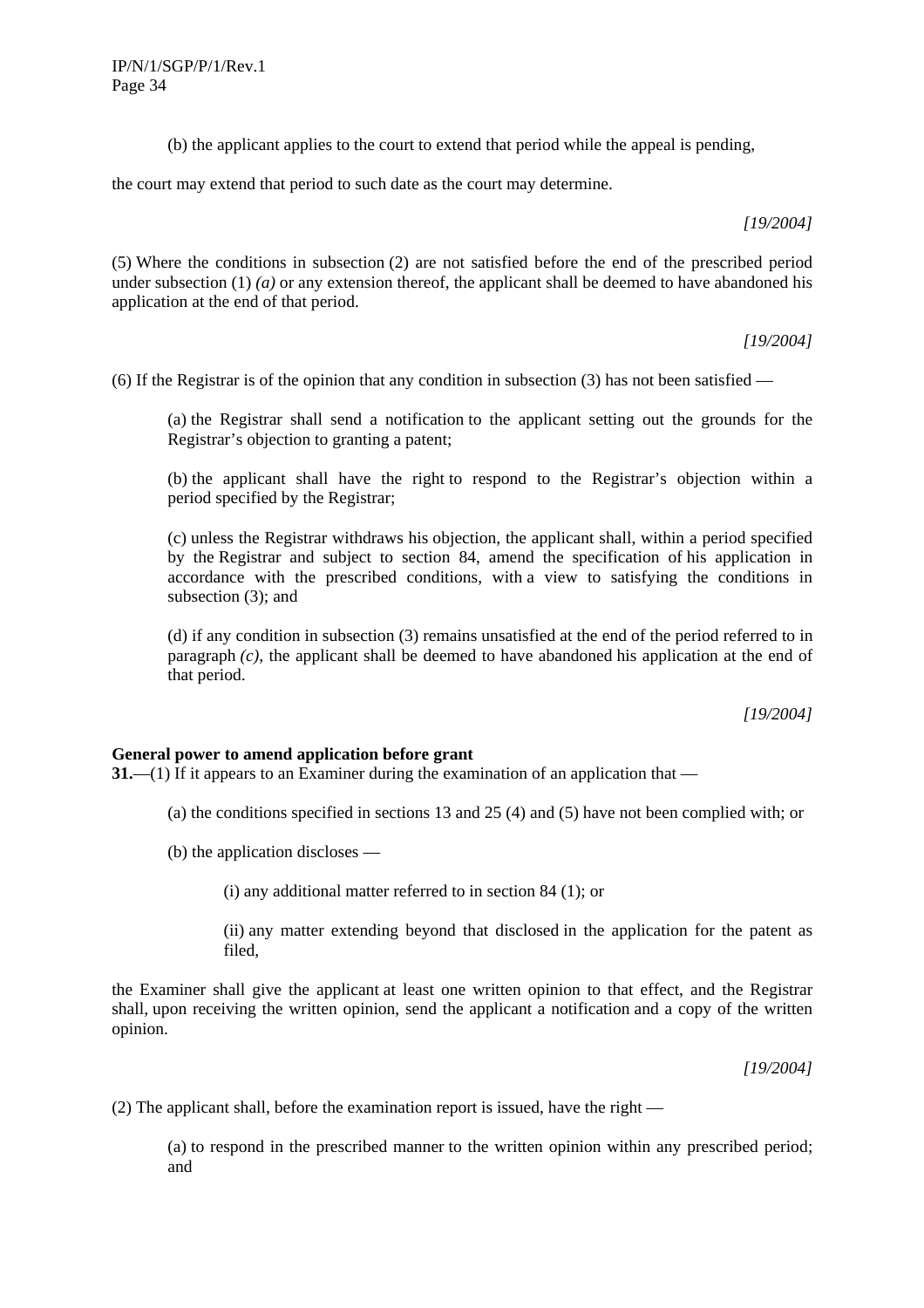(b) subject to section 84, to amend in the prescribed manner the specification of the application in accordance with the prescribed conditions.

*[19/2004]* 

(3) Notwithstanding subsection (1), during any period prescribed for the purposes of this subsection, the applicant may, in accordance with the prescribed conditions and subject to section 84, amend the application of his own volition.

*[19/2004]* 

#### **32.**—(*Repealed by Act 19/2004*)

#### **Information prejudicial to defence of Singapore or safety of public**

**33.**—(1) Where an application for a patent is filed in the Registry (whether under this Act or any treaty or international convention to which Singapore is a party) and it appears to the Registrar that the application contains information of a description notified to him by the Minister as being information the publication of which might be prejudicial to the defence of Singapore, the Registrar shall give directions prohibiting or restricting the publication of that information or its communication to any specified person or description of persons.

(2) If it appears to the Registrar that any application so filed contains information the publication of which might be prejudicial to the safety of the public, he may give directions prohibiting or restricting the publication of that information or its communication to any specified person or description of persons until the end of a period not exceeding 3 months from the end of a period prescribed for the purposes of section 27.

(3) While directions are in force under this section with respect to an application —

(a) if the application is made under this Act, it will be held in abeyance after the formal requirements of this Act and the rules have been met and will not proceed to be processed in accordance with section 29 until the directions are revoked under subsection (4) *(e)*; and

(b) if it is an international application for a patent, a copy of it shall not be sent to the International Bureau or any international searching authority appointed under the Patent Cooperation Treaty.

(4) Where the Registrar gives directions under this section with respect to any application, he shall give notice of the application and of the directions to the Minister, and the following provisions shall then have effect:

(a) the Minister shall, on receipt of the notice, consider whether the publication of the application or the publication or communication of the information in question would be prejudicial to the defence of Singapore or the safety of the public;

(b) if the Minister determines under paragraph *(a)* that the publication or communication of that information would be prejudicial to the safety of the public, he shall notify the Registrar who shall continue his directions under subsection (2) until they are revoked under paragraph *(e)*;

(c) if the Minister determines under paragraph *(a)* that the publication of the application or the publication or communication of that information would be prejudicial to the defence of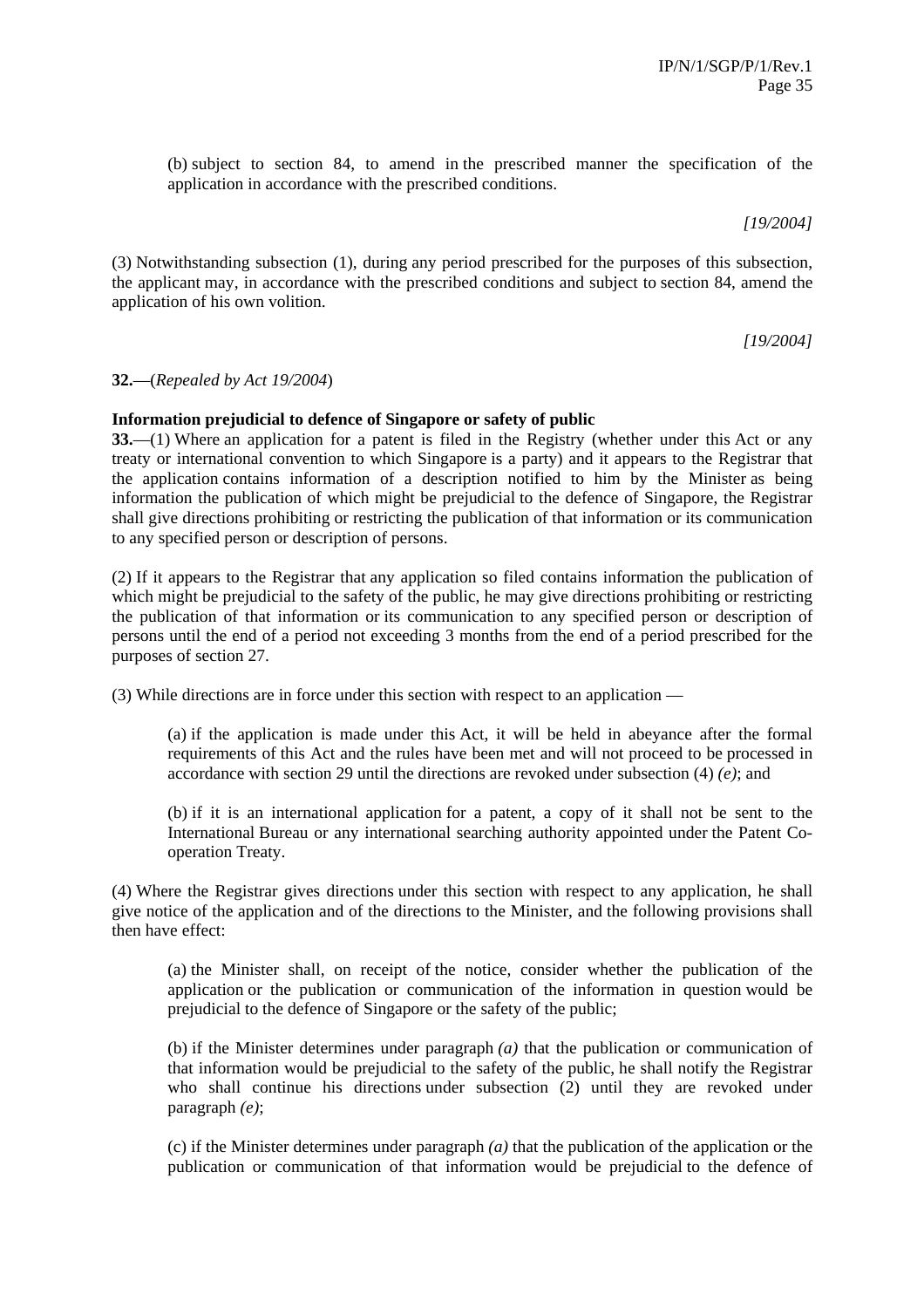Singapore or the safety of the public, he shall (unless a notice under paragraph *(d)* has previously been given by the Minister to the Registrar) reconsider that question during the period of 9 months from the date of filing the application and at least once in every subsequent period of 12 months;

(d) if on consideration of an application at any time it appears to the Minister that the publication of the application or the publication or communication of the information contained in it would not, or would no longer, be prejudicial to the defence of Singapore or the safety of the public, he shall give notice to the Registrar to that effect; and

(e) on receipt of such a notice the Registrar shall revoke the directions and may, subject to such conditions (if any) as he thinks fit, extend the time for doing anything required or authorised to be done by or under this Act in connection with the application, whether or not that time has previously expired.

(5) The Minister may at any time, for the purpose of enabling him to decide the question referred to in subsection (4) *(c)*, do one or both of the following, that is to say, inspect or authorise any person to inspect the application and any document sent to the Registrar in connection with it and where a person is authorised to carry out such inspection, he shall as soon as practicable report on his inspection to the Minister.

(6) Where directions given under this section in respect of an application for a patent for an invention are revoked, and the application is brought in order for the grant of a patent and a patent is granted for the invention, then —

(a) if while the directions are in force the invention is worked by (or with the written authorisation of or to the order of) a Government department, the provisions of Part XII shall apply as if  $-$ 

(i) the working were use made by section 56;

(ii) the application had been published at the end of the prescribed period or at the time the directions were revoked, whichever is earlier; and

(iii) a patent had been granted for the invention at the time the application is brought in order for the grant of a patent (taking the terms of the patent to be those of the application as it stood at the time it was so brought in order); and

(b) if it appears to the Minister that the applicant for the patent has suffered hardship while the directions were in force, the Minister may make such payment (if any) by way of compensation to the applicant as appears to the Minister to be reasonable having regard to the inventive merit and utility of the invention, the purpose for which it is designed and any other relevant circumstances.

(7) Where a patent is granted in pursuance of an application in respect of which directions have been given under this section, no renewal fees shall be payable in respect of any period during which those directions were in force.

(8) Any person who fails to comply with any direction under this section shall be guilty of an offence and shall be liable on conviction to a fine not exceeding \$5,000 or to imprisonment for a term not exceeding 2 years or to both.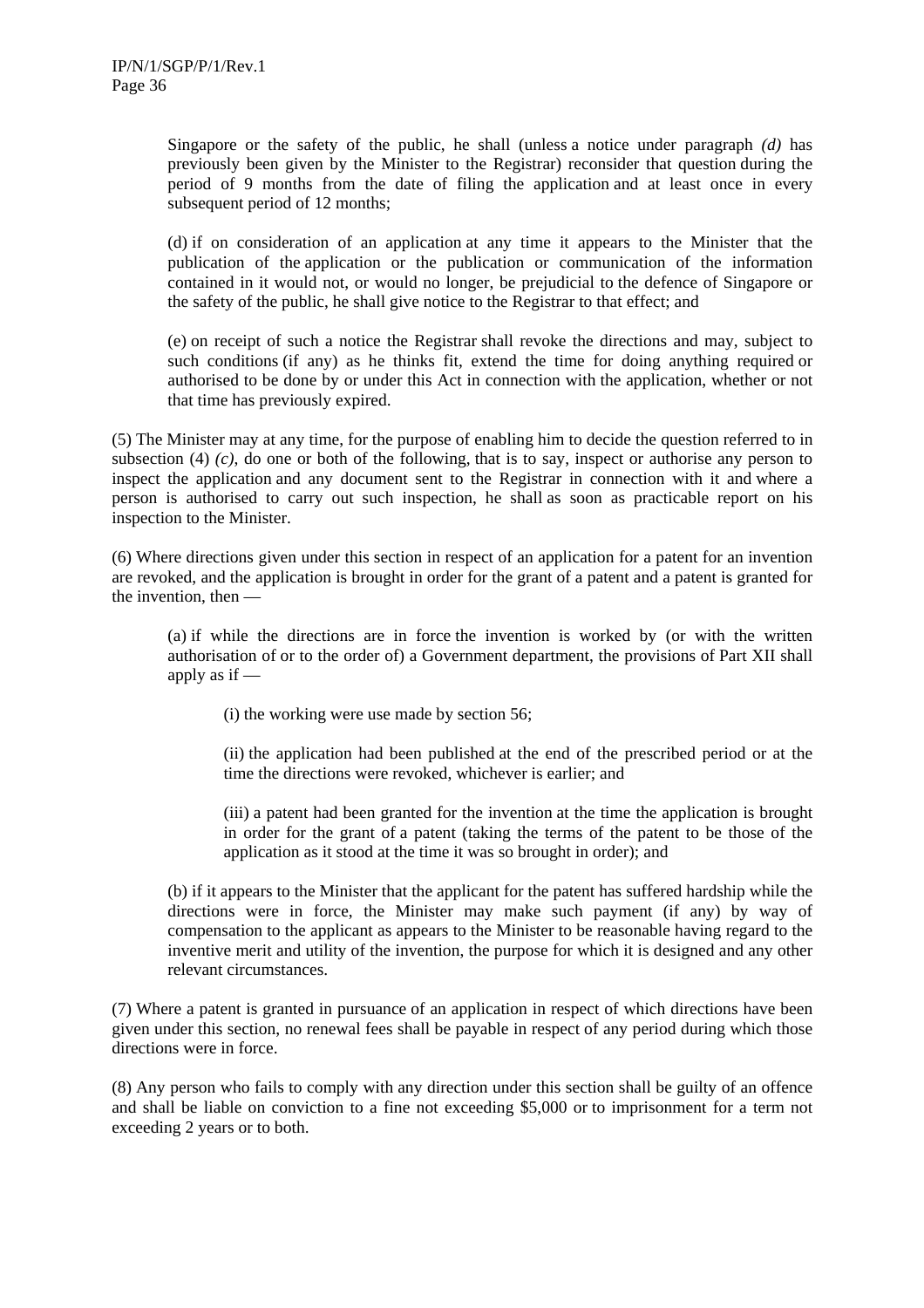(9) Nothing in this section shall prevent the disclosure of information concerning an invention to a Government department or authority for the purpose of obtaining advice as to whether directions under this section with respect to an application for a patent for that invention should be made, amended or revoked.

*[UK Patents 1977, s. 22]* 

## **Restrictions on applications abroad by Singapore residents**

**34.**—(1) Subject to this section, no person resident in Singapore shall, without written authority granted by the Registrar, file or cause to be filed outside Singapore an application for a patent for an invention unless —

- (a) an application for a patent for the same invention has been filed in the Registry not less than 2 months before the application outside Singapore; and
- (b) no directions have been given under section 33 in relation to the application in Singapore or all such directions have been revoked.

(2) Subsection (1) shall not apply to an application for a patent for an invention for which an application for a patent has first been filed in a country outside Singapore by a person resident outside Singapore.

(3) Any person who files or causes to be filed an application for the grant of a patent in contravention of this section shall be guilty of an offence and shall be liable on conviction to a fine not exceeding \$5,000 or to imprisonment for a term not exceeding 2 years or to both.

(4) In this section —

(a) any reference to an application for a patent includes a reference to an application for other protection for an invention;

(b) any reference to either kind of application is a reference to an application under this Act, under the law of any country other than Singapore or under any treaty or international convention to which Singapore is a party; and

(c) "person resident in Singapore" includes a person who, at the material time, is residing in Singapore by virtue of a valid pass lawfully issued to him under the Immigration Act (Cap. 133) to enter and remain in Singapore for any purpose.

*[UK Patents 1977, s. 23]* 

## **PART VII**

## **PROVISIONS AS TO PATENTS AFTER GRANT**

## **Publication and certificate of grant**

**35.**—(1) As soon as practicable after a patent has been granted under this Act, the Registrar shall —

(a) send to the proprietor of the patent a certificate in the prescribed form that the patent has been granted to the proprietor; and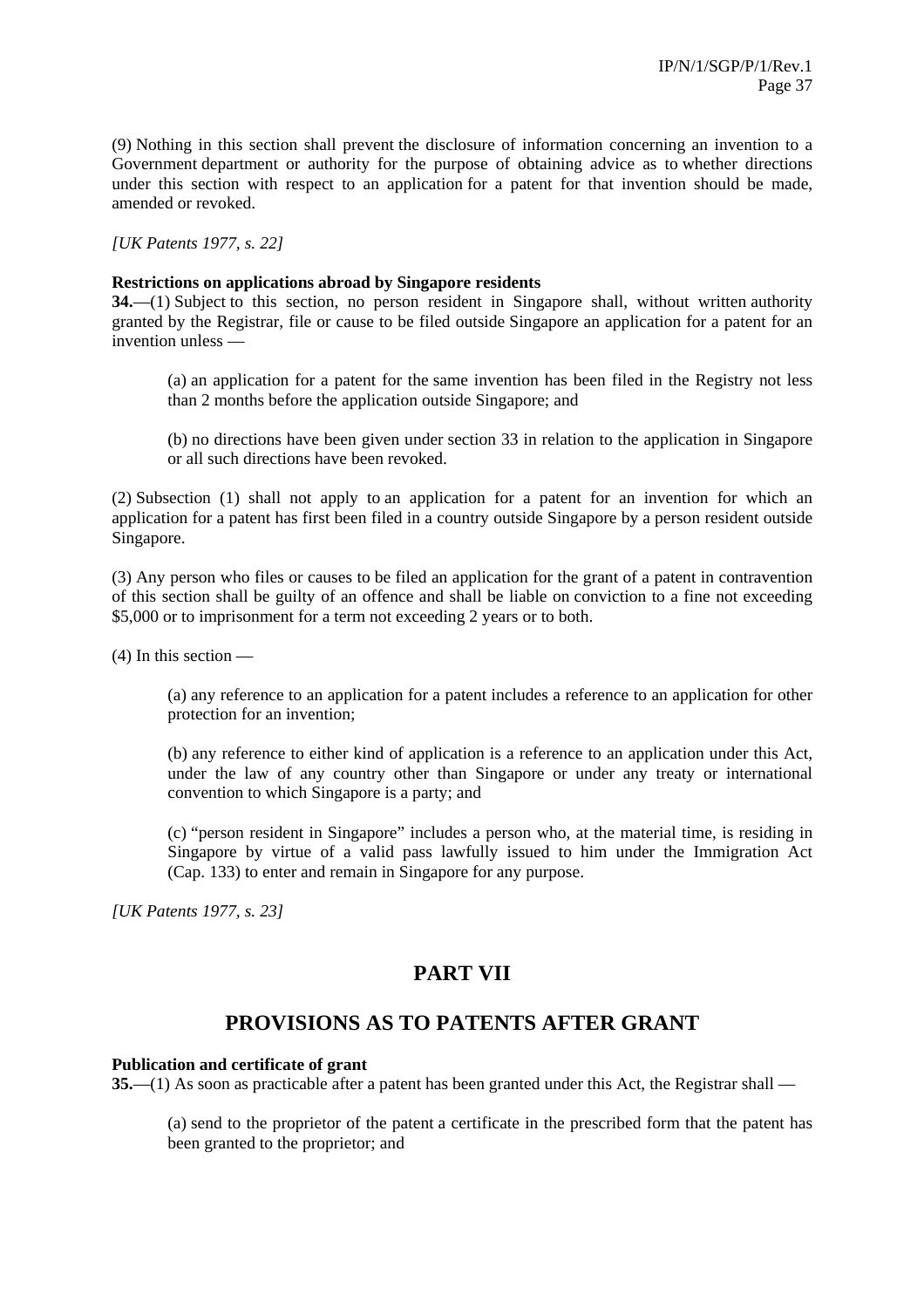(b) publish in the journal a notice that the patent has been granted.

*[30/2001]* 

*[30/2001]* 

(2) The Registrar shall, at the same time as he publishes a notice under subsection (1) *(b)* in relation to a patent, publish the specification of the patent, the names of the proprietor and (if different) the inventor and any other matters (including the prescribed information under sections 29 and 30) constituting or relating to the patent which in the Registrar's opinion it is desirable to publish.

*[UK Patents 1977, s. 24]* 

## **Term of patent**

**36.**—(1) A patent granted under this Act shall be treated for the purposes of this Act as having been granted, and shall take effect, on the date of issue of the certificate of grant and, subject to subsection (2) and section 36A, shall continue in force until the end of the period of 20 years beginning with the date of filing the application for the patent or with such other date as may be prescribed.

*[19/2004]* 

(2) A patent shall cease to have effect at the end of the prescribed period for the payment of any renewal fee if it is not paid within that period.

(3) If during the period of 6 months immediately following the end of the prescribed period the renewal fee and any prescribed additional fee are paid, the patent shall be treated for the purposes of this Act as if it had never expired, and accordingly —

(a) anything done under or in relation to it during that further period shall be valid;

(b) an act which would constitute an infringement of it if it had not expired shall constitute such an infringement; and

(c) an act which would constitute the use of the patented invention in accordance with section 56 if the patent had not expired shall constitute that use.

*[19/2004]* 

*[30/2001]* 

(4) Rules shall include provision requiring the Registrar to notify the registered proprietor of a patent that a renewal fee has not been received from him in the Registry before the end of the prescribed period and before the framing of the notification.

*[UK Patents 1977, s. 25]* 

## **Extension of term of patent**

**36A.**—(1) The proprietor of a patent may apply to the Registrar to extend the term of the patent on any of the following grounds:

(a) that there was an unreasonable delay by the Registrar in granting the patent;

(b) where the patent was granted on the basis of prescribed information relating to a corresponding application referred to in section 29 (2)  $(c)$  (ii), that —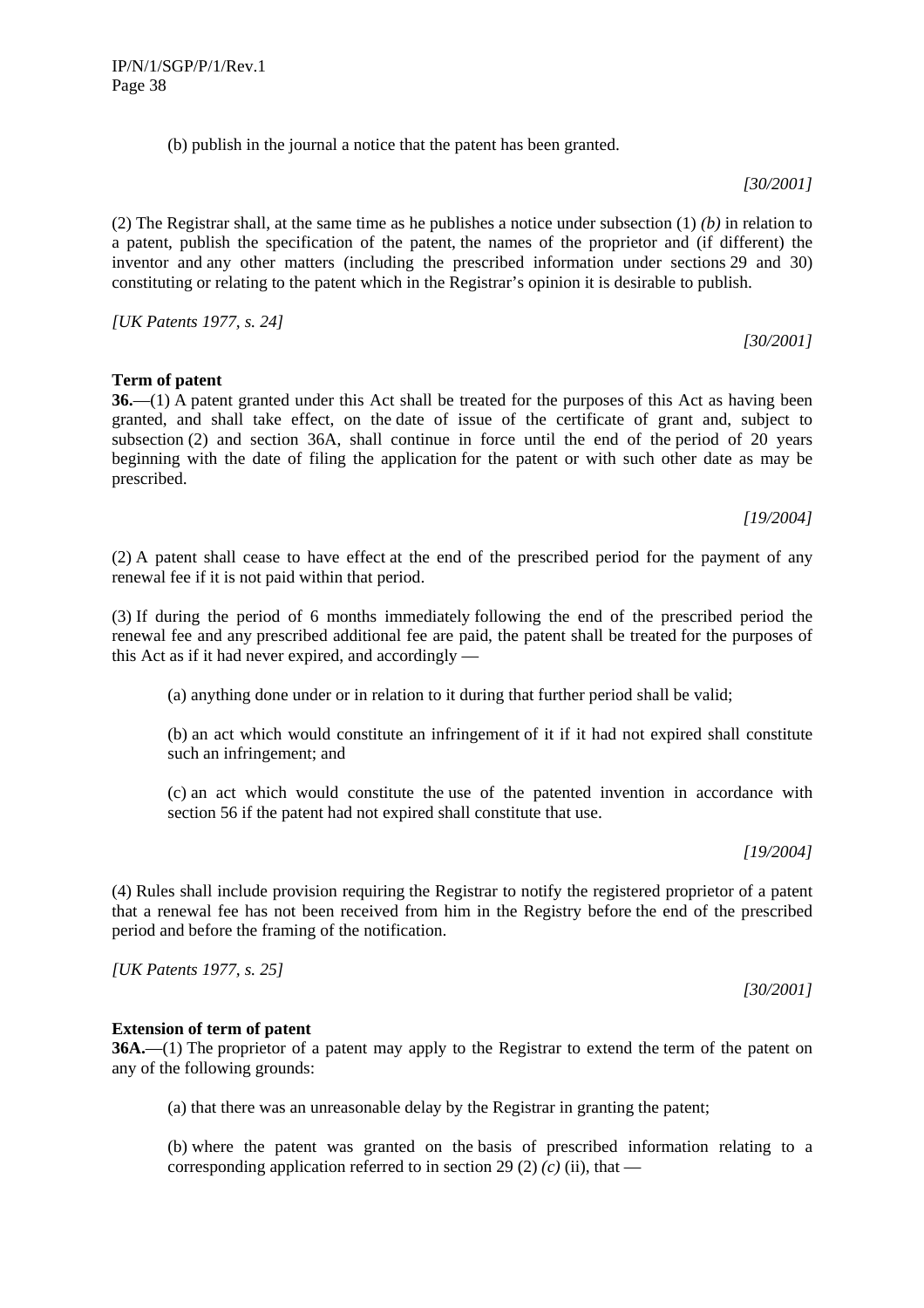(i) there was an unreasonable delay in the issue of the corresponding patent; and

(ii) the patent office that granted the corresponding patent has extended the term of the corresponding patent on the basis of such delay;

(c) where the subject of the patent includes any substance which is an active ingredient of any pharmaceutical product, that —

(i) there was an unreasonable curtailment of the opportunity to exploit the patent caused by the process of obtaining marketing approval for a pharmaceutical product, being the first pharmaceutical product to obtain marketing approval which uses the substance as an active ingredient; and

(ii) the term of the patent has not previously been extended on this ground.

*[19/2004]* 

(2) A delay by the Registrar in granting a patent shall not be treated as an unreasonable delay under subsection  $(1)$   $(a)$  unless —

(a) the interval between the date of filing of the application for the patent and the date of issue of the certificate of grant, excluding any period attributable to an act or omission of the applicant, exceeds 4 years; or

(b) the interval between the date on which the applicant —

(i) filed a request for a search and examination report in accordance with section 29 (2) *(b)*; or

(ii) filed a request for an examination report in accordance with section 29 (2) *(c)* (i), *(d)* (i) or *(e)* (i) or (4),

and the date of issue of the certificate of grant, excluding any period attributable to an act or omission of the applicant, exceeds 2 years.

*[19/2004]* 

(3) Where the proprietor of a patent has made an application under subsection (1) *(a)* and has satisfied the Registrar that there was in fact an unreasonable delay under subsection (1) *(a)*, the Registrar shall extend the term of the patent —

(a) in a case to which subsection (2) *(a)* applies, by the period by which the interval referred to in subsection  $(2)$   $(a)$  exceeds 4 years;

(b) in a case to which subsection (2) *(b)* applies, by the period by which the interval referred to in subsection (2) *(b)* exceeds 2 years; or

(c) in a case to which both paragraphs *(a)* and *(b)* of subsection (2) apply, by the period by which  $-$ 

(i) the interval referred to in subsection (2) *(a)* exceeds 4 years; or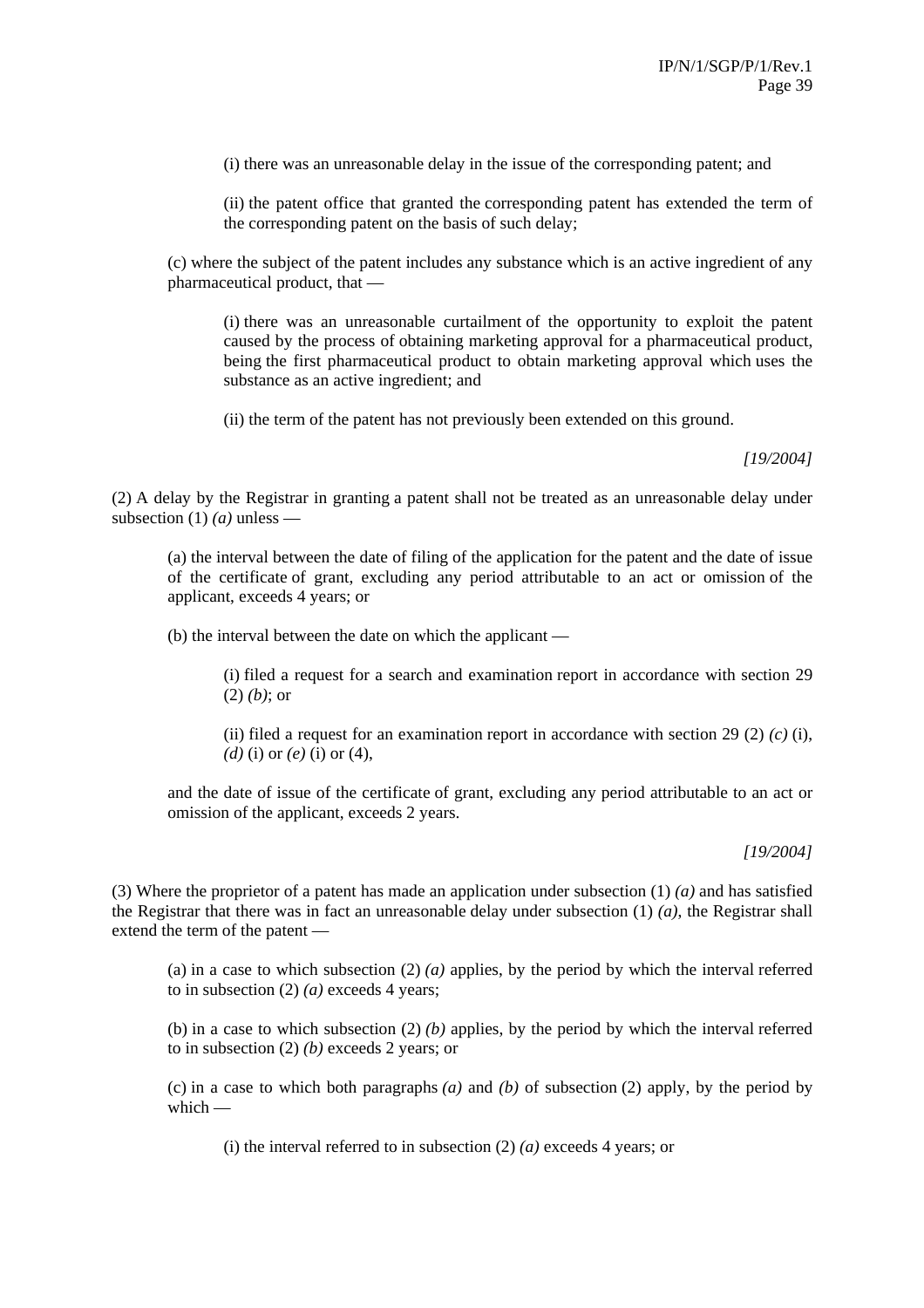## (ii) the interval referred to in subsection  $(2)$  *(b)* exceeds 2 years,

whichever is the longer period.

*[19/2004]* 

(4) Where the proprietor of a patent has made an application under subsection (1) *(b)* and has satisfied the Registrar of the matters referred to in sub-paragraphs (i) and (ii) of subsection (1) *(b)*, the Registrar may, if the Registrar thinks fit, extend the term of the patent by such period, not exceeding 5 years, as the Registrar may determine.

## *[19/2004]*

(5) A curtailment of the opportunity to exploit a patent, the subject of which includes a substance which is an active ingredient of any pharmaceutical product, caused by the process of obtaining marketing approval for a pharmaceutical product, being the first pharmaceutical product to obtain marketing approval which uses the substance as an active ingredient, shall not be treated as an unreasonable curtailment under subsection (1) *(c)* unless —

(a) the marketing approval was obtained after the date of issue of the certificate of grant; and

(b) the interval between the date the application for marketing approval was filed and the date marketing approval was obtained, excluding any period attributable to an act or omission of the applicant for marketing approval, exceeds 2 years.

*[19/2004]* 

(6) Subject to subsections (7), (8) and (9), where the proprietor of a patent has made an application under subsection (1) *(c)* and has satisfied the Registrar that there was in fact an unreasonable curtailment of the opportunity to exploit the patent under subsection (1) *(c)*, the Registrar shall extend the term of the patent by —

(a) a period equivalent to the interval between the date of issue of the certificate of grant and the date marketing approval was obtained;

- (b) the period by which the interval referred to in subsection (5) *(b)* exceeds 2 years; or
- (c) a period of 5 years,

whichever is the shortest period.

*[19/2004]* 

(7) The Registrar shall not extend the term of the patent under subsection (6) unless the applicant has procured and submitted to the Registrar a certificate from the relevant authority stating —

(a) the date the application for marketing approval was filed;

(b) the date marketing approval was obtained; and

(c) for each period attributable to an act or omission of the applicant for marketing approval, the dates on which the period started and ended.

*[19/2004]*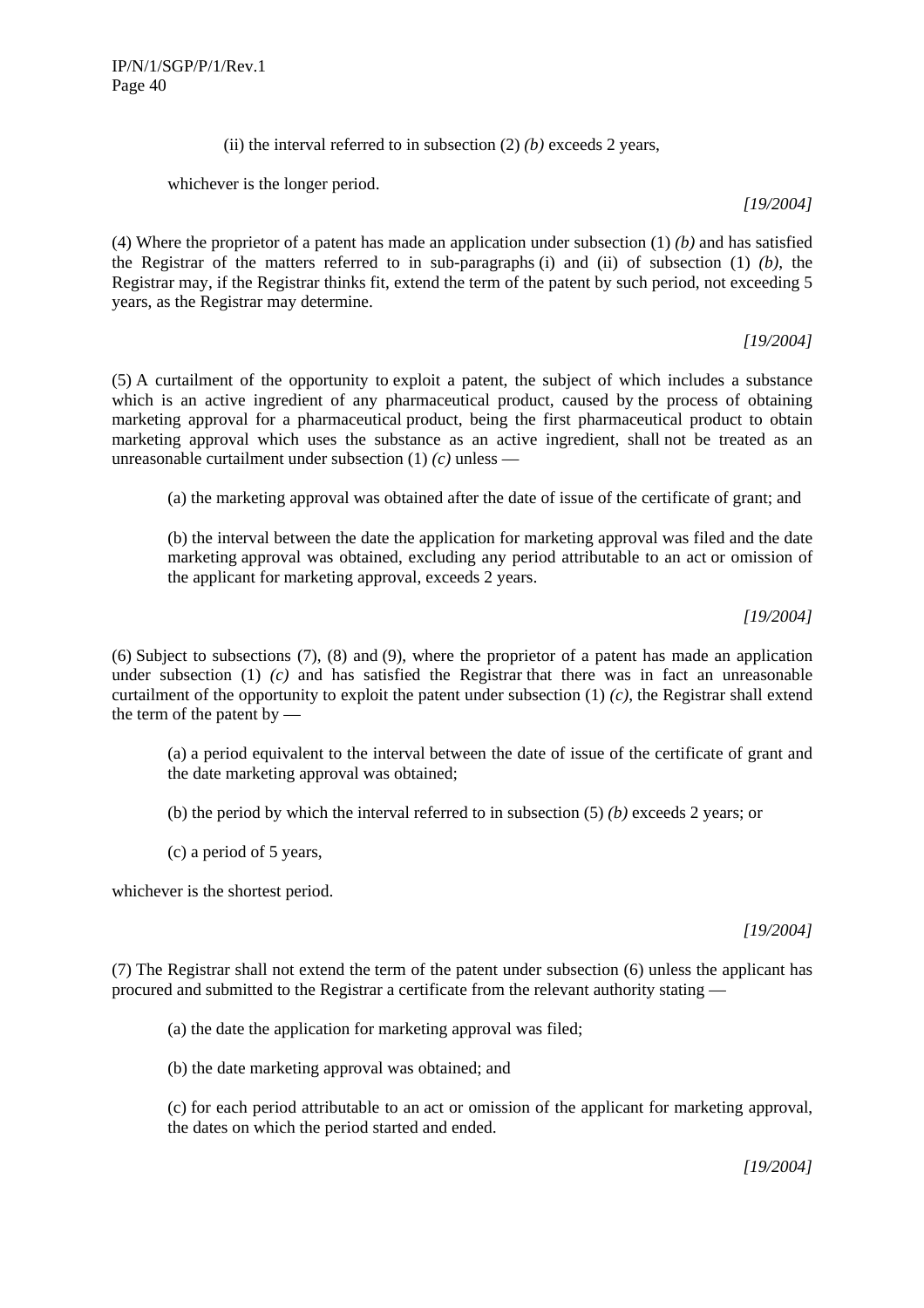(8) In determining the period by which to extend the term of the patent under subsection (6), the Registrar shall rely on, and shall not be concerned to inquire into the truth of, the statements contained in the certificate from the relevant authority under subsection (7).

*[19/2004]* 

(9) Where the term of a patent has been extended under subsection (6), the protection conferred by the patent during the term of the extension shall apply only to the substance referred to in subsection (1) *(c)*.

*[19/2004]* 

(10) Every application to extend the term of a patent shall be —

(a) made by the proprietor of the patent in the prescribed form within the prescribed period;

(b) filed in the prescribed manner; and

(c) accompanied by the prescribed fee and any prescribed documents,

and the Registrar may reject any application that fails to comply with any requirement under this subsection.

*[19/2004]* 

(11) As soon as practicable after the Registrar has extended the term of a patent, he shall —

(a) send to the proprietor of the patent a certificate of extension of patent term in the prescribed form specifying —

(i) the period of the extension; and

(ii) any limitation on the protection conferred by the patent during the term of the extension; and

(b) publish in the journal a notice of the extension.

*[19/2004]* 

(12) The proprietor of a patent who has made an application under subsection (1) may withdraw the application by informing the Registrar in writing of the withdrawal of the application, and any such withdrawal shall not be revocable.

*[19/2004]* 

(13) In subsection (2), "period attributable to an act or omission of the applicant" includes (without prejudice to the generality of the expression) any of the following periods which is applicable:

(a) the period taken by the applicant to pay the filing fee under section 25 (1) *(b)*, calculated from the date of filing of the application for the patent to the date on which the filing fee is paid;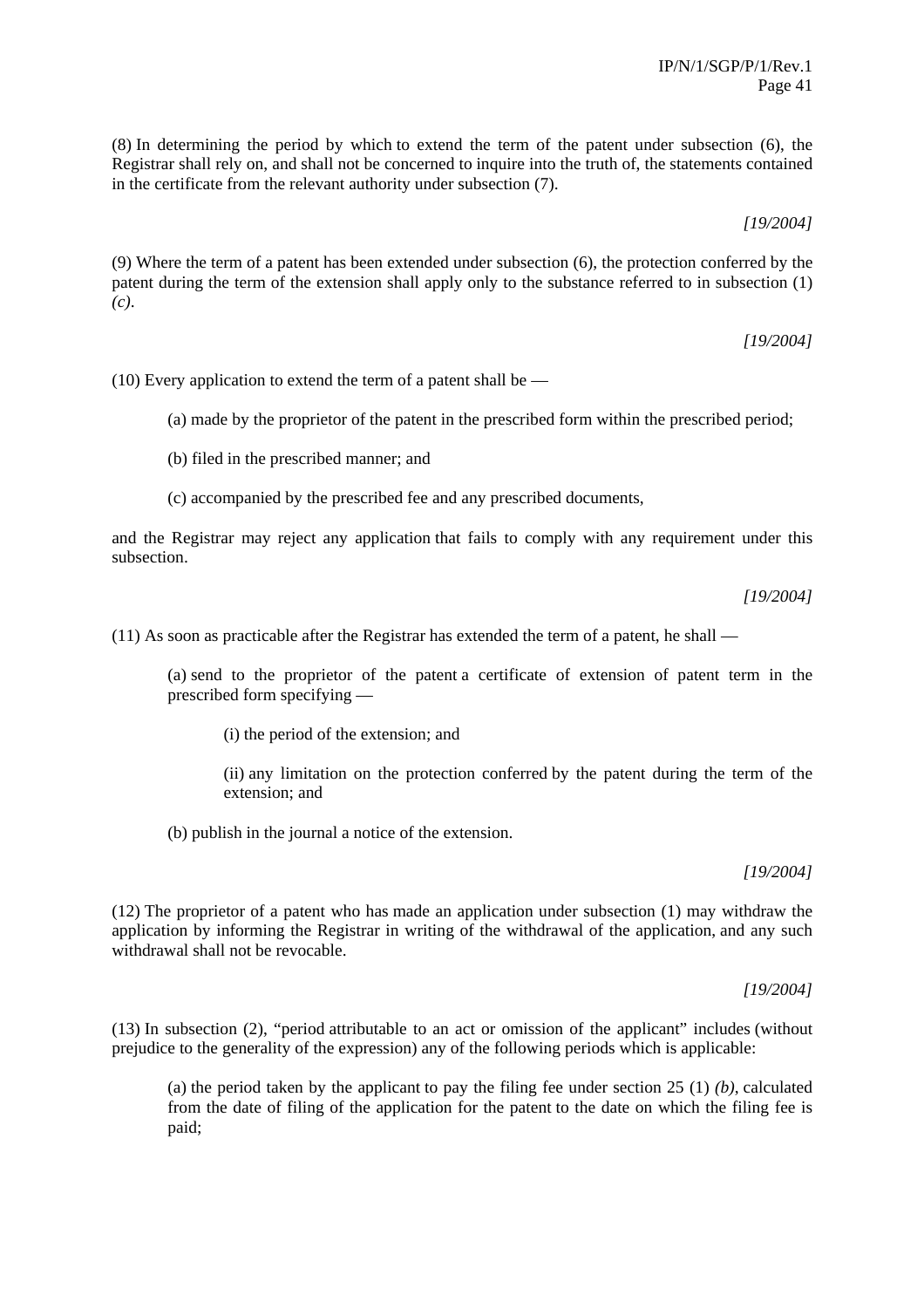(b) the period taken by the applicant to make observations under section 26 (3) *(b)* (i) which satisfy the Registrar that the documents filed at the Registry to initiate the application satisfy all of the conditions in section 26 (1) *(a)*, *(b)* and *(c)* (i) or (ii), calculated from the date of the Registrar's notification to the applicant under section 26 (3) *(a)* to the date on which the applicant makes the observations;

(ba) the period taken by the applicant to file the documents referred to in section 26 (7) *(a)*, *(b)* and *(c)*, calculated from the date of filing of the application for a patent to the date on which the applicant files the documents;

(bb) the period taken by the applicant to comply with section 26 (9) *(b)*, if the applicant, after filing at the Registry any missing part of the application, makes a request to the Registrar for section 26  $(8)$  *(b)* not to apply to the application, calculated from the date on which the applicant filed at the Registry the missing part of the application to the date on which the applicant complies with section 26 (9) *(b)*;

(c) the period taken by the applicant to file one or more claims for the purposes of the application under section 26 (12) *(a)*, calculated from the date of filing of the application for the patent to the date on which the applicant files the claim or claims;

(d) the period taken by the applicant to  $-$ 

(i) make observations under section 28 (4) *(a)* which satisfy the Registrar that all the formal requirements have been complied with; or

(ii) amend his application under section 28 (4) *(b)* to comply with all the formal requirements,

calculated from the date of the Registrar's notification under section 28 (4) to the date on which the applicant makes the observations or the earliest date on which the application, as amended by the applicant, complies with all the formal requirements;

(da) the period taken by the applicant to comply with section 28 (9) *(b)*, if the applicant, after filing any drawing or part of the description of the invention which is missing from the application, makes a request to the Registrar for section 28 (8) *(b)* not to apply to the application, calculated from the date of the Registrar's notification under section 28 (7) to the date on which the applicant complies with section 28 (9) *(b)*;

(e) the period taken by the applicant to —

(i) file a request and pay the prescribed fee for a search report under section 29 (2) *(a)*; or

(ii) file a request and pay the prescribed fee for a search and examination report under section 29 (2) *(b)*,

calculated from the date of the Registrar's notification under section 29 (1) to the date on which the applicant files the request and pays the fee;

(f) the period taken by the applicant to file the documents referred to in section 29 (2)  $(c)$  (i), *(d)* (i) or *(e)* (i) and pay the prescribed fee for an examination report, calculated from the date of the Registrar's notification under section 29 (1) to the date on which the applicant files the documents and pays the fee;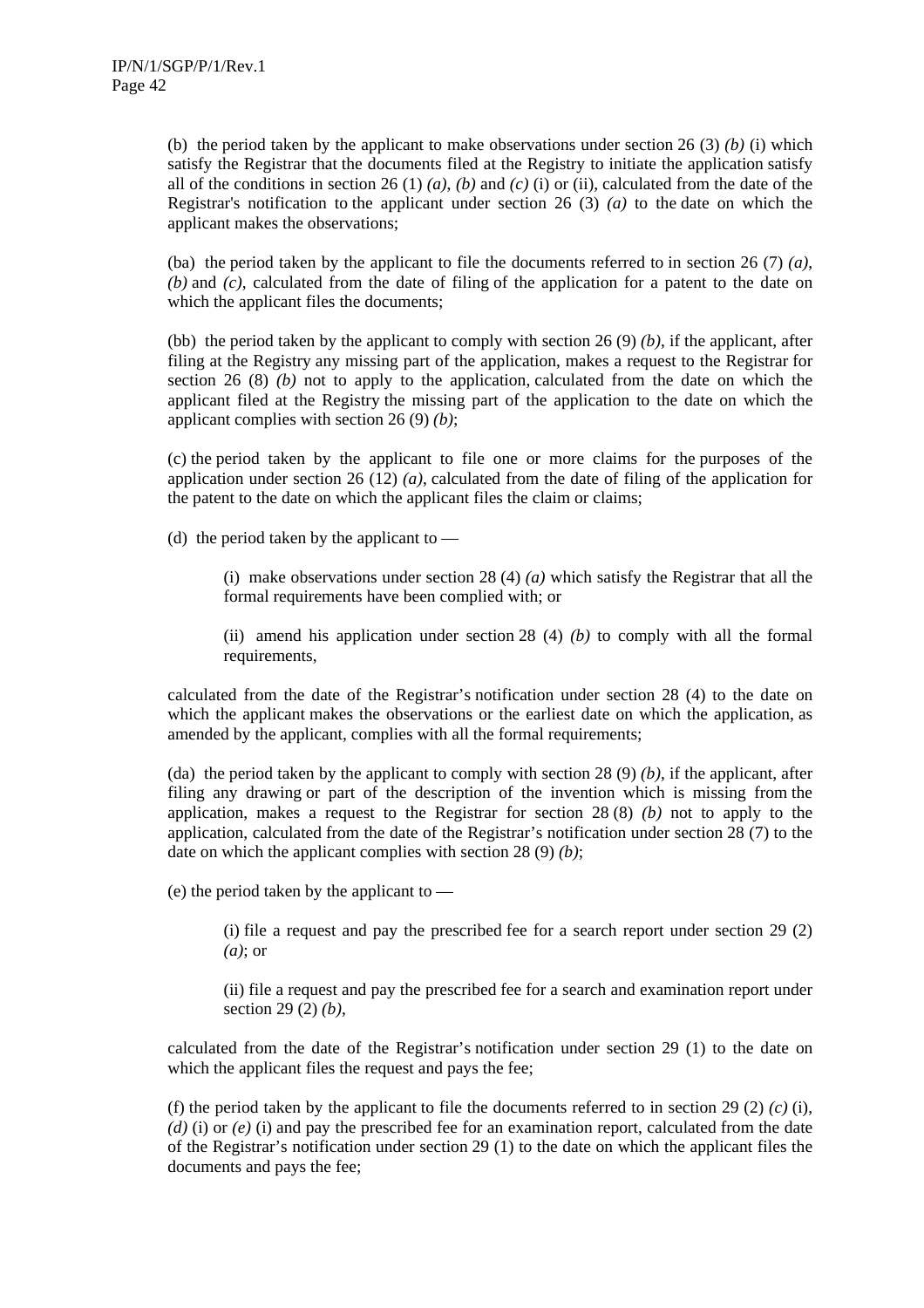(g) the period taken by the applicant to file the documents referred to in section 29 (2)  $(c)$  (ii) or  $(d)$  (ii), calculated from the date of the Registrar's notification under section 29 (1) to the date on which the applicant files the documents;

(h) the period taken by the applicant to file a notice under section 29 (2) *(e)* (ii), calculated from the date of the Registrar's notification under section 29 (1) to the date on which the applicant files the notice;

(i) the period taken by the applicant to file a request for an examination report under section 29 (4), calculated from the date of the Registrar's notification under section 29 (3) *(b)* to the date on which the applicant files the request;

(i) the period taken by the applicant to file the prescribed documents under section 30 (2)  $(c)$ and pay the prescribed fee under section 30 (2) *(d)* for the grant of the patent, calculated from —

(i) in a case to which section 30 (2)  $(b)$  (i), (iii) or (v) applies, the date of the Registrar's notification under section 29 (5);

(ii) in a case to which section 30 (2)  $(b)$  (ii) applies, the date of the Registrar's notification under section 29 (6);

(iii) in a case to which section 30 (2)  $(b)$  (iv) applies, the date on which the applicant files the documents referred to therein; or

(iv) in a case to which section 30 (2)  $(b)$  (vi) applies, the date on which the applicant files the notice under section 29 (2) *(e)* (ii),

to the date on which the prescribed documents under section 30  $(2)$   $(c)$  are filed and the prescribed fee under section 30 (2) *(d)* is paid;

(k) the period taken by the applicant to rectify any failure to satisfy any condition under section 30 (3), calculated from the date of the Registrar's notification under section 30 (6) *(a)*  to the date on which every condition in section 30 (3) is satisfied;

(l) the period taken by the applicant to respond to a written opinion under section 31 (2) *(a)*, calculated from the date of the Registrar's notification under section 31 (1) to the date on which the applicant responds to the written opinion;

(m) the period taken by the applicant to amend the specification of his application under section 31 (2) *(b)*, calculated from the date of the written opinion given under section 31 (1) to the date on which the applicant amends the specification of his application;

(n) where the application is an international application for a patent (Singapore) that has entered the national phase in Singapore under section 86 (3), the period taken by the applicant to cause the application to enter the national phase in Singapore, calculated from the date of the filing of the application in accordance with the Patent Co-operation Treaty to the date on which the national phase of the application begins under section 86 (3);

(o) the period taken by the applicant to rectify any failure to comply with any requirement under this Act or the rules, such period —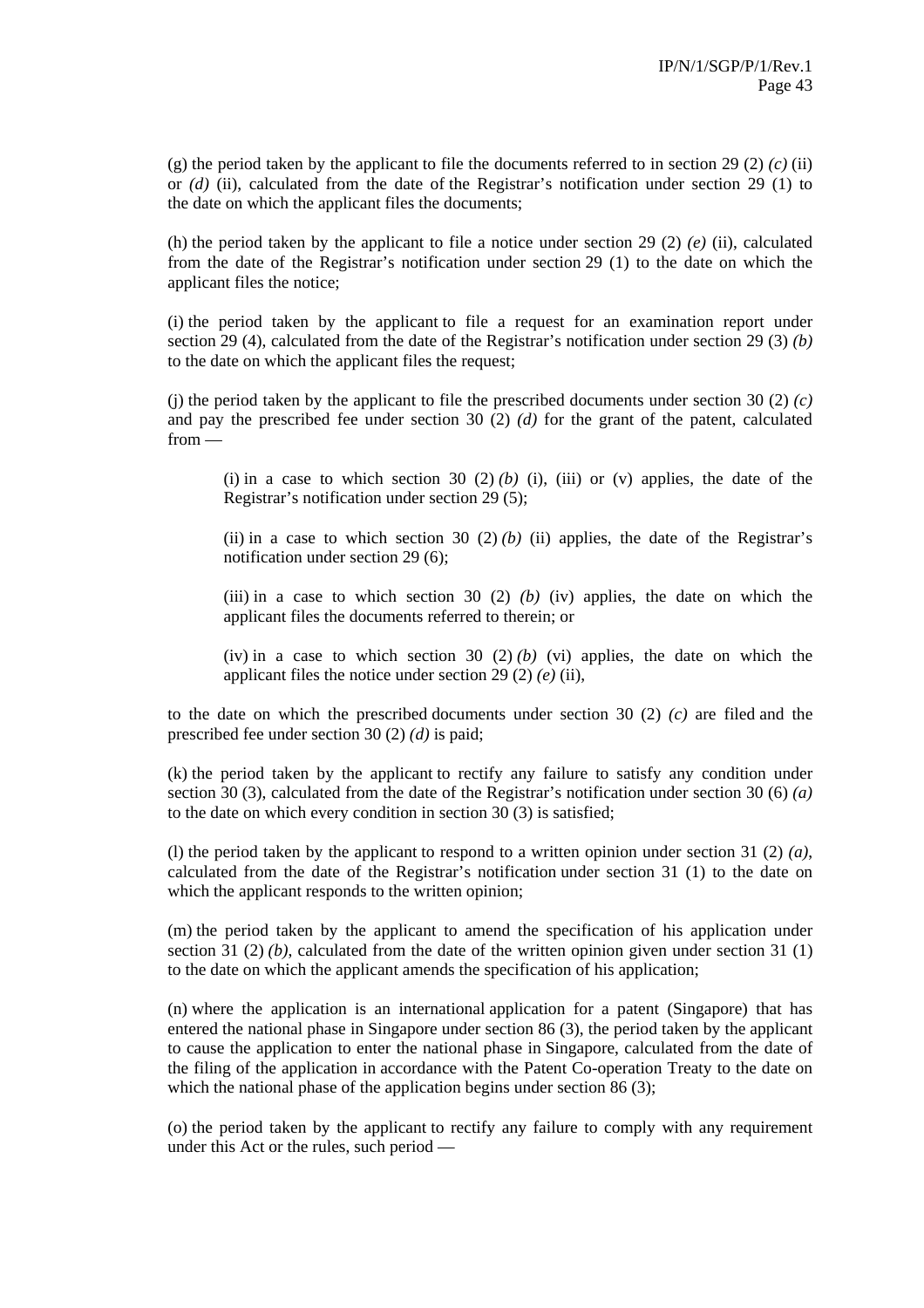(i) to be calculated from the date by which the applicant is required to comply with the requirement to the date on which the applicant rectifies the failure to comply with the requirement; and

(ii) to include any period taken by the Registrar or the Registry to detect or to notify the applicant of the applicant's failure to comply with the requirement;

(p) the period taken by the applicant to respond to any request by the Registrar for any document, information or evidence, calculated from the date of the Registrar's notification to the applicant of the request to the date on which the applicant responds to the request;

(q) any extension or alteration of any period to do any thing that is granted by the Registrar or the court at the request or on the application of the applicant.

*[19/2004]* 

(14) In subsections (5) and (7), "period attributable to an act or omission of the applicant for marketing approval" includes (without prejudice to the generality of the expression) —

(a) the period taken by the applicant for marketing approval to correct deficiencies in his application for marketing approval, calculated from the date of the relevant authority's notification to the applicant for marketing approval of the deficiencies to the date on which the applicant for marketing approval corrects the deficiencies;

(b) the period taken by the applicant for marketing approval to respond to any request by the relevant authority for clarification or information, calculated from the date of the relevant authority's request to the date on which the relevant authority receives the response of the applicant for marketing approval; and

(c) any extension of any period to do any thing that is granted by the relevant authority at the request or on the application of the applicant for marketing approval.

*[19/2004]* 

#### **Patent not to be impugned for lack of unity**

**37.**—No person may in any proceeding object to a patent or to an amendment of a specification of a patent on the ground that the claims contained in the specification of the patent, as they stand or, as the case may be, as proposed to be amended, relate —

- (a) to more than one invention; or
- (b) to a group of inventions which are not so linked as to form a single inventive concept.

## *[UK Patents 1977, s. 26]*

## **General power to amend specification after grant**

**38.**—(1) Subject to this section and section 84, the Registrar may, on an application made by the proprietor of a patent, allow the specification of the patent to be amended subject to such conditions, if any, as he thinks fit.

(2) No such amendment shall be allowed under this section where there are pending before the court or the Registrar proceedings in which the validity of the patent may be put in issue.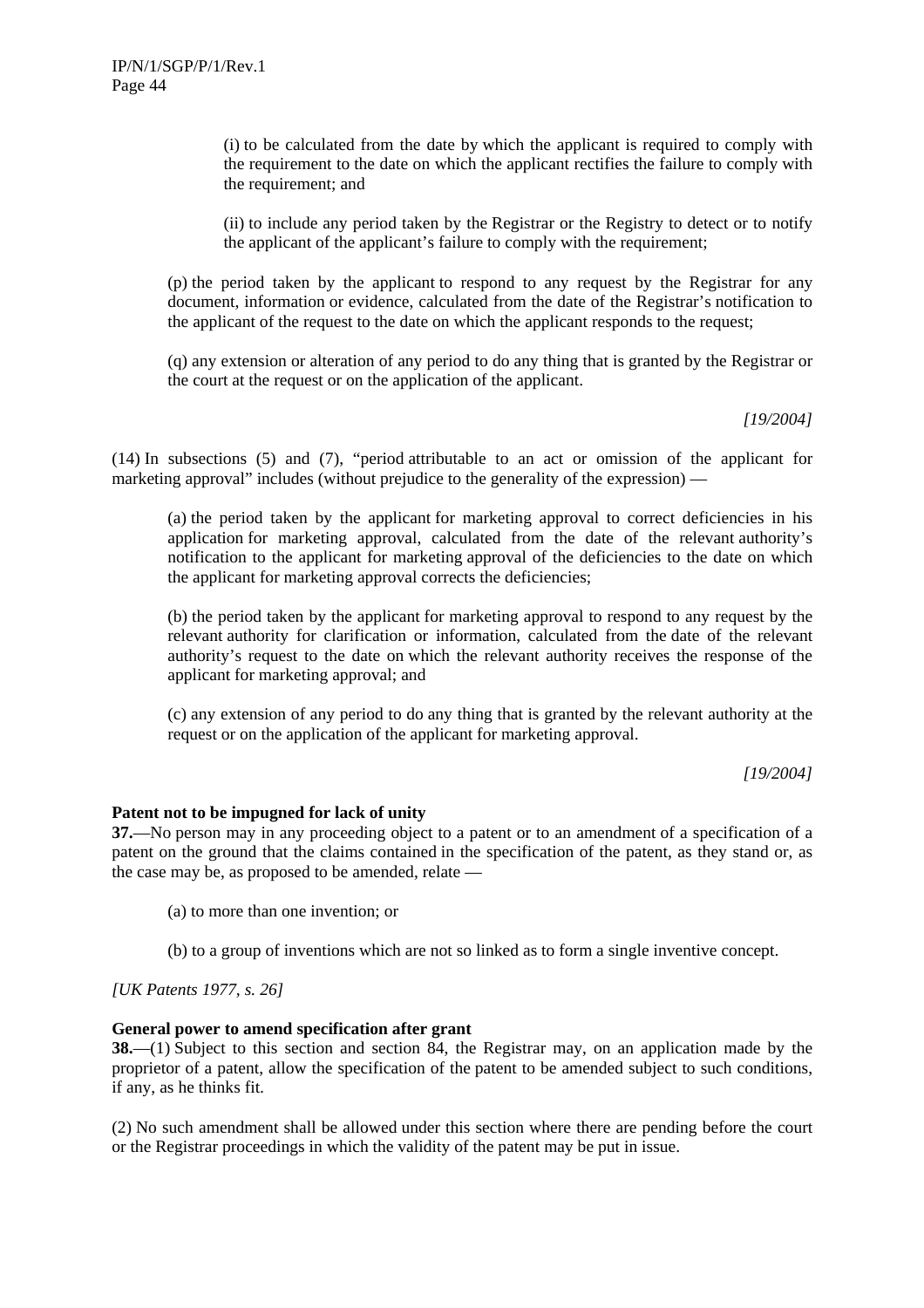(3) An amendment of a specification of a patent under this section shall have effect and be deemed always to have had effect from the grant of the patent.

(4) A person may give notice to the Registrar of his opposition to an application under this section by the proprietor of a patent, and if he does so the Registrar shall notify the proprietor and consider the opposition in deciding whether to grant the application.

[*UK Patents 1977, s. 27*]

#### **Search and examination after grant**

**38A**.—(1) Subject to subsection (2), any person may request for a search and examination report in respect of any claim or claims in the specification of a patent on any of the following grounds:

(a) where the patent was granted on the basis of any examination report or search and examination report referred to in section 29, any international preliminary report on patentability referred to in section 30 (2) *(b)* (vi) or any international preliminary examination report, that —

(i) at least one claim in the application for the patent at the time the prescribed documents for the grant of the patent were filed and the prescribed fee for the grant of the patent was paid was not related to any claim in the application at the time the report was issued —

(A) which has been examined; and

(B) which is referred to in the report; or

(ii) the Examiner of the application did not consider all the relevant prior art before preparing the report;

(b) where the patent was granted on the basis of any prescribed information relating to a corresponding application or corresponding international application referred to in section 29,  $that -$ 

(i) at the time the prescribed documents for the grant of the patent were filed and the prescribed fee for the grant of the patent was paid, at least one claim in the application for the patent did not relate to any claim —

(A) which is set out in the prescribed information relating to the corresponding application or corresponding international application, as the case may be; and

(B) which has been examined to determine whether the claim appears to satisfy the criteria of novelty, inventive step (or non-obviousness) and industrial applicability (or utility); or

(ii) the Examiner of the corresponding application or corresponding international application, as the case may be, did not consider all the relevant prior art before preparing his report on the examination of the corresponding application or corresponding international application, as the case may be.

*[19/2004]*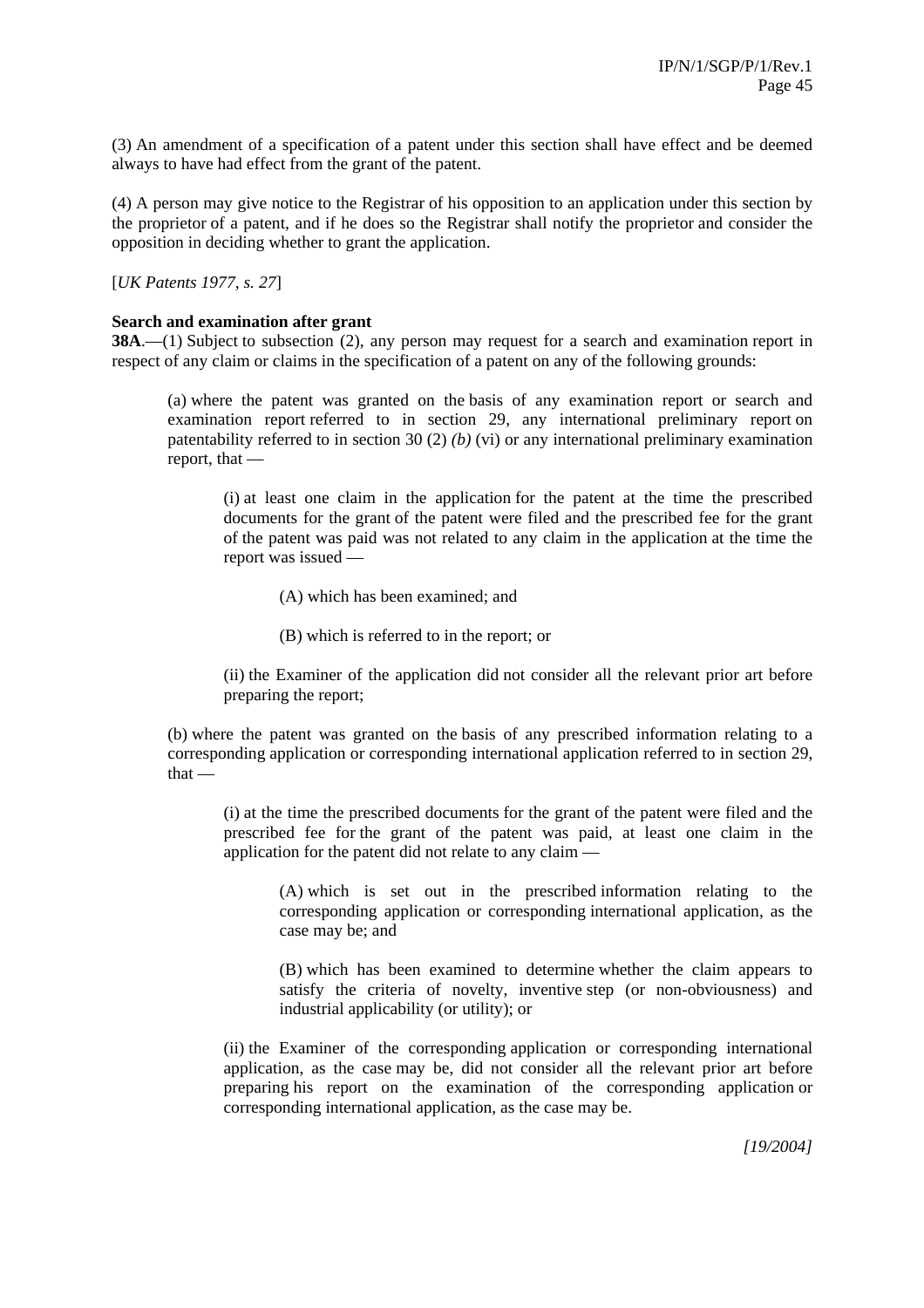(2) The Registrar shall not grant a request under subsection (1) unless —

- (a) the request is filed in the prescribed manner;
- (b) the prescribed fee for the search and examination report has been paid; and
- (c) in a case to which subsections (3) and (4) apply, subsection (4) has been complied with.

*[19/2004]* 

(3) Subject to subsection (4), any person who files a request under subsection (1) may, at the time he files the request, also file —

- (a) any observation which he wishes to make in relation to the patent; and
- (b) any document which he considers to be relevant for the purposes of the examination.

(4) Where any document referred to in subsection (3) *(b)* is not in English, the person who files the request under subsection (1) shall also file an English translation of the document.

*[19/2004]* 

(5) The Registrar shall not grant a request under subsection (1) if he is of the view that the request is frivolous, vexatious or an abuse of the process.

*[19/2004]* 

(6) No request under subsection (1) shall be filed or granted where there are pending before the court or the Registrar proceedings in which the validity of the patent may be put in issue.

## *[19/2004]*

(7) Where the Registrar grants a request under subsection (1), the Registrar shall cause the claim or claims to be subjected to —

(a) a search by an Examiner to discover the relevant prior art contained in —

(i) such documentation as may be prescribed; and

(ii) any additional documentation that the Examiner is aware of and considers to be relevant; and

(b) an examination by an Examiner to determine —

(i) whether the conditions specified in sections 13 and 25 (4) and (5) have been complied with;

(ii) whether the specification of the patent discloses any additional matter referred to in section 84 (1); and

(iii) whether the specification of the patent discloses any matter extending beyond that disclosed in the application for the patent as filed,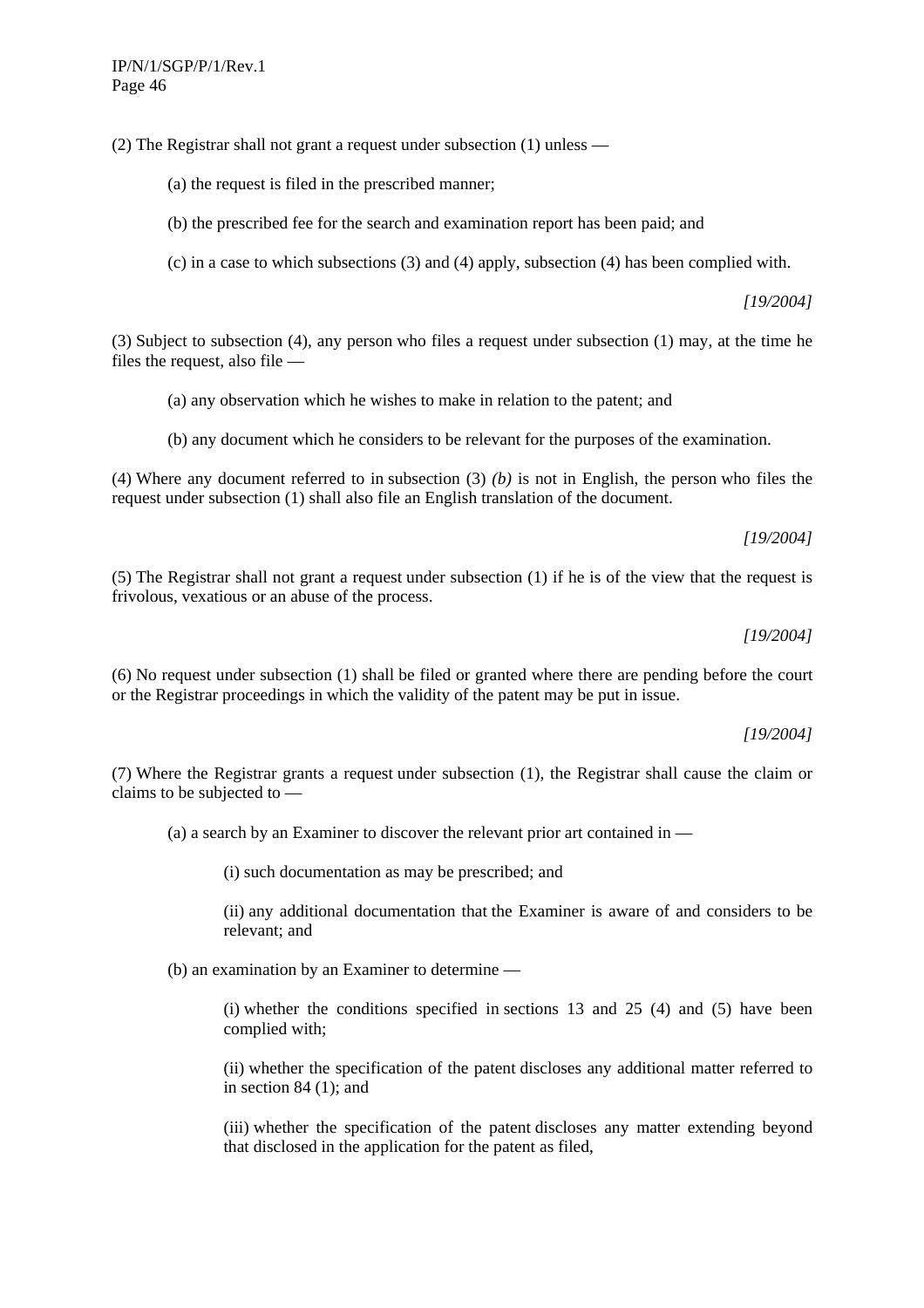taking into consideration all the relevant prior art, if any, that the Examiner is aware of or that has been discovered in the search.

*[19/2004]* 

- (8) If it appears to the Examiner during the examination of the specification of the patent that
	- (a) the conditions specified in sections 13 and 25 (4) and (5) have not been complied with; or
	- (b) the specification of the patent discloses —

(i) any additional matter referred to in section 84 (1); or

(ii) any matter extending beyond that disclosed in the application for the patent as filed,

the Examiner shall give the proprietor of the patent a written opinion to that effect, and the proprietor of the patent shall, before the examination report is issued, have the right to respond in the prescribed manner to the written opinion within the prescribed period.

*[19/2004]* 

(9) Upon receiving the search and examination report prepared by the Examiner, the Registrar shall —

(a) send a copy of the report to the proprietor of the patent; and

(b) where the request under subsection (1) is not filed by the proprietor of the patent, send a copy each of —

(i) the report;

(ii) any written opinion given by the Examiner; and

(iii) any response given in the prescribed manner by the proprietor of the patent to any such written opinion,

to the person who filed the request.

*[19/2004]* 

#### **Restoration of lapsed patents**

**39.**—(1) Where a patent has ceased to have effect by reason of a failure to pay any renewal fee, an application for the restoration of the patent may be made to the Registrar within the prescribed period.

(2) An application under this section may be made by the person who was the proprietor of the patent or by any other person who would have been entitled to the patent if it had not ceased to have effect.

(3) Where the patent was held by 2 or more persons jointly, the application may, with the leave of the Registrar, be made by one or more of them without joining the others.

(4) Notice of the application shall be published by the Registrar in the prescribed manner.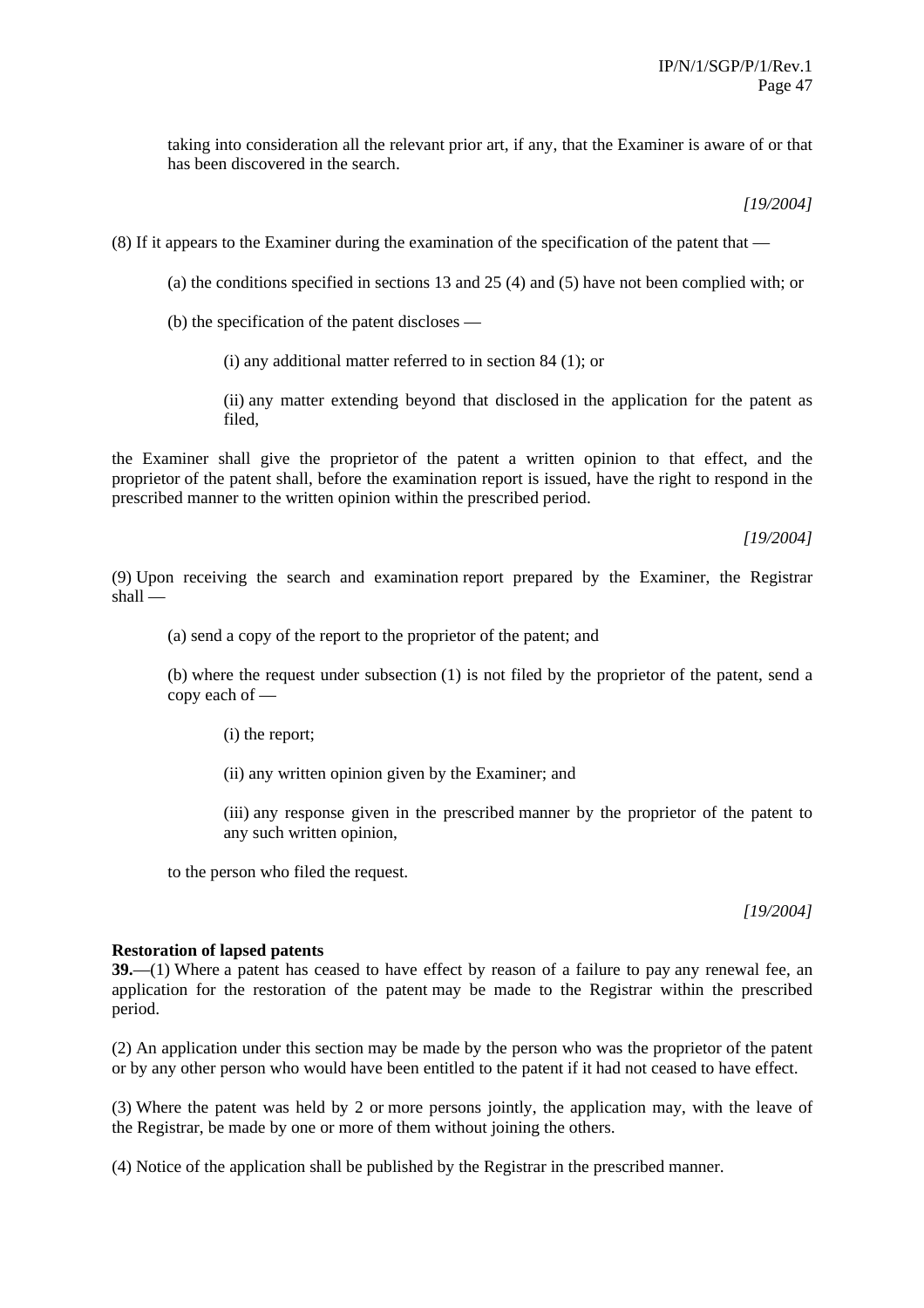(5) If the Registrar is satisfied that the proprietor of the patent took reasonable care to see that any renewal fee was paid within the prescribed period or that that fee and any prescribed additional fee were paid within the 6 months immediately following the end of that period, the Registrar shall by order restore the patent on payment of any unpaid renewal fee and any prescribed additional fee.

(6) An order under this section may be made subject to such conditions as the Registrar thinks fit (including a condition requiring compliance with any provision of the rules relating to registration which have not been complied with), and if the proprietor of the patent does not comply with any such condition of the order, the Registrar may revoke the order and give such directions consequential on the revocation as he thinks fit.

(7) The effect of an order for the restoration of a patent shall be as provided in subsections (8) to (13).

(8) Anything done under or in relation to the patent during the period between expiry and restoration shall be treated as valid.

(9) Anything done during that period which would have constituted an infringement if the patent had not expired shall be treated as an infringement —

- (a) if done at a time when it was possible for the patent to be renewed under section 36 (3);
- (b) if it was a continuation or repetition of an earlier infringing act.

(10) If after it was no longer possible for the patent to be so renewed, and before publication of notice of the application for restoration, a person —

(a) began in good faith to do an act which would have constituted an infringement of the patent if it had not expired; or

(b) made in good faith effective and serious preparations to do such an act,

he has the right to continue to do the act or, as the case may be, to do the act, notwithstanding the restoration of the patent.

(11) The right referred to in subsection (10) does not extend to granting a licence to another person to do the act.

(12) If the act was done, or the preparations were made, in the course of a business, the person entitled to the right conferred by subsection (10) may —

(a) authorise the doing of that act by any partner of his for the time being in that business; and

(b) assign that right, or transmit it on death (or in the case of a body corporate on its dissolution), to any person who acquires that part of the business in the course of which the act was done or the preparations were made.

(13) Where a product is disposed of to another in exercise of the rights conferred by subsection (10) or (12), that other and any person claiming through him may deal with the product in the same way as if it had been disposed of by the registered proprietor of the patent.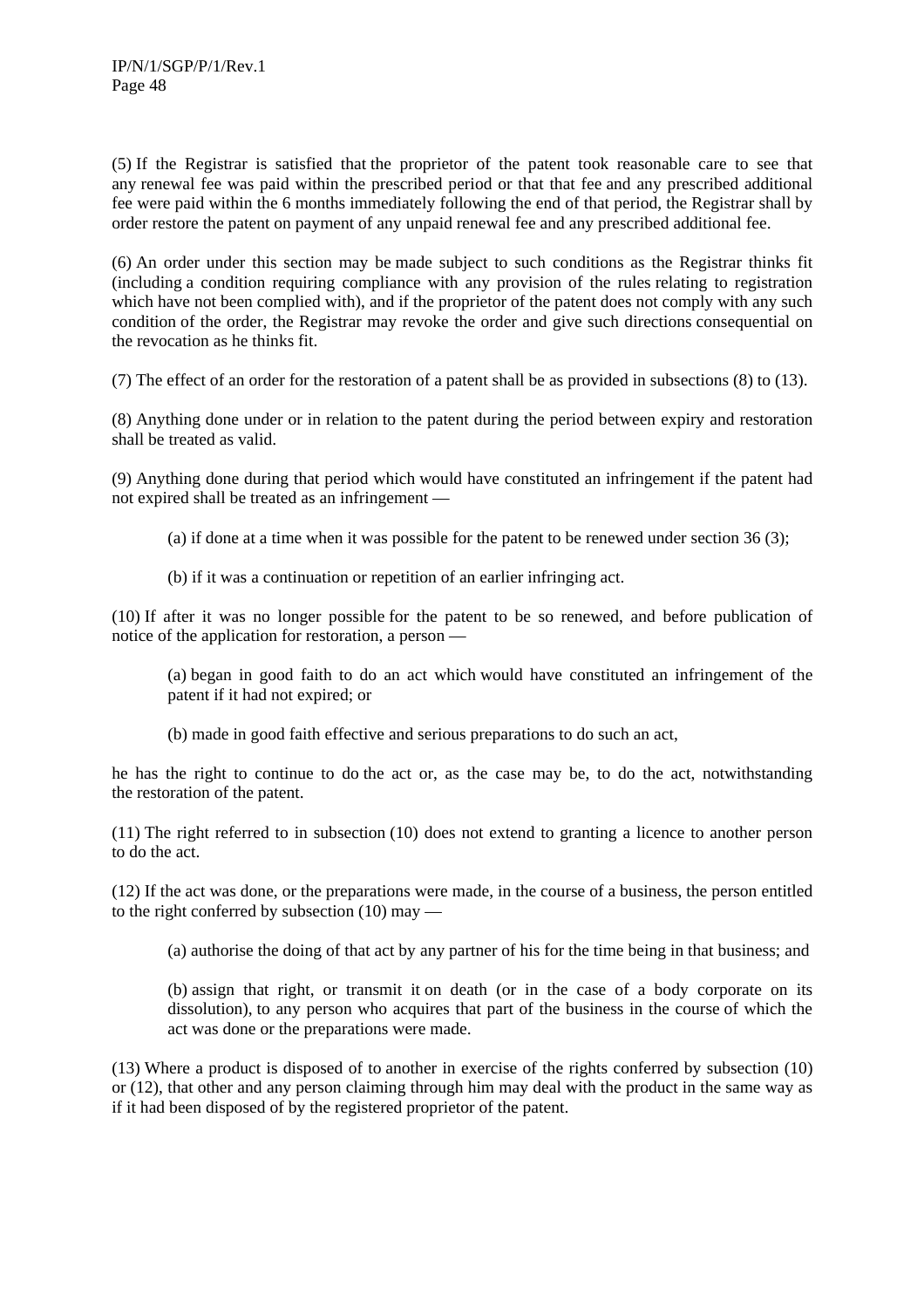(14) Subsections (8) to (13) shall apply in relation to the use of a patent in accordance with section 56 as they apply in relation to infringement of the patent.

*[UK Patents 1977, ss. 28 and 28A]* 

*[19/2004]* 

## **Surrender of patents**

**40.**—(1) The proprietor of a patent may at any time by notice given to the Registrar offer to surrender his patent.

(2) A person may give notice to the Registrar of his opposition to the surrender of a patent under this section, and if he does so the Registrar shall notify the proprietor of the patent and determine the question.

(3) If the Registrar is satisfied that the patent may properly be surrendered, he may accept the offer and, as from the date when notice of his acceptance is published in the journal, the patent shall cease to have effect, but no action for infringement shall lie in respect of any act done before that date and no right to compensation shall accrue for any use of the patented invention before that date in accordance with section 56.

*[UK Patents 1977, s. 29]* 

*[19/2004]* 

## **PART VIII**

## **PROPERTY IN PATENTS AND APPLICATIONS FOR PATENTS AND REGISTRATION**

## **Nature of, and transactions in, patents and applications for patents**

**41.**—(1) Any patent or application for a patent is personal property (without being a thing in action), and any patent or any such application and rights in or under it may be transferred, created or granted in accordance with this section.

(2) Subject to section 46 (3), any patent or any such application, or any right in it, may be assigned or mortgaged.

(3) Any patent or any such application or right shall vest by operation of law in the same way as any other personal property and may be vested by an assent of personal representatives.

(4) Subject to section 46 (3), a licence may be granted under any patent or any such application for working the invention which is the subject of the patent or the application; and —

(a) to the extent that the licence so provides, a sub-licence may be granted under any such licence and any such licence or sub-licence may be assigned or mortgaged; and

(b) any such licence or sub-licence shall vest by operation of law in the same way as any other personal property and may be vested by an assent of personal representatives.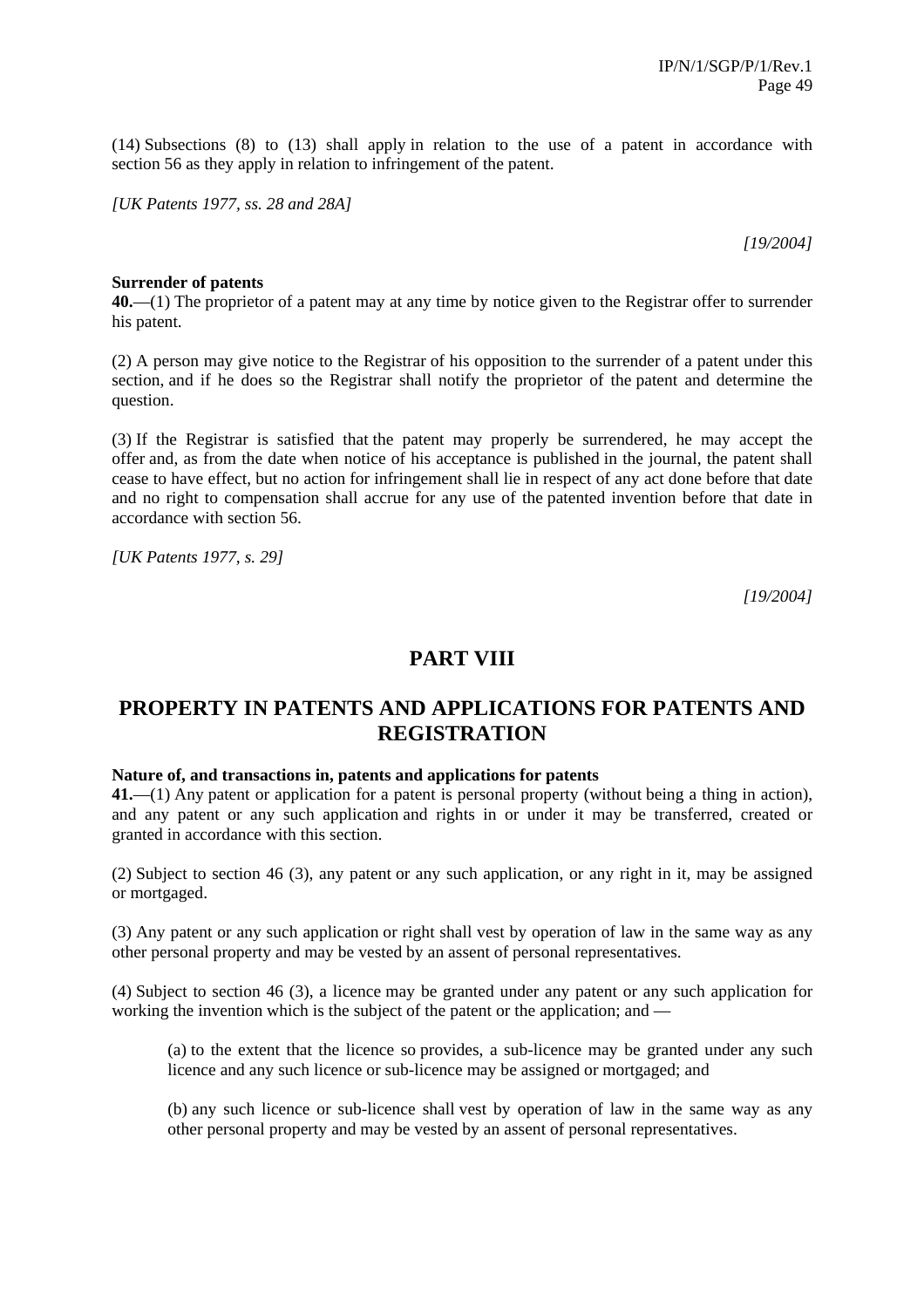(5) Subsections (2) to (4) shall have effect subject to the provisions of this Act.

(6) Any of the following transactions, that is to say —

(a) any assignment or mortgage of a patent or any such application, or any right in a patent or any such application;

(b) any assent relating to any patent or any such application or right,

shall be void unless it is in writing and is signed by or on behalf of the parties to the transaction (or, in the case of an assent or other transaction by a personal representative, by or on behalf of the personal representative) or in the case of a body corporate is so signed or is under the seal of that body.

(7) An assignment of a patent or any such application or a share in it, and an exclusive licence granted under any patent or any such application, may confer on the assignee or licensee the right of the assignor or licensor to bring proceedings by virtue of section 67 or 76 for a previous infringement or to bring the proceedings under section 58 for a previous act.

*[UK Patents 1977, s. 30]* 

## **Register of patents**

**42.**—(1) The Registrar shall maintain a register of patents in accordance with the rules made by virtue of this section.

*[30/2001]* 

(2) Without prejudice to any other provisions of this Act or the rules, the rules may make provision with respect to the following matters, including provision imposing requirements as to any of those matters:

(a) the registration of patents and of published applications for patents;

(b) the registration of transactions, instruments or events affecting rights in or under patents and applications;

(c) the furnishing to the Registrar of any prescribed document or description of documents in connection with any matter which is required to be registered;

(d) the correction of errors in the register and in any document filed at the Registry in connection with registration; and

(e) the publication and advertisement of anything done under this Act or the rules in relation to the register.

(3) Notwithstanding anything in subsection (2) *(b)*, no notice of any trust, whether express, implied or constructive, shall be entered in the register and the Registrar shall not be affected by any such notice.

(4) The register need not be kept in documentary form.

(5) Subject to the rules, the public shall have a right to inspect the register at the Registry at all convenient times.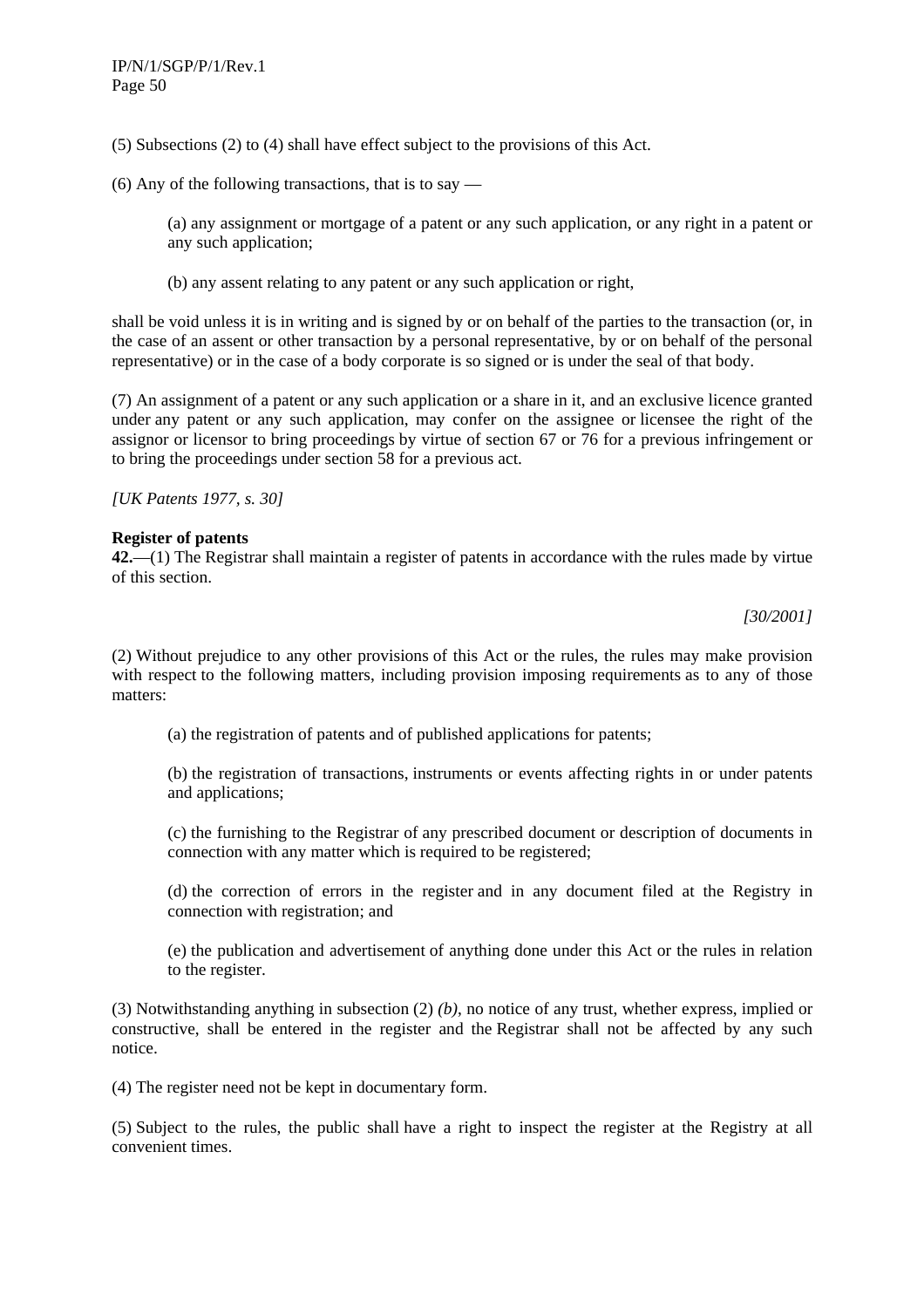(6) Any person who applies for a certified copy of an entry in the register or a certified extract from the register shall be entitled to obtain such a copy or extract on payment of a fee prescribed in relation to certified copies and extracts.

(7) The rules may provide that any person who applies for an uncertified copy or extract shall be entitled to such a copy or extract on payment of a fee prescribed in relation to uncertified copies and extracts.

(8) Applications under subsection (6) or the rules made by virtue of subsection (7) shall be made in such manner as may be prescribed.

(9) In relation to any portion of the register kept otherwise than in documentary form —

(a) the right of inspection conferred by subsection (5) is a right to inspect the material on the register; and

(b) the right to a copy or extract conferred by subsection (6) or the rules is a right to a copy or extract in a form in which it can be taken away and in which it is visible and legible.

*[UK Patents 1977, s. 32]* 

## **Effect of registration, etc., on rights in patents**

**43.**—(1) Any person who claims to have acquired the property in a patent or application for a patent by virtue of any transaction, instrument or event to which this section applies shall be entitled as against any other person who claims to have acquired that property by virtue of an earlier transaction, instrument or event to which this section applies if, at the time of the later transaction, instrument or event —

(a) the earlier transaction, instrument or event was not registered;

(b) in the case of any application which has not been published, notice of the earlier transaction, instrument or event had not been given to the Registrar; and

(c) in any case, the person claiming under the later transaction, instrument or event did not know of the earlier transaction, instrument or event.

(2) Subsection (1) shall apply equally to the case where any person claims to have acquired any right in or under a patent or application for a patent, by virtue of a transaction, instrument or event to which this section applies, and that right is incompatible with any such right acquired by virtue of an earlier transaction, instrument or event to which this section applies.

(3) This section shall apply to the following transactions, instruments and events:

- (a) the assignment of a patent or application for a patent, or a right in it;
- (b) the mortgage of a patent or application;

(c) the grant or assignment of a licence or sub-licence, or mortgage of a licence or sublicence, under a patent or application;

(d) the death of the proprietor or one of the proprietors of any such patent or application or any person having a right in or under a patent or application and the vesting by an assent of personal representatives of a patent, application or any such right; and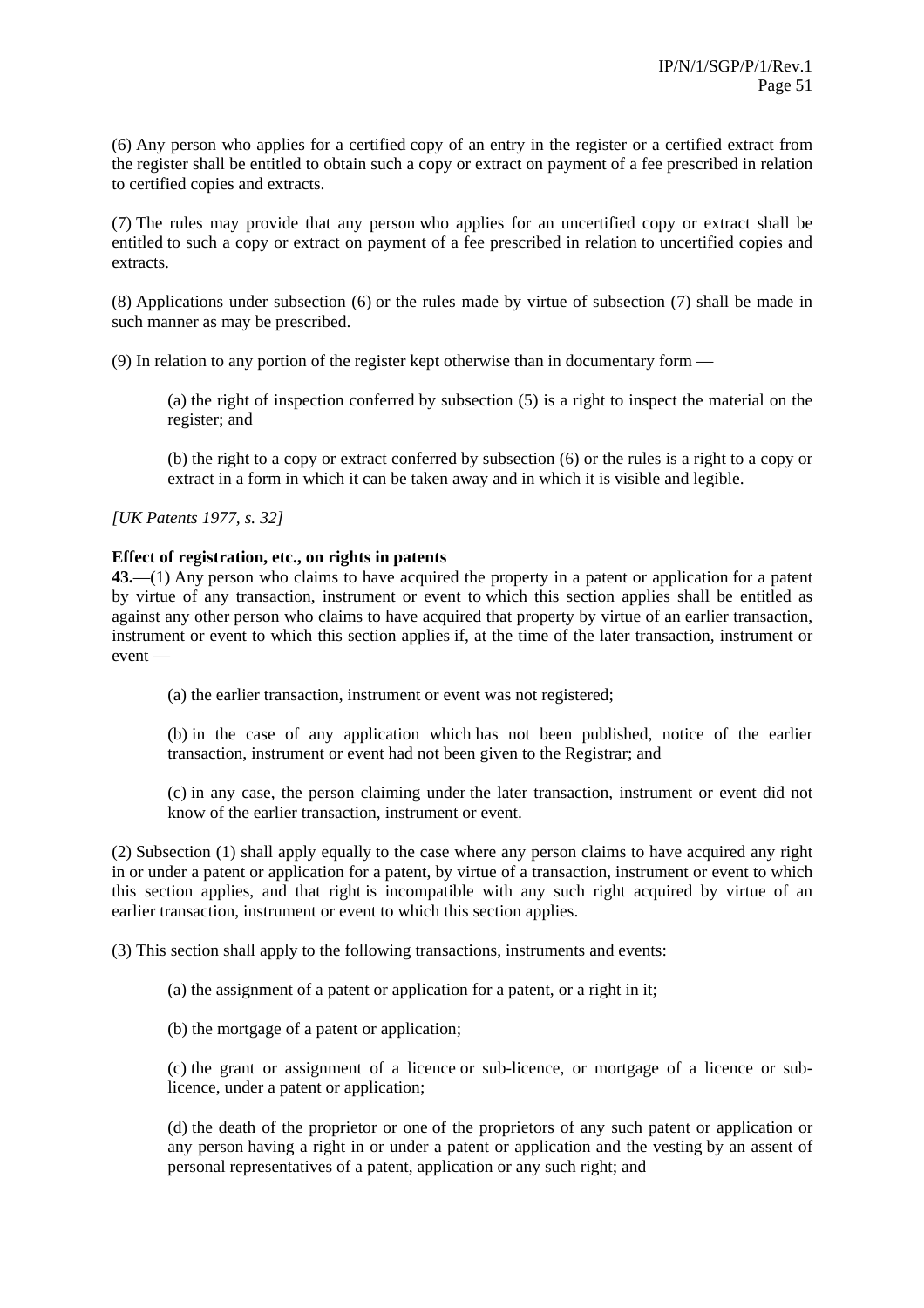(e) any order or directions of a court or other competent authority —

(i) transferring a patent or application or any right in or under it to any person; or

(ii) that an application should proceed in the name of any person,

and in either case the event by virtue of which the court or authority had power to make any such order or give any such directions.

(4) Where an application for the registration of a transaction, instrument or event has been made, but the transaction, instrument or event has not been registered, then, for the purposes of subsection (1) *(a)*, registration of the application shall be treated as registration of the transaction, instrument or event.

*[UK Patents 1977, s. 33]* 

## **Rectification of register**

**44.**—(1) The court may, on the application of any person aggrieved, order the register to be rectified by the making, or the variation or deletion, of any entry in it.

(2) In proceedings under this section, the court may determine any question which may be necessary or expedient to decide in connection with the rectification of the register.

*[UK Patents 1977, s. 34]* 

## **Evidence of register, documents, etc.**

**45.**—(1) The register shall be prima facie evidence of anything required or authorised by this Act or the rules to be registered.

(2) A certificate purporting to be signed by the Registrar and certifying that any entry which he is authorised by this Act or rules to make has or has not been made, or that any other thing which he is so authorised to do has or has not been done, shall be prima facie evidence of the matter so certified.

(3) Each of the following, that is to say —

(a) a copy of an entry in the register or an extract from the register which is supplied under section 42 $(6)$ ;

(b) a copy of any document kept in the Registry or an extract from any such document; or

(c) any specification of a patent or any application for a patent which has been published,

which purports to be a certified copy or a certified extract shall be admitted in evidence without further proof and without production of the original.

(4) In this section, "certified copy" and "certified extract" mean a copy and an extract certified by the Registrar and sealed with the seal of the Registry.

*[UK Patents 1977, s. 32]*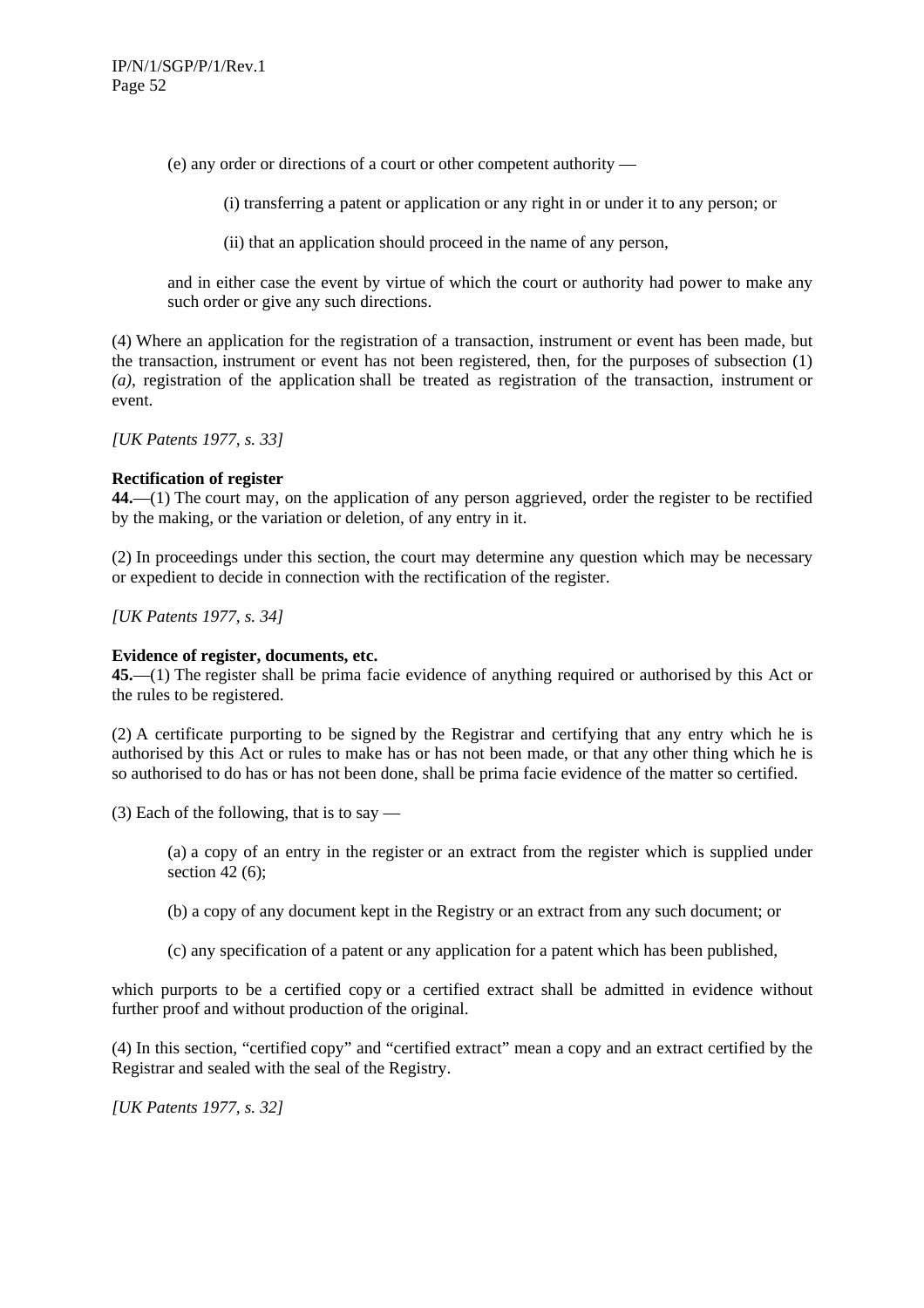## **Co-ownership of patents and applications for patents**

**46.**—(1) Where a patent is granted to 2 or more persons, each of them shall, subject to any agreement to the contrary, be entitled to an equal undivided share in the patent.

(2) Where 2 or more persons are proprietors of a patent, then, subject to this section and subject to any agreement to the contrary —

(a) each of them shall be entitled, by himself or his agents, to do in respect of the invention, for his own benefit and without the consent of or the need to account to the other or others, any act which would, apart from this subsection and section 56, amount to an infringement of the patent; and

(b) any such act shall not amount to an infringement of the patent.

(3) Subject to sections 20 and 47 and to any agreement for the time being in force, where 2 or more persons are proprietors of a patent, one of them shall not without the consent of the other or others grant a licence under the patent or assign or mortgage a share in the patent.

(4) Subject to sections 20 and 47 where 2 or more persons are proprietors of a patent, anyone else may supply one of those persons with the means, relating to an essential element of the invention, for putting the invention into effect, and the supply of those means by virtue of this subsection shall not amount to an infringement of the patent.

(5) Where a patented product is disposed of by any of 2 or more proprietors to any person, that person and any other person claiming through him shall be entitled to deal with the product in the same way as if it had been disposed of by a sole registered proprietor.

(6) Nothing in subsection (1) or (2) shall affect the mutual rights or obligations of trustees or of the personal representatives of a deceased person, or their rights or obligations as such.

(7) This section shall have effect in relation to an application for a patent which is filed as it has effect in relation to a patent and —

(a) references to a patent and a patent being granted shall accordingly include references respectively to any such application and to the application being filed; and

(b) the reference in subsection (5) to a patented product shall be construed accordingly.

*[UK Patents 1977, s. 36]* 

## **Determination of right to patent after grant**

**47.**—(1) After a patent has been granted for an invention, any person having or claiming a proprietary interest in or under the patent may refer to the Registrar the question —

(a) who is or are the true proprietor or proprietors of the patent;

(b) whether the patent should have been granted to the person or persons to whom it was granted; or

(c) whether any right in or under the patent should be transferred or granted to any other person or persons,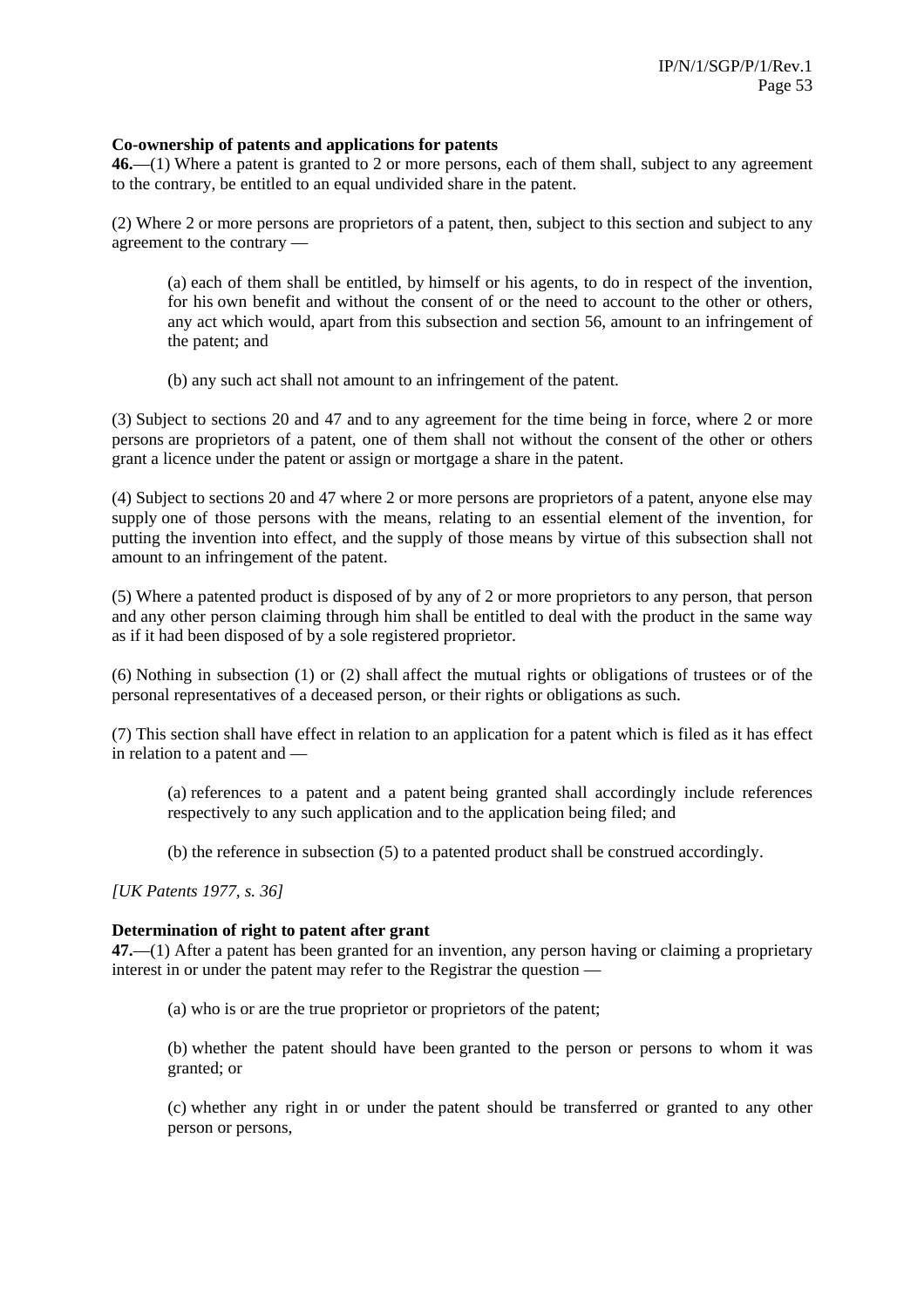IP/N/1/SGP/P/1/Rev.1 Page 54

and the Registrar shall determine the question and make such order as he thinks fit to give effect to the determination.

(2) Without prejudice to the generality of subsection (1), an order under that subsection may contain provision —

(a) directing that the person by whom the reference is made under that subsection shall be included (whether or not to the exclusion of any other person) among the persons registered as proprietors of the patent;

(b) directing the registration of a transaction, instrument or event by virtue of which that person has acquired any right in or under the patent;

(c) granting any licence or other right in or under the patent; and

(d) directing the proprietor of the patent or any person having any right in or under the patent to do anything specified in the order as necessary to carry out the other provisions of the order.

(3) If any person to whom directions have been given under subsection (2) *(d)* fails to do anything necessary for carrying out any such directions within 14 days after the date of the order containing the directions, the Registrar may, on an application made to him by any person in whose favour or on whose reference the order containing the directions was made, authorise him to do that thing on behalf of the person to whom the directions were given.

(4) Where the Registrar finds on a reference under this section that the patent was granted to a person not entitled to be granted that patent (whether alone or with other persons) and on an application made under section 80 makes an order on that ground for the conditional or unconditional revocation of the patent, the Registrar may order that the person by whom the application was made or his successor in title may, subject to section 84, make a new application for a patent —

(a) in the case of unconditional revocation, for the whole of the matter comprised in the specification of that patent; and

(b) in the case of conditional revocation, for the matter which in the opinion of the Registrar should be excluded from that specification by amendment under section 83,

and where such a new application is made, it shall be treated as having been filed on the date of filing the application for the patent to which the reference relates.

(5) On any reference under subsection  $(1)$  —

(a) no order shall be made under this section transferring the patent to which the reference relates on the ground that the patent was granted to a person not so entitled; and

(b) no order shall be made under subsection (4) on that ground if the reference was made after the end of the period of 2 years beginning with the date of the grant, unless it is shown that any person registered as a proprietor of the patent knew at the time of the grant or, as the case may be, of the transfer of the patent to him that he was not entitled to the patent.

(6) An order under this section shall not be so made as to affect the mutual rights or obligations of trustees or of the personal representatives of a deceased person, or their rights or obligations as such.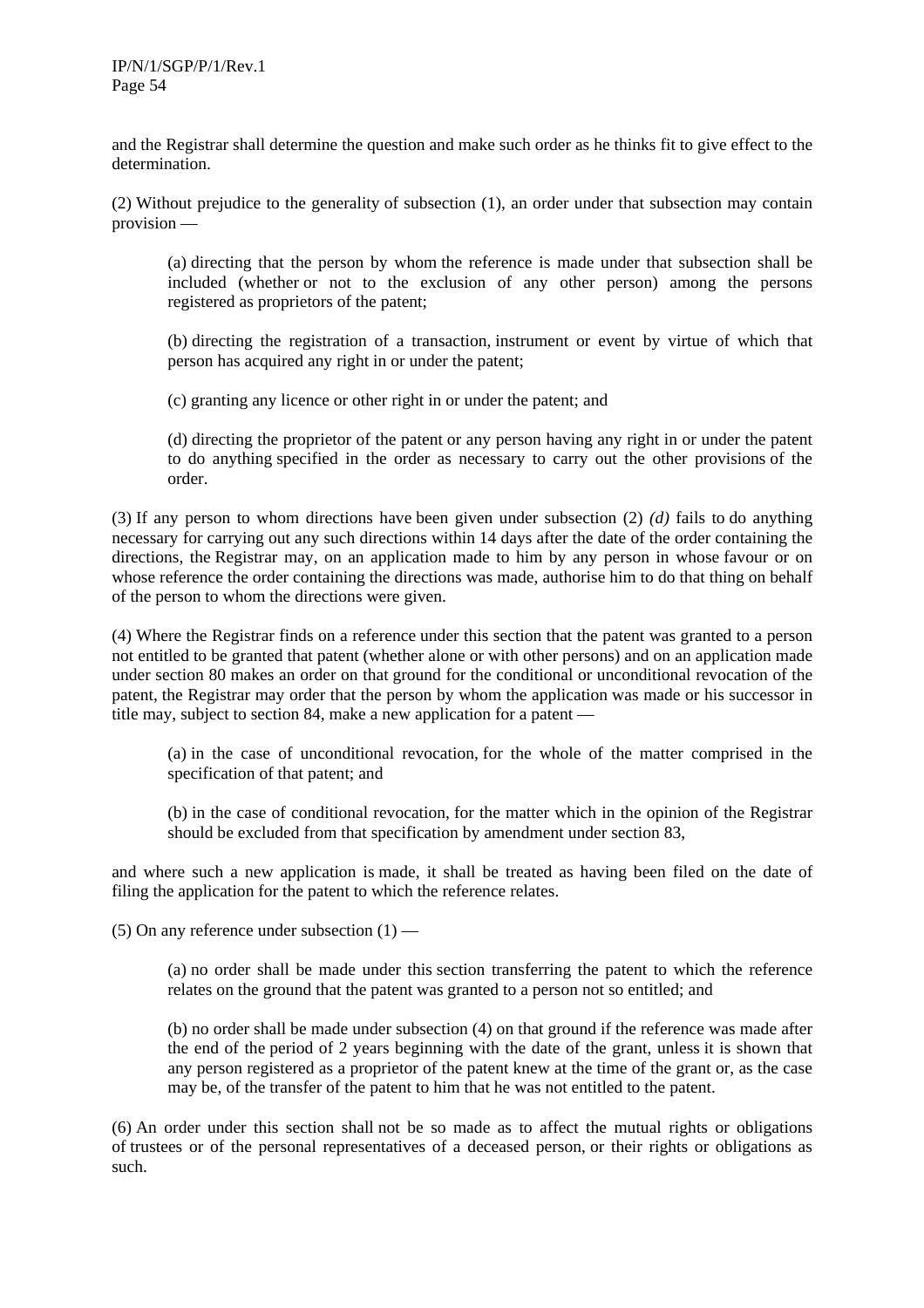(7) Where a question is referred to the Registrar under this section, an order shall not be made by virtue of subsection (2) or under subsection (4) on the reference unless notice of the reference is given to all persons registered as proprietor of the patent or as having a right in or under the patent, except those who are parties to the reference.

(8) If it appears to the Registrar on a reference under this section that the question referred to him would more properly be determined by the court, he may decline to deal with it and, without prejudice to the court's jurisdiction to determine any such question and make a declaration, the court shall have jurisdiction to do so.

(9) The court shall not in the exercise of any such declaratory jurisdiction determine a question whether a patent was granted to a person not entitled to be granted the patent if the proceedings in which the jurisdiction is invoked were commenced after the end of the period of 2 years beginning with the date of the grant of the patent, unless it is shown that any person registered as a proprietor of the patent knew at the time of the grant or, as the case may be, of the transfer of the patent to him that he was not entitled to the patent.

*[UK Patents 1977, s. 37]* 

## **Effect of transfer of patent under section 47**

**48.**—(1) Where an order is made under section 47 that a patent shall be transferred from any person or persons (the old proprietor or proprietors) to one or more persons (whether or not including an old proprietor) then, except in a case falling within subsection (2), any licences or other rights granted or created by the old proprietor or proprietors shall, subject to section 43 and to the provisions of the order, continue in force and be treated as granted by the person or persons to whom the patent is ordered to be transferred (the new proprietor or proprietors).

(2) Where an order is so made that a patent shall be transferred from the old proprietor or proprietors to one or more persons none of whom was an old proprietor (on the ground that the patent was granted to a person not entitled to be granted the patent), any licences or other rights in or under the patent shall, subject to the provisions of the order and subsection (3), lapse on the registration of that person or those persons as the new proprietor or proprietors of the patent.

(3) Where an order is so made that —

- (a) a patent shall be transferred as mentioned in subsection (2); or
- (b) a person other than an old proprietor may make a new application for a patent,

and before the reference of the question under that section resulting in the making of any such order is registered, the old proprietor or proprietors or a licensee of the patent, acting in good faith —

- (i) worked the invention in question in Singapore; or
- (ii) made effective and serious preparations to do so,

the old proprietor or proprietors or the licensee shall, on making a request to the new proprietor or proprietors within the prescribed period, be entitled to be granted a licence (but not an exclusive licence) to continue working or, as the case may be, to work the invention, so far as it is the subject of the new application.

(4) Any such licence shall be granted for a reasonable period and on reasonable terms.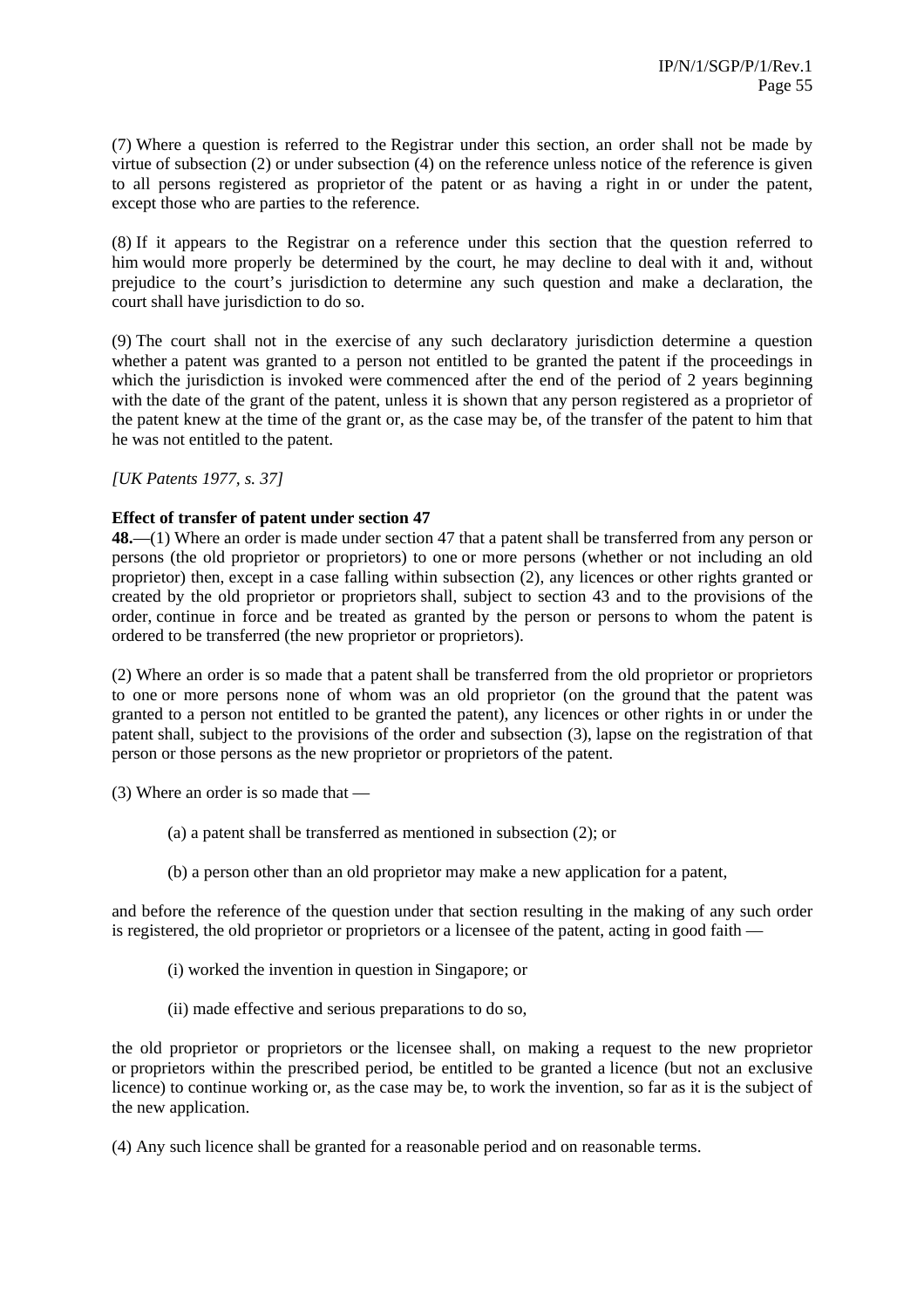(5) The new proprietor or proprietors of the patent or any person claiming that he is entitled to be granted any such licence may refer to the Registrar the question whether that person is so entitled and whether any such period is or terms are reasonable.

(6) The Registrar shall determine the question referred to in subsection (5) and may, if he considers it appropriate, order the grant of such a licence.

*[UK Patents 1977, s. 38]* 

## **PART IX**

## **EMPLOYEES' INVENTIONS**

## **Right to employees' inventions**

**49.**—(1) Notwithstanding anything in any rule of law, an invention made by an employee shall, as between him and his employer, be taken to belong to his employer for the purposes of this Act and all other purposes if —

(a) the invention was made in the course of the normal duties of the employee or in the course of duties falling outside his normal duties, but specifically assigned to him, and the circumstances in either case were such that an invention might reasonably be expected to result from the carrying out of his duties; or

(b) the invention was made in the course of the duties of the employee and, at the time of making the invention, because of the nature of his duties and the particular responsibilities arising from the nature of his duties he had a special obligation to further the interests of the employer's undertaking.

(2) Any other invention made by an employee shall, as between him and his employer, be taken for those purposes to belong to the employee.

(3) Where by virtue of this section an invention belongs, as between him and his employer, to an employee, nothing done —

- (a) by or on behalf of the employee or any person claiming under him for the purposes of pursuing an application for a patent; or
- (b) by any person for the purpose of performing or working the invention,

shall be taken to infringe any copyright or design right to which, as between him and his employer, his employer is entitled in any model or document relating to the invention.

(4) In subsection (3), the reference to application for a patent includes an application for other protection for an invention, and includes an application for a patent or any other protection under the law of a country other than Singapore or under any treaty to which Singapore is a party.

*[UK Patents 1977, s. 39]* 

## **Supplementary provisions**

**50.**—(1) This Part shall not apply to an invention made by an employee unless at the time he made the invention one of the following conditions was satisfied in his case: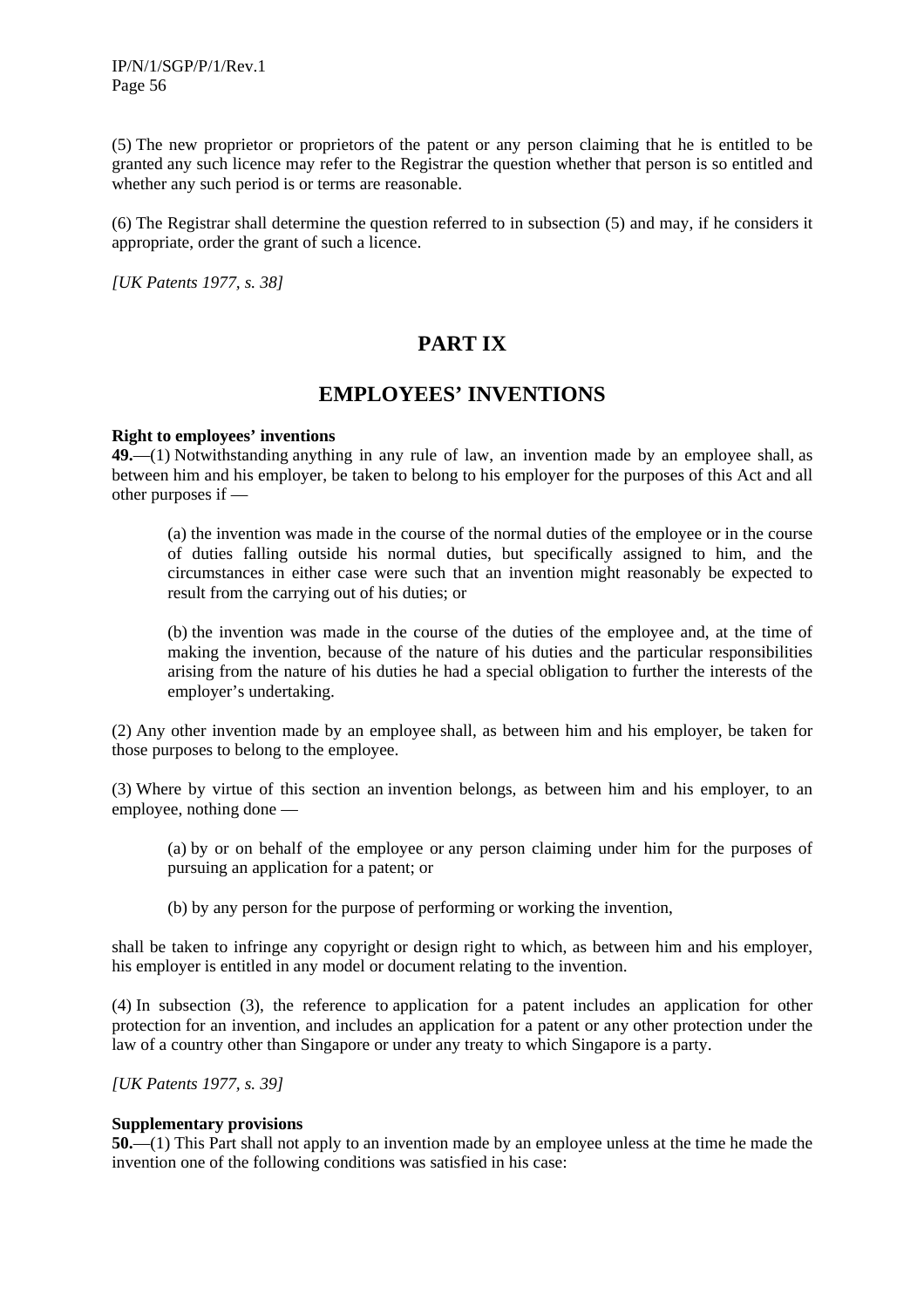(a) he was mainly employed in Singapore; or

(b) he was not mainly employed anywhere or his place of employment could not be determined, but his employer had a place of business in Singapore to which the employee was attached, whether or not he was also attached elsewhere.

(2) In this Part, except so far as the context otherwise requires, references to the making of an invention by an employee are references to his making it alone or jointly with any other person, but do not include references to his merely contributing advice or other assistance in the making of an invention by another employee.

(3) Any references in section 49 to a patent and to a patent being granted are respectively references to a patent or other protection and to its being granted whether under the law of Singapore or the law in force in any other country or under any treaty or international convention.

(4) Nothing in this Part shall be construed as precluding the operation of an agreement or a contract in relation to the right to an invention.

[*UK Patents 1977, s. 43*]

## **PART X**

## **CONTRACTS AS TO PATENTED PRODUCTS**

## **Application of this Part**

**50A.**—This Part shall apply only to —

- (a) any contract for the supply of a patented product;
- (b) any licence to work a patented invention; and
- (c) any contract relating to any such supply or licence,

that was entered into or granted on or after 23rd February 1995 but before the date of commencement of section 3 of the Patents (Amendment) Act 2008.

#### **Avoidance of certain restrictive conditions**

**51.**—(1) Subject to this section, any condition or term of a contract for the supply of a patented product or of a licence to work a patented invention, or of a contract relating to any such supply or licence, shall be void in so far as it purports —

(a) in the case of a contract for supply, to require the person supplied to acquire from the supplier, or his nominee, or prohibit him from acquiring from any specified person, or from acquiring except from the supplier or his nominee, anything other than the patented product;

(b) in the case of a licence to work a patented invention, to require the licensee to acquire from the licensor or his nominee, or prohibit him from acquiring from any specified person, or from acquiring except from the licensor or his nominee, anything other than the product which is the patented invention or (if it is a process) other than any product obtained directly by means of the process or to which the process has been applied; or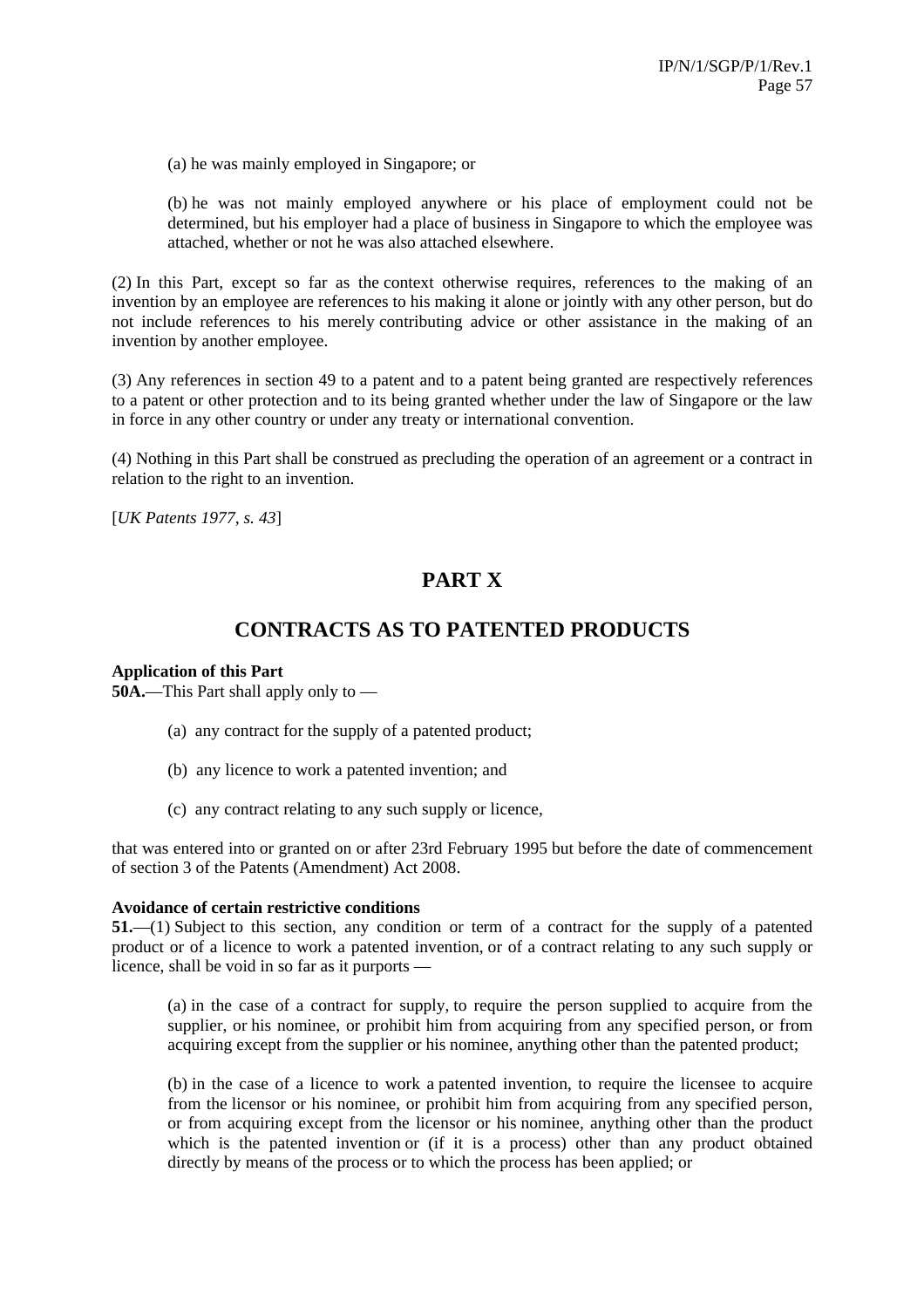(c) in either case, to prohibit the person supplied or the licensee from using articles (whether patented products or not) which are not supplied by, or any patented process which does not belong to, the supplier or licensor, or his nominee, or to restrict the right of the person supplied or the licensee to use any such articles or process.

(2) In proceedings against any person for infringement of a patent, it shall be a defence to prove that at the time of the infringement there was in force a contract relating to the patent made by or with the consent of the plaintiff or a licence under the patent granted by him or with his consent and containing in either case a condition or term void by virtue of this section.

(3) A condition or term of a contract or licence shall not be void by virtue of this section if —

(a) at the time of the making of the contract or granting of the licence, the supplier or licensor was willing to supply the product, or grant a licence to work the invention, as the case may be, to the person supplied or the licensee, on reasonable terms specified in the contract or licence and without any such condition or term as is mentioned in subsection (1); and

(b) the person supplied or the licensee is entitled under the contract or licence to relieve himself of his liability to observe the condition or term on giving to the other party 3 months' notice in writing, and subject to payment to that other party of such compensation (being, in the case of a contract to supply, a lump sum or rent for the residue of the term of the contract and, in the case of a licence, a royalty for the residue of the term of the licence) as may be determined by an arbitrator appointed by the Minister.

(4) If in any proceedings it is alleged that any condition or term of a contract or licence is void by virtue of this section, it shall lie on the supplier or licensor to prove the matters set out in subsection (3) *(a)*.

(5) A condition or term of a contract or licence shall not be void by virtue of this section by reason only that it prohibits any person from selling goods other than those supplied by a specific person or, in the case of a contract for the hiring of or licence to use a patented product, that it reserves to the bailor or licensor, or his nominee, the right to supply such new parts of the patented product as may be required to put or keep it in repair.

*[UK Patents 1977, s. 44]* 

## **Determination of parts of certain contracts**

**52.**—(1) Any contract for the supply of a patented product or licence to work a patented invention, or contract relating to any such supply or licence, may at any time after the patent or all the patents by which the product or invention was protected at the time of the making of the contract or granting of the licence has or have ceased to be in force, and notwithstanding anything to the contrary in the contract or licence or in any other contract, be determined, to the extent (and only to the extent) that the contract or licence relates to the product or invention, by either party on giving 3 months' notice in writing to the other party.

(2) In subsection (1), "patented product" and "patented invention" include respectively a product and an invention which is the subject of an application for a patent, and that subsection shall apply in relation to a patent by which any such product or invention was protected and which was granted after the time of the making of the contract or granting of the licence, on an application which had been filed before that time, as it applies to a patent in force at that time.

(3) If, on an application under this section made by either party to a contract or licence falling within subsection (1), the court is satisfied that, in consequence of the patent or patents ceasing to be in force,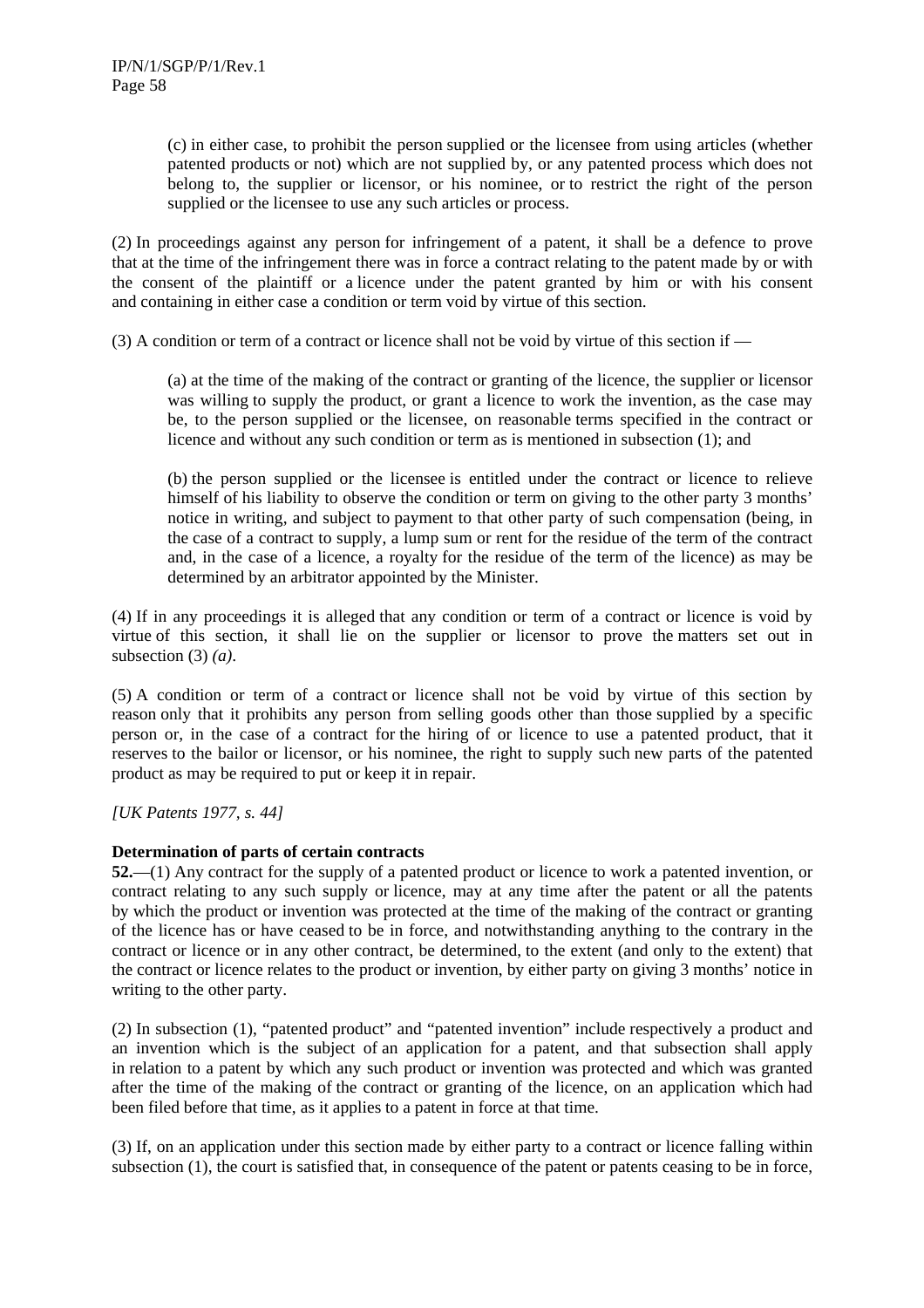it would be unjust to require the applicant to continue to comply with all the terms and conditions of the contract or licence, the court may make such order varying those terms or conditions as, having regard to all the circumstances of the case, it thinks just as between the parties.

(4) Without prejudice to any other right of recovery, nothing in subsection (1) shall be taken to entitle any person to recover property let under a hire-purchase agreement within the meaning of the Hire-Purchase Act (Cap. 125).

(5) This section shall be without prejudice to any rule of law relating to the frustration of contracts and any right of determining a contract or licence exercisable apart from this section.

*[UK Patents 1977, s. 45]* 

## **PART XI**

## **LICENCES OF RIGHT AND COMPULSORY LICENCES**

#### **Licences of right**

**53.**—(1) At any time after the grant of a patent, its proprietor may apply to the Registrar for an entry to be made in the register to the effect that licences under the patent are to be available as of right.

(2) Where an application under subsection (1) is made, the Registrar shall give notice of the application to any person registered as having a right in or under the patent and, if satisfied that the proprietor of the patent is not precluded by contract from granting licences under the patent, the Registrar shall make that entry.

(3) Where an entry under subsection (2) is made in respect of a patent —

(a) any person shall, at any time after the entry is made, be entitled as of right to a licence under the patent on such terms as may be settled by agreement or, in default of agreement, by the Registrar on the application of the proprietor of the patent or the person requiring the licence;

(b) the Registrar may, on the application of the holder of any licence granted under the patent before the entry was made, order the licence to be exchanged for a licence of right on terms so settled;

(c) if, in proceedings for infringement of the patent, the defendant undertakes to take a licence on such terms, no injunction shall be granted against him and the amount (if any) recoverable against him by way of damages shall not exceed twice the amount which would have been payable by him as licensee if such a licence on those terms had been granted before the earliest infringement; and

(d) the renewal fee payable in respect of the patent after the date of the entry shall be half the fee which would be payable if the entry had not been made.

(4) An undertaking under subsection  $(3)$   $(c)$  may be given at any time before final order in the proceedings, without any admission of liability.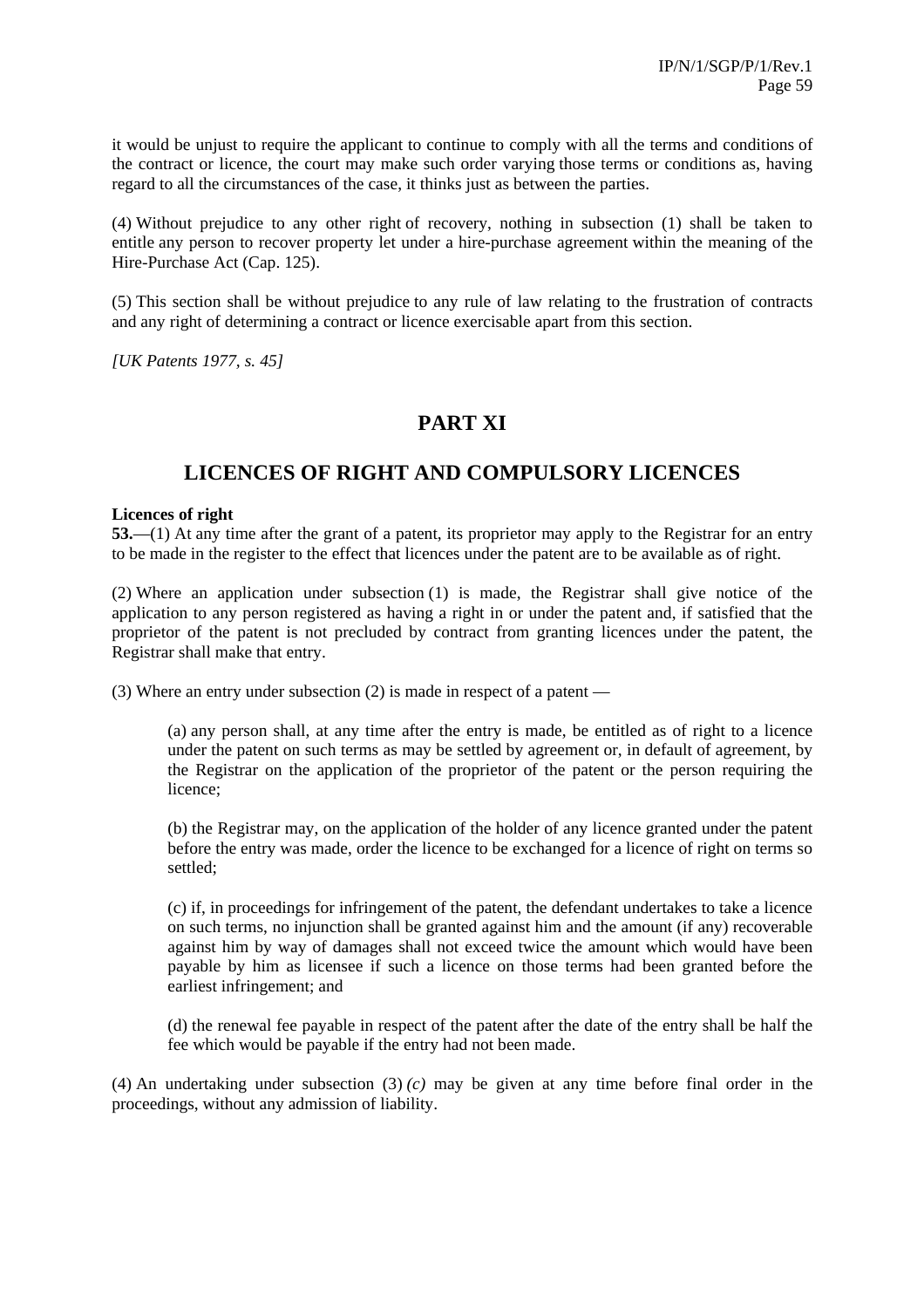(5) The licensee under a licence of right may (unless, in the case of a licence the terms of which are settled by agreement, the licence otherwise expressly provides) request the proprietor of the patent to take proceedings to prevent any infringement of the patent.

(6) If the proprietor refuses or neglects to take proceedings under subsection (5) within 2 months after being so requested, the licensee may institute proceedings for the infringement in his own name as if he were the proprietor, making the proprietor a defendant.

(7) A proprietor so added as defendant shall not be liable for any costs or expenses unless he enters an appearance and takes part in the proceedings.

*[UK Patents 1977, s. 46]* 

## **Cancellation of entry made under section 53**

**54.**—(1) At any time after an entry has been made under section 53 in respect of a patent, the proprietor of the patent may apply to the Registrar for cancellation of the entry.

(2) Where an application under subsection (1) is made and the balance paid of all renewal fees which would have been payable if the entry had not been made, the Registrar may cancel the entry if satisfied that there is no existing licence under the patent or that all licensees under the patent consent to the application.

(3) Within the prescribed period after an entry had been made under section 53 in respect of a patent, any person who claims that the proprietor of the patent is, and was at the time of the entry, precluded by a contract in which the claimant is interested from granting licences under the patent may apply to the Registrar for cancellation of the entry.

(4) Where the Registrar is satisfied, on an application under subsection (3), that the proprietor of the patent is and was so precluded, he shall cancel the entry.

(5) The proprietor shall be liable to pay, within a period specified by the Registrar, a sum equal to the balance of all renewal fees which would have been payable if the entry had not been made, and the patent shall cease to have effect at the expiration of that period if that sum is not so paid.

(6) Where an entry is cancelled under this section, the rights and liabilities of the proprietor of the patent shall after the cancellation be the same as if the entry had not been made.

(7) Where an application has been made under this section —

(a) in the case of an application under subsection (1), any person; and

(b) in the case of an application under subsection (3), the proprietor of the patent,

may, within the prescribed period, give notice to the Registrar of opposition to the cancellation.

(8) The Registrar shall, in considering the application made under this section, determine whether the opposition is justified.

*[UK Patents 1977, s. 47]*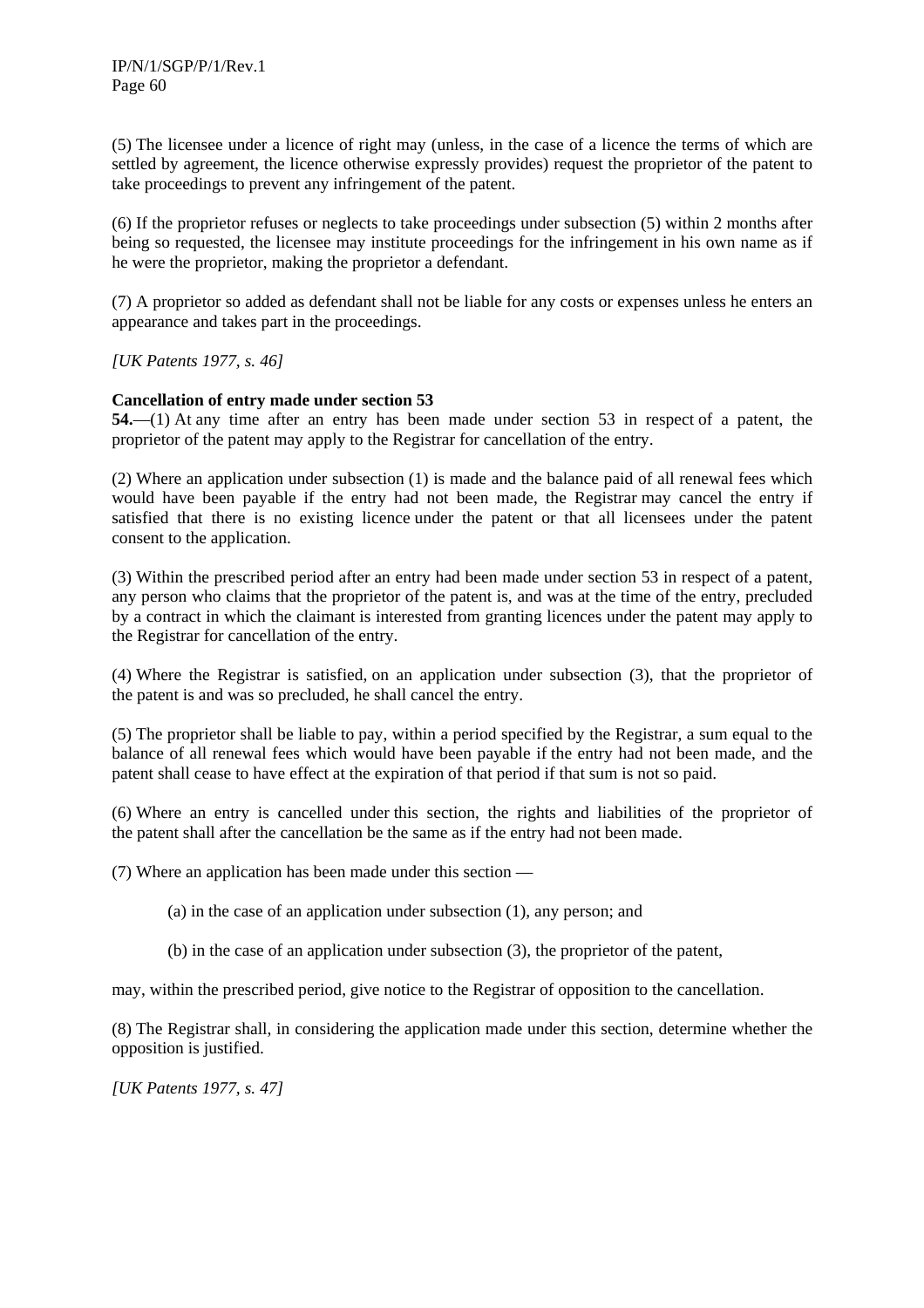#### **Compulsory licences**

**55.**—(1) Any interested person may apply to the court for the grant of a licence under a patent on the ground that the grant of the licence is necessary to remedy an anti-competitive practice.

*[19/2004]* 

(2) Without prejudice to the generality of subsection (1), the court may determine that the grant of a licence is necessary to remedy an anti-competitive practice if —

(a) there is a market for the patented invention in Singapore;

(b) that market —

(i) is not being supplied; or

(ii) is not being supplied on reasonable terms; and

(c) the court is of the view that the proprietor of the patent has no valid reason for failing to supply that market with the patented invention, whether directly or through a licensee, on reasonable terms.

*[19/2004]* 

(3) Subject to this section, if the court is satisfied that the ground referred to in subsection (1) is established, the court may make an order for the grant of a licence in accordance with the application upon such terms as the court thinks fit.

*[40/95;19/2004]* 

(4) A licence granted under this section —

(a) is not exclusive; and

(b) shall not be assigned otherwise than in connection with the goodwill of the business in which the patented invention is used.

*[40/95;19/2004]* 

(5) Any licence granted under this section may, on the application of any interested party, be terminated by the court where the court is satisfied that the ground upon which the licence was granted has ceased to exist and is unlikely to recur.

*[40/95;19/2004]* 

(6) Where a licence is granted under this section to any person, the person shall pay such remuneration to the patentee as may be agreed, or as may be determined by a method agreed between the person and the patentee or, in default of agreement, as is determined by the court on the application of the person or the patentee.

*[40/95]*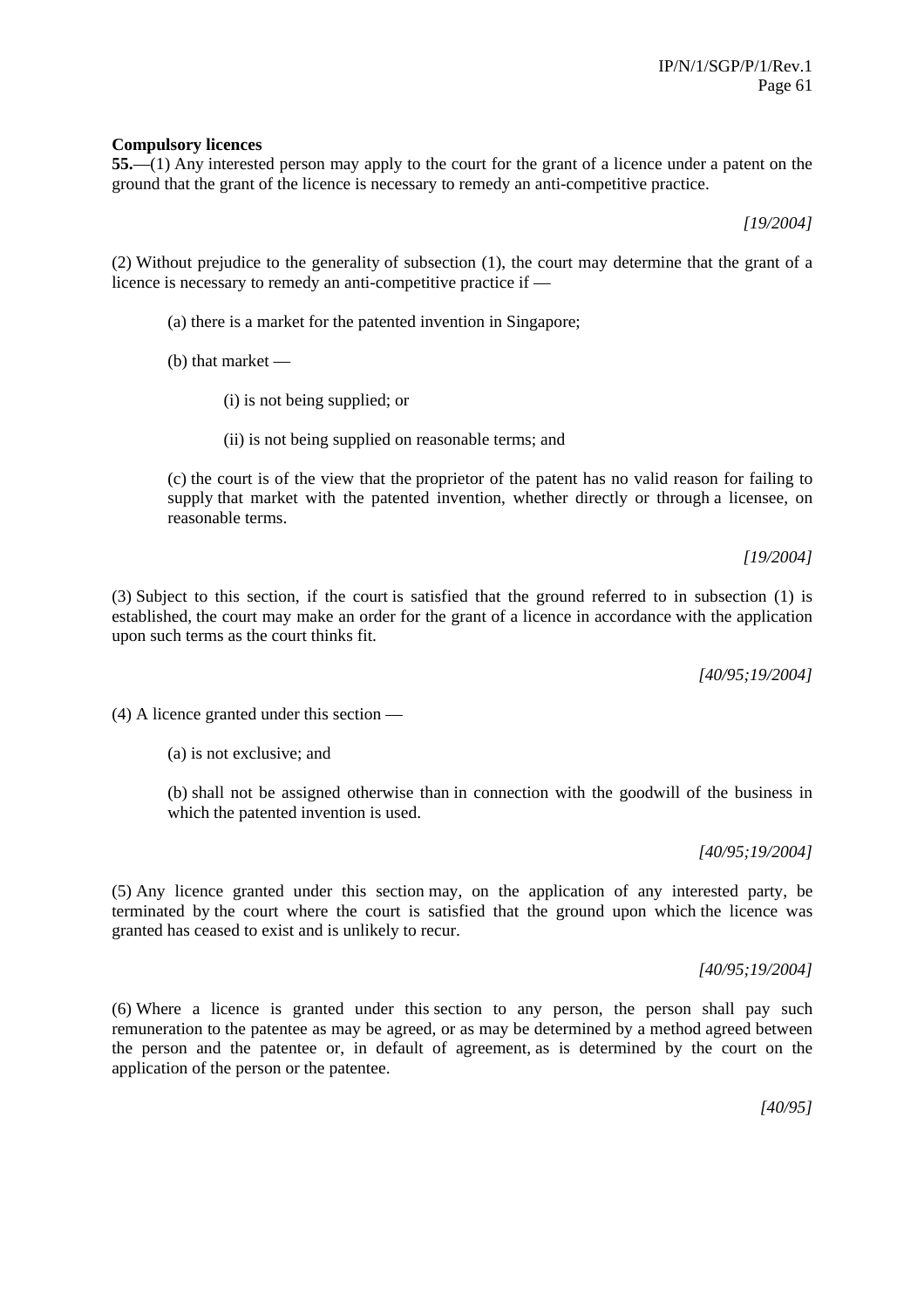IP/N/1/SGP/P/1/Rev.1 Page 62

(7) The powers of the court on an application under this section shall be exercised with a view to securing that the inventor or other person beneficially entitled to a patent shall receive reasonable remuneration having regard to the economic value of the licence.

*[40/95]* 

(8) No order shall be made in pursuance of any application under this section which would be at variance with any treaty or international convention relating to patents to which Singapore is a party.

*[40/95]* 

## **PART XII**

## **USE OF PATENTED INVENTIONS FOR SERVICES OF GOVERNMENT**

#### **Use of patented inventions by Government and authorised parties**

**56.**—(1) Subject to sections 60, 61 and 62, but notwithstanding any other section of this Act, the Government and any party authorised in writing by the Government may do anything in relation to a patented invention —

- (a) for a public non-commercial purpose; or
- (b) for or during a national emergency or other circumstances of extreme urgency,

and anything done by virtue of this section shall not amount to an infringement of the patent.

*[19/2004]* 

(1A) Without prejudice to the generality of subsection (1), subject to sections 60, 61 and 62, but notwithstanding any other section of this Act, the Government and any party authorised in writing by the Government may import any relevant health product, and do anything in relation to any relevant health product so imported, for or during a national emergency or other circumstances of extreme urgency, if the Government has given the Council for TRIPS a relevant notification in relation to the relevant health product.

(2) For the purposes of this section and section 57 —

(a) any use of an invention for the supply to the government of any country outside Singapore, in pursuance of any agreement or arrangement between the Government of Singapore and the government of that country, of articles required for the defence of that country shall be deemed to be a use of the invention for a public non-commercial purpose; and

(b) the power of the Government or any party authorised by the Government to do anything in accordance with this section shall not, in the case of a patent relating to an integrated circuit, extend to sale of the invention to the public.

*[40/95;19/2004]*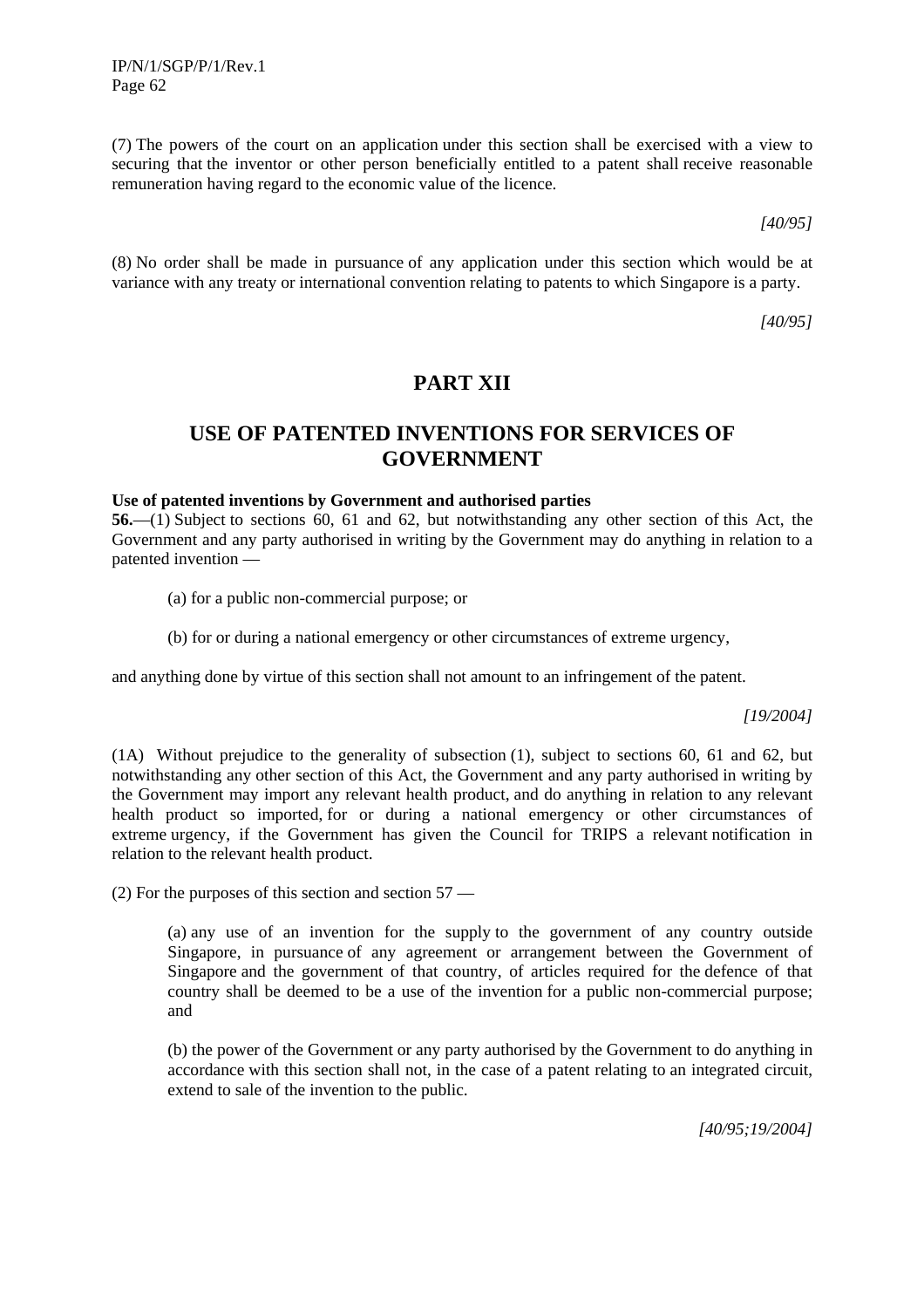(3) The purchaser of any article sold in the exercise of the powers conferred by this section, and any person claiming through the purchaser, shall have power to deal with it in the same manner as if the patent were held on behalf of the Government.

*[40/95]* 

(4) In this section —

"integrated circuit" means a product, in its final or an intermediate form, in which the elements, at least one of which is an active element, and some or all of the interconnections are integrally formed in and on, or in or on, a piece of material and which is intended to perform an electronic function;

"relevant notification" means a notification that satisfies the requirements of —

- (a) paragraph 2*(a)* of the Doha Declaration Implementation Decision; or
- (b) paragraph 2*(a)* of the Annex to the TRIPS Agreement.

#### **Rights of third parties in respect of Government use**

**57.**—(1) In relation to —

(a) anything done in accordance with section 56 by the Government or any party authorised in writing by the Government; or

(b) anything done to the order of the Government —

(i) for a public non-commercial purpose; or

(ii) for or during a national emergency or other circumstances of extreme urgency,

by the proprietor of a patent in respect of the patented invention or by the proprietor of an application for a patent in respect of the invention for which the application has been filed and is still pending,

the provisions of any licence, assignment or agreement to which this subsection applies shall, subject to sections 60, 61 and 62, be of no effect so far as those provisions restrict or regulate the working of the invention, or the use of any model, document or information relating to it, or provide for the making of payments in respect of, or calculated by reference to, such working or use.

*[40/95;19/2004]* 

(2) The reproduction or publication of any model or document in connection with the said working or use shall not be deemed to be an infringement of any copyright or design right subsisting in the model or document.

*[40/95]* 

(3) Subsection (1) shall apply to any licence, assignment or agreement which is made, whether before or after 23rd February 1995, between (on the one hand) any person who is a proprietor of or an applicant for the patent, or anyone who derives title from any such person or from whom such person derives title, and (on the other hand) any person other than the Government.

*[19/2004]*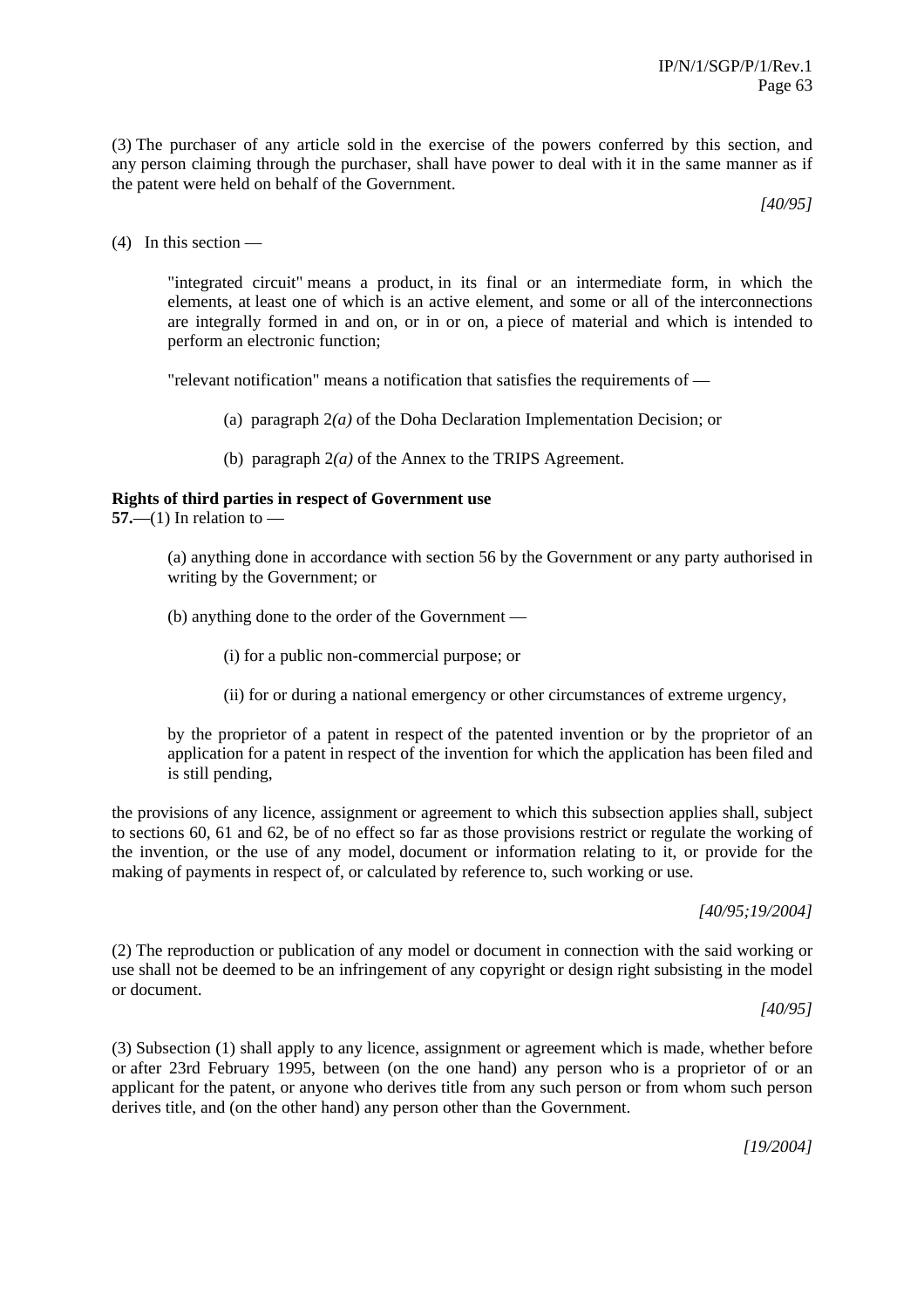IP/N/1/SGP/P/1/Rev.1

Page 64

**58.**—(1) Any dispute as to the exercise by the Government or a party authorised by the Government of the powers conferred by, or as to the terms for doing anything in accordance with, section 56 may be referred to the court by either party to the dispute after a patent has been granted for the invention.

*[19/2004]* 

(2) In determining any dispute referred to the court under this section, the court shall have regard  $to -$ 

(a) any benefit or compensation that the patentee of the invention may have received, or may be entitled to receive, directly or indirectly, from the Government or any party authorised by the Government in respect of the patented invention; and

(b) the need to ensure that the patentee shall receive reasonable remuneration having regard to the economic value of the patented invention.

*[40/95;19/2004]* 

(3) If the validity of a patent is put in issue in proceedings under this section and it is found that the patent is only partially valid, the court may, subject to subsection (4), grant relief to the proprietor of the patent in respect of that part of the patent which is found to be valid and to have been used in accordance with section 56.

#### *[19/2004]*

(4) Where in any such proceedings it is found that a patent is only partially valid, the court shall not grant relief by way of costs or expenses except where the proprietor of the patent proves that the specification of the patent was framed in good faith and with reasonable skill and knowledge, and in that event the court may grant relief in respect of that part of the patent which is valid and has been so used, subject to the discretion of the court as to costs and expenses.

(5) As a condition of any such relief, the court may direct that the specification of the patent shall be amended to its satisfaction upon an application made for that purpose under section 83, and an application may be so made accordingly, whether or not all other issues in the proceedings have been determined.

(6) In any proceedings under this section, the court may at any time order the whole proceedings or any question or issue of fact arising in them to be referred, on such terms as the court may direct, to an arbitrator; and references to the court in this section shall be construed accordingly.

(7) One of the 2 or more joint proprietors of a patent or an application for a patent may, without the concurrence of the others, refer a dispute to the court under this section, but shall not do so unless the others are made parties to the proceedings; but any of the others if made a defendant shall not be liable for any costs or expenses unless he enters an appearance and takes part in the proceedings.

**59.**—(*Repealed by Act 19/2004*)

#### **Nature and scope of rights under section 56**

**60.**—(1) The right to use a patented invention under section 56 —

(a) is not exclusive;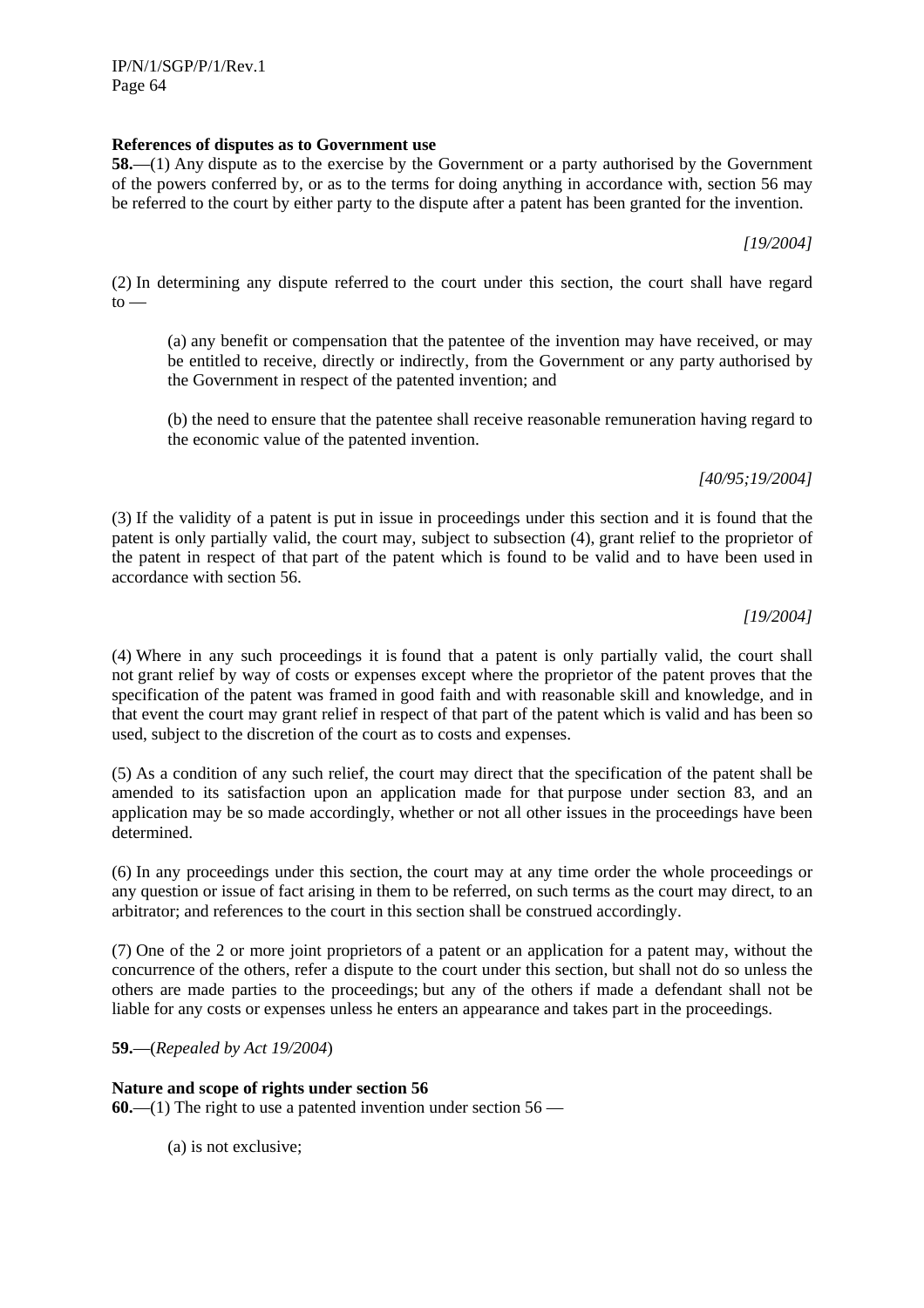(b) shall not be assigned otherwise than in connection with the goodwill of the business in which the patented invention is used; and

(c) is, notwithstanding subsection (2) *(a)* of section 56, limited to the supply of the patented invention predominantly in Singapore by the Government or a party authorised by the Government under that section.

*[40/95;19/2004]* 

(1A) The right under section 56 to use a relevant health product which is imported under section 56(1A) does not include a right to export the relevant health product.

(2) The right to use a patented invention under section 56 may, on the application of any interested party, be terminated by the court, where the court is satisfied that the circumstances that gave rise to the right to use the patented invention have ceased to exist and are unlikely to recur.

(3) Where the court has terminated the right under section 56 to use a patented invention, the court may make such consequential orders as it thinks necessary.

## **Duty to inform patentee**

## **61.**—(1) Where any thing set out in section 66 (1) is done in relation to a patented invention by the Government or a party authorised in writing by the Government for a public non-commercial purpose, the Government department that did or authorised the doing of the thing shall inform the patentee promptly of the doing of the thing.

(2) Where any thing set out in section 66 (1) is done in relation to a patented invention by the Government or a party authorised in writing by the Government for or during a national emergency or other circumstances of extreme urgency, the Government department that did or authorised the doing of the thing shall, as soon as reasonably practicable, inform the patentee of the doing of the thing.

*[19/2004]* 

## **Patentee entitled to remuneration**

**62.**—(1) Subject to subsection (2), where an act is done under section 56, the Government shall pay such remuneration to the patentee as may be agreed, or as may be determined by a method agreed, between the Government and the patentee having regard to the economic value of the patented invention or as may, in default of agreement, be determined by the court under section 58.

(2) No remuneration shall be payable under subsection (1) in respect of the import or subsequent use under section 56(1A) of any relevant health product, if the patentee has received or will receive any other remuneration in respect of that relevant health product.

**63.**—(*Section number not in use*)

**64.**—(*Section number not in use*)

**65.**—(*Section number not in use*)

## *[40/95]*

# *[19/2004]*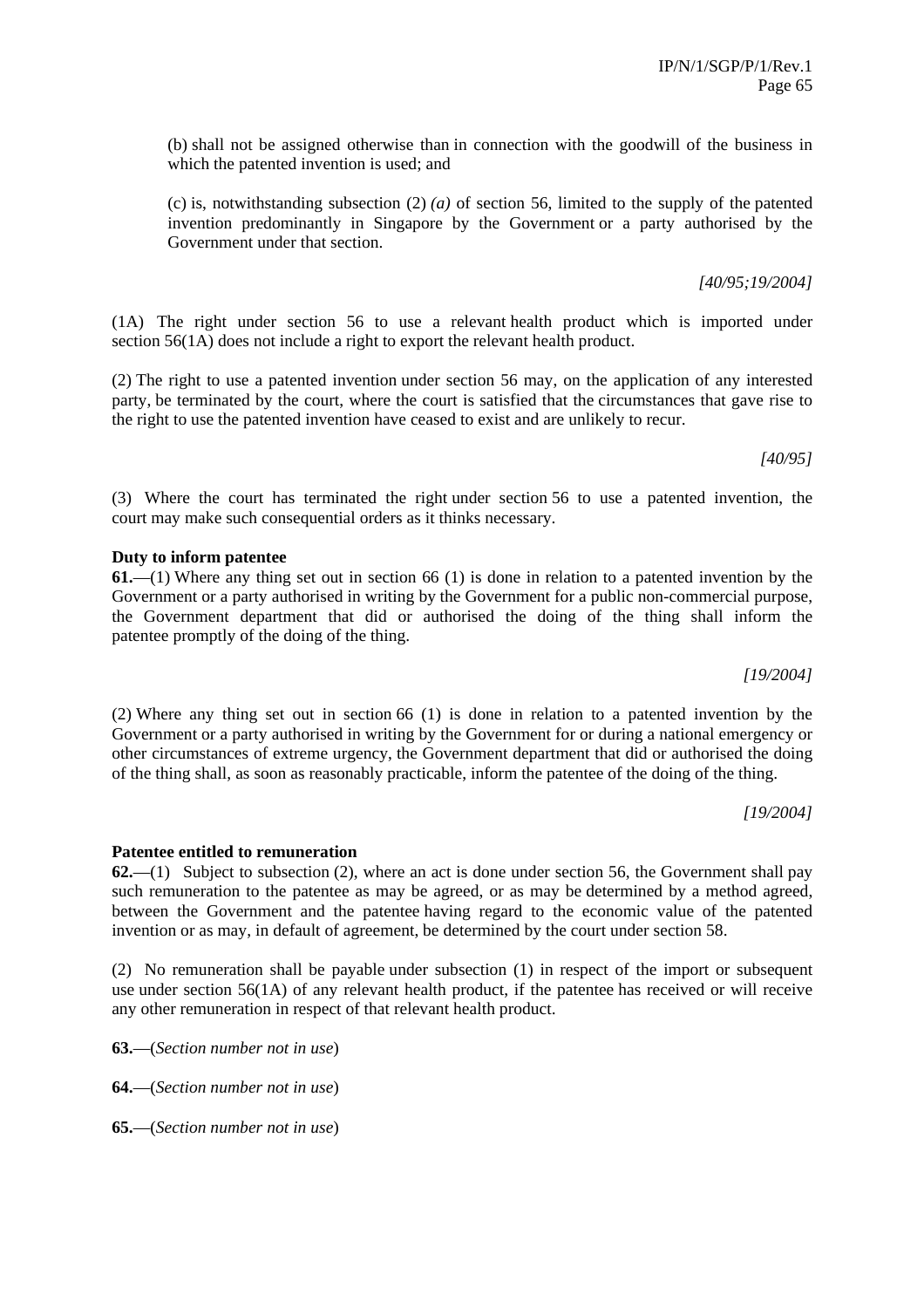## **PART XIII**

## **INFRINGEMENT OF PATENTS**

#### **Meaning of infringement**

**66.**—(1) Subject to the provisions of this Act, a person infringes a patent for an invention if, but only if, while the patent is in force, he does any of the following things in Singapore in relation to the invention without the consent of the proprietor of the patent:

(a) where the invention is a product, he makes, disposes of, offers to dispose of, uses or imports the product or keeps it whether for disposal or otherwise;

(b) where the invention is a process, he uses the process or he offers it for use in Singapore when he knows, or it is obvious to a reasonable person in the circumstances, that its use without the consent of the proprietor would be an infringement of the patent:

(c) where the invention is a process, he disposes of, offers to dispose of, uses or imports any product obtained directly by means of that process or keeps any such product whether for disposal or otherwise.

(2) An act which, apart from this subsection, would constitute an infringement of a patent for an invention shall not be so if —

(a) it is done privately and for purposes which are not commercial;

(b) it is done for experimental purposes relating to the subject-matter of the invention;

(c) it consists of the extemporaneous preparation of a medicine for an individual in accordance with a prescription given by a registered medical or dental practitioner or consists of dealing with a medicine so prepared;

(d) it consists of the use of a product or process in the body or operation of a relevant aircraft, hovercraft or vehicle which has temporarily or accidentally entered or is crossing Singapore (including the air space above it and its territorial waters) or the use of accessories for such a relevant aircraft, hovercraft or vehicle;

(e) it consists of the use, exclusively for the needs of a relevant ship, of a product or process in the body of the ship or in its machinery, tackle, apparatus or other accessories, in a case where the ship has temporarily or accidentally entered the territorial waters of Singapore;

(f) it consists of the use of an exempted aircraft which has lawfully entered or is lawfully crossing Singapore as mentioned in paragraph *(d)* or of the importation into Singapore, or the use or storage, of any part or accessory for that aircraft;

(g) subject to subsections (3) and (5A), it consists of the import, use or disposal of, or the offer to dispose of, any patented product or any product obtained by means of a patented process or to which a patented process has been applied, which is produced by or with the consent (conditional or otherwise) of the proprietor of the patent or any person licensed by him, and for this purpose "patent" includes a patent granted in any country outside Singapore in respect of the same or substantially the same invention as that for which a patent is granted under this Act and "patented product", "patented process" and "licensed" shall be construed accordingly;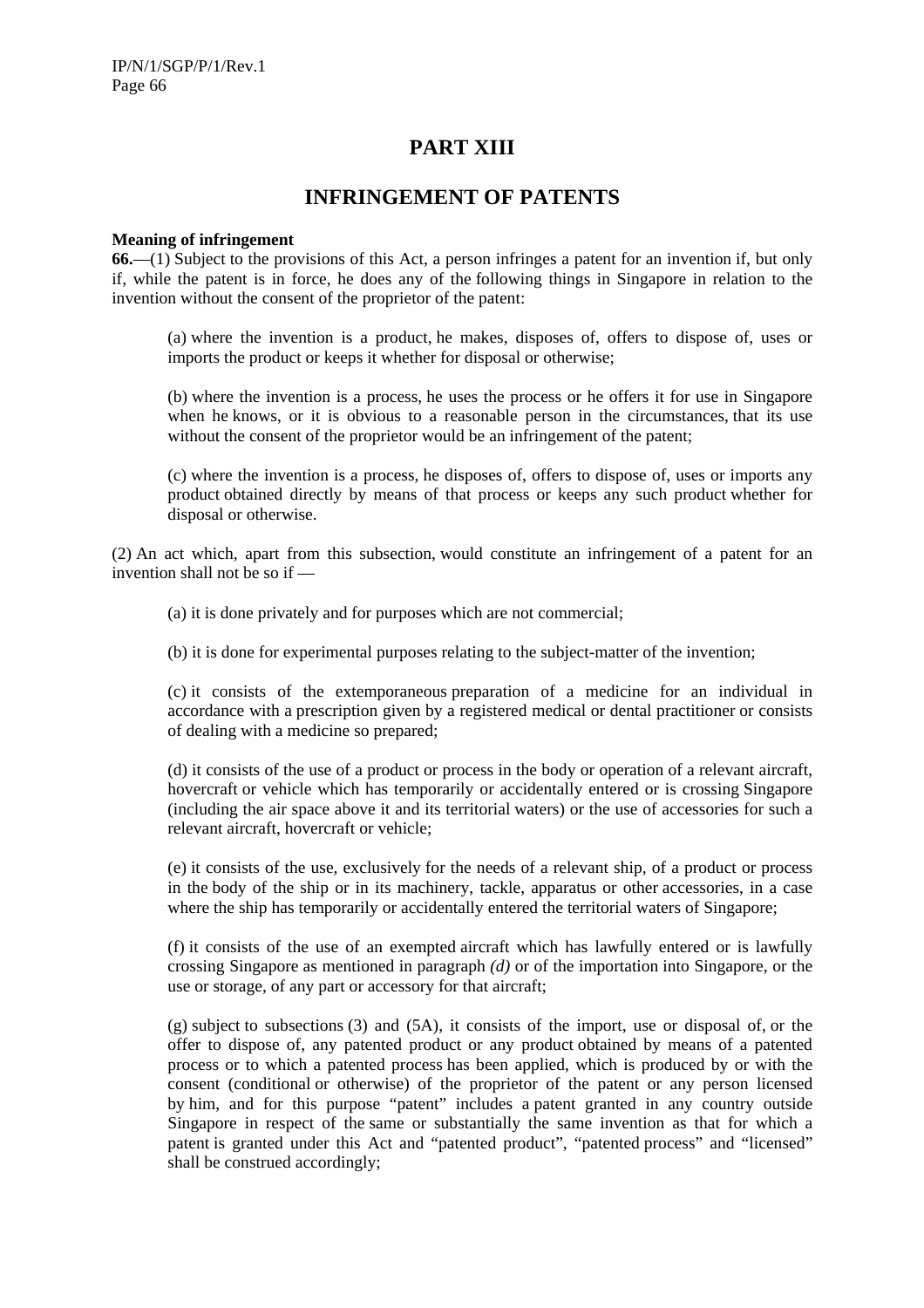(h) it consists of the doing of any thing set out in subsection (1) in relation to the subjectmatter of the patent to support any application for marketing approval for a pharmaceutical product, provided that any thing produced to support the application is not —

(i) made, used or sold in Singapore; or

(ii) exported outside Singapore,

other than for purposes related to meeting the requirements for marketing approval for that pharmaceutical product; or

(i) subject to subsection (5A), it consists of the import, disposal or offer to dispose of a patented pharmaceutical product for use by or on a specific patient in Singapore, or the use of that product by or on that patient, where —

(i) that product is required for use by or on that patient;

(ii) the relevant authority has granted approval specifically for the import of that product for use by or on that patient; and

(iii) that product was produced by or with the consent (conditional or otherwise) of the proprietor of the patent or any person licensed by him (and for this purpose "patent" includes a patent granted in any country outside Singapore in respect of the same or substantially the same product and "licensed" shall be construed accordingly).

*[19/2004]* 

(3) Subsection (2) *(g)* shall not apply to the import of any patented pharmaceutical product by any person (referred to in this subsection and subsection (4) as the importer) if —

(a) the product has not previously been sold or distributed in Singapore by or with the consent (conditional or otherwise) of the proprietor of the patent or any person licensed by the proprietor of the patent to sell or distribute the product in Singapore;

(b) the import of the product by the importer would result in the product being distributed in breach of a contract between —

(i) the proprietor of the patent; and

(ii) any person licensed by the proprietor of the patent to distribute the product outside Singapore; and

(c) the importer has actual or constructive knowledge of the matters referred to in paragraph *(b)*.

*[19/2004]* 

(4) For the purposes of subsection (3), where the importer has received a written notice containing the prescribed particulars, he shall be deemed to have constructive knowledge of the matters referred to in subsection  $(3)$   $(b)$ .

*[19/2004]*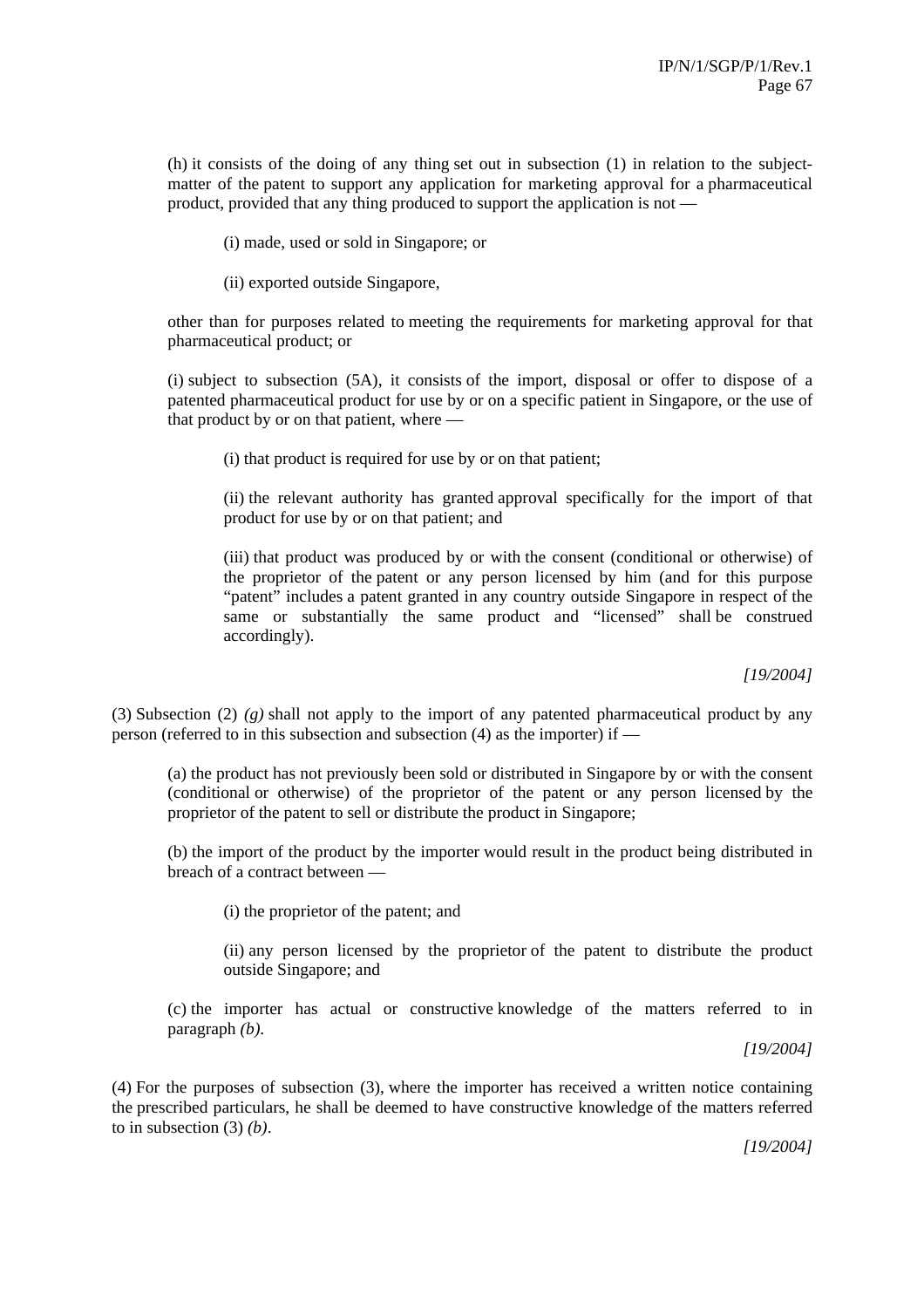(5) For the avoidance of doubt, in subsection (3), "patent" does not include a patent granted in any country outside Singapore in respect of the same or substantially the same product and "licensed" shall be construed accordingly.

*[19/2004]* 

(5A) Subsection  $(2)(g)$  and *(i)* shall not apply to the import or sale of, or the offer to sell, any relevant health product produced for export to any country, other than Singapore, which is an eligible importing member of the World Trade Organisation.

(6) In this section —

"eligible importing member" , in relation to the World Trade Organisation, means a member of the World Trade Organisation which —

(a) is a least-developed country; or

(b) has given the Council for TRIPS the notification referred to in —

- (i) paragraph 1*(b)* of the Doha Declaration Implementation Decision; or
- (ii) paragraph 1*(b)* of the Annex to the TRIPS Agreement;

"exempted aircraft" means an aircraft to which section 5 of the Air Navigation Act (Cap. 6) applies;

"relevant ship" and "relevant aircraft, hovercraft or vehicle" mean, respectively, a ship and an aircraft, a hovercraft or a vehicle registered in, or belonging to, any country, other than Singapore, which is —

- (a) a party to the Paris Convention; or
- (b) a member of the World Trade Organisation.

## **Proceedings for infringement of patent**

**67.**—(1) Subject to this Part, civil proceedings may be brought in the court by the proprietor of a patent in respect of any act alleged to infringe the patent and (without prejudice to any other jurisdiction of the court) in those proceedings a claim may be made —

(a) for an injunction restraining the defendant from any apprehended act of infringement;

(b) for an order for him to deliver up or destroy any patented product in relation to which the patent is infringed or any article in which that product is inextricably comprised or any material and implement the predominant use of which has been in the creation of the infringing product;

- (c) for damages in respect of the infringement;
- (d) for an account of the profits derived by him from the infringement; and
- (e) for a declaration that the patent is valid and has been infringed by him.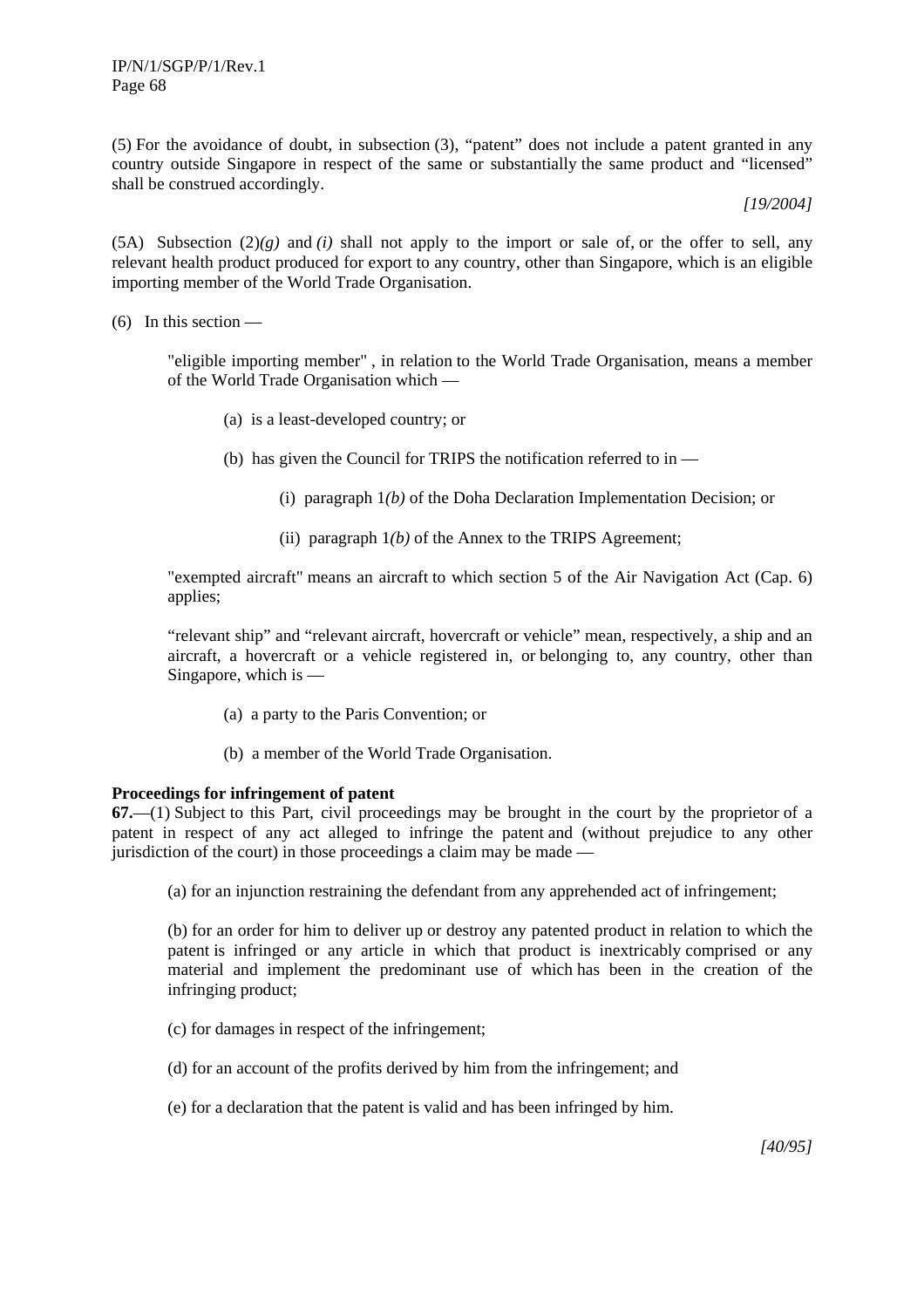(2) The court shall not, in respect of the same infringement, both award the proprietor of a patent damages and order that he shall be given an account of the profits.

(3) The proprietor of a patent and any other person may, by agreement with each other, refer to the Registrar the question whether that other person has infringed the patent and on the reference, the proprietor of the patent may make any claim mentioned in subsection (1) *(c)* or *(e)*.

(4) In this Act, unless the context otherwise requires —

(a) any reference to proceedings for infringement and the bringing of such proceedings includes a reference to a reference under subsection (3) and the making of such a reference;

(b) any reference to a plaintiff includes a reference to the proprietor of the patent; and

(c) any reference to a defendant includes a reference to any other party to the reference.

(5) If it appears to the Registrar on a reference under subsection (3) that the question referred to him would more properly be determined by the court, he may decline to deal with it and the court shall have jurisdiction to determine the question as if the reference were proceedings brought in the court.

(6) Subject to this Part, in determining whether or not to grant any kind of relief claimed under this section and the extent of the relief granted, the court or the Registrar shall apply the principles applied by the court in relation to that kind of relief immediately before 23rd February 1995.

*[UK Patents 1977, s. 61]* 

## **Reversal of burden of proof**

**68.**—(1) In any proceedings for the infringement of a patent, where the subject-matter of the patent is a process for obtaining a new product, the burden of proving that a product is not made by the process shall be on the alleged infringer if the product is new or a substantial likelihood exists that the product is made by the process and the proprietor of the patent has been unable through reasonable efforts to determine the process actually used.

(2) In considering whether a party has discharged the burden imposed upon him by this section, the court shall not require him to disclose any manufacturing or commercial secret if it appears to the court that it would be unreasonable to do so.

*[UK Patents 1977, s. 100]* 

## **Restrictions on relief for infringement**

**69.**—(1) In proceedings for infringement of a patent, damages shall not be awarded and no order shall be made for an account of profits against a defendant who proves that at the date of the infringement he was not aware, and had no reasonable grounds for supposing, that the patent existed.

*[19/2004]* 

(2) A person shall not be taken to have been aware or to have had reasonable grounds for supposing by reason only of the application to a product of the word "patent" or "patented", or any word or words expressing or implying that a patent has been obtained for the product, unless the number of the patent accompanied the word or words.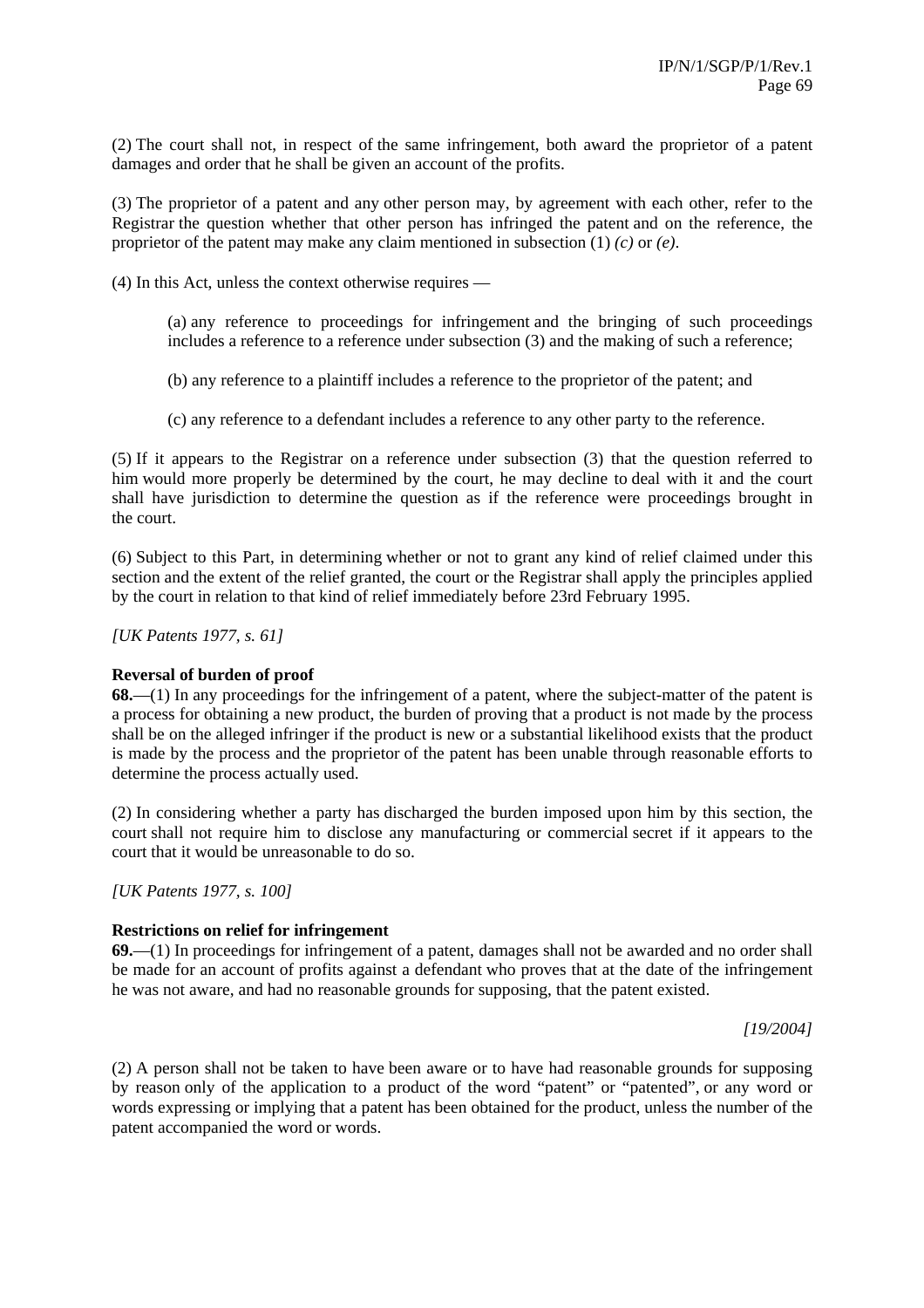(3) In proceedings for infringement of a patent, the court or the Registrar may, if it or he thinks fit, refuse to award any damages, make an order for an account of profits or grant any other relief (including, in proceedings before the court, an injunction) —

(a) in respect of an infringement committed during any further period specified under subsection (3) of section 36, but before the payment of the renewal fee and any additional fee prescribed for the purposes of that subsection;

(b) where the patent was granted on the basis of any examination report referred to in section 29 (5), any search and examination report referred to in section 29 (6) or any international preliminary report on patentability referred to in section 30 (2) *(b)* (vi), in respect of any infringement alleged to have been committed at any time when any claim (in the specification of the patent) that is alleged to have been infringed is not related to any claim in the application for the patent at the time the report was issued —

(i) which has been examined; and

(ii) which is referred to in the report; or

(c) where the patent was granted on the basis of the prescribed information relating to a corresponding application referred to in section 29 (2)  $(c)$  (ii) or the prescribed information relating to a corresponding international application referred to in section 29 (2) *(d)* (ii), in respect of any infringement alleged to have been committed at any time when any claim (in the specification of the patent) that is alleged to have been infringed is not related to any claim —

(i) which is set out in the prescribed information relating to the corresponding application or corresponding international application, as the case may be; and

(ii) which has been examined to determine whether the claim appears to satisfy the criteria of novelty, inventive step (or non-obviousness) and industrial applicability (or utility).

*[19/2004]* 

(4) Where an amendment of the specification of a patent has been allowed under any of the provisions of this Act, the court or the Registrar shall not, in proceedings for an infringement of the patent committed before the decision to allow the amendment, award any damages, make an order for an account of profits or grant any other relief (including, in proceedings before the court, an injunction) unless the court or the Registrar is satisfied that the specification of the patent as published was framed in good faith and with reasonable skill and knowledge.

*[UK Patents 1977, s. 62]* 

*[19/2004]* 

## **Relief for infringement of partially valid patent**

**70.**—(1) If the validity of a patent is put in issue in proceedings for infringement of the patent and it is found that the patent is only partially valid, the court or the Registrar may, subject to subsection (2), grant relief in respect of that part of the patent which is found to be valid and infringed.

(2) Where in any such proceedings it is found that a patent is only partially valid, the court or the Registrar shall not grant relief by way of damages, costs or expenses, except where the plaintiff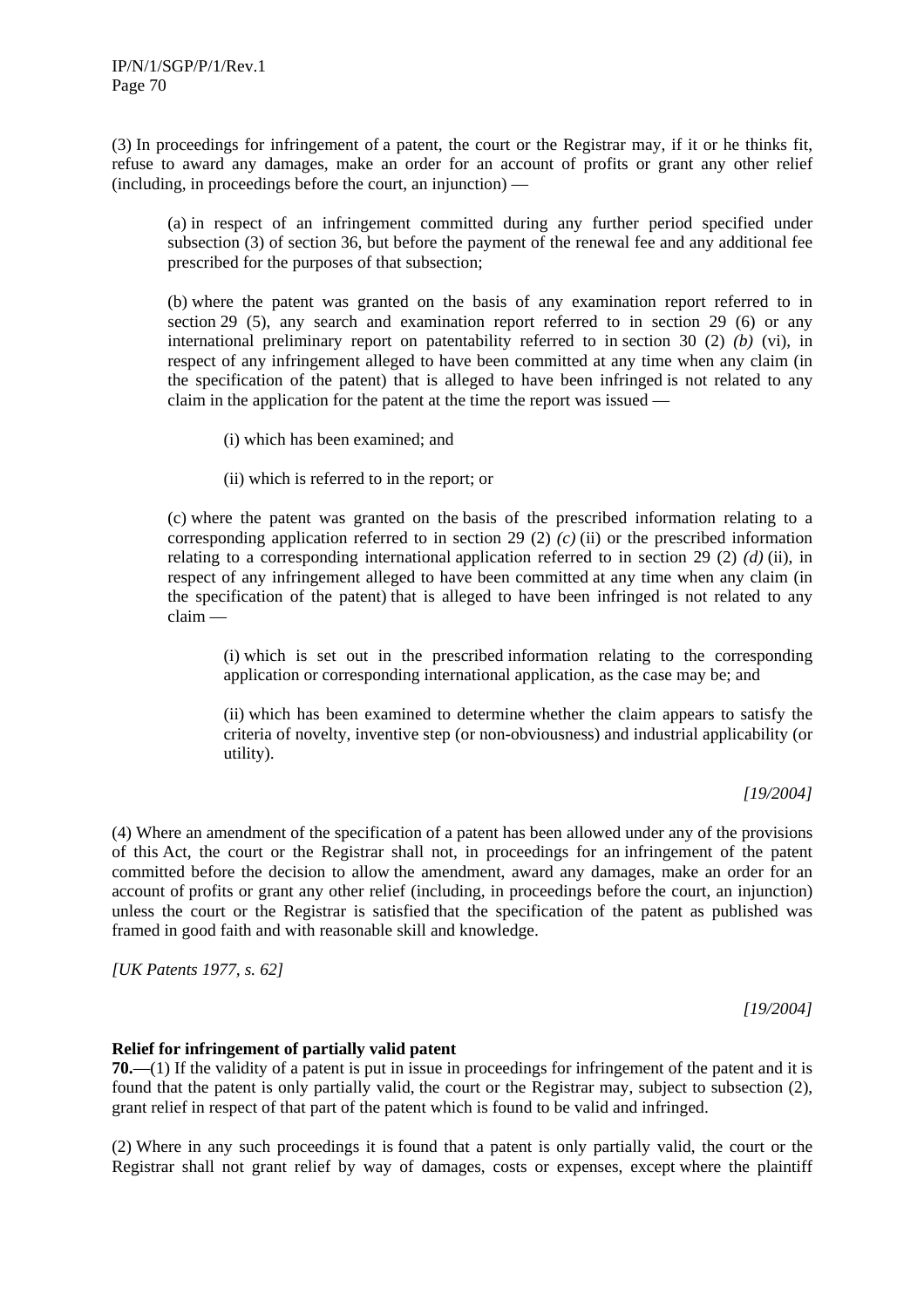proves that the specification for the patent was framed in good faith and with reasonable skill and knowledge, and in that event the court or the Registrar may grant relief in respect of that part of the patent which is valid and infringed, subject to the discretion of the court or the Registrar as to costs or expenses and as to the date from which damages should be reckoned.

(3) As a condition of relief under this section, the court or the Registrar may direct that the specification of the patent shall be amended to its or his satisfaction upon an application made for that purpose under section 83, and an application may be so made accordingly, whether or not all other issues in the proceedings have been determined.

*[UK Patents 1977, s. 63]* 

## **Right to continue use begun before priority date**

**71**.—(1) Where a patent is granted for an invention, a person who in Singapore before the priority date of the invention —

(a) does in good faith an act which would constitute an infringement of the patent if it were in force; or

(b) makes in good faith effective and serious preparations to do such an act,

has the right to continue to do the act or, as the case may be, to do the act, notwithstanding the grant of the patent.

(2) The right conferred by subsection (1) shall not extend to granting a licence to another person to do the act.

(3) If the act was done, or the preparations were made, in the course of a business, the person entitled to the right conferred by subsection (1) may —

(a) authorise the doing of that act by any partner of his for the time being in that business; and

(b) assign that right, or transmit it on death (or in the case of a body corporate on its dissolution) to any person who acquires that part of the business in the course of which the act was done or the preparations were made.

(4) Where a product is disposed of to another in exercise of the rights conferred by subsection (1) or (3), that other and any person claiming through him may deal with the product in the same way as if it had been disposed of by the registered proprietor of the patent.

*[UK Patents 1977, s. 64]* 

## **Certificate of contested validity of patent**

**72.**—(1) Where in any proceedings before the court or the Registrar the validity of a patent to any extent is contested and that patent is found by the court or the Registrar to be wholly or partially valid, the court or the Registrar may certify the finding and the fact that the validity of the patent was so contested.

(2) Where a certificate is granted under this section, then, if in any subsequent proceedings before the court or the Registrar for infringement of the patent or for revocation of the patent, a final order or judgment is made or given in favour of the party relying on the validity of the patent as found in the earlier proceedings, that party shall, unless the court or the Registrar otherwise directs, be entitled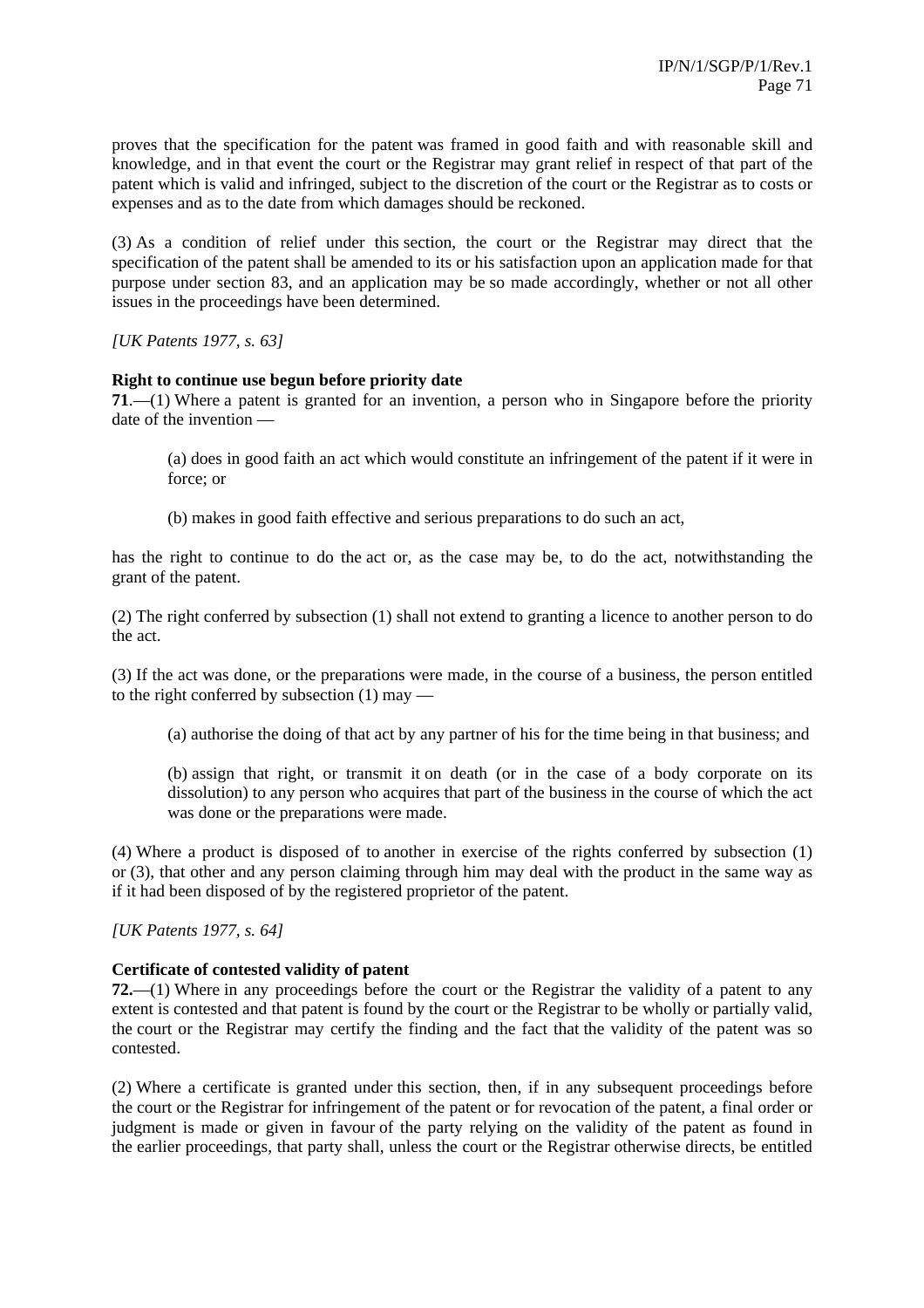to his costs or expenses as between solicitor and own client other than the costs or expenses of any appeal in the subsequent proceedings.

*[UK Patents 1977, s. 65]* 

#### **Proceedings for infringement by co-owner**

**73.**—(1) In the application of section 66 to a patent of which there are 2 or more joint proprietors, the reference to the proprietor shall be construed —

(a) in relation to any act, as a reference to that proprietor or those proprietors who, by virtue of section 46 or any agreement referred to in that section, is or are entitled to do that act without its amounting to an infringement; and

(b) in relation to any consent, as a reference to that proprietor or those proprietors who, by virtue of section 46 or any such agreement, is or are the proper person or persons to give the requisite consent.

(2) One of 2 or more joint proprietors of a patent may without the concurrence of the others bring proceedings in respect of an act alleged to infringe the patent, but shall not do so unless the others are made parties to the proceedings; but any of the others if made a defendant shall not be liable for any costs or expenses unless he enters an appearance and takes part in the proceedings.

*[UK Patents 1977, s. 66]* 

#### **Proceedings for infringement by exclusive licensee**

**74.**—(1) The holder of an exclusive licence under a patent shall have the same right as the proprietor of the patent to bring proceedings in respect of any infringement of the patent committed after the date of the licence; and references to the proprietor of the patent in this Act relating to infringement shall be construed accordingly.

*[19/2004]* 

(2) In awarding damages or granting any other relief in any such proceedings, the court or the Registrar shall take into consideration any loss suffered or likely to be suffered by the exclusive licensee as such as a result of the infringement, or, as the case may be, the profits derived from the infringement, so far as it constitutes an infringement of the rights of the exclusive licensee as such.

(3) In any proceedings taken by an exclusive licensee by virtue of this section, the proprietor of the patent need not be made a party to the proceedings, but if made a defendant shall not be liable for any costs or expenses unless he enters an appearance and takes part in the proceedings.

*[UK Patents 1977, s. 67]* 

## **Effect of non-registration on infringement proceedings**

**75.**—Where by virtue of a transaction, instrument or event to which section 43 applies a person becomes the proprietor or one of the proprietors or an exclusive licensee of a patent and the patent is subsequently infringed, the court or the Registrar shall not award him damages or order that he be given an account of the profits in respect of such a subsequent infringement occurring before the transaction, instrument or event is registered unless —

(a) the transaction, instrument or event is registered within the period of 6 months beginning with its date; or

*[19/2004]*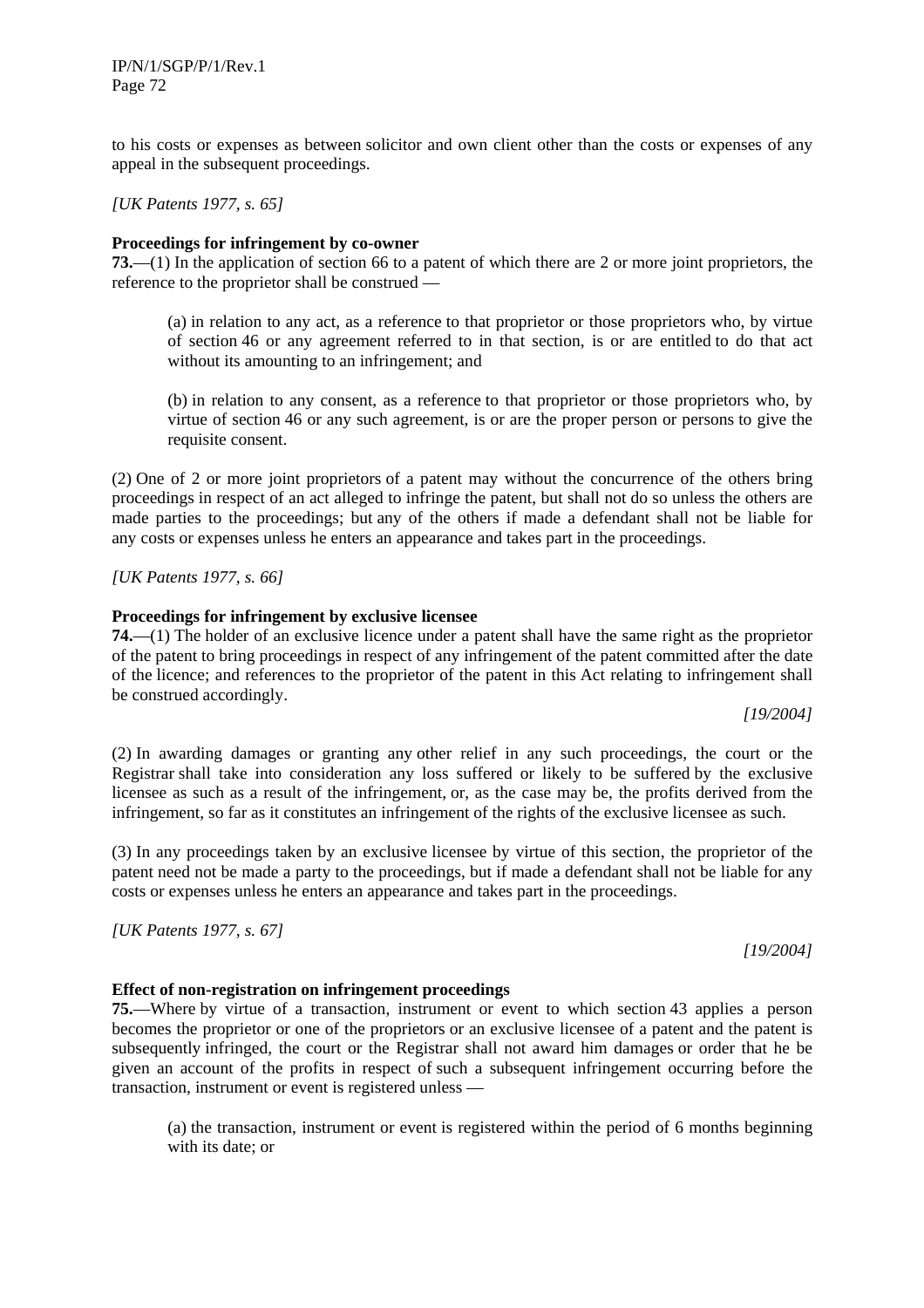(b) the court or the Registrar is satisfied that it was not practicable to register the transaction, instrument or event before the end of that period and that it was registered as soon as practicable thereafter.

*[UK Patents 1977, s. 68]* 

#### **Infringement of rights conferred by publication of application**

**76.**—(1) Where an application for a patent for an invention is published, then, subject to this section, the applicant shall have, as from the publication and until the grant of the patent, the same right as he would have had, if the patent had been granted on the date of the publication of the application, to bring proceedings in the court or before the Registrar for damages in respect of any act which would have infringed the patent.

(2) References in sections 66 to 69 and 73 to 75 to a patent and the proprietor of a patent shall be respectively construed as including references to any such application and the applicant, and references to a patent being in force, being granted, being valid or existing shall be construed accordingly.

(3) The applicant shall be entitled to bring proceedings by virtue of this section in respect of any act only —

(a) after the patent has been granted; and

(b) if the act would, if the patent had been granted on the date of the publication of the application, have infringed not only the patent, but also the claims (as interpreted by the description and any drawings referred to in the description or claims) in the form in which they were contained in the application immediately before the preparations for its publication were completed by the Registry.

(4) Section 69 (3) and (4) shall not apply to an infringement of the rights conferred by this section but in considering the amount of any damages for such an infringement, the court or the Registrar shall consider whether or not it would have been reasonable to expect, from a consideration of the application as published under section 27, that a patent would be granted conferring on the proprietor of the patent protection from an act of the same description as that found to infringe those rights, and if the court or the Registrar finds that it would not have been reasonable, it or he shall reduce the damages to such an amount as it or he thinks just.

*[UK Patents 1977, s. 69]* 

#### **Remedy for groundless threats of infringement proceedings**

**77.**—(1) Where a person (whether or not the proprietor of, or entitled to any right in, a patent) by circulars, advertisements or otherwise threatens another person with proceedings for any infringement of a patent, a person aggrieved by the threats (whether or not he is the person to whom the threats are made) may, subject to subsection (4), bring proceedings in the court against the person making the threats, claiming any relief mentioned in subsection (3).

(2) In any such proceedings, the plaintiff shall, if he proves that the threats were so made and satisfies the court that he is a person aggrieved by them, be entitled to the relief claimed unless —

(a) the defendant proves that the acts in respect of which proceedings were threatened constitute or, if done, would constitute an infringement of a patent; and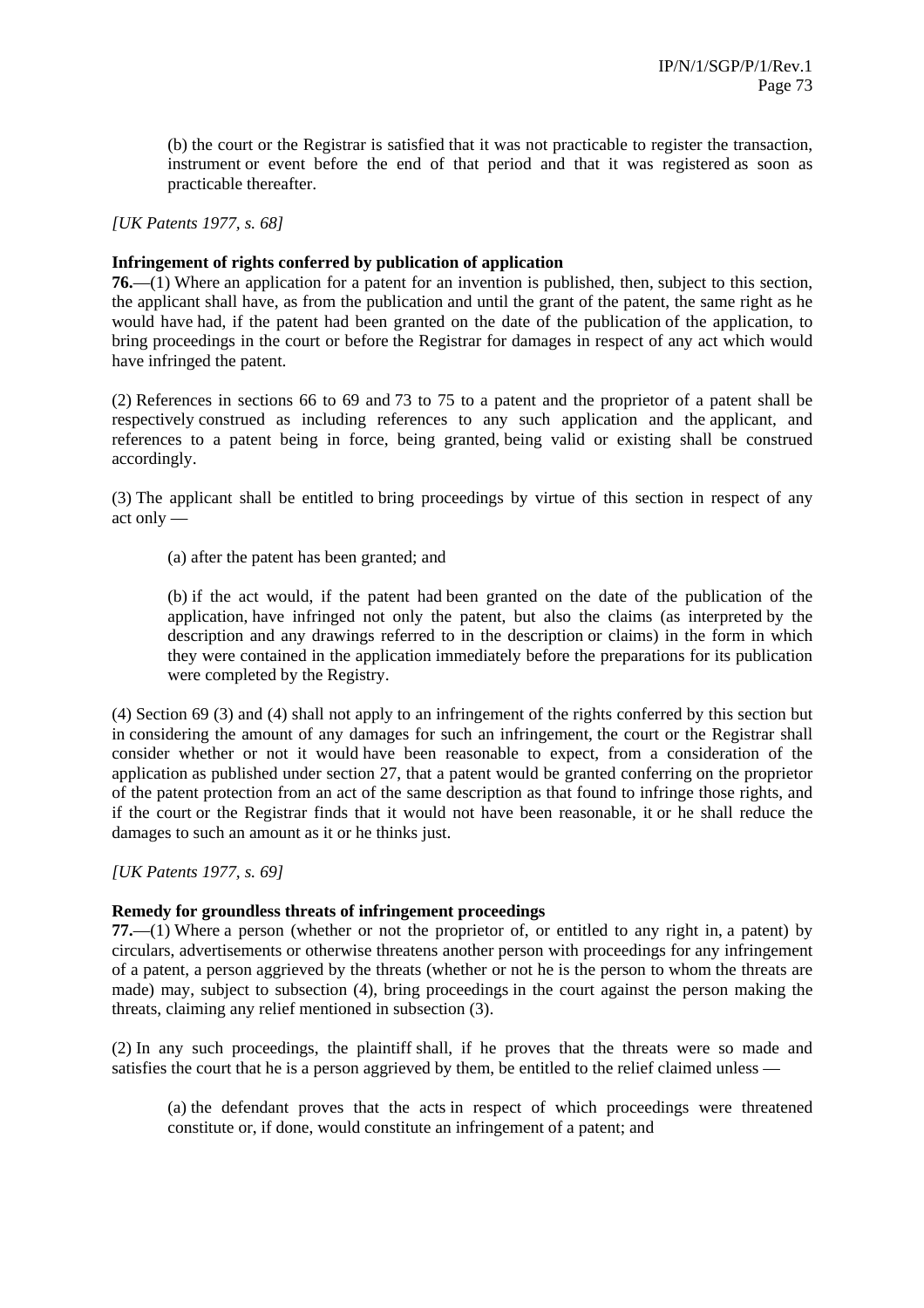(b) the patent alleged to be infringed is not shown by the plaintiff to be invalid in a relevant respect.

 $(3)$  The said relief is —

- (a) a declaration to the effect that the threats are unjustifiable;
- (b) an injunction against the continuance of the threats; and
- (c) damages in respect of any loss which the plaintiff has sustained by the threats.

(4) Proceedings may not be brought under this section for a threat to bring proceedings for an infringement alleged to consist of making or importing a product for disposal or of using a process.

(5) It is hereby declared that a mere notification of the existence of a patent does not constitute a threat of proceedings within the meaning of this section.

(6) Nothing in this section shall render an advocate and solicitor or any other person liable to an action under this section in respect of an act done by the advocate and solicitor or the other person in his professional capacity on behalf of a client.

*[UK Patents 1977, s. 70]* 

#### **Declaration as to non-infringement**

**78.**—(1) Without prejudice to the jurisdiction of the court to make a declaration apart from this section, a declaration that an act does not, or a proposed act would not, constitute an infringement of a patent may be made by the court or the Registrar in proceedings between the person doing or proposing to do the act and the proprietor of the patent, notwithstanding that no assertion to the contrary has been made by the proprietor, if it is shown —

(a) that that person has applied in writing to the proprietor for a written acknowledgment to the effect of the declaration claimed, and has furnished him with full particulars in writing of the act in question; and

(b) that the proprietor has refused or failed to give any such acknowledgment.

(2) A declaration made by the Registrar under this section shall have the same effect as a declaration made by the court.

*[UK Patents 1977, s. 71]* 

# **PART XIV**

## **REVOCATION OF PATENTS AND VALIDITY PROCEEDINGS**

**79.**—(*Repealed by Act 19/2004*)

#### **Power to revoke patents on application**

**80.**—(1) Subject to the provisions of this Act, the Registrar may, on the application of any person, by order revoke a patent for an invention on (but only on) any of the following grounds: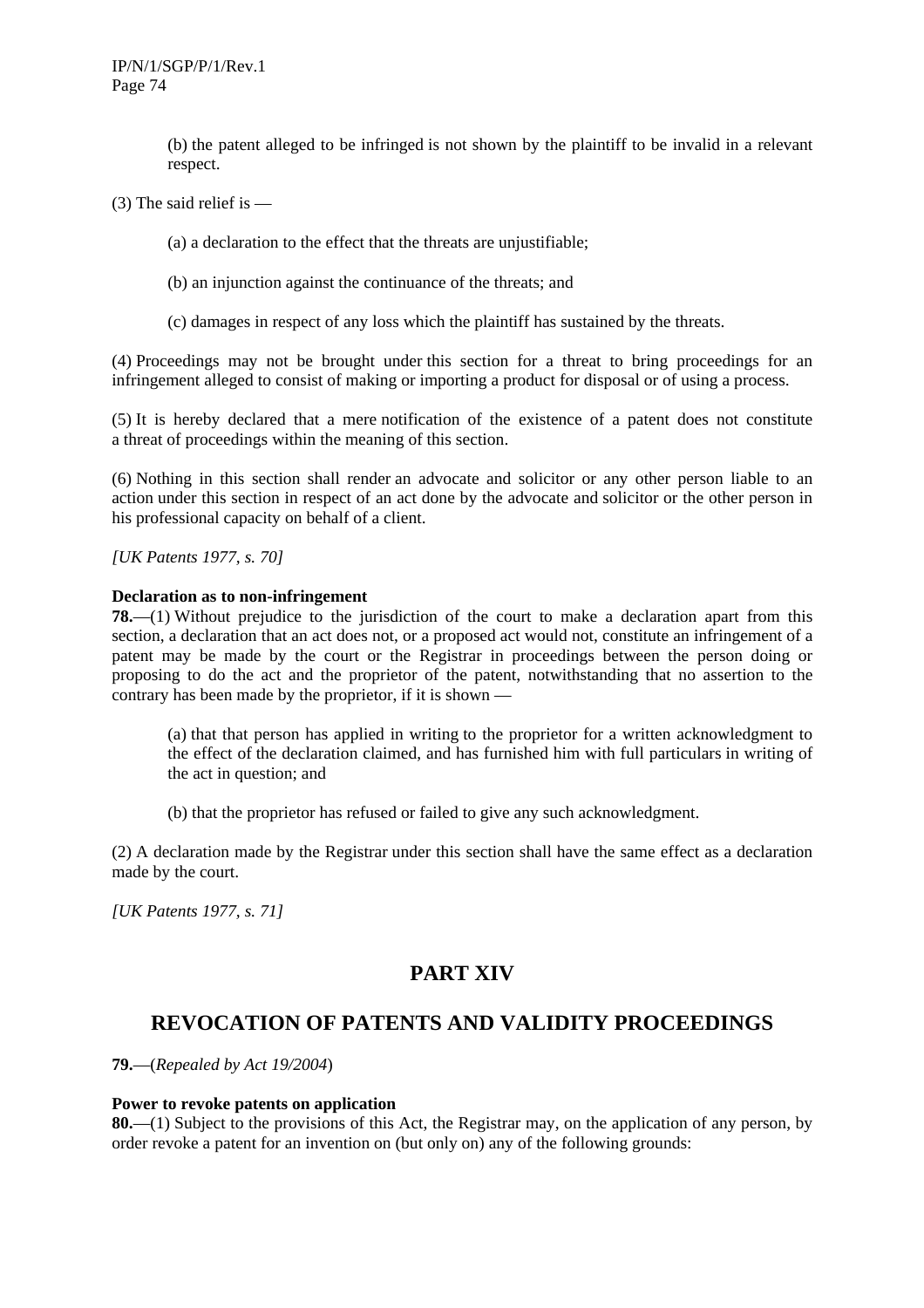(a) the invention is not a patentable invention;

(b) the patent was granted to a person who was not entitled to be granted that patent;

(c) the specification of the patent does not disclose the invention clearly and completely for it to be performed by a person skilled in the art;

(d) the matter disclosed in the specification of the patent extends beyond that disclosed —

(i) in the application for the patent, as filed; or

(ii) where the patent was granted on a new application filed under section 20 (3) or 47 (4) or section 116 (6) of the Patents Act (Cap. 221, 1995 Ed.), or in accordance with section 26  $(11)$ , in  $-$ 

(A) the earlier application made under this Act;

(B) the application made under the United Kingdom Patents Act 1977; or

(C) the application under the European Patent Convention designating the United Kingdom filed at the European Patent Office,

as the case may be, from which the filing date and the right of priority has been derived, as filed;

(e) an amendment or a correction has been made to the specification of —

(i) the patent; or

(ii) the application for the patent,

which should not have been allowed;

(f) the patent was obtained —

(i) fraudulently;

(ii) on any misrepresentation; or

(iii) on any non-disclosure or inaccurate disclosure of any prescribed material information, whether or not the person under a duty to provide the information knew or ought reasonably to have known of such information or the inaccuracy;

(g) the patent is one of 2 or more patents for the same invention having the same priority date and filed by the same party or his successor in title.

*[19/2004]* 

(2) On the application of any person for an order to revoke a patent on any of the grounds specified in subsection (1) *(a)*, *(c)*, *(d)* and *(e)*, the Registrar may, subject to subsection (3), cause the patent to be re-examined by an Examiner so as to determine whether the patent should be revoked on any of those grounds and require the applicant to pay the prescribed re-examination fee.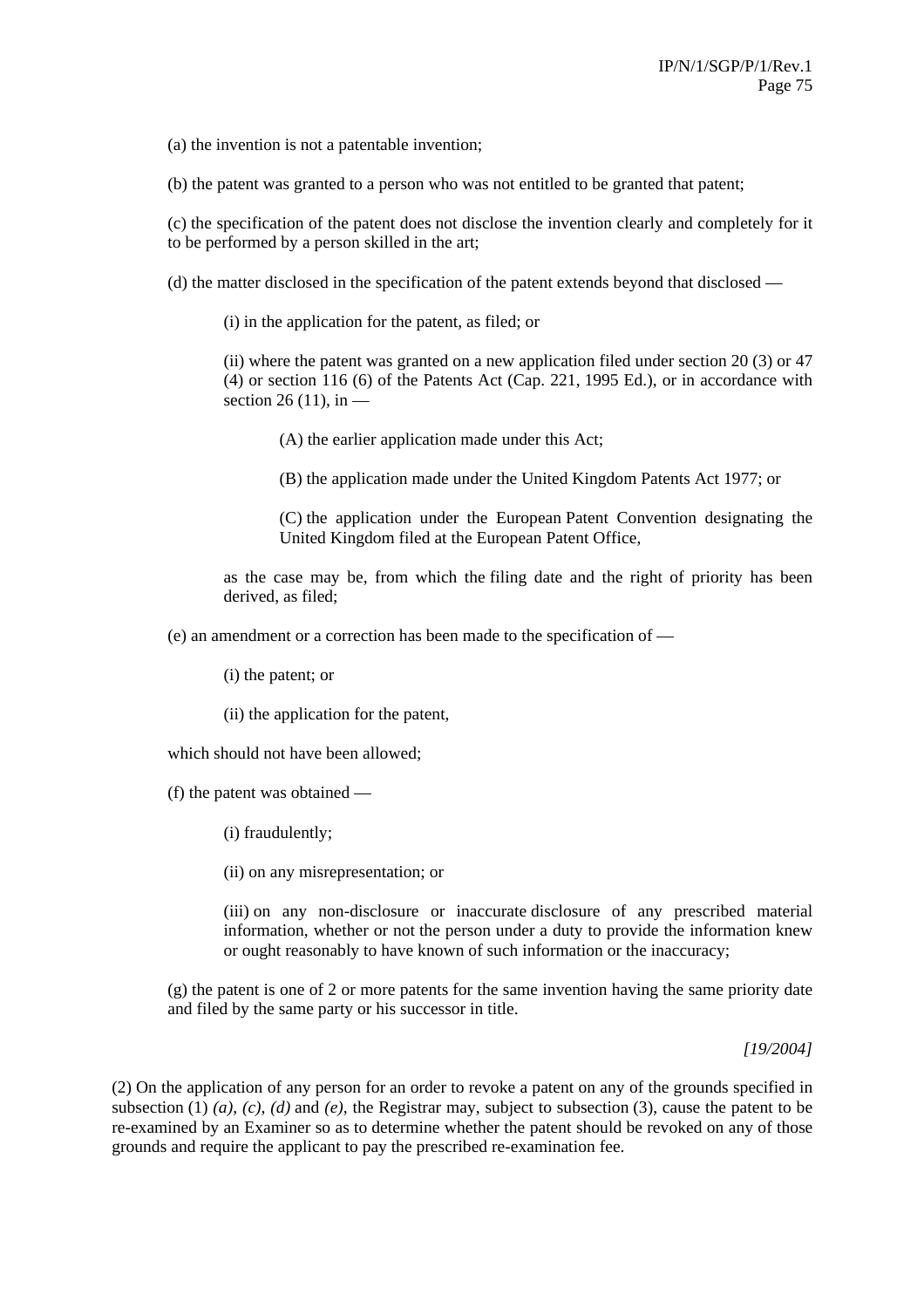(3) The Registrar shall not cause a patent to be re-examined under subsection (2) where, within the prescribed period, the applicant for the revocation of the patent fails to give such security for the costs or expenses of the proceedings as the Registrar may specify; in which case, the application for revocation shall be treated as having been abandoned.

(4) An application for the revocation of a patent on the ground mentioned in subsection  $(1)$   $(b)$  —

(a) may only be made by a person found by the court in an action for a declaration or found by the court or the Registrar on a reference under section 47, to be entitled to be granted that patent or to be granted a patent for part of the matter comprised in the specification of the patent sought to be revoked; and

(b) may not be made if that action was commenced or that reference was made after the end of the period of 2 years beginning with the date of the grant of the patent sought to be revoked, unless it is shown that any person registered as a proprietor of the patent knew at the time of the grant or of the transfer of the patent to him that he was not entitled to the patent.

(5) An order under this section may be —

(a) an order for the unconditional revocation of the patent; or

(b) where one of the grounds mentioned in subsection (1) has been established, but only so as to invalidate the patent to a limited extent, an order that the patent should be revoked unless within a specified time the specification is amended under section 83 to the satisfaction of the Registrar.

(6) A decision of the Registrar or on appeal from the Registrar shall not stop any party to any civil proceedings in which infringement of a patent is in issue from alleging invalidity of the patent on any of the grounds referred to in subsection  $(1)$ , whether or not any of the issues involved were decided in the decision.

(7) An order under this section revoking a patent shall have effect from the date of the grant of the patent.

(8) Where an applicant for the revocation of a patent discontinues or withdraws his application, he shall pay such costs or expenses of the proceedings as the Registrar may determine.

(9) An application for an order to revoke a patent shall be —

(a) made in the prescribed form and filed at the Registry in the prescribed manner; and

(b) accompanied by the prescribed fee.

(10) Section 92 shall not apply in relation to the decision of the Registrar to cause a patent to be reexamined under this section.

*[UK Patents 1977, s. 72]* 

#### **Registrar's power to revoke patents**

**81.**—If it appears to the Registrar that an invention for which a patent has been granted formed part of the state of the art by virtue only of section 14 (3), he may on his own initiative by order revoke the patent, but shall not do so without giving the proprietor of the patent an opportunity of making any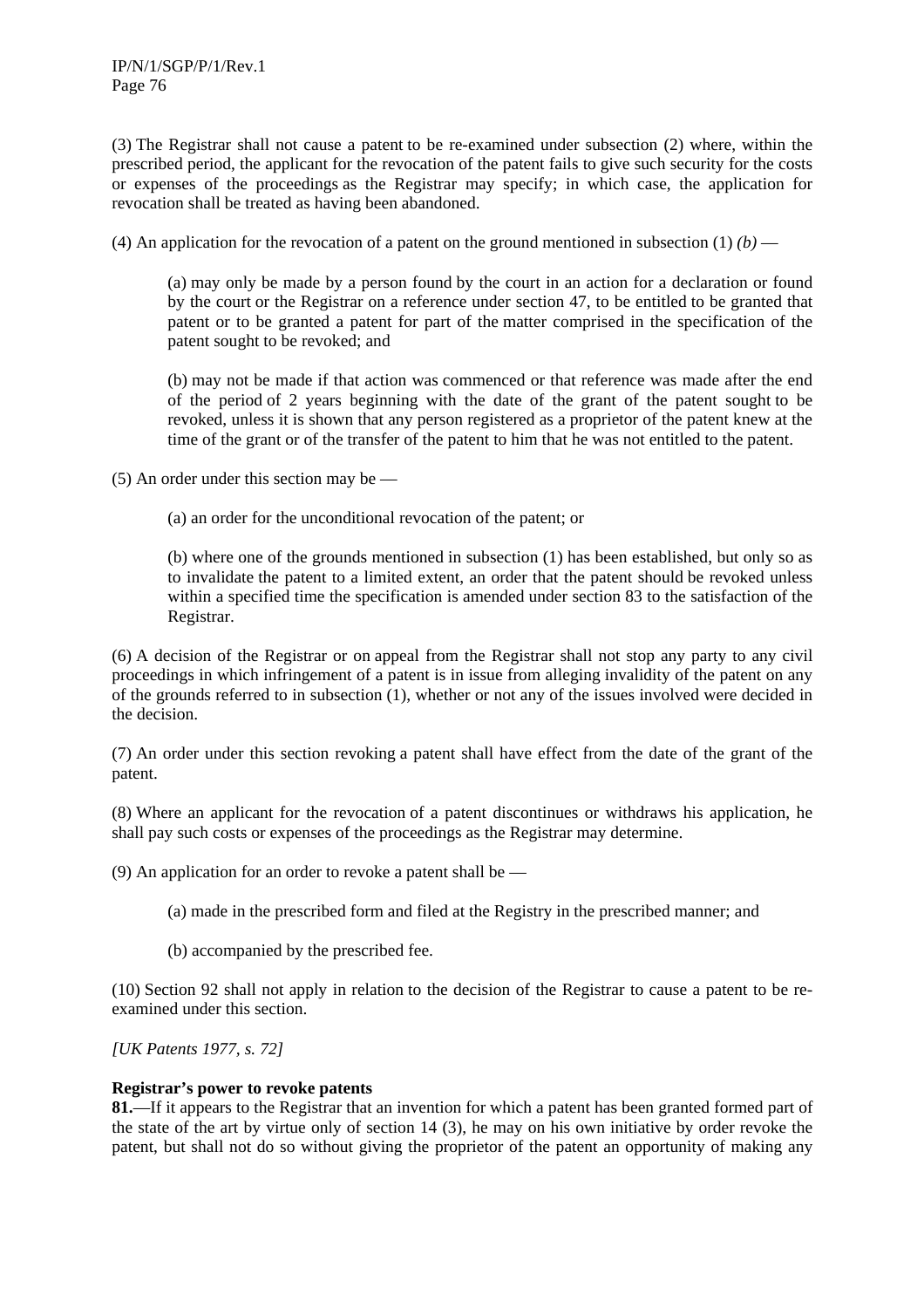observation and of amending the specification of the patent so as to exclude any matter which formed part of the state of the art as aforesaid without contravening section 84.

*[UK Patents 1977, s. 73]* 

#### **Proceedings in which validity of patent may be put in issue**

**82.**—(1) Subject to this section, the validity of a patent may be put in issue —

(a) by way of defence, in proceedings for infringement of the patent under section 67 or proceedings under section 76 for infringement of rights conferred by the publication of an application;

- (b) in proceedings under section 77;
- (c) in proceedings in which a declaration in relation to the patent is sought under section 78;
- (d) in proceedings before the Registrar under section 80 for the revocation of the patent; or
- (e) in proceedings under section 56 or 58.

(2) The validity of a patent may not be put in issue in any other proceedings and, in particular, no proceedings may be instituted (whether under this Act or otherwise) seeking only a declaration as to the validity or invalidity of a patent.

(3) The only grounds on which the validity of a patent may be put in issue (whether in proceedings for revocation under section 80 or otherwise) are the grounds on which the patent may be revoked under that section.

(4) No determination shall be made in any proceedings mentioned in subsection (1) on the validity of a patent which any person puts in issue on the ground mentioned in section 80  $(1)$  *(b)* unless —

(a) it has been determined in entitlement proceedings commenced by that person or in the proceedings in which the validity of the patent is in issue that the patent should have been granted to him and not some other person; and

(b) except where it has been so determined in entitlement proceedings, the proceedings in which the validity of the patent is in issue are commenced before the end of the period of 2 years beginning with the date of the grant of the patent or it is shown that any person registered as a proprietor of the patent knew at the time of the grant or of the transfer of the patent to him that he was not entitled to the patent.

(5) Where the validity of a patent is put in issue by way of defence or counterclaim, the court or the Registrar shall, if it or he thinks it just to do so, give the defendant an opportunity to comply with the condition in subsection (4) *(a)*.

(6) In subsection (4), "entitlement proceedings", in relation to a patent, means a reference under section 47 (1) on the ground that the patent was granted to a person not entitled to it or proceedings for a declaration that it was so granted.

(7) Where proceedings with respect to a patent are pending in the court under any provision of this Act mentioned in subsection (1), no proceedings may be instituted without the leave of the court before the Registrar with respect to that patent under section 67 (3), 76, 78 or 80.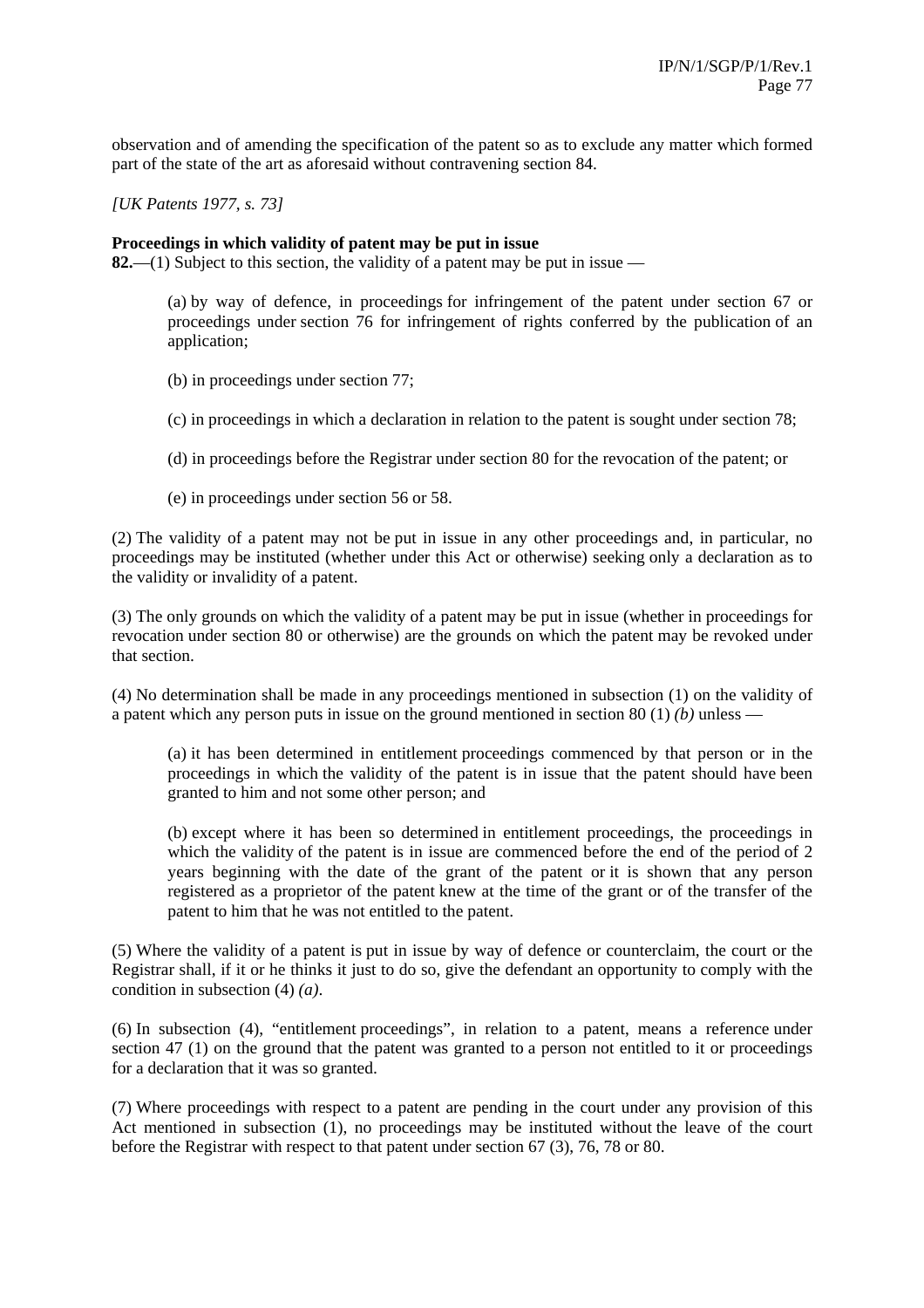IP/N/1/SGP/P/1/Rev.1 Page 78

(8) It is hereby declared that for the purposes of this Act the validity of a patent is not put in issue merely because the Registrar is considering its validity in order to decide whether to revoke it under section 81.

*[UK Patents 1977, s. 74]* 

## **PART XV**

## **AMENDMENTS OF PATENTS AND APPLICATIONS**

#### **Amendment of patent in infringement or revocation proceedings**

**83.**—(1) In any proceedings before the court or the Registrar in which the validity of a patent is put in issue, the court or, as the case may be, the Registrar may, subject to section 84, allow the proprietor of the patent to amend the specification of the patent in such manner, and subject to such terms as to the publication and advertisement of the proposed amendment and as to costs, expenses or otherwise, as the court or Registrar thinks fit.

(2) A person may give notice to the court or the Registrar of his opposition to an amendment proposed by the proprietor of the patent under this section, and if he does so the court or the Registrar shall notify the proprietor and consider the opposition in deciding whether the amendment or any amendment should be allowed.

(3) An amendment of a specification of a patent under this section shall have effect and be deemed always to have had effect from the grant of the patent.

(4) Where an application for an order under this section is made to the court, the applicant shall notify the Registrar, who shall be entitled to appear and be heard and shall appear if so directed by the court.

*[UK Patents 1977, s. 75]* 

#### **Amendments of applications and patents not to include added matter**

**84.**—(1) An application for a patent which —

(a) is made in respect of matter disclosed in an earlier application, or in the specification of a patent which has been granted; and

(b) discloses additional matter, that is, matter extending beyond that disclosed in the earlier application made under this Act or in the application made under the United Kingdom Patents Act 1977 or the application under the European Patent Convention designating the United Kingdom filed at the European Patent Office from which the filing date and right of priority is sought to be derived, as filed, or the application for the patent, as filed,

may be filed under section 20 (3) or 47 (4) or section 116 (6) of the Patents Act (Cap. 221, 1995 Ed.), or as mentioned in section 26 (11), but shall not be allowed to proceed unless it is amended so as to exclude the additional matter.

(1A) Where, in relation to an application for a patent —

(a) the documents filed at the Registry to initiate the application contain —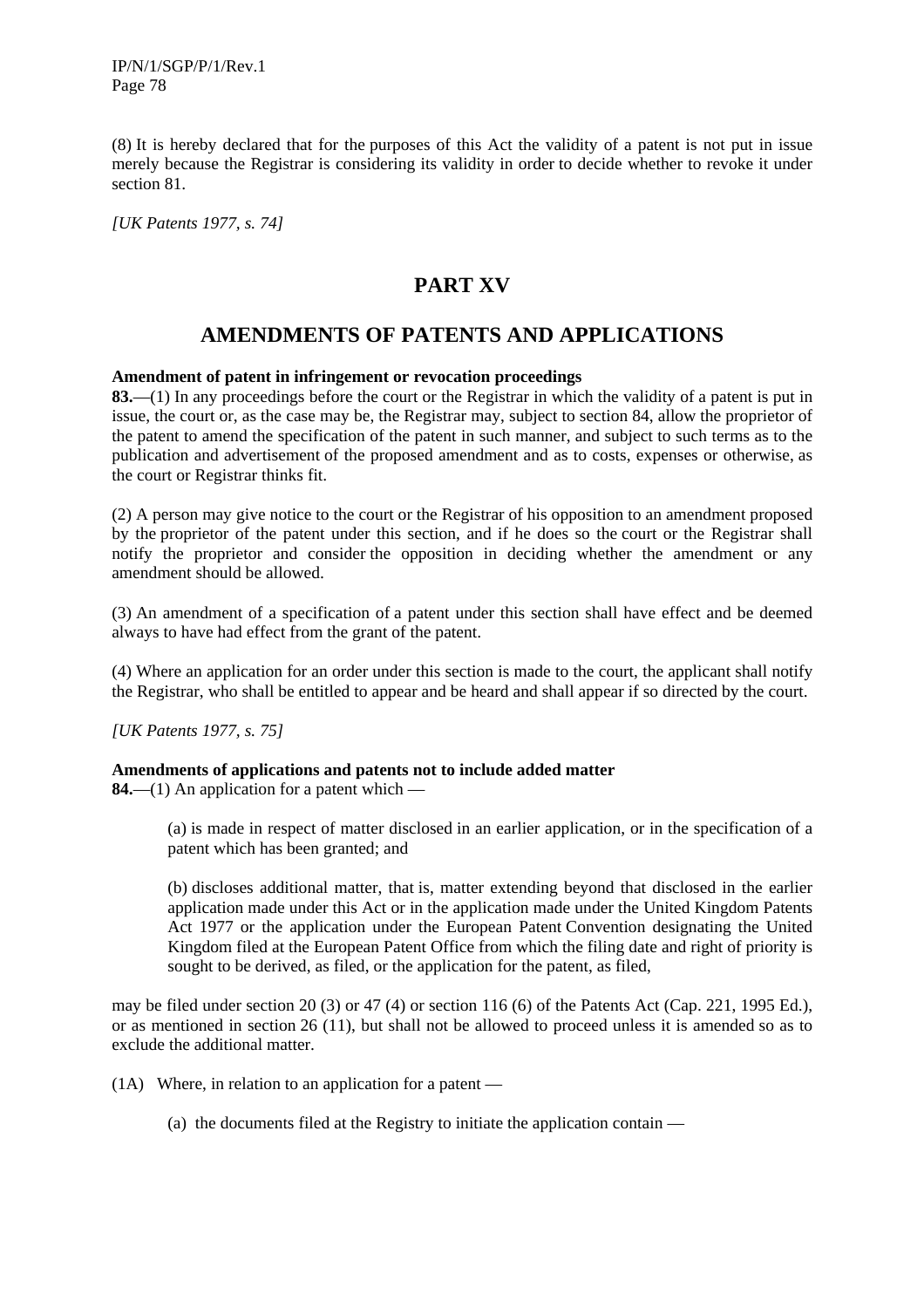(i) a reference to an earlier relevant application specified in a declaration under section 17 (2) made in or in connection with the application; and

(ii) a statement referred to in section 26 (1)  $(c)$  (ii)  $(C)$ ; and

(b) the description filed under section 26 (7) *(b)* discloses additional matter, that is, matter extending beyond that disclosed in the earlier relevant application,

the application shall not be allowed to proceed unless it is amended to exclude the additional matter.

(2) No amendment of an application for a patent shall be allowed under section 31 if it results in the application disclosing any matter extending beyond that disclosed in the application as filed.

(3) No amendment of the specification of a patent shall be allowed under section 38 (1), 81 or 83 if  $it -$ 

(a) results in the specification disclosing any additional matter; or

(b) extends the protection conferred by the patent.

*[UK Patents 1977, s. 76]* 

(4) In subsection (1A), "relevant application" has the same meaning as in section 17 (5).

## **PART XVI**

## **INTERNATIONAL APPLICATIONS FOR PATENTS**

#### **Effect of filing international application for patent**

**85.**—(1) An international application for a patent (Singapore) for which a date of filing has been accorded under the Patent Co-operation Treaty shall, subject to sections 86 and 87, be treated for the purposes of this Act as an application for a patent under this Act.

(2) If the application, or the designation of Singapore in it, is withdrawn or (except as mentioned in subsection (3)) deemed to be withdrawn under the Patent Co-operation Treaty, it shall be treated as withdrawn under this Act.

(3) An application shall not be treated as withdrawn under this Act if it, or the designation of Singapore in it, is deemed to be withdrawn under the Patent Co-operation Treaty —

(a) because of an error or omission in an institution having functions under the Treaty; or

(b) because, owing to circumstances outside the applicant's control, a copy of the application was not received by the International Bureau before the end of the time limited for that purpose under the Treaty; or

(c) in such other circumstances as may be prescribed.

(4) If an international application for a patent which designates Singapore is refused a filing date under the Patent Co-operation Treaty and the Registrar determines that the refusal was caused by an error or omission in an institution having functions under that Treaty, he may direct that the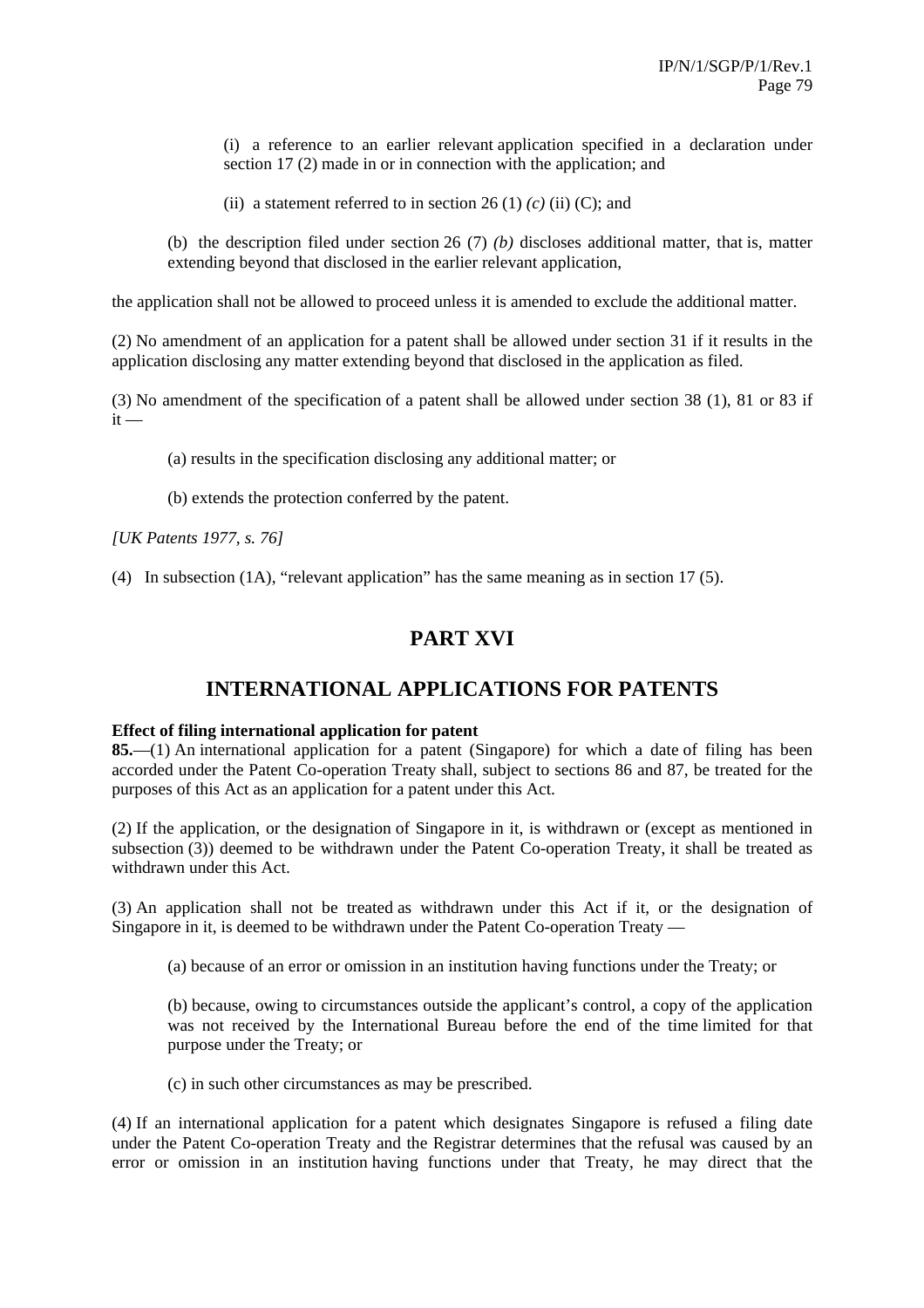IP/N/1/SGP/P/1/Rev.1 Page 80

application shall be treated as an application under this Act, having such date of filing as he may direct.

(5) The Registry shall act as a receiving Office under Article 2 of the Patent Co-operation Treaty in respect of international applications filed by citizens of Singapore or persons resident in Singapore.

(6) The prescribed transmittal fee, in addition to the fees prescribed by the Patent Co-operation Treaty, shall be paid to the Registry by any person filing an international application under that Treaty.

*[UK Patents 1977, s. 89]* 

#### **International and national phases of application**

**86.**—(1) The provisions of the Patent Co-operation Treaty relating to publication, search, examination and amendment, and not those of this Act, shall apply to an international application for a patent (Singapore) during the international phase of the application.

(2) The international phase of the application means the period from the filing of the application in accordance with the Patent Co-operation Treaty until the national phase of the application begins.

- (3) The national phase of the application begins
	- (a) when the prescribed period expires, provided —

(i) where the application has been published in accordance with the Patent Cooperation Treaty in a language other than English, and the application is not in English, an English translation of the application has been filed at the Registry; and

(ii) the prescribed fee has been paid,

by the applicant; or

(b) when the applicant expressly requests the Registrar to proceed earlier with the national phase of the application, pays the prescribed fee and complies with any of the following subparagraphs which is applicable:

(i) where, at the time of the request, the application has not been published in accordance with the Patent Co-operation Treaty, file at the Registry —

- (A) a copy of the application; and
- (B) if the copy is not in English, an English translation of the application;

(ii) where, at the time of the request, the application has been published in accordance with the Patent Co-operation Treaty in a language other than English, and the application is not in English, file at the Registry an English translation of the application.

#### (4) *Deleted by Act 2/2007, wef 01/04/2007.*

(5) If the prescribed period expires without the conditions mentioned in subsection (3) *(a)* being satisfied, the application shall be taken to be withdrawn.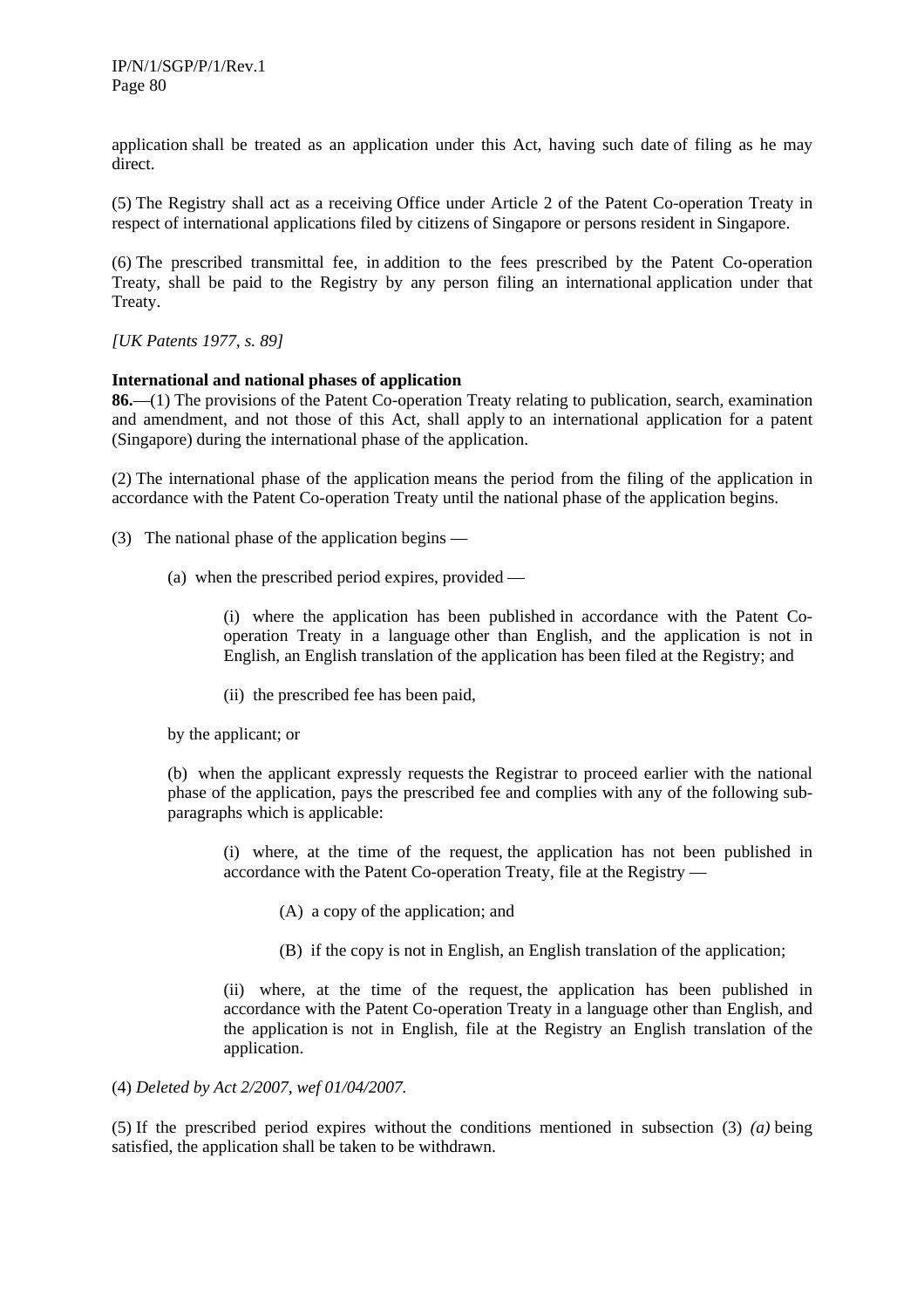(6) Where, during the international phase, the application is amended in accordance with the Patent Co-operation Treaty, the amendment shall be treated as made under this Act if, and shall be disregarded unless —

(a) when the prescribed period expires, where —

(i) the amendment is not in English; and

(ii) if any copy of the amendment has been communicated to the Registry in accordance with the Treaty, that copy is in a language other than English,

an English translation of the amendment has been filed at the Registry; or

(b) where the applicant expressly requests the Registrar to proceed earlier with the national phase of the application, there is then filed at the Registry —

(i) a copy of the amendment, if none has been communicated to the Registry in accordance with the Treaty; and

(ii) an English translation of the amendment, if  $-$ 

(A) the amendment is not in English; and

(B) where any copy of the amendment has been communicated to the Registry in accordance with the Treaty, that copy is in a language other than English.

(7) The Registrar shall on payment of the prescribed fee publish any translation filed at the Registry under subsection (3) or (6).

*[UK Patents 1977, s. 89A]* 

#### **Adaptation of provisions in relation to international application**

**87.**—(1) Where an international application for a patent (Singapore) is accorded a filing date under the Patent Co-operation Treaty —

(a) that date or, if the application is re-dated under the Treaty to a later date, that later date shall be treated as the date of filing the application under this Act;

(b) any declaration of priority made under the Treaty shall be treated as made under section 17 (2), and where in accordance with the Treaty any extra days are allowed, the period of 12 months referred to in section 17 (2A) *(a)* shall be treated as altered accordingly; and

(c) any statement of the name of the inventor under the Treaty shall be treated as a statement filed under section 24 (2).

(2) If the application, not having been published under this Act, is published in accordance with the Patent Co-operation Treaty, it shall be treated, for purposes other than those mentioned in subsection (3), as published under section 27 when the national phase of the application begins or, if later, when published in accordance with the Treaty.

(3) For the purposes of sections 56 and 76, the application, not having been published under this Act, shall be treated as published under section 27 —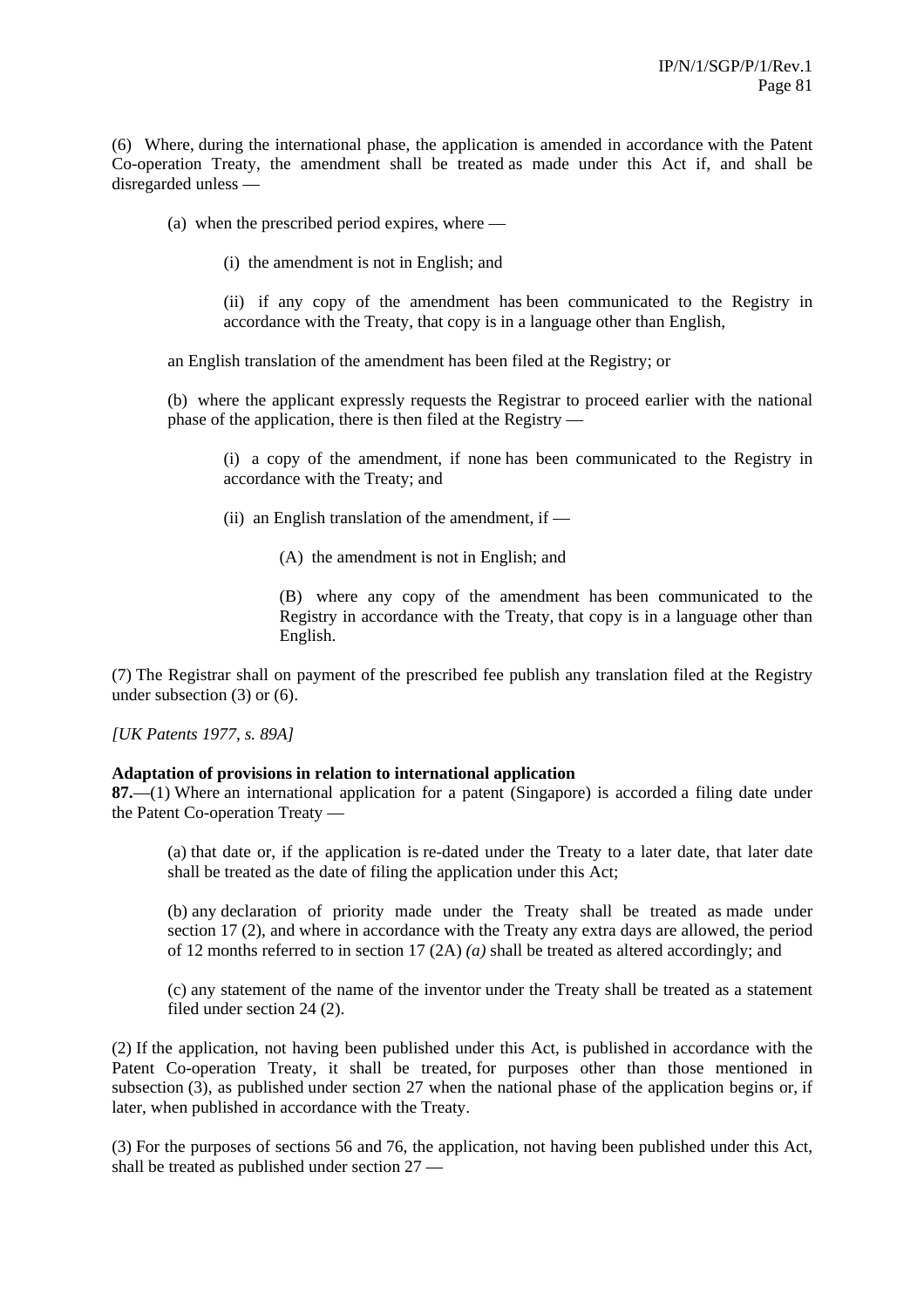(a) if it is published in accordance with the Patent Co-operation Treaty in English, on its being so published; and

(b) if it is so published in a language other than English —

(i) on the publication of an English translation of the application in accordance with section 86 (7); or

(ii) on the service by the applicant of an English translation of the specification of the application on the Government department concerned or, as the case may be, on the person committing the infringing act.

*[19/2004]* 

(4) The reference in subsection (3)  $(b)$  (ii) to the service of an English translation on a Government department or other person is to its being sent by post or delivered to that department or person.

(5) During the international phase of the application, section 20 does not apply (determination of questions of entitlement in relation to application under this Act); but after the end of the international phase section 20 shall apply.

*[UK Patents 1977, s. 89B]* 

#### **Evidence of Patent Co-operation Treaty and its instruments**

**88.**—(1) Judicial notice shall be taken of the Patent Co-operation Treaty and any Gazette, bulletin or journal published under the Treaty.

(2) Any such document mentioned in subsection (1) shall be admissible as evidence of any instrument or other act thereby communicated of any institution having functions under the Treaty.

(3) Evidence of any instrument issued under the Patent Co-operation Treaty by any institution or of any document in the custody of any institution or reproducing in legible form any information in such custody otherwise than in legible form, or any entry or extract from such a document, may be given in any legal proceedings by production of a copy certified as a true copy by an official of that institution.

(4) Any document purporting to be such a copy as is specified by subsection (3) shall be received in evidence without proof of the official position or handwriting of the person signing the certificate.

(5) Evidence of any instrument mentioned in subsection (3) may also be given in any legal proceedings —

(a) by production of a copy purporting to be printed by the Government Printers; or

(b) where the instrument is in the custody of a Government department, by production of a copy certified on behalf of the department to be a true copy by an officer of the department generally or specially authorised to do so.

(6) Any document purporting to be such a copy as is mentioned in subsection (5) *(b)* of an instrument in the custody of a Government department shall be received in evidence without proof of the official position or handwriting of the person signing the certificate, or of his authority to do so, or of the document being in the custody of the department.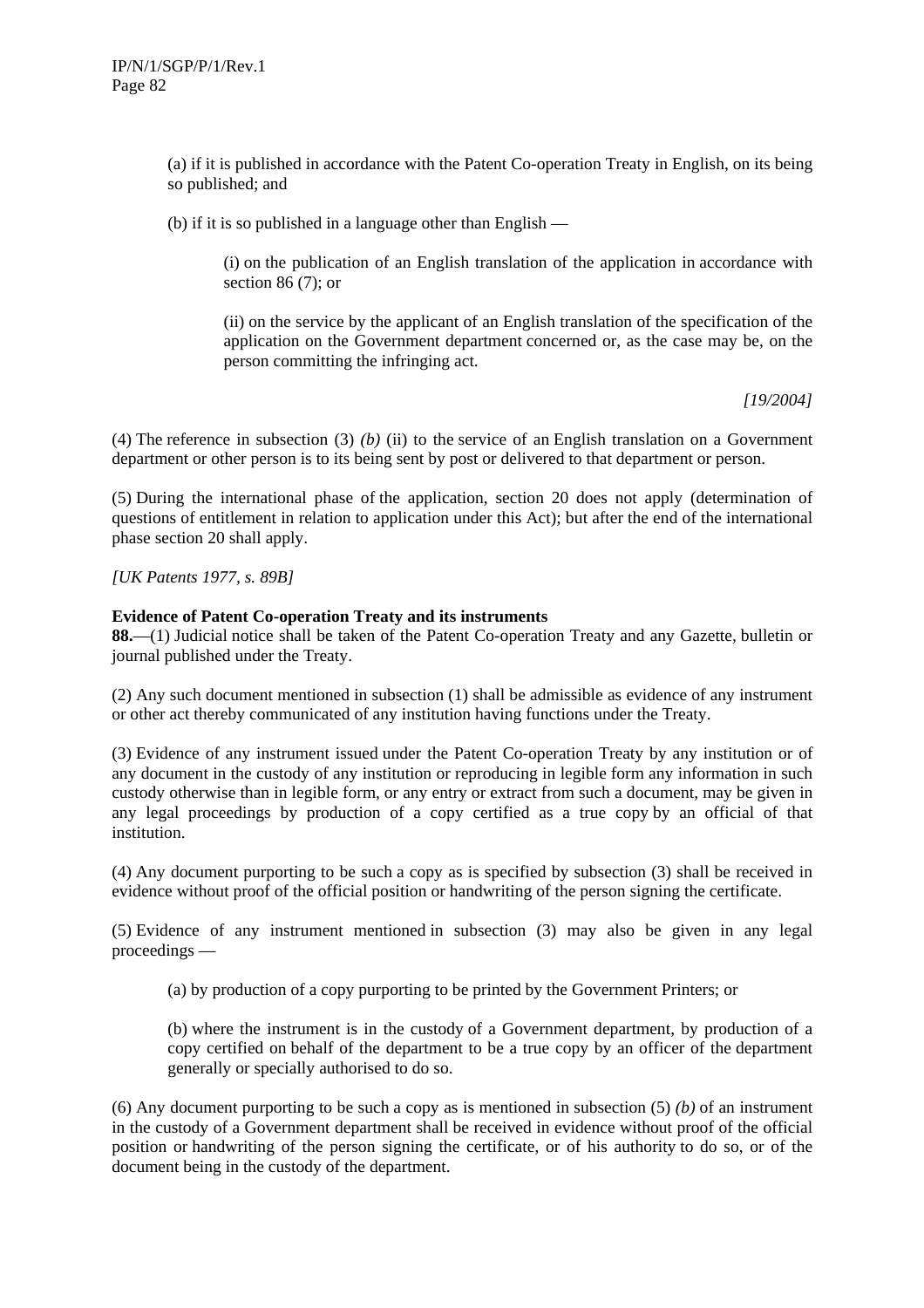(7) In this section, "legal proceedings" includes proceedings before the Registrar.

*[UK Patents 1977, s. 91]* 

## **PART XVII**

## **LEGAL PROCEEDINGS**

#### **Proceedings before court or Registrar**

**89.**—(1) Any proceedings before the court relating to patents and other matters under this Act shall be dealt with by a judge sitting alone or, if he thinks fit, with one or more scientific advisers selected by the judge from the panel appointed under subsection (2).

(2) Rules under this Act may make provision for the appointment of a panel of scientific advisers to assist the court and the Registrar in proceedings under this Act, for regulating the functions of such advisers and for remunerating such advisers.

#### **Appeals from Registrar**

**90.**—(1) An appeal shall lie to the court from any decision of the Registrar under this Act or the rules except any of the following decisions:

(a) a decision falling within section  $25(7)$ ;

(b) a decision under section 27 (3) to omit any matter from a specification;

(c) a decision to give directions under section 33 (1) or (2);

(d) a decision under the rules which is excepted by the rules from the right of appeal conferred by this section.

(2) For the purpose of hearing appeals under this section, the court may consist of one or more judges of the court in accordance with directions given by or on behalf of the Chief Justice.

(3) An appeal shall not lie to the Court of Appeal from a decision of the court on appeal from a decision of the Registrar under this Act or the rules —

(a) except where the decision of the Registrar was given under section 20, 38, 47, 67, 80, 81 or 83; or

(b) except where the ground of appeal is that the decision of the court is wrong in law,

but an appeal shall only lie to the Court of Appeal under this section if leave to appeal is given by the court or the Court of Appeal.

*[UK Patents 1977, s. 97]* 

#### **General powers of court**

**91.**—(1) The court may, for the purpose of determining any question in the exercise of its original or appellate jurisdiction under this Act, make any order or exercise any other power which the Registrar could have made or exercised for the purpose of determining that question.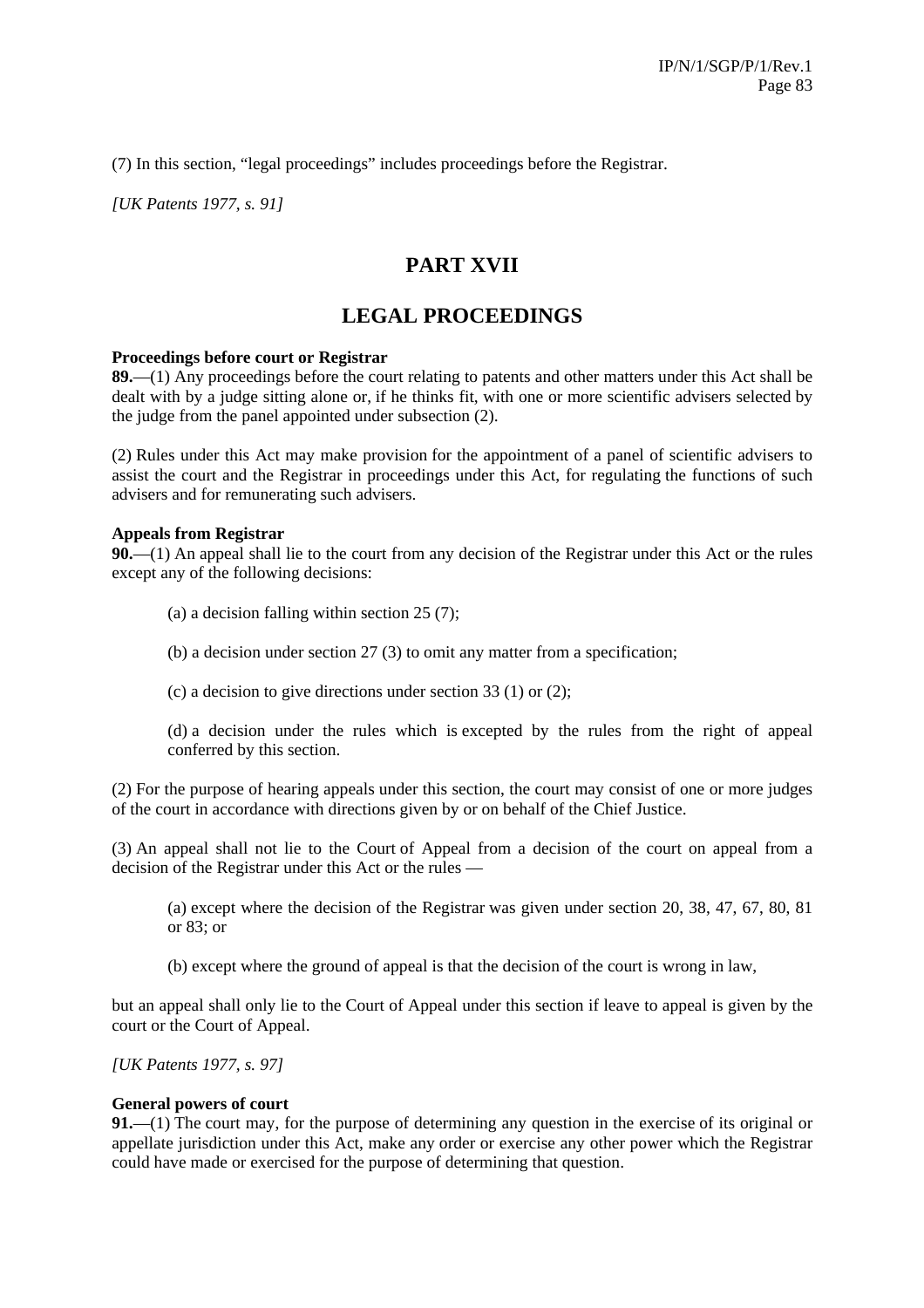(2) In all proceedings before the court under this Act, the costs of the Registrar shall be in the discretion of the court, but the Registrar shall not be ordered to pay the costs of any other of the parties.

*[UK Patents 1977, s. 99]* 

## **Exercise of Registrar's discretionary powers**

**92.**—Without prejudice to any rule of law, the Registrar shall give any party to a proceeding before him an opportunity of being heard before exercising adversely to that party any discretion vested in the Registrar by this Act or the rules.

*[UK Patents 1977, s. 101]* 

# **Right of audience in patent proceedings**

**93.**—(1) Any party to any proceedings before the Registrar under this Act or any treaty to which Singapore is a party may appear before the Registrar in person or be represented by an advocate and solicitor or a registered patent agent.

(2) The Government may be represented by a legal officer in any proceedings before the Registrar under this Act or any treaty to which Singapore is a party.

*[30/2001]* 

(3) Without prejudice to the right of counsel to appear before the court, an advocate and solicitor who is not in actual practice shall, notwithstanding anything in the Legal Profession Act (Cap. 161), have the right to appear and be heard on behalf of any party to an appeal under this Act from the Registrar to the court.

*[UK Patents 1977, s. 102]* 

## **Extension of privilege for communications with solicitors relating to patent proceedings**

**94.**—(1) It is hereby declared that the rule of law which confers privilege from disclosure in legal proceedings in respect of communications made with an advocate and solicitor or a person acting on his behalf, or in relation to information obtained or supplied for submission to an advocate and solicitor or a person acting on his behalf, for the purpose of any pending or contemplated proceedings before a court in Singapore extends to such communications so made for the purpose of any pending or contemplated proceedings before the Registrar under this Act.

(2) In this section, "legal proceedings" includes proceedings before the Registrar; and references to "legal proceedings" and "pending or contemplated proceedings" include references to applications for a patent and to international applications for a patent.

*[UK Patents 1977, s. 103]* 

## **Privilege for communications with patent agents**

**95.**—(1) A communication with respect to any matter relating to patents —

(a) between a person and a registered patent agent, a partnership entitled under Part XIX to describe itself as a firm of patent agents or a body corporate entitled under Part XIX to describe itself as a patent agent; or

*[30/2001]*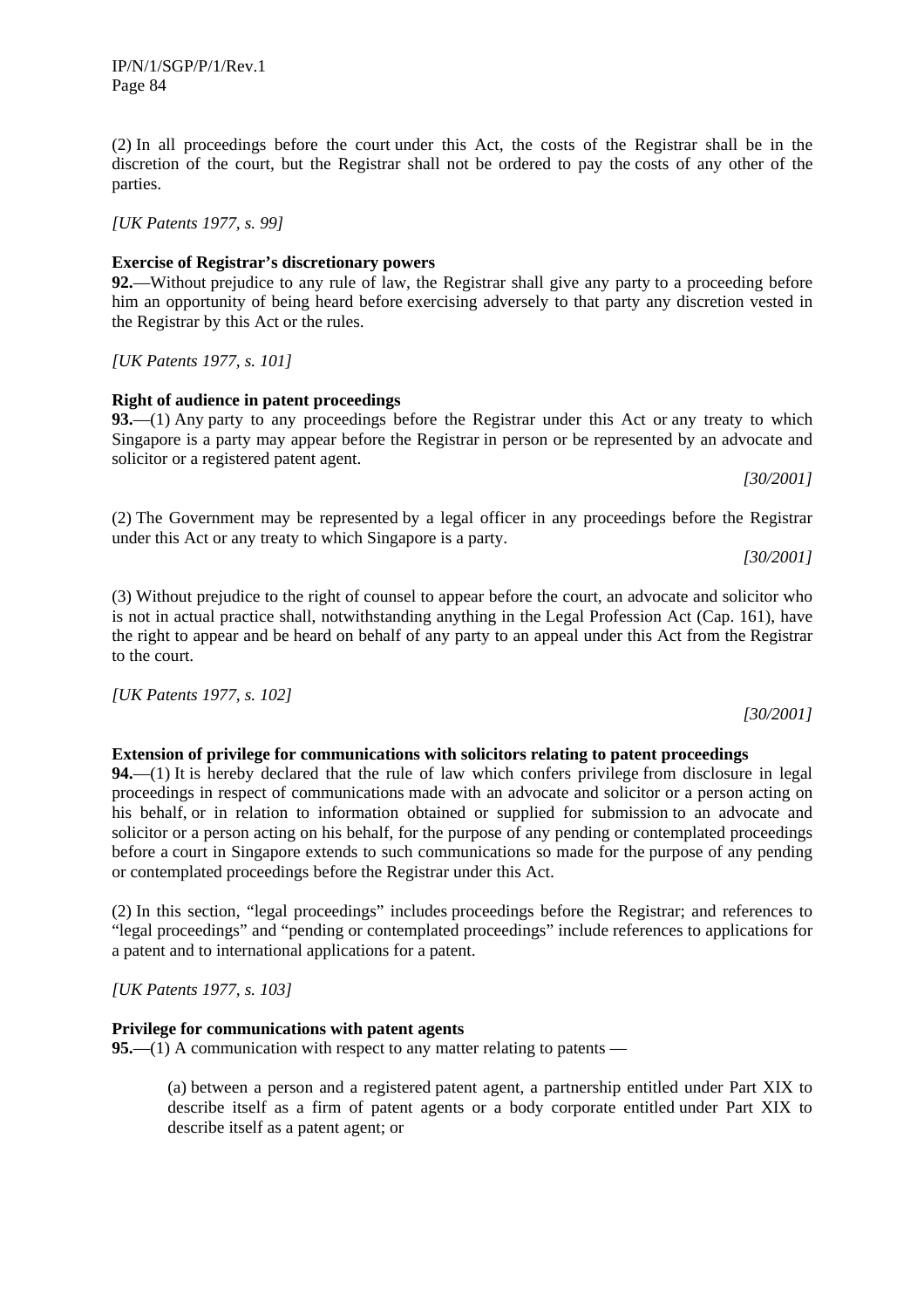(b) for the purpose of obtaining, or in response to a request for, information which a person is seeking for the purpose of instructing his patent agent,

is privileged from disclosure in legal proceedings in Singapore in the same way as a communication between a person and his solicitor or, as the case may be, a communication for the purpose of obtaining, or in response to a request for, information which a person seeks for the purpose of instructing his solicitor.

(2) In this section, "legal proceedings" includes proceedings before the Registrar.

*[UK Patents 1977, s. 280]* 

#### **Costs and expenses in proceedings before Registrar**

**96.**—(1) The Registrar may, in proceedings before him under this Act, by order award to any party such costs as he may consider reasonable and direct how and by what parties they are to be paid.

(2) Any costs awarded under this section shall, if a District Court or a Magistrate's Court so orders, be recoverable by execution issued from that Court or otherwise as if they were payable under an order of that Court.

(3) If any person by whom —

- (a) a reference is made to the Registrar under section 20 or 47;
- (b) an application is made to the Registrar for the revocation of a patent; or
- (c) notice of opposition is given to the Registrar under section  $38$  (4), 40 (2), 54 (7) or 107  $(2)$ ,

neither resides nor carries on business in Singapore, the Registrar may require him to give security for the costs or expenses of the proceedings and in default of such security being given may treat the reference, application or notice as abandoned.

*[UK Patents 1977, s. 107]* 

*[40/95]* 

#### **Licences granted by order of Registrar**

**97.**—Any order by the Registrar for the grant of a licence under this Act shall, without prejudice to any other method of enforcement, have effect as if it were a deed, executed by the proprietor of the patent and all other necessary parties, granting a licence in accordance with the order.

*[UK Patents 1977, s. 108]* 

## **PART XVIII**

## **OFFENCES**

#### **Falsification of register, etc.**

**98.**—If a person makes or causes to be made a false entry in any register kept under this Act, or a writing falsely purporting to be a copy or reproduction of an entry in any such register, or produces or tenders or causes to be produced or tendered in evidence any such writing, knowing the entry or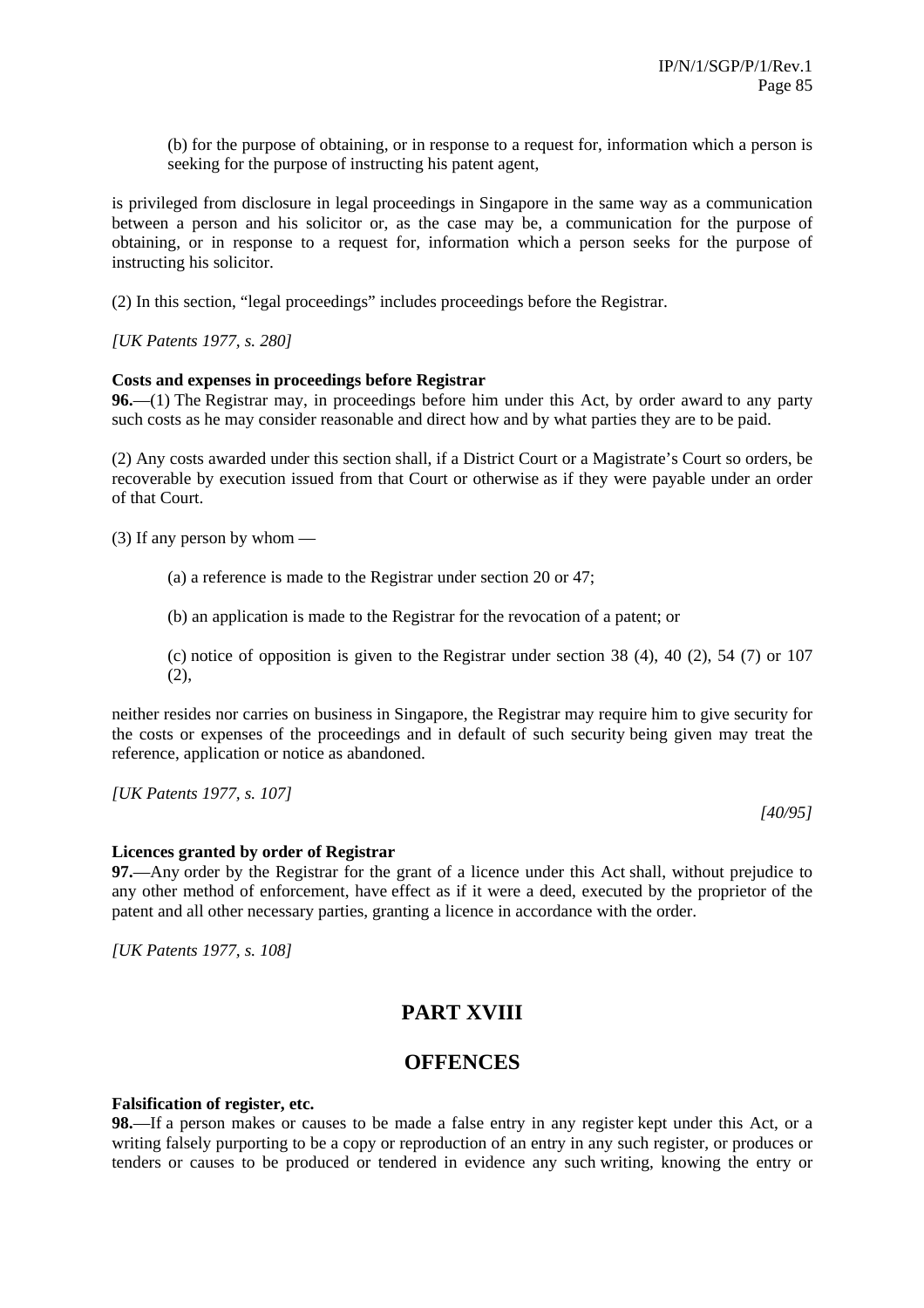IP/N/1/SGP/P/1/Rev.1 Page 86

writing to be false, he shall be guilty of an offence and shall be liable on conviction to a fine not exceeding \$5,000 or to imprisonment for a term not exceeding 12 months or to both.

*[UK Patents 1977, s. 109]* 

#### **Unauthorised claim of patent rights**

**99.**—(1) If a person falsely represents that anything disposed of by him for value is a patented product, he shall, subject to this section, be guilty of an offence and shall be liable on conviction to a fine not exceeding \$10,000 or to imprisonment for a term not exceeding 12 months or to both.

(2) For the purposes of subsection (1), a person who for value disposes of an article having stamped, engraved or impressed on it or otherwise applied to it the word "patent" or "patented" or anything expressing or implying that the article is a patented product, shall be taken to represent that the article is a patented product.

(3) Subsection (1) shall not apply where the representation is made in respect of a product after the patent for that product or, as the case may be, the process in question has expired or been revoked and before the end of a period which is reasonably sufficient to enable the accused to take steps to ensure that the representation is not made or does not continue to be made.

(4) In proceedings for an offence under this section, it shall be a defence for the accused to prove that he used due diligence to prevent the commission of the offence.

*[UK Patents 1977, s. 110]* 

#### **Unauthorised claim that patent has been applied for**

**100.**—(1) If a person represents that a patent has been applied for in respect of any article disposed of for value by him and —

- (a) no such application has been made; or
- (b) any such application has been refused, withdrawn or treated as having been abandoned,

he shall, subject to this section, be guilty of an offence and shall be liable on conviction to a fine not exceeding \$10,000 or to imprisonment for a term not exceeding 12 months or to both.

(2) Subsection (1) *(b)* shall not apply where the representation is made or continues to be made before the expiry of a period which commences with the refusal, withdrawal or abandonment and which is reasonably sufficient to enable the accused to take steps to ensure that the representation is not made or does not continue to be made.

(3) For the purpose of subsection (1), a person who for value disposes of an article having stamped, engraved or impressed on it or otherwise applied to it the words "patent applied for" or "patent pending", or anything expressing or implying that a patent has been applied for in respect of the article, shall be taken to represent that a patent has been applied for in respect of it.

(4) In any proceedings for an offence under this section, it shall be a defence for the accused to prove that he used due diligence to prevent the commission of the offence.

*[UK Patents 1977, s. 111]*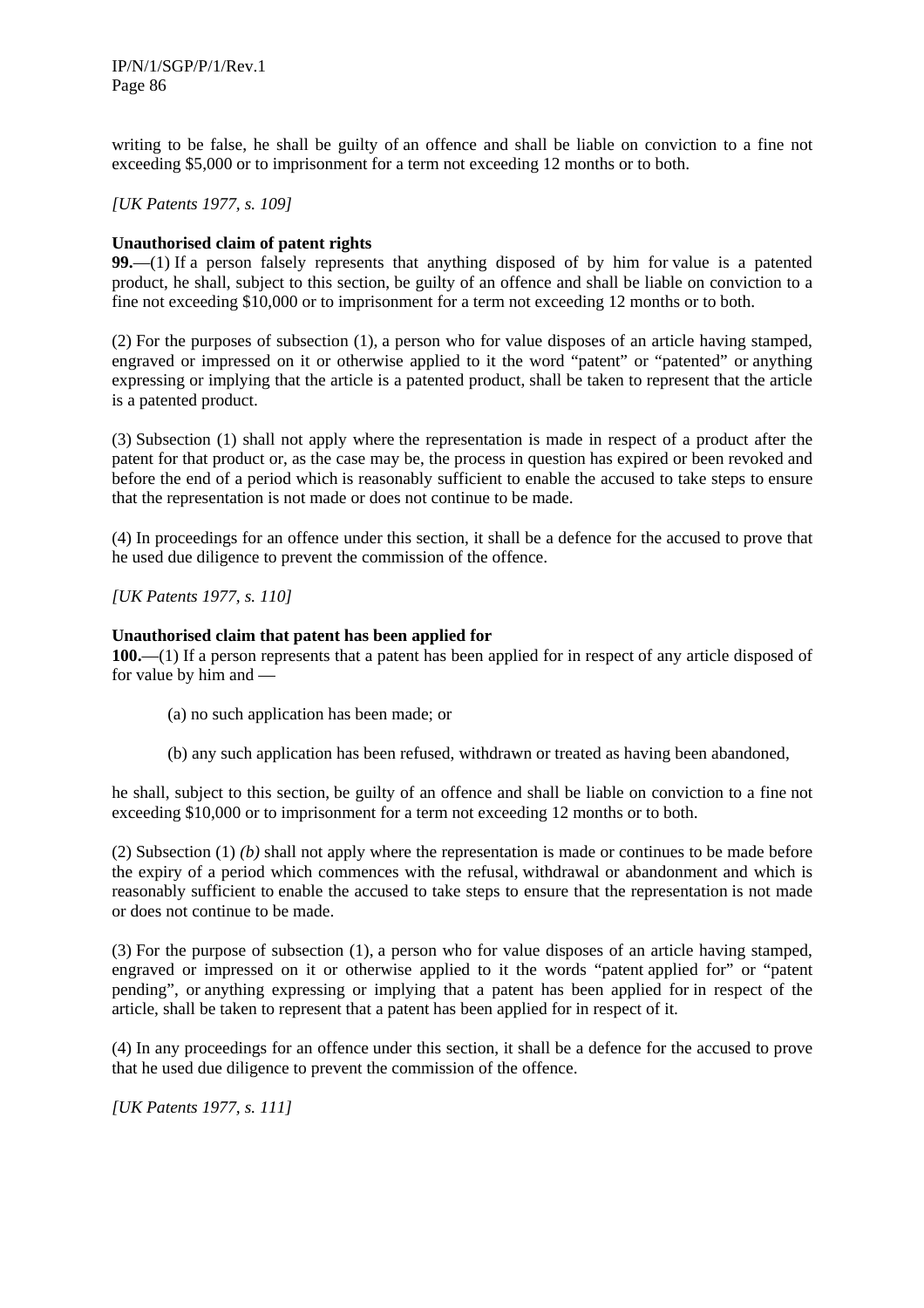#### **Misuse of title "Registry of Patents"**

**101.**—If any person uses on his place of business, or on any document issued by him, or otherwise, the words "Registry of Patents" or any other words suggesting that his place of business is, or is officially connected with, the Registry of Patents, he shall be guilty of an offence and shall be liable on conviction to a fine not exceeding \$5,000 or to imprisonment for a term not exceeding 12 months or to both.

#### *[UK Patents 1977, s. 112]*

#### **Offences by corporations and partnerships**

**102.**—(1) Where an offence under this Act which has been committed by a body corporate is proved to have been committed with the consent or connivance of, or to be attributable to any neglect on the part of, a director, manager, secretary or any similar officer of the body corporate, or any person who was purporting to act in any such capacity, he, as well as the body corporate, shall be guilty of that offence and shall be liable to be proceeded against and punished accordingly.

(2) Where the affairs of a body corporate are managed by its members, subsection (1) shall apply in relation to the acts and defaults of a member in connection with his functions of management as if he were a director of the body corporate.

(3) Proceedings for an offence under this Act alleged to have been committed by a partnership shall be brought in the name of the partnership and not in that of the partners; but without prejudice to any liability of the partners under subsection (5).

(4) A fine imposed on a partnership on its conviction in such proceedings shall be paid out of the partnership assets.

(5) Where a partnership is guilty of an offence under this Act, every partner, other than a partner who is proved to have been ignorant of or to have attempted to prevent the commission of the offence, is also guilty of the offence and liable to be proceeded against and punished accordingly.

#### *[UK Patents 1977, ss. 113 and 285]*

#### **Composition of offences**

**103.**—(1) The Registrar or any person authorised by him in writing may, in his discretion, compound any offence under this Act which is prescribed as a compoundable offence by collecting from a person reasonably suspected of having committed the offence a sum of money not exceeding \$2,000.

*[3/2001]* 

(2) The Office may, with the approval of the Minister, make regulations to prescribe the offences which may be compounded.

$$
[3/2001]
$$

(3) On payment of such sum of money, no further proceedings shall be taken against such person in respect of the offence.

*[3/2001]* 

(4) All sums collected under this section shall be paid into the funds of the Office.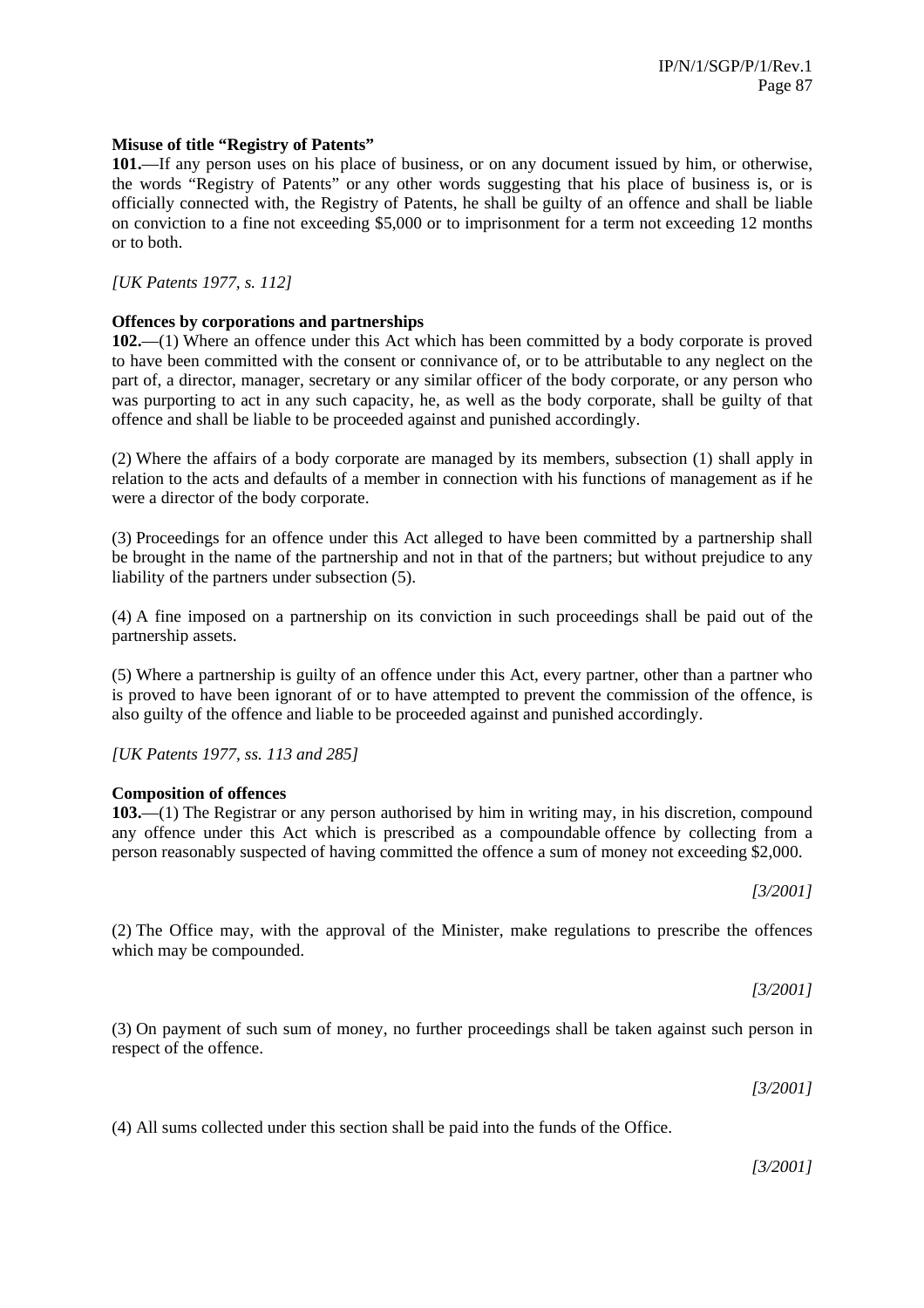# **PART XIX**

## **PATENT AGENTS**

#### **Registration of patent agents**

**104.**—(1) The Minister may make rules for the registration of individuals as patent agents.

*[30/2001]* 

(2) Without prejudice to the generality of subsection (1), the rules may provide —

(a) for the keeping, by such person as the Minister may determine, of a register of patent agents;

(b) for the form and manner of application for registration as a patent agent, the qualifications and other requirements for registration, the fees payable for registration, and the conditions of registration;

(c) for the issue of practising certificates to registered patent agents;

(d) for the correction of errors and updating of entries in the register of patent agents; and

(e) for transitional matters in relation to the registration of individuals as patent agents, and exclude or vary the operation of this Act in relation to such transitional matters.

*[30/2001]* 

(3) The rules may make provision to regulate the professional conduct of registered patent agents and their practice and, for that purpose, may make provision for and in relation to all or any of the following:

(a) making complaints against registered patent agents and hearing and deciding upon such complaints;

(b) imposing penalties on registered patent agents, including issuing a reprimand, and suspending or cancelling registration;

(c) summoning witnesses;

(d) receiving evidence from persons on oath or affirmation;

(e) administering oaths or affirmations to persons giving evidence;

(f) requiring persons to produce documents or articles;

(g) restoring any registration that has been cancelled and lifting the suspension imposed on any registration.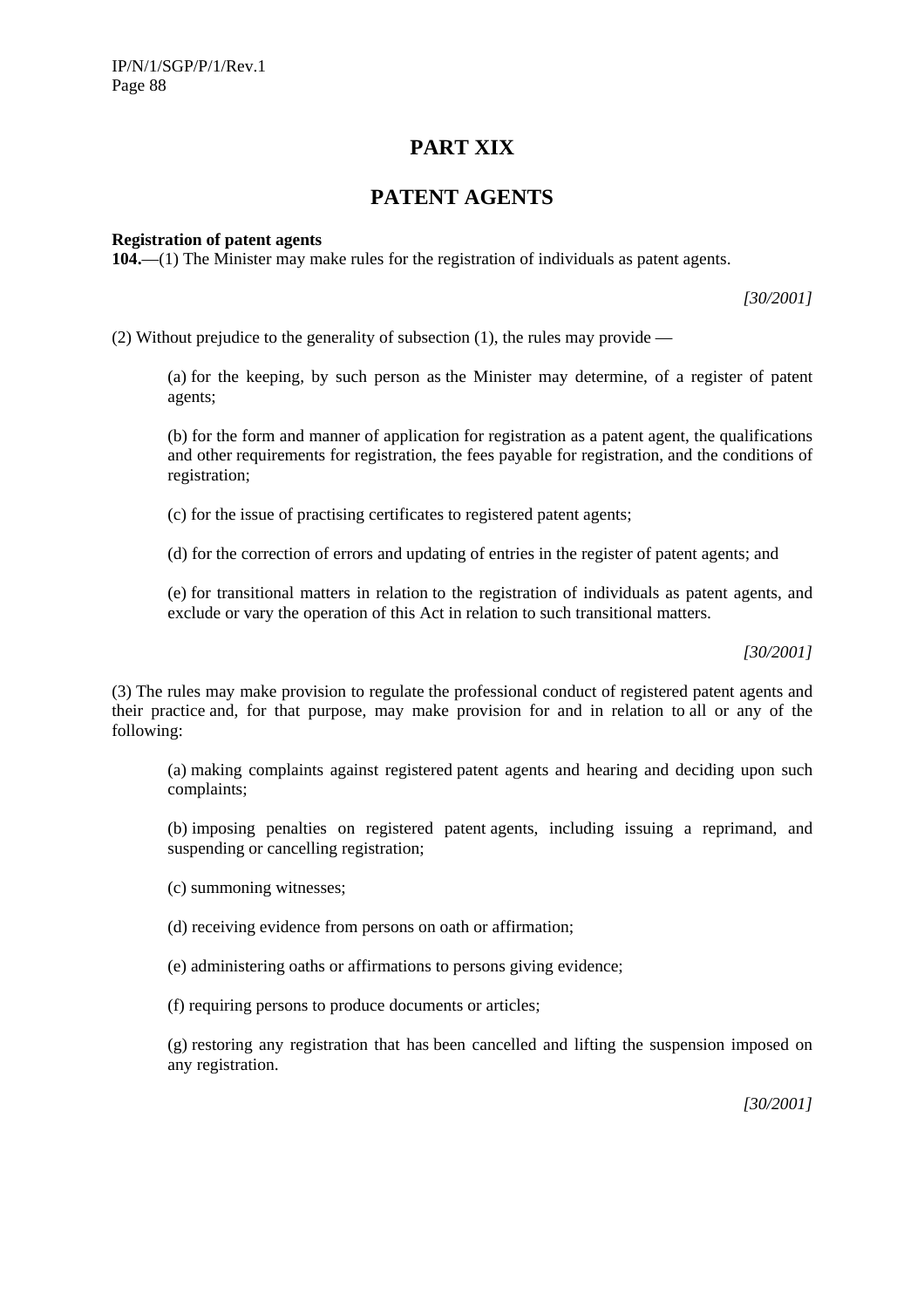(4) The rules may provide that a contravention of the rules shall be an offence and may provide penalties not exceeding a fine of \$5,000 or imprisonment for a term not exceeding 12 months or to both.

*[UK Patents 1977, s. 275]* 

**Persons entitled to act as patent agents, etc.** 

#### **105.**—(1) An individual shall not carry on a business, practise or act as a patent agent unless he is a registered patent agent, or an advocate and solicitor, who has in force a practising certificate.

#### (2) A partnership shall not carry on a business, practise or act as patent agents unless at least one partner is a registered patent agent, or an advocate and solicitor, who has in force a practising certificate. *[30/2001]*

(3) A body corporate shall not carry on a business, practise or act as a patent agent unless at least one director is a registered patent agent, or an advocate and solicitor, who has in force a practising certificate.

*[30/2001]* 

(4) For the purposes of this section, a person is taken to carry on a business, practise or act as a patent agent if, and only if, the person does, or undertakes to do, on behalf of someone else, any of the following in Singapore for gain:

(a) applying for or obtaining patents in Singapore or anywhere else;

(b) preparing specifications or other documents for the purposes of this Act or the patent law of another country; or

(c) giving advice (other than advice of a scientific or technical nature) about the validity, or infringement, of patents.

*[30/2001]* 

(5) An individual shall not —

(a) carry on a business under any name or other description which contains the words "patent agent"; or

(b) in the course of a business otherwise describe himself, hold himself out or permit himself to be described or held out as a "patent agent",

unless he is a registered patent agent who has in force a practising certificate.

*[30/2001]* 

(6) A partnership shall not —

(a) carry on a business under any name or other description which contains the words "patent agent"; or

*[30/2001]*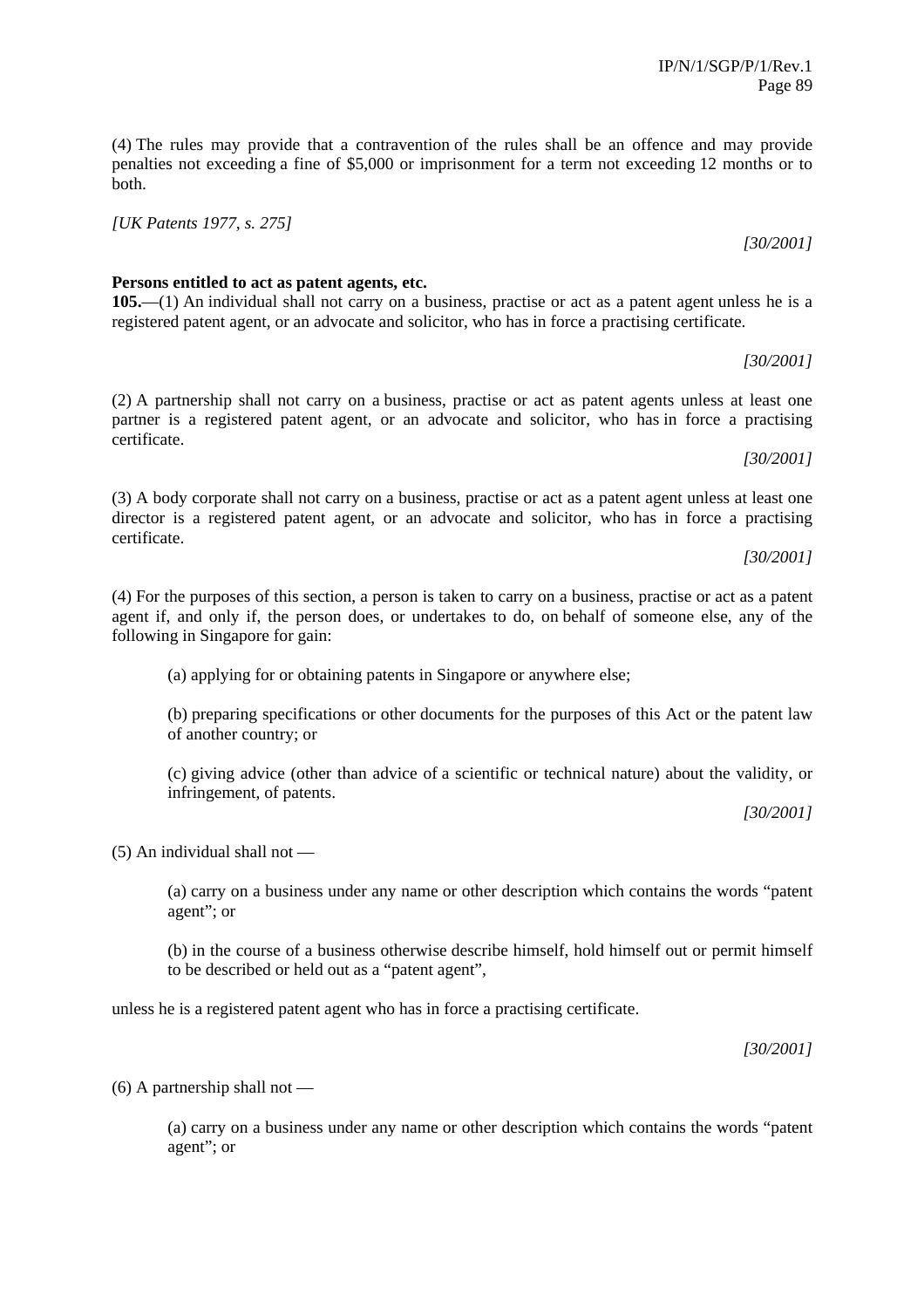(b) in the course of a business otherwise describe itself, hold itself out or permit itself to be described or held out as a firm of "patent agents",

unless at least one partner is a registered patent agent who has in force a practising certificate.

*[30/2001]* 

(7) A body corporate shall not —

(a) carry on a business under any name or other description which contains the words "patent agent"; or

(b) in the course of a business otherwise describe itself, hold itself out or permit itself to be described or held out as a "patent agent",

unless at least one director is a registered patent agent who has in force a practising certificate.

*[30/2001]* 

(8) Any person who contravenes this section shall be guilty of an offence and shall be liable on conviction to a fine not exceeding \$5,000 or to imprisonment for a term not exceeding 12 months or to both.

*[30/2001]* 

(9) Where subsection (5), (6) or (7) would be contravened by the use of the words "patent agent" in reference to an individual, partnership or body corporate, it is equally contravened by the use of the expression "patent attorney" in reference to that person, or his business or place of business, or any other expression in reference thereto which is likely to be understood as indicating that he is entitled to be described as a "patent agent".

*[30/2001]* 

(10) Where an individual's employer does not carry on a business, practise or act as a patent agent, the individual does not contravene subsection (1) in respect of anything done, or undertaken to be done, by the individual for his employer in his capacity as employee of his employer.

 $(10A)$  Where —

(a) an individual's employer is a member of a related company group;

(b) the individual's employer does not carry on a business, practise or act as a patent agent; and

(c) any other member of the related company group does not carry on a business, practise or act as a patent agent,

the individual does not contravene subsection (1) in respect of anything done, or undertaken to be done, by the individual for that other member of the related company group in his capacity as employee of his employer.

(11) A legal officer does not commit an offence against subsection (1) in respect of anything done, or undertaken to be done, by him on behalf of the Government.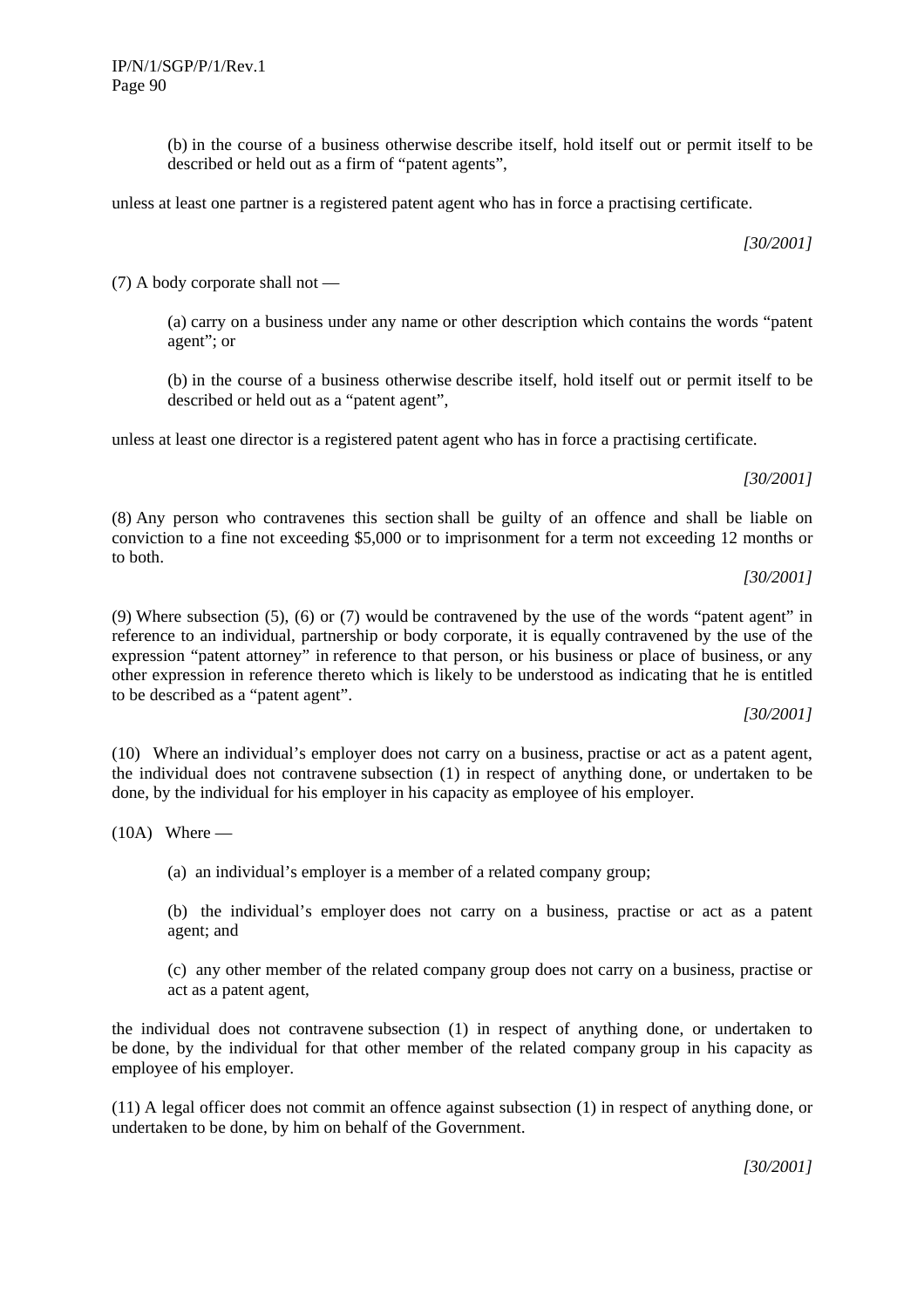(12) A body corporate that is a member of a related company group does not contravene subsection (3) in respect of anything done, or undertaken to be done, by the body corporate for another member of the group.

*[30/2001]* 

(13) This section shall not be construed as prohibiting an advocate and solicitor from taking part in proceedings relating to patents and applications for patents and, in particular, shall not derogate from section 93 as it applies to advocates and solicitors.

*[30/2001]* 

(14) No offence is committed under section 33 of the Legal Profession Act (Cap. 161) by any person by reason only of the preparation by him of a document (other than a deed) for use in proceedings before the Registrar in relation to any patent or application for a patent.

*[30/2001]* 

 $(15)$  In this section —

"director" , in relation to a body corporate whose affairs are managed by its members, means any member of the body corporate;

"practising certificate" means —

(a) in relation to a registered patent agent, a practising certificate issued to him under rules made under section 104; or

(b) in relation to an advocate and solicitor, a practising certificate issued to him under section 25 of the Legal Profession Act; and

"related company group" means a group of 2 or more corporations within the meaning of the Companies Act (Cap. 50) which are related to each other in accordance with section 6 of that Act.

*[Aust. Patents 1990, s. 201]* 

*[30/2001]* 

# **PART XX**

## **MISCELLANEOUS AND GENERAL**

#### **Immunity of Office, its officers and Examiners**

**106.**—The Office, any officer of the Registry and any Examiner shall not —

(a) be taken to warrant the validity of any patent granted under this Act or any treaty to which Singapore is a party;

(b) incur any liability by reason of or in connection with any examination or investigation required or authorised by this Act or any such treaty or any report or other proceedings consequent on any such examination or investigation; or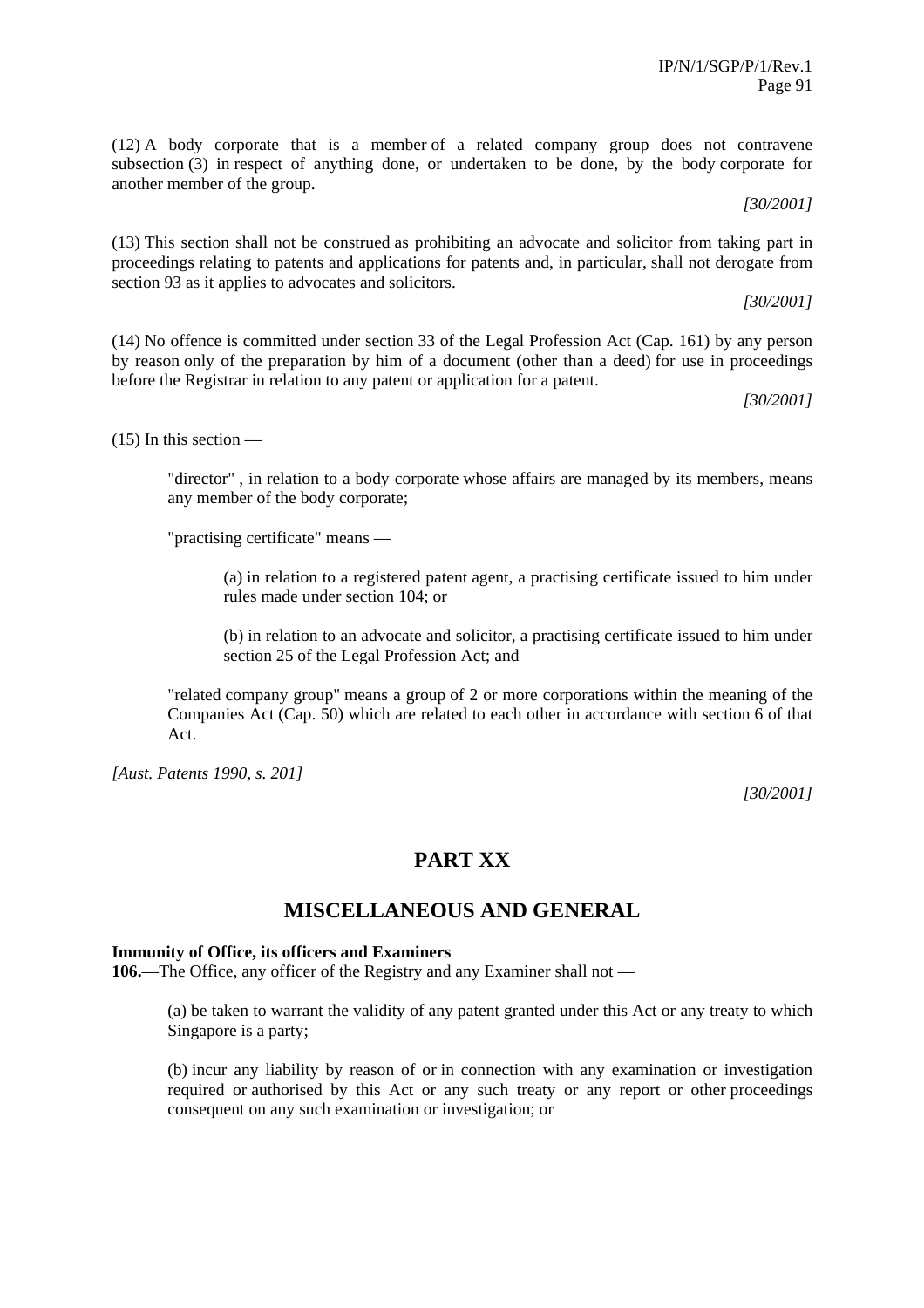(c) incur any liability by reason of an incorrect entry in the register of patent agents maintained under Part XIX.

*[UK Patents 1977, s. 116]* 

### **Correction of errors in patents and applications**

**107.**—(1) The Registrar may, subject to any provision of the rules, correct any error of translation or transcription, clerical error or mistake in any specification of a patent or application for a patent or any document filed in connection with a patent or such an application.

(2) Where the Registrar is requested to correct such an error or mistake, any person may in accordance with the rules give the Registrar notice of opposition to the request and the Registrar shall determine the matter.

*[UK Patents 1977, s. 117]* 

#### **Information about patent applications and patents, and inspection of documents**

**108.**—(1) After publication of an application for a patent in accordance with section 27, the Registrar shall, on request being made to him in the prescribed manner and on payment of the prescribed fee (if any), give the person making the request such information, and permit him to inspect such documents, relating to the application or to any patent granted in pursuance of the application as may be specified in the request, subject, however, to any prescribed restriction.

(2) Subject to this section, until an application for a patent is so published, documents or information constituting or relating to the application shall not, without the consent of the applicant, be published or communicated to any person by the Registrar.

(3) Subsection (2) shall not prevent —

(a) the Registrar from publishing or communicating to others any bibliographic information about an unpublished application for a patent; or

(b) the Minister from inspecting or authorising the inspection of an application for a patent or any connected document under section 33 (5).

(4) Where a person is notified that an application for a patent has been made, but not published in accordance with section 27, and that the applicant will, if the patent is granted, bring proceedings against that person in the event of his doing an act specified in the notification after the application is so published, that person may make a request under subsection (1), notwithstanding that the application has not been published, and that subsection shall apply accordingly.

(5) Where an application for a patent is filed, but not published, and a new application is filed in respect of any part of the subject-matter of the earlier application (either in accordance with the rules or in pursuance of an order under section 20) and is published, any person may make a request under subsection (1) relating to the earlier application and on payment of the prescribed fee the Registrar shall give him such information and permit him to inspect such documents as could have been given or inspected if the earlier application had been published.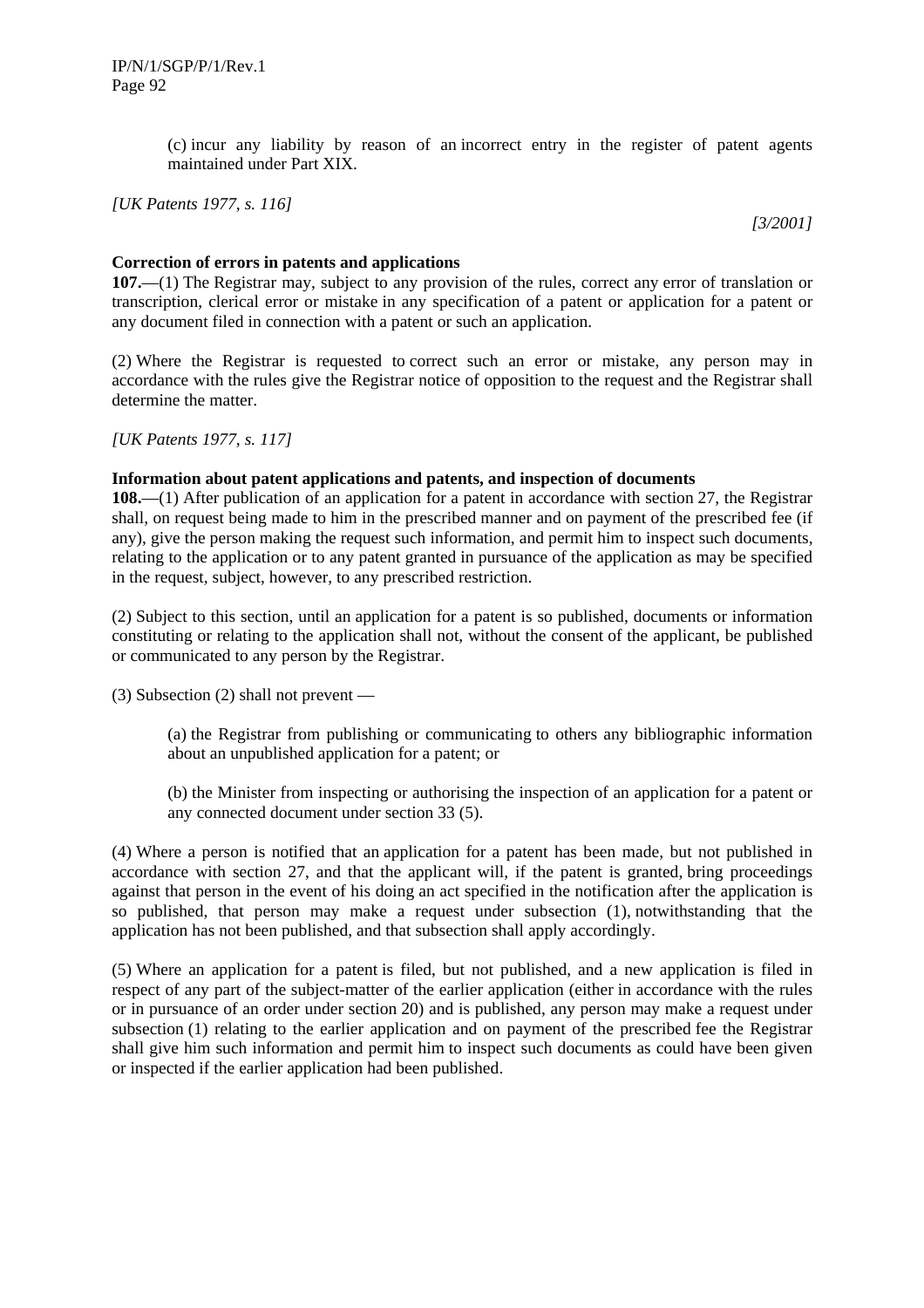(6) The publication of the whole or part of a specification of a patent or an application for a patent shall not constitute an infringement of any copyright subsisting under the Copyright Act (Cap. 63) in any literary or artistic work.

*[UK Patents 1977, s. 118; Aust. Patents 1990, s. 226]* 

#### **Service by post**

**109.**—Any notice required or authorised to be given by this Act or the rules, and any application or other document so authorised or required to be made or filed, may be given, made or filed by post.

*[UK Patents 1977, s. 119]* 

### **Extension of time**

**110.**—(1) The Minister may, after consulting with the Office, make rules to provide for the extension of any period of time specified for the doing of any act in relation to —

- (a) any application for or grant of a patent;
- (b) any proceedings before the Registrar under this Act or the rules; or
- (c) any other matter under this Act or the rules.

*[19/2004]* 

(2) The rules may contain such provision as the Minister thinks fit regulating the circumstances in which such an extension may be granted and may also provide for the protection and compensation of persons affected by the grant of extension of time and may authorise the Registrar to grant an extension of time notwithstanding that the period has already expired.

#### **Hours of business and excluded days**

**111.**—(1) The Registrar may issue practice directions to specify —

- (a) the hours of business of the Registry; and
- (b) the days which are to be treated as excluded days.

*[19/2004]* 

*[19/2004]* 

(2) The Minister may prescribe the effect of doing any business under this Act —

(a) on any day after the hours of business of the Registry; or

- (b) on any day which is an excluded day.
- (3) For the purposes of subsections (1) and (2) —

(a) different hours of business may be specified for different classes of business;

- (b) different excluded days may be specified for different classes of business; and
- (c) different effects of doing business —

(i) outside the hours of business of the Registry; or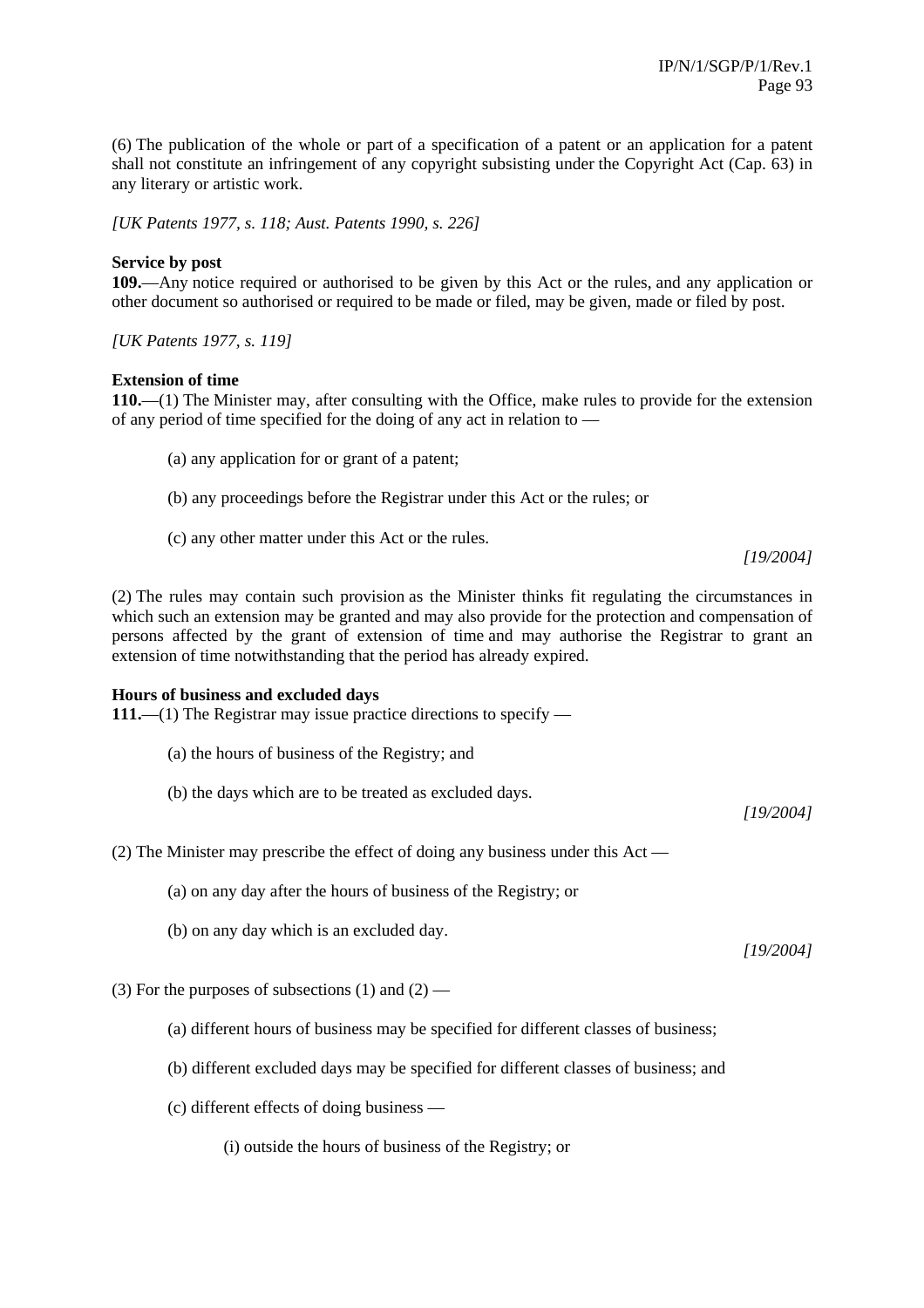(ii) on an excluded day,

may be prescribed for different classes of business.

*[UK Patents 1977, s. 120]* 

**Government's right to sell forfeited articles** 

**112.**—Nothing in this Act shall affect the right of the Government or any person deriving title, directly or indirectly, from the Government to dispose of or use articles forfeited under the laws relating to customs or excise.

*[UK Patents 1977, s. 122]* 

### **Extent of invention**

**113.**—(1) For the purposes of this Act, an invention for a patent for which an application has been made or for which a patent has been granted shall, unless the context otherwise requires, be taken to be that specified in a claim of the specification of the application or patent, as the case may be, as interpreted by the description and any drawings contained in that specification, and the extent of the protection conferred by a patent or application for a patent shall be determined accordingly.

(2) It is hereby declared for the avoidance of doubt that where more than one invention is specified in any such claim, each invention may have a different priority date under section 17.

*[UK Patents 1977, s. 125]* 

#### **Availability of samples of micro-organisms**

**114.**—(1) Provision may be made by rules prescribing the circumstances in which the specification of an application for a patent, or of a patent, for an invention which requires for its performance the use of a micro-organism is to be treated as disclosing the invention in a manner which is clear enough and complete enough for the invention to be performed by a person skilled in the art.

(2) The rules may in particular require the applicant or patentee —

(a) to take such steps as may be prescribed for the purposes of making available to the public samples of the micro-organism; and

(b) not to impose or maintain restrictions on the uses to which such samples may be put, except as may be prescribed.

(3) The rules may provide that, in such cases as may be prescribed, samples need only be made available to such persons or descriptions of persons as may be prescribed.

(4) The rules may identify a description of persons by reference to whether the Registrar has given his certificate as to any matter.

(5) An application for revocation of the patent under section 80 (1) *(c)* may be made if any of the requirements of the rules ceases to be complied with.

*[UK Patents 1977, s. 125A]* 

*[19/2004]*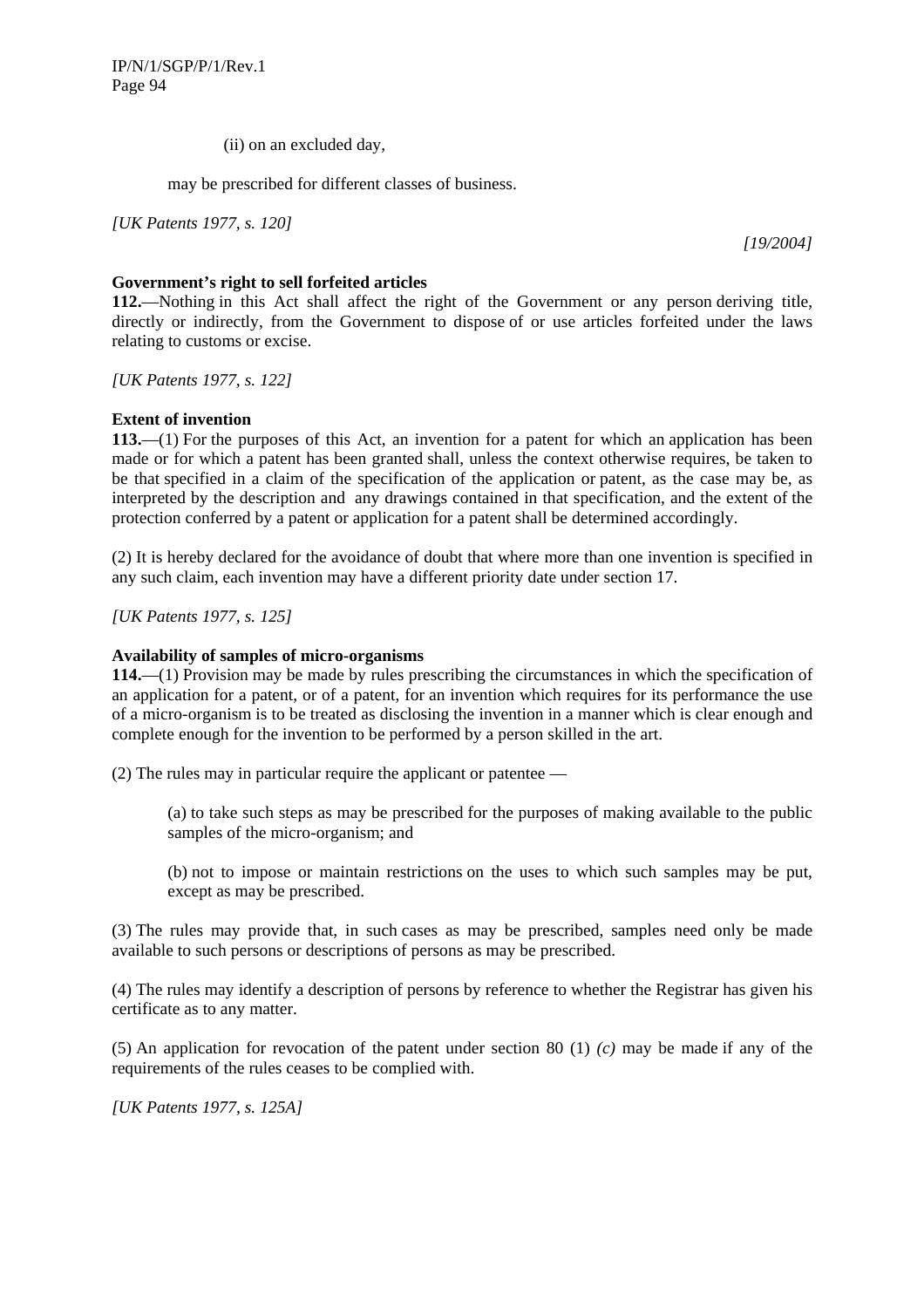#### **Rules**

**115.**—(1) The Minister may, after consulting with the Office, make such rules as he thinks expedient for regulating the business of the Registry in relation to patents and applications for patents (including international applications for patents) and for regulating all matters placed by this Act under the direction or control of the Registrar.

*[3/2001]* 

(2) Without prejudice to the generality of subsection (1), the rules may make provision —

(a) prescribing the contents of applications for patents and other documents which may be filed at the Registry and requiring copies to be furnished of any such documents;

(b) regulating the procedure to be followed in connection with any proceeding or other matter before the Registrar or the Registry and authorising the rectification of irregularities of the procedure;

(c) requiring fees to be paid in connection with any such proceeding or matter or in connection with the provision of any service by the Registry and providing for the remission of fees in the prescribed circumstances;

(d) regulating the mode of giving evidence in any such proceeding and empowering the Registrar to compel the attendance of witnesses and the discovery of and production of documents;

(e) requiring the Registrar to publish any proposed amendment of patents and any other prescribed matters including any prescribed steps in any such proceeding;

(f) providing for the appointment of scientific advisers to assist the court and the Registrar in any proceeding before it or him and for the remuneration of such advisers;

(g) prescribing time limits for doing anything required to be done in connection with any such proceeding by this Act or the rules;

(h) giving effect to the right of an inventor of an invention to be mentioned in an application for a patent for the invention;

(i) providing for the publication and sale of documents in the Registry and of information about such documents;

(j) prescribing, in relation to international applications, matters necessary or convenient to be prescribed for carrying out or giving effect to the Patent Co-operation Treaty;

(k) excluding or varying the operation of the provisions of this Act in relation to international applications and applications for patents made under section 117;

(l) requiring and regulating the translation of documents in connection with any application for a patent and the filing and authentication of any such translations;

(m) prescribing the scale of costs for proceedings before the Registrar; and

(n) prescribing anything that is required or permitted to be prescribed under this Act.

*[30/2001;19/2004]*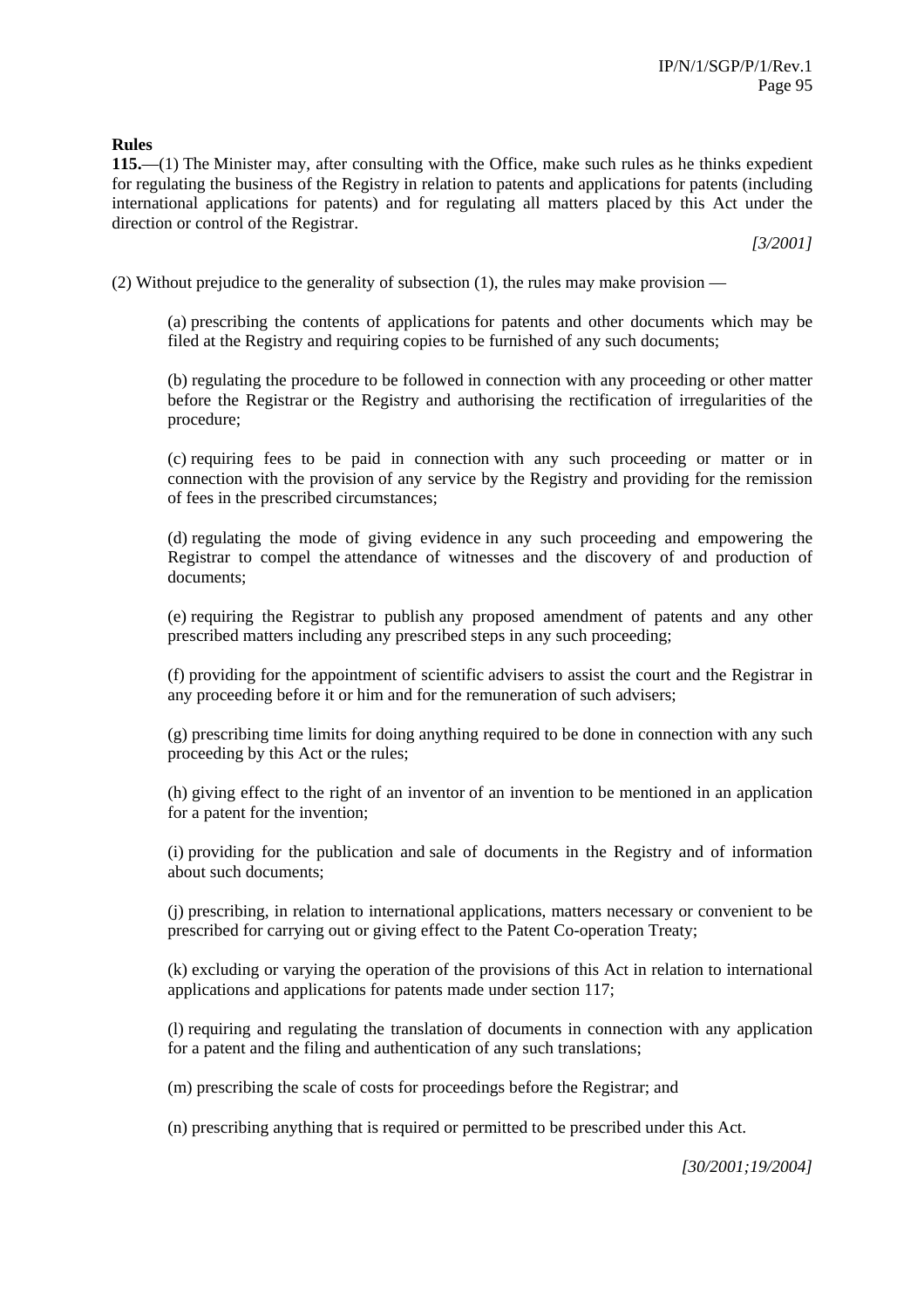(3) The rules may make different provisions for different cases.

(4) The rules shall provide for the publication by the Registrar of a journal (referred to in this Act as the journal) containing particulars of applications for and grants of patents, particulars of application for and the registration of patent agents, and of other proceedings under this Act.

(5) The rules may require or authorise the Registrar to make arrangements for the publication of reports of cases relating to patents decided by him or by any court or body whether in Singapore or elsewhere.

*[UK Patents 1977, s. 123]* 

### **Forms and directions of Registrar**

**115A.**—The Minister may make rules for the publication by the Registrar of —

(a) the forms to be used for any purpose relating to —

(i) any application for or grant of a patent;

(ii) any proceedings before the Registrar under this Act or the rules; or

- (iii) any other matter under this Act or the rules; and
- (b) the practice directions issued by the Registrar.

*[19/2004]* 

#### **Fees to be paid to Office**

**116.**—(1) All fees collected in connection with any proceedings or other matter before the Registrar or the Registry, or in connection with the provision of any service by the Registry, shall be paid into the funds of the Office.

*[3/2001]* 

(2) Subsection (1) shall not apply to fees paid under section 85 which are to be forwarded to the International Bureau.

*[3/2001]* 

#### **Transitional provisions**

**117.**—(1) Where an application has been made under section 3 of the repealed Registration of United Kingdom Patents Act (Cap. 271, 1985 Ed.) before 23rd February 1995, the Registrar may issue a certificate of registration under section 5 of that Act after that date as if that Act had not been repealed.

(2) Where a patent has been granted under the United Kingdom Patents Act 1977 not earlier than 36 months before, or not later than 12 months after, 23rd February 1995, the proprietor of the patent may, within a period of 24 months from that date, make an application for a certificate of registration and the Registrar may issue a certificate on such application as if the Registration of United Kingdom Patents Act had not been repealed.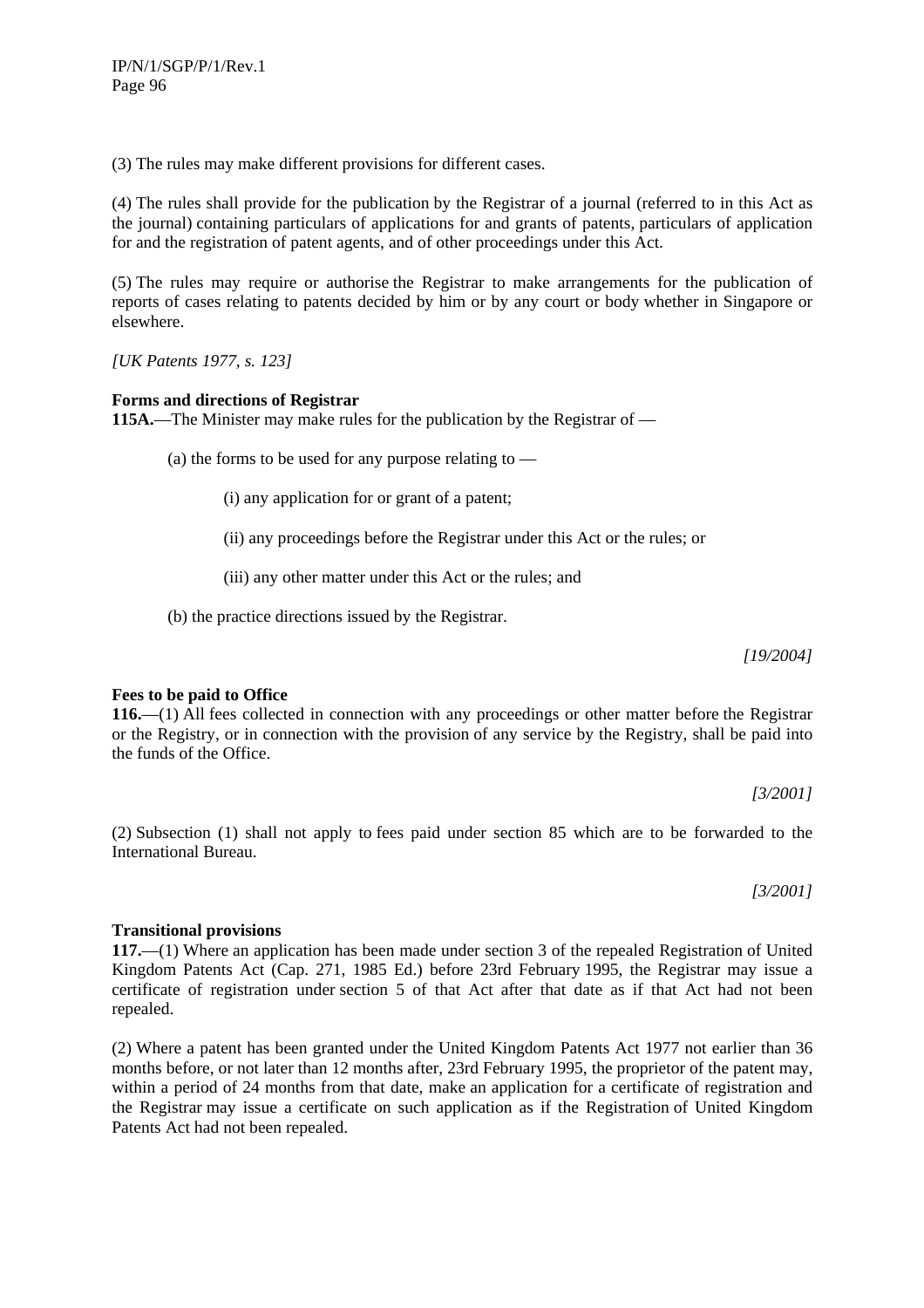(3) Any certificate of registration issued under section 5 of the repealed Registration of United Kingdom Patents Act and is in force immediately before 23rd February 1995, or issued after that date by virtue of subsection (1) or (2) shall continue in force and the patent to which the certificate relates shall be treated for the purposes of this Act as if it were a patent under this Act granted in pursuance of an application made under this Act and the proprietor of the patent shall accordingly have the same rights, remedies, privileges and obligations and subject to the same conditions (including the payment of any fee prescribed under section 36), as the proprietor of a patent under this Act subject to the following modifications:

(a) the term of the patent shall date from the date of the patent in the United Kingdom and the patent shall subject to this Act remain in force for 20 years from that date and only so long as the patent has not been revoked in the United Kingdom before 17th October 2001;

(b) such other modifications as may be prescribed.

*[30/2001]* 

(4) A patent to which subsection (3) applies shall be treated for the purposes of sections 14 (3) and 17 (2) as being granted on an application with a date of filing under this Act and published under this Act.

(5) The date of filing an application for a patent as mentioned in subsection (4), and the priority date of an invention or other matter contained in that application, shall be determined in accordance with the provisions of the United Kingdom Patents Act 1949 or 1977, as the case may be.

(6) Where an act is commenced before 23rd February 1995 and continues to be done on or after that date, then, if it would not, under the law in force immediately before that date, amount to an infringement of a patent or the privileges or rights arising under a specification, its continuance on or after that date shall not amount to the infringement of that patent or those privileges or rights.

## **THE SCHEDULE**

Section 2(1)

## **SUBSTANCES WHICH ARE NOT PHARMACEUTICAL PRODUCTS**

**1.** In this Schedule, unless the context otherwise requires —

"Chinese proprietary medicine" means any medicinal product in any dosage form used in the system of therapeutics according to the traditional Chinese method, that is to say, any medicinal product —

(a) which has been manufactured as a finished product;

(b) which contains one or more active ingredients which are derived wholly from any plant, animal or mineral or a combination of plants, animals or minerals; and

(c) which is, or all of the active ingredients of which are, described in the current edition of "A Dictionary of Chinese Pharmacy" <<中药大辞典>>, "The Chinese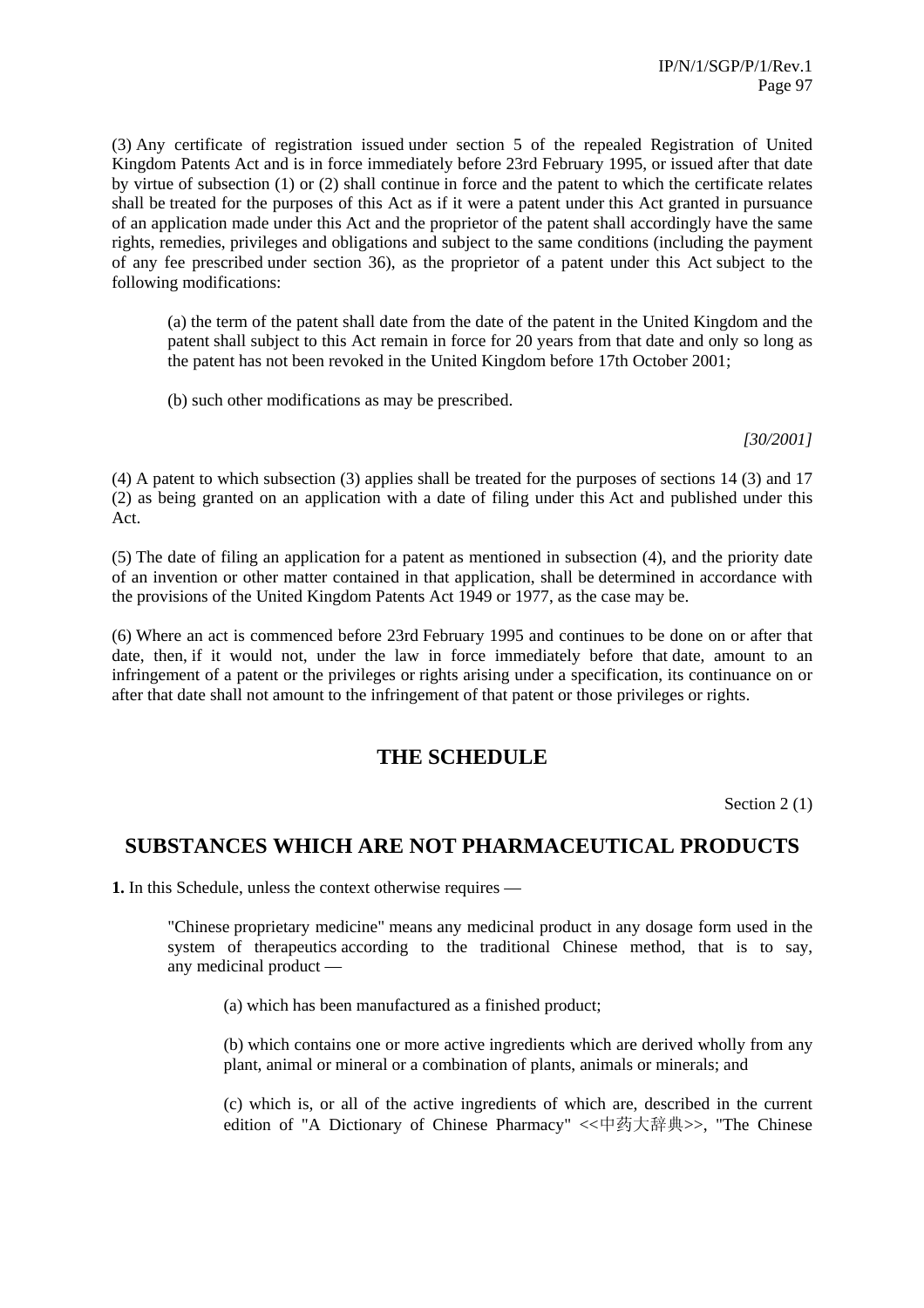Herbal Medicine Materia Medica" <<本草纲目>> or such other publication as may be approved by the Minister,

but does not include —

(i) any medicinal product to be injected into the human body;

(ii) any item specified in the Poisons List in the Schedule to the Poisons Act (Cap. 234); or

(iii) any medicinal product which contains as an active ingredient any chemically defined isolated constituent of any plant, animal or mineral or a combination of plants, animals or minerals;

"current edition", in relation to any publication which describes a Chinese proprietary medicine, means an edition which is current at the time the Chinese proprietary medicine in question is sold or supplied, and includes any amendment, addition or deletion made to that edition of the publication up to that time;

"homoeopathic medicine" means any substance used in the system of therapeutics in which a disease is treated by the use of minute amounts of one or more substances capable of producing in a healthy human being symptoms similar to those of the disease being treated;

"medicated oil or balm" means any external medicated embrocation, medicated cream, ointment or inhalant which is used mainly for soothing purposes and which contains one or more of the following substances as active ingredients:

- (a) any essential oil;
- (b) any fixed oils derived from a plant;
- (c) methyl salicylate;
- (d) menthol;
- (e) camphor;
- (f) peppermint;

"quasi-medicinal product" means —

(a) any anti-dandruff preparation;

(b) any type of medicated cosmetics for the treatment of pimples and acne, except any preparation containing etretinate or 13-cis-retinoic acid;

- (c) any medicated soap;
- (d) any sweet for relieving coughs or throat irritations;
- (e) any medicated plaster;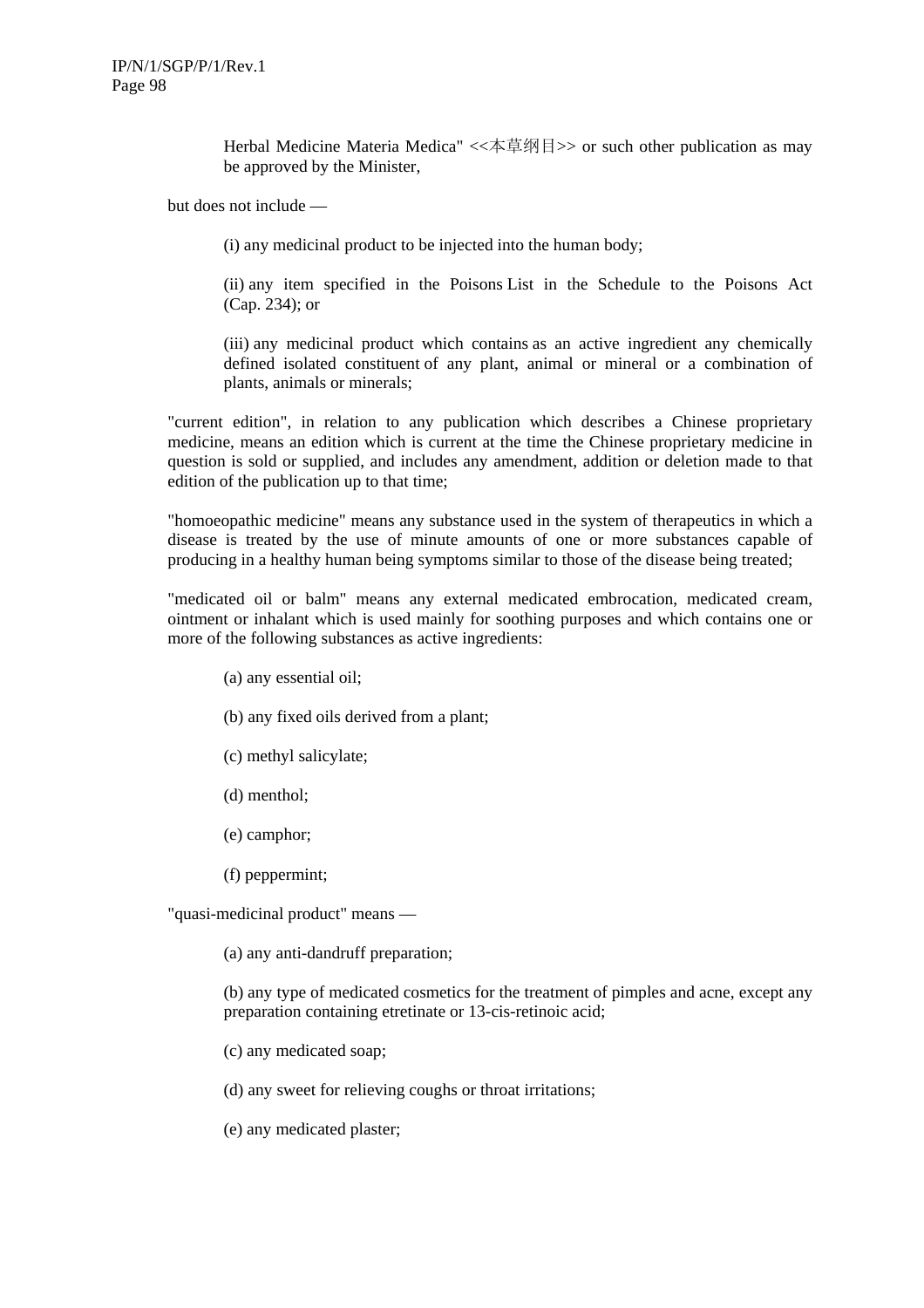(f) any sunscreen or suntan preparation;

(g) any medicated beverage;

(h) any vitamin or nutritional preparation from a natural source; or

(i) any medicated toothpaste;

"traditional medicine" means any medicinal product consisting of one or more substances derived from natural sources, that is to say, any plant, animal or mineral or a combination of plants, animals or minerals, but does not include —

(a) any medicinal product administered by injection into a human body;

(b) any vaccine used by a human being;

(c) any product derived from human blood;

(d) any item specified in the Poisons List in the Schedule to the Poisons Act (Cap. 234); or

(e) any Chinese proprietary medicine.

**2.** For the purposes of this Act, "pharmaceutical product" does not include —

(a) any traditional medicine;

- (b) any homoeopathic medicine;
- (c) any quasi-medicinal product;

(d) any raw material which is used as an ingredient in the preparation or manufacture of any medicinal product; or

(e) any medicated oil or balm.

**3.** For the avoidance of doubt, for the purposes of this Act, "pharmaceutical product" does not include any substance —

- (a) which is a type of food, a food additive or a food supplement; or
- (b) which occurs naturally in any plant, animal or mineral.

# **LEGISLATION HISTORY**

#### **1. Act 21 of 1994 — Patents Act 1995**

| Date of First Reading        |                          | 23.2.94 (Bill No. 4/94 published on 24.2.94) |
|------------------------------|--------------------------|----------------------------------------------|
| Date of Second Reading       |                          | 21.3.94                                      |
| Referred to Select Committee | <b>Contract Contract</b> | 22.8.94                                      |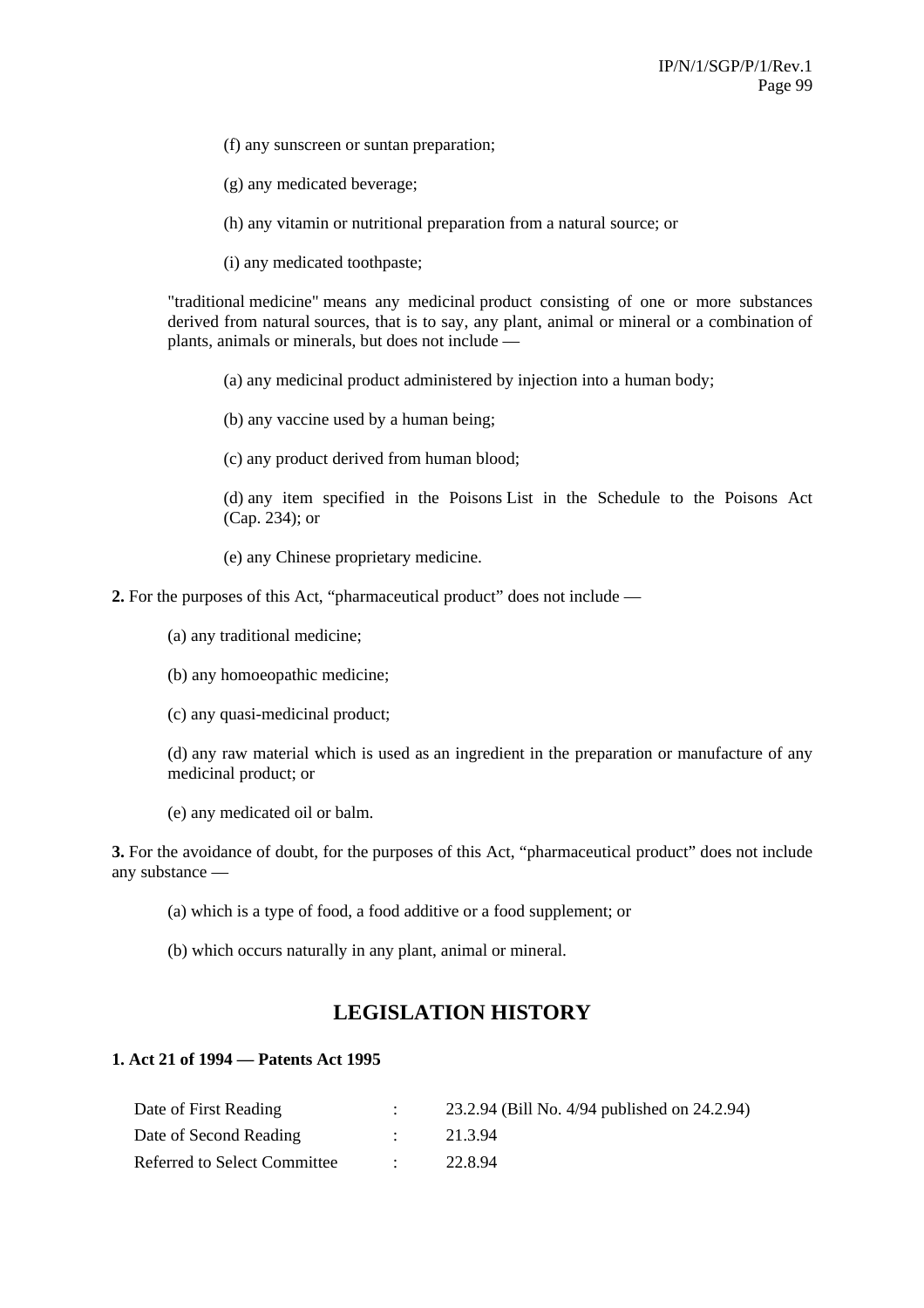| Date of Third Reading | 31.10.94                                           |
|-----------------------|----------------------------------------------------|
| Date of commencement  | 23.2.95 (except Part XIX, section 105 (7)) 23.2.95 |

### **2. Act 40 of 1995 — Patents (Amendment) Act 1995**

| Date of First Reading              | 27.9.95 (Bill No. 31/95 published on 28.9.95) |
|------------------------------------|-----------------------------------------------|
| Date of Second and Third Readings: | 1.11.95                                       |
| Date of commencement               | 1.1.96                                        |

#### **3. Act 3 of 2001 — Intellectual Property Office of Singapore Act**

(Consequential amendments made by)

| Date of First Reading               | 12.1.2001 (Bill No. 1/2001 published on 13.1.2001) |
|-------------------------------------|----------------------------------------------------|
| Date of Second and Third Readings : | 22.2.2001                                          |
| Date of commencement                | 1.4.2001                                           |

### **4. Act 30 of 2001 — Patents (Amendment) Act 2001**

| Date of First Reading             |                   | 25.7.2001 (Bill No. 28/2001 published on 26.7.2001) |
|-----------------------------------|-------------------|-----------------------------------------------------|
| Date of Second and Third Readings | $\sim$ 100 $\sim$ | 13.8.2001                                           |
| Date of commencement              |                   | $17.10.2001$ (except sections 6 and 14)             |
|                                   |                   | 2.2.2002 (section 14)                               |
|                                   |                   | 25.2.2002 (section 6)                               |

#### **5. Act 19 of 2004 — Patents (Amendment) Act 2004**

| Date of First Reading               | 19.5.2004 (Bill No. 19/2004 published on 20.5.2004) |
|-------------------------------------|-----------------------------------------------------|
| Date of Second and Third Readings : | 15.6.2004                                           |
| Date of commencement                | 1.7.2004                                            |

# **COMPARATIVE TABLE**

The following provisions in the 2002 Revised Edition of the Patents Act have been renumbered by the Law Revision Commissioners in this 2005 Revised Edition.

This Comparative Table is provided for the convenience of users. It is not part of the Patents Act. **2005 Ed. 2002 Ed.** 

| $2-(1)$ , (2) and (3) |
|-----------------------|
| (3A)                  |
| (4)                   |
|                       |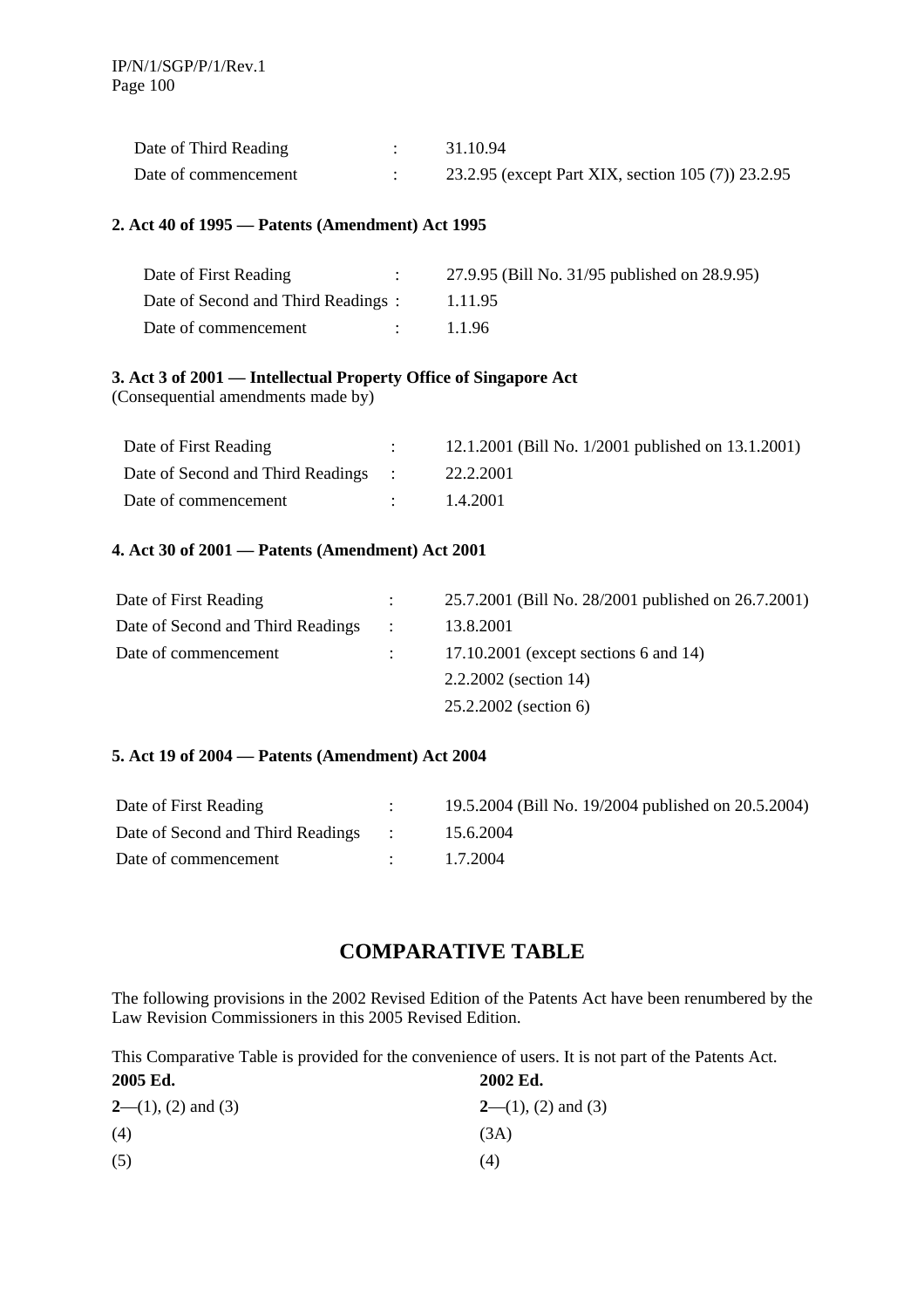| (6)                                | (5)                                |
|------------------------------------|------------------------------------|
| (7)                                | (6)                                |
| (8)                                | (7)                                |
| $31-(1)$                           | $31-(1)$                           |
| (2)                                | (1A)                               |
| (3)                                | (2)                                |
| 55—(1), (2), (3), (4), (5) and (6) | 55—(1), (2), (3), (4), (5) and (6) |
|                                    | $(7)$ (Deleted by Act 19/2004)     |
|                                    | (8) (Deleted by Act 19/2004)       |
|                                    | $(9)$ (Deleted by Act 19/2004)     |
| (7)                                | (10)                               |
| (8)                                | (11)                               |
|                                    | $(12)$ (Deleted by Act 19/2004)    |
| $60-(1)$ and (2)                   | $60-(1)$ and (2)                   |
|                                    | $(3)$ (Deleted by Act 19/2004)     |
| $66-(1)$ and (2)                   | $66-(1)$ and (2)                   |
| (3)                                | (2A)                               |
| (4)                                | (2B)                               |
| (5)                                | (2C)                               |
| (6)                                | (3)                                |
|                                    |                                    |

## COMPARATIVE TABLE

## **PATENTS ACT (CHAPTER 221, 2002 EDITION)**

The following provisions in the 1995 Revised Edition of the Patents Act were renumbered by the Law Revision Commissioners in the 2002 Revised Edition.

This Comparative Table is provided for the convenience of users. It is not part of the Patents Act.

|                   | 2002 Ed. |                 | 1995 Ed. |
|-------------------|----------|-----------------|----------|
| 1                 |          | $1-(1)$ and (2) |          |
| $27-(1)$ and (2)  |          | $27 - (1)$      |          |
| (3)               |          | (2)             |          |
| $28-(2)$ and (3)  |          | $28-(2)$        |          |
| $29$ —(3) and (4) |          | $29-(3)$        |          |
| (5)               |          | (4)             |          |
| (6)               |          | (5)             |          |
|                   |          |                 |          |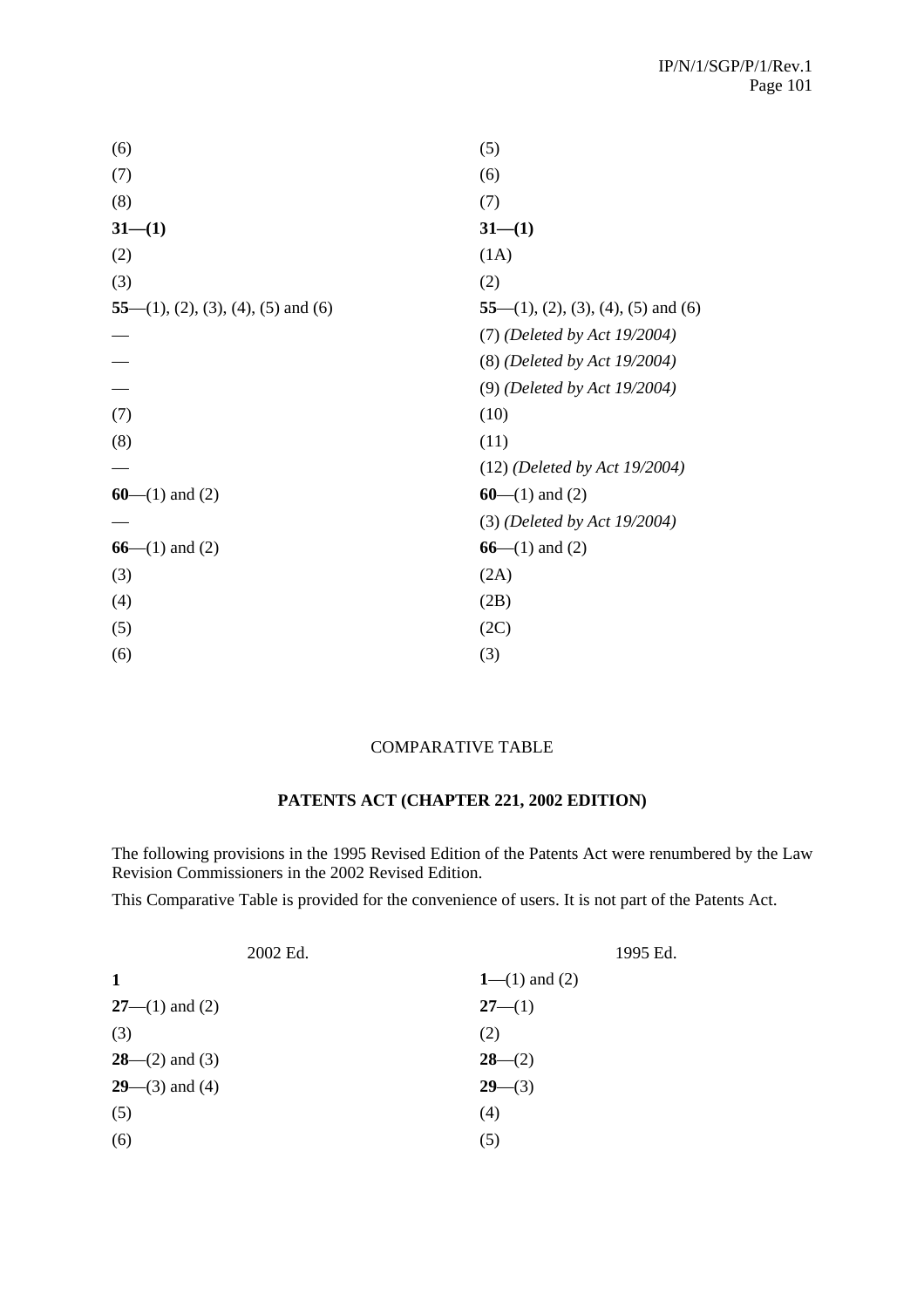IP/N/1/SGP/P/1/Rev.1 Page 102

| (7)                 | (6)              |
|---------------------|------------------|
| $(8)$ and $(9)$     | (7)              |
| $(10)$ and $(11)$   | (8)              |
| (12)                | (9)              |
| $35-(1)$            | $35-(1)$ and (2) |
| (2)                 | (3)              |
| $39-(2)$ and (3)    | $39-(2)$         |
| (4)                 | (3)              |
| (5)                 | (4)              |
| (6)                 | (5)              |
| (7)                 | (6)              |
| (8)                 | (7)              |
| (9)                 | (8)              |
| $(10)$ and $(11)$   | (9)              |
| (12)                | (10)             |
| (13)                | (11)             |
| (14)                | (12)             |
| 42— $(6)$ and $(7)$ | $42- (6)$        |
| (8)                 | (7)              |
| (9)                 | (8)              |
| 48— $(5)$ and $(6)$ | $48 - (5)$       |
| <b>Omitted</b>      | $50-(1)$         |
| $50-(1)$            | (2)              |
| (2)                 | (3)              |
| (3)                 | (4)              |
| (4)                 | (5)              |
| <b>Omitted</b>      | $52-(5)$         |
| $52-(5)$            | (6)              |
| 53– $(5)$ and $(6)$ | $53-(5)$         |
| (7)                 | (6)              |
| $54-(4)$ and $(5)$  | $54-(4)$         |
| (6)                 | (5)              |
| $(7)$ and $(8)$     | (6)              |
| <b>Omitted</b>      | 56               |
| <b>Omitted</b>      | 57               |
| <b>Omitted</b>      | 58               |
| <b>Omitted</b>      | 59               |
| <b>Omitted</b>      | 60               |
| 56                  | 61               |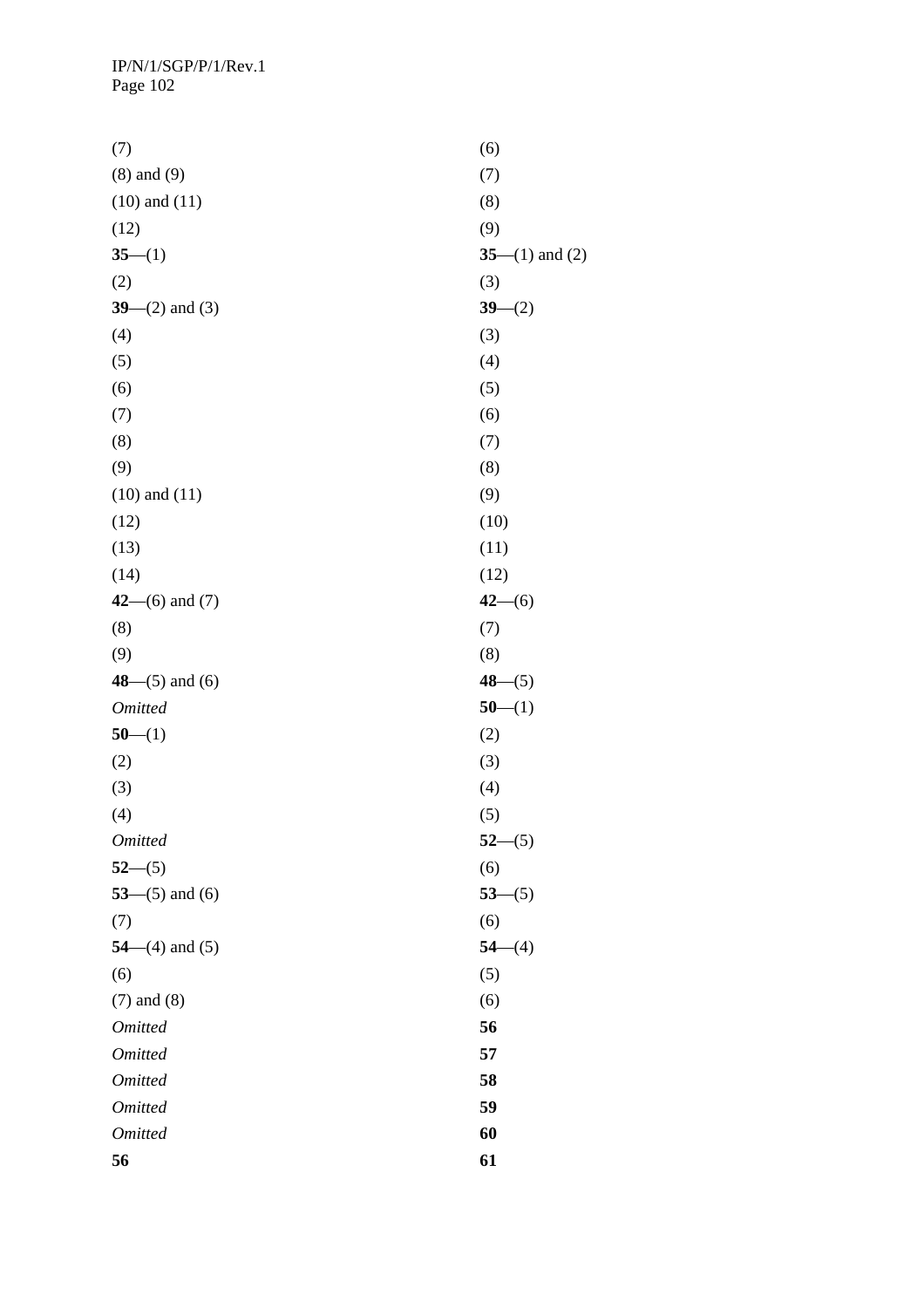| <b>Omitted</b>      | 62         |
|---------------------|------------|
| 57                  | 63         |
| <b>Omitted</b>      | $63-(3)$   |
| 58                  | 64         |
| 59                  | 65         |
| 60                  | 65A        |
| 61                  | 65B        |
| 62                  | 65C        |
| 63                  | Not in use |
| 64                  | Not in use |
| 65                  | Not in use |
| <b>Omitted</b>      | $67-(6)$   |
| $69-(1)$ and (2)    | $69- (1)$  |
| (3)                 | (2)        |
| (4)                 | (3)        |
| 71— $(1)$ and $(2)$ | $71-(1)$   |
| (3)                 | (2)        |
| (4)                 | (3)        |
| 76— $(1)$ and $(2)$ | $76-(1)$   |
| (3)                 | (2)        |
| (4)                 | (3)        |
| 88— $(1)$ and $(2)$ | $88-(1)$   |
| $(3)$ and $(4)$     | (2)        |
| $(5)$ and $(6)$     | (3)        |
| (7)                 | (4)        |
| <b>Omitted</b>      | 89         |
| 89                  | 90         |
| 90                  | 91         |
| 91                  | 92         |
| 92                  | 93         |
| 93                  | 94         |
| 94                  | 95         |
| 95                  | 96         |
| 96                  | 97         |
| 97                  | 98         |
| 98                  | 99         |
| 99                  | <b>100</b> |
| <b>100</b>          | 101        |
| <b>101</b>          | 102        |